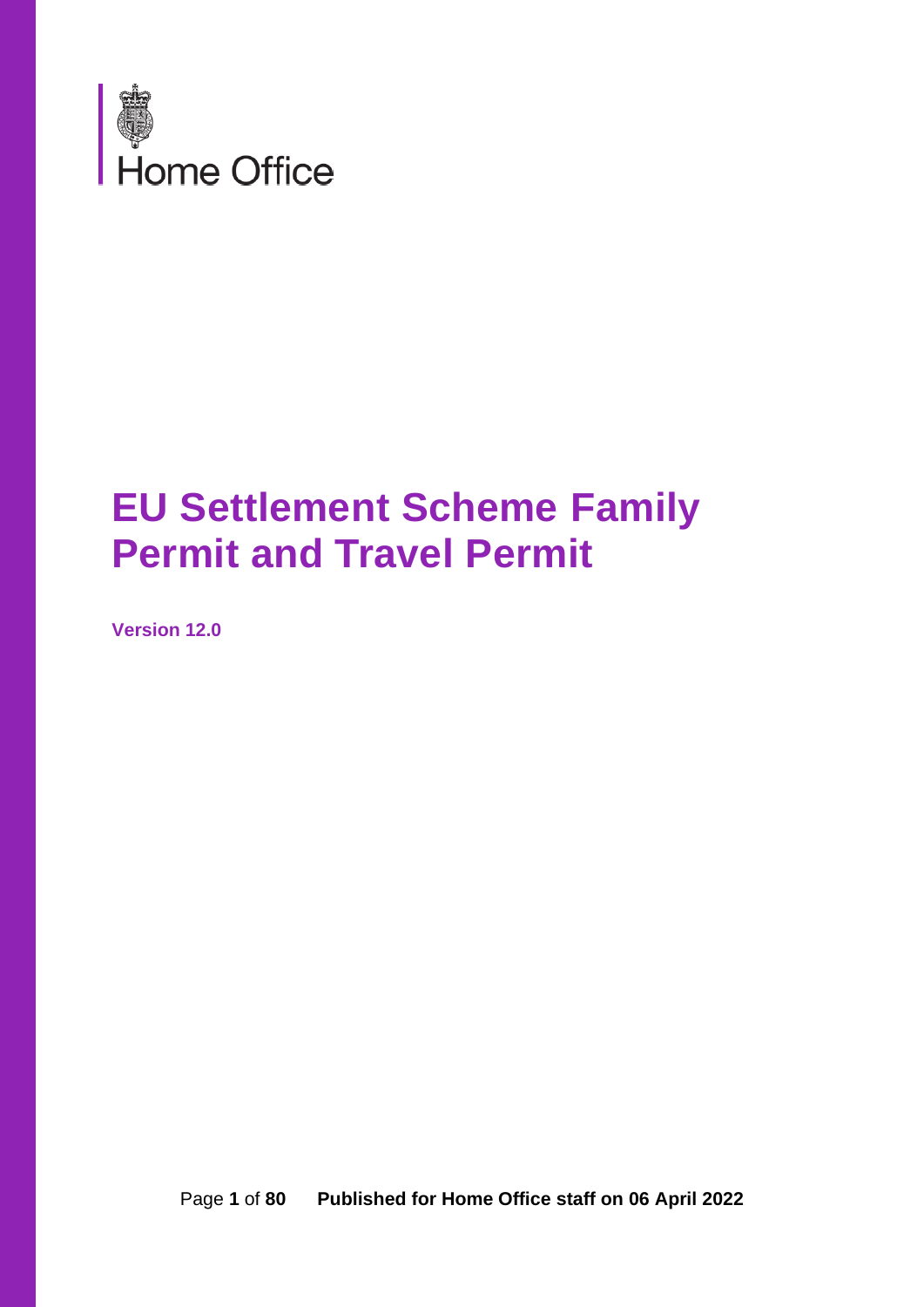# <span id="page-1-0"></span>**Contents**

| Circumstances where alternative evidence may be accepted  19 |  |
|--------------------------------------------------------------|--|
|                                                              |  |
|                                                              |  |
|                                                              |  |
|                                                              |  |
|                                                              |  |
|                                                              |  |
|                                                              |  |
|                                                              |  |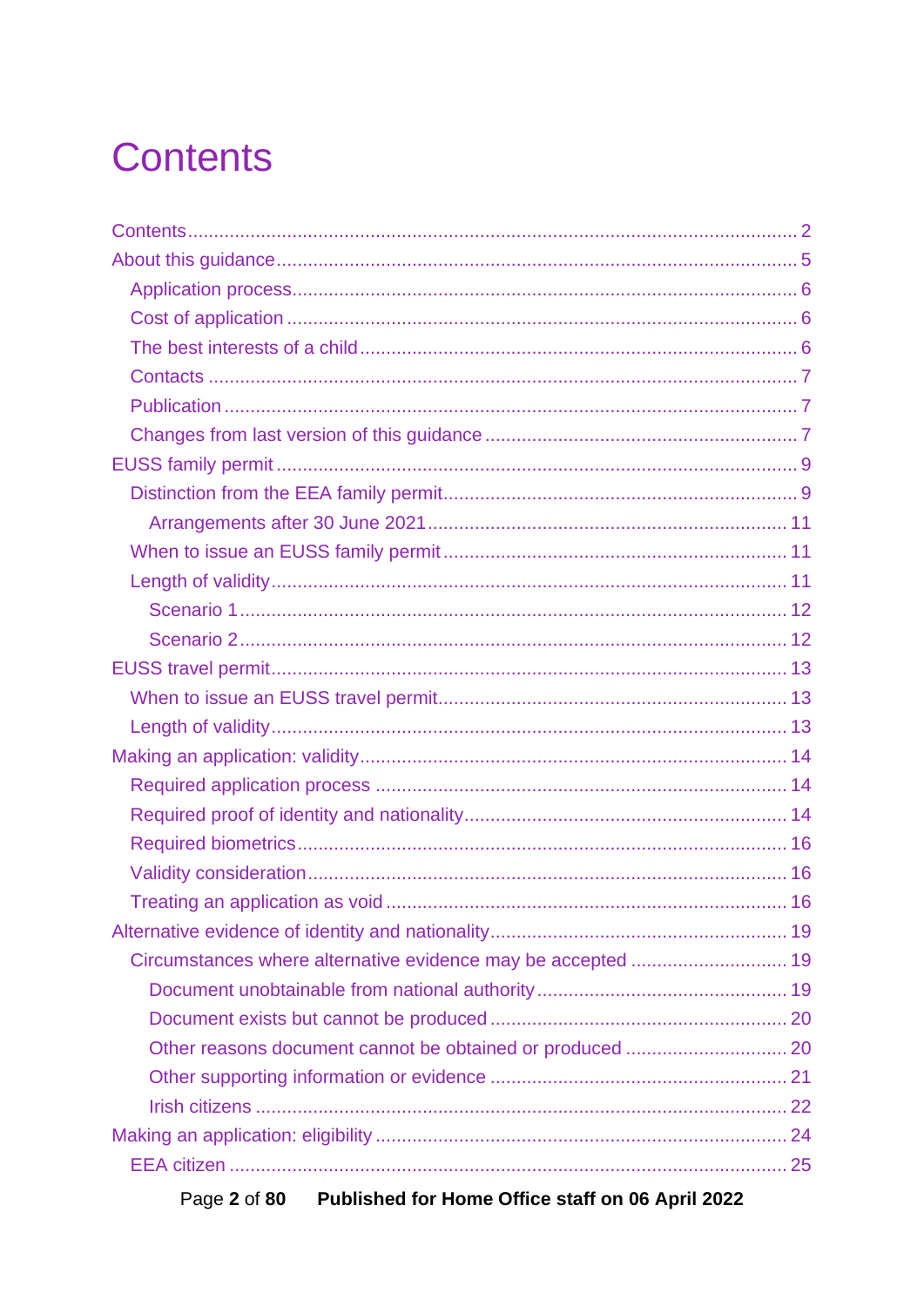| Required evidence of being a relevant person of Northern Ireland 39                                                                                              |  |
|------------------------------------------------------------------------------------------------------------------------------------------------------------------|--|
| A. Evidence that the person was born in Northern Ireland  40                                                                                                     |  |
| B. Evidence of the person's relationship to their parent 40                                                                                                      |  |
| C. Evidence that one of the person's parents was a British citizen at the time                                                                                   |  |
| D. Evidence that one of the person's parents was an Irish citizen at the time of                                                                                 |  |
| E. Evidence that one of the person's parents was otherwise entitled to reside<br>in Northern Ireland without any restriction on their period of residence at the |  |
| Required evidence of being a specified relevant person of Northern Ireland 43                                                                                    |  |
|                                                                                                                                                                  |  |
|                                                                                                                                                                  |  |
|                                                                                                                                                                  |  |
|                                                                                                                                                                  |  |
| Reasonable grounds for failure to meet the 29 March 2022 deadline 50                                                                                             |  |
|                                                                                                                                                                  |  |
|                                                                                                                                                                  |  |
|                                                                                                                                                                  |  |
|                                                                                                                                                                  |  |
|                                                                                                                                                                  |  |
| Assessing family relationship for EUSS family permit applications  55                                                                                            |  |
|                                                                                                                                                                  |  |
|                                                                                                                                                                  |  |
|                                                                                                                                                                  |  |
|                                                                                                                                                                  |  |
| Page 3 of 80 Published for Home Office staff on 06 April 2022                                                                                                    |  |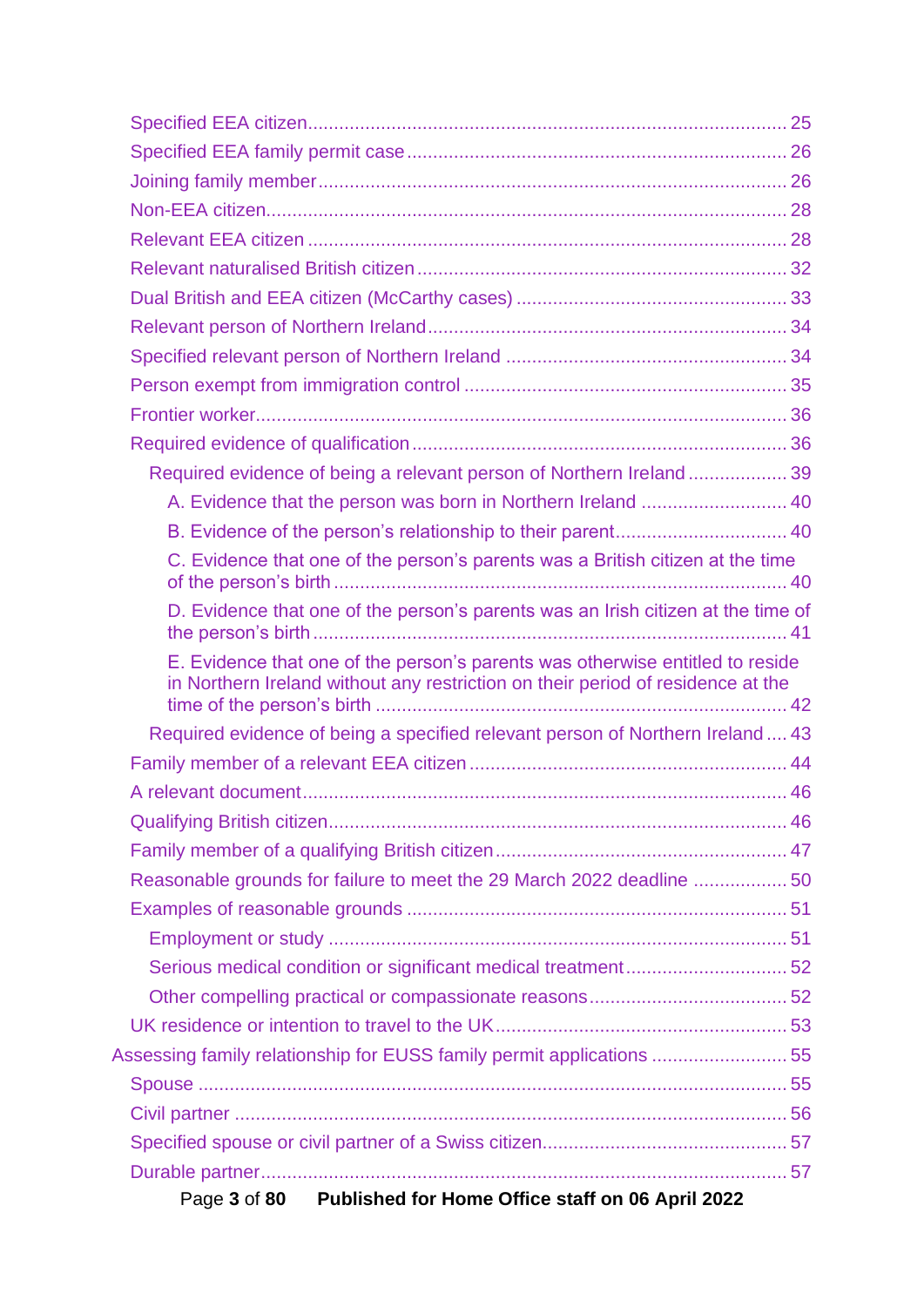| Civil partnership, durable partnership or marriage of convenience 59      |  |
|---------------------------------------------------------------------------|--|
|                                                                           |  |
|                                                                           |  |
|                                                                           |  |
|                                                                           |  |
|                                                                           |  |
|                                                                           |  |
|                                                                           |  |
| Person who is subject to a non-adoptive legal guardianship order  68      |  |
| Dependent relative of a specified relevant person of Northern Ireland  68 |  |
|                                                                           |  |
|                                                                           |  |
|                                                                           |  |
|                                                                           |  |
|                                                                           |  |
|                                                                           |  |
|                                                                           |  |
|                                                                           |  |
|                                                                           |  |
|                                                                           |  |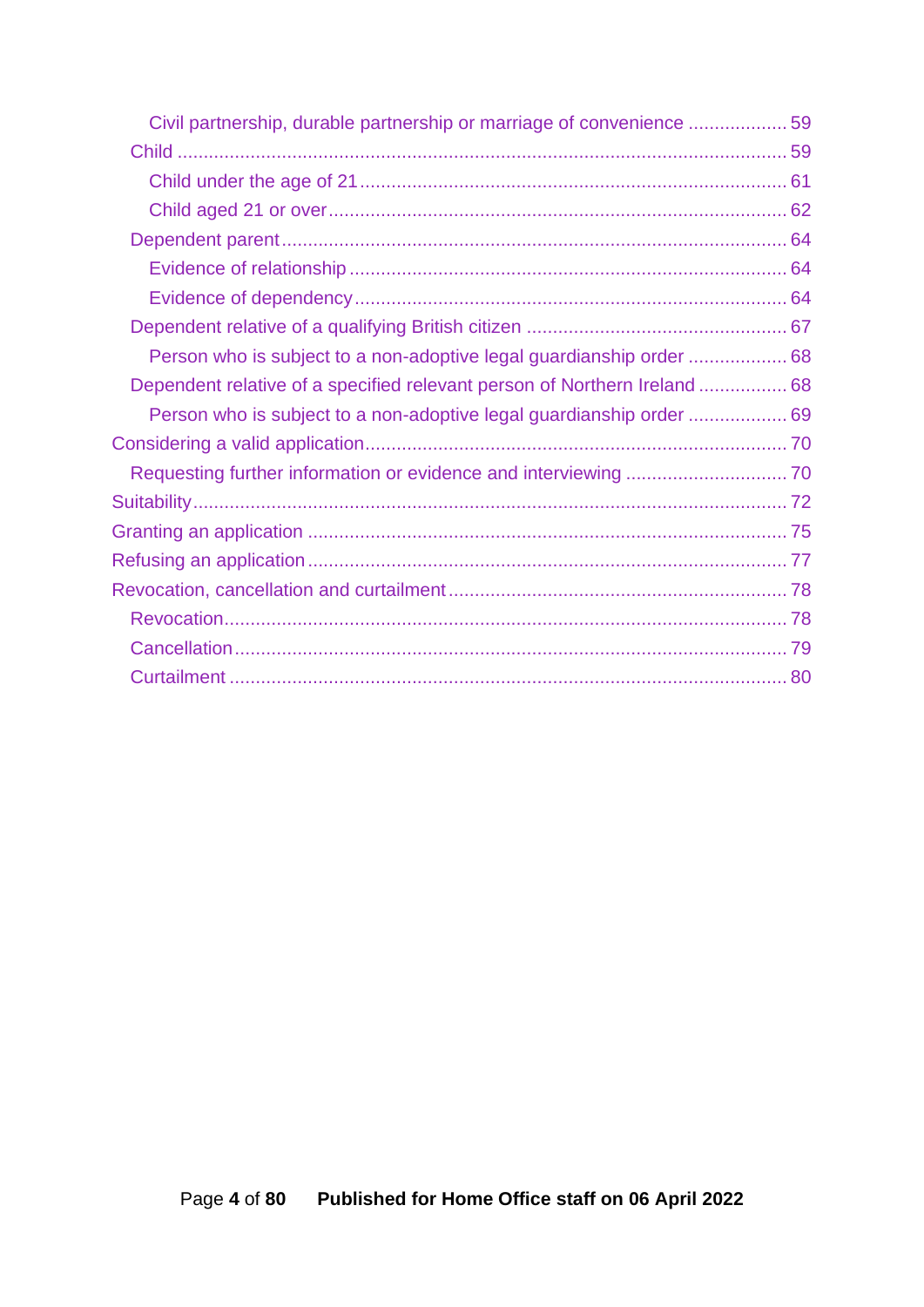# <span id="page-4-0"></span>About this guidance

This guidance tells you how, from 6 April 2022, to consider applications for an EU Settlement Scheme Family Permit (EUSS family permit) or an EU Settlement Scheme Travel Permit (EUSS travel permit), made under [Appendix EU \(Family](https://www.gov.uk/guidance/immigration-rules/appendix-eu-family-permit)  [Permit\) to the Immigration Rules.](https://www.gov.uk/guidance/immigration-rules/appendix-eu-family-permit)

The EU Settlement Scheme (EUSS) provides a basis, consistent with the Withdrawal Agreement with the European Union reached on 17 October 2019, and with the citizens' rights agreements reached with the other EEA countries and Switzerland, for EEA and Swiss citizens resident in the UK by the end of the transition period at 2300 Greenwich Mean Time (GMT) on 31 December 2020, and their family members, to apply for the UK immigration status which they require in order to remain here after 30 June 2021. Those agreements now have effect in UK law through the European Union (Withdrawal Agreement) Act 2020. For guidance on the EUSS, see EU Settlement Scheme: EU, other EEA and Swiss citizens and their family members.

The EUSS also provides a basis for certain family members of qualifying British citizens who have returned with them to the UK after living together in an EEA country or Switzerland to apply for the UK immigration status which the family member requires in order to remain here. For guidance on this aspect of the EUSS, see EU Settlement Scheme: family member of a qualifying British citizen.

The immigration status granted under the EUSS, under [Appendix EU to the](https://www.gov.uk/guidance/immigration-rules/immigration-rules-appendix-eu)  [Immigration Rules,](https://www.gov.uk/guidance/immigration-rules/immigration-rules-appendix-eu) is either indefinite leave to enter or remain – also referred to for the purposes of the scheme as 'settled status' – or 5 years' limited leave to enter or remain – also referred to as 'pre-settled status'.

Where this guidance refers to the 'date and time of withdrawal', this means (as defined in Annex 1 to Appendix EU (Family Permit)) 2300 GMT on 31 January 2020.

Where this guidance refers to the 'specified date', this means (as defined in Annex 1 to Appendix EU (Family Permit)) 2300 GMT on 31 December 2020.

Where this guidance refers to the 'EEA Regulations', this means (as defined in Annex 1 to Appendix EU (Family Permit)):

- where relevant to something done before the specified date, the Immigration [\(European Economic Area\) Regulations 2016](http://www.legislation.gov.uk/uksi/2016/1052/contents) as they had effect immediately before that date
- where relevant to something done after the specified date and before 1 July 2021, the Immigration (European Economic Area) Regulations 2016 as, despite the revocation of those Regulations, they continued to have effect, with specified modifications, by virtue of [the Citizens' Rights \(Application Deadline](https://www.legislation.gov.uk/ukdsi/2020/9780348212204/contents)  [and Temporary Protection\) \(EU Exit\) Regulations 2020](https://www.legislation.gov.uk/ukdsi/2020/9780348212204/contents)
- where relevant to something done on or after 1 July 2021, the Immigration [\(European Economic Area\) Regulations 2016](http://www.legislation.gov.uk/uksi/2016/1052/contents) (as they had effect immediately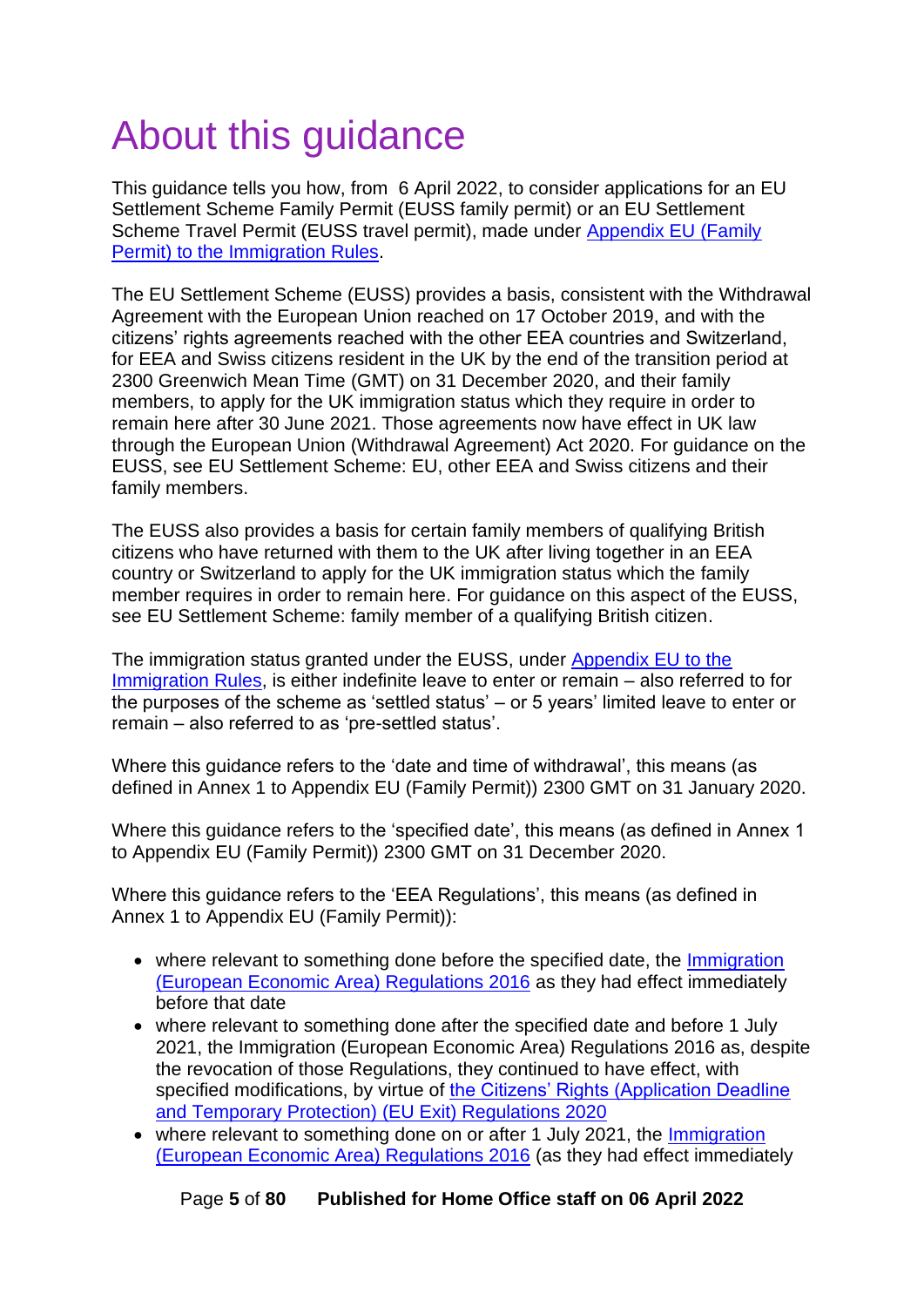before they were revoked and, where the context requires it, on the basis that those Regulations had not been revoked)

Where this guidance refers to 'the Islands', this means (as defined in Annex 1 to Appendix EU (Family Permit)) the Bailiwick of Guernsey, the Bailiwick of Jersey or the Isle of Man.

Where this guidance refers to a requirement for a document, card or other evidence to be valid (or that it remained valid for the period of residence relied upon), or that it has not been cancelled or invalidated or has not ceased to be effective, it does not matter, by virtue of paragraph FP9(2) of Appendix EU (Family Permit), that the person concerned no longer has the right to enter or reside under the EEA Regulations (or under the equivalent provision in the Islands), on which basis the document, card or other evidence was issued, by virtue of the revocation of those Regulations (or equivalent provision in the Islands).

Where this guidance refers to the 'date of application', this means (as defined in Annex 1 to Appendix EU (Family Permit)), the date on which the relevant on-line application form is submitted on-line under the [required application process.](#page-13-1)

## <span id="page-5-0"></span>**Application process**

Applicants must apply by using the required application process, as defined in Annex 1 to [Appendix EU \(Family Permit\).](https://www.gov.uk/guidance/immigration-rules/appendix-eu-family-permit)

For advice on the impact of coronavirus (COVID-19) on the UK's immigration application processes for applicants outside the UK, see: [Coronavirus \(COVID-19\):](https://www.gov.uk/guidance/coronavirus-covid-19-advice-for-uk-visa-applicants-and-temporary-uk-residents)  [Advice for UK visa applicants and temporary UK residents.](https://www.gov.uk/guidance/coronavirus-covid-19-advice-for-uk-visa-applicants-and-temporary-uk-residents)

# <span id="page-5-1"></span>**Cost of application**

There is no application fee.

Applicants for an EUSS family permit or an EUSS travel permit who are required to use a UK visa application centre to verify their identity as part of their application may be required to pay to use these services, where they are provided by a commercial partner.

Applicants for an EUSS family permit or an EUSS travel permit are not required to pay the Immigration Health Surcharge.

## <span id="page-5-2"></span>**The best interests of a child**

The duty in [section 55 of the Borders, Citizenship and Immigration Act 2009](https://www.legislation.gov.uk/ukpga/2009/11/section/55) to have regard to the need to safeguard and promote the welfare of a child under the age of 18 in the UK, together with Article 3 of the UN Convention on the Rights of the Child, means that consideration of the child's best interests is a primary consideration, but not the only consideration, in immigration cases. This guidance and the Immigration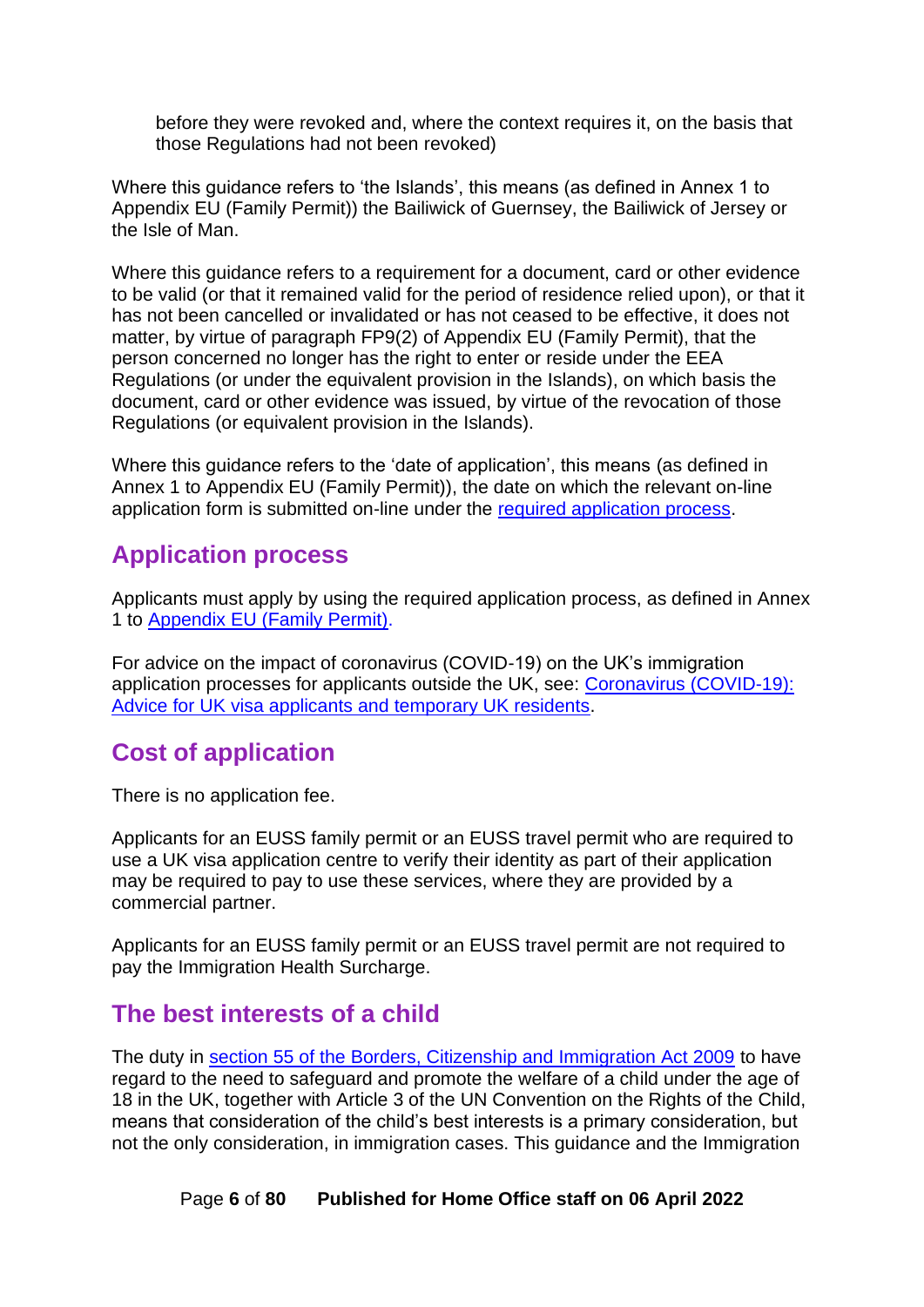Rules it covers form part of the arrangements for ensuring that we give practical effect to these obligations.

Where a child or children in the UK will be affected by the decision, you must have regard to their best interests in making the decision. You must carefully consider all the information and evidence provided concerning the best interests of a child in the UK and the impact the decision may have on the child.

Although the duty in section 55 only applies to children in the UK, the statutory guidance – [Every Child Matters –](https://www.gov.uk/government/publications/every-child-matters-statutory-guidance) Change for Children – provides guidance on the extent to which the spirit of the duty should be applied to children overseas. You must adhere to the spirit of the duty and make enquiries when you have reason to suspect that a child may be in need of protection or safeguarding, or presents welfare needs that require attention. In some instances, international or local agreements are in place that permit or require children to be referred to the authorities of other countries and you are to abide by these and work with local agencies in order to develop arrangements that protect children and reduce the risk of trafficking and exploitation.

Further guidance can be found in paragraphs 2.34 to 2.36 of the [statutory guidance.](https://www.gov.uk/government/publications/every-child-matters-statutory-guidance)

## <span id="page-6-0"></span>**Contacts**

If you have any questions about the guidance and your line manager or senior caseworker cannot help you or you think that the guidance has factual errors, then you can email the EEA Citizens' Rights & Hong Kong Unit.

If you notice any formatting errors in this guidance (broken links, spelling mistakes and so on) or have any comments about the layout or navigability of the guidance, then you can email the Guidance Rules and Forms Team.

## <span id="page-6-1"></span>**Publication**

Below is information on when this version of the guidance was published:

- version **12.0**
- published for Home Office staff on **06 April 2022**

## <span id="page-6-2"></span>**Changes from last version of this guidance**

Changes have been made in particular to reflect the changes to Appendix EU (Family Permit) made in Statement of Changes in Immigration Rules: HC 1118, laid on 15 March 2022.

#### **Related content**

#### **[Contents](#page-1-0)**

EU Settlement Scheme: EU, other EEA and Swiss citizens and their family members EU Settlement Scheme: family member of a qualifying British citizen

Page **7** of **80 Published for Home Office staff on 06 April 2022**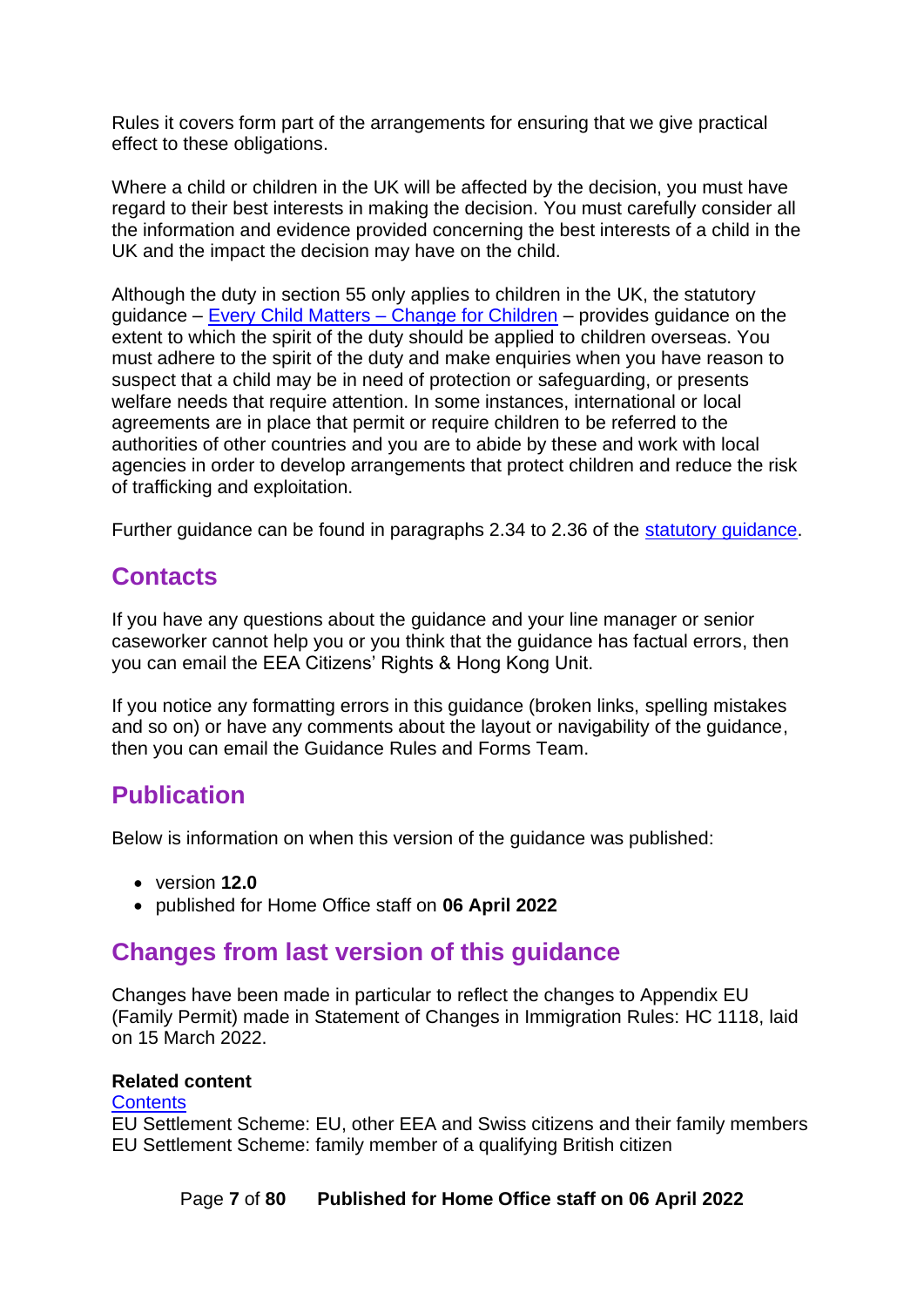#### **Related external links**

[Appendix EU \(Family Permit\) to the Immigration Rules](https://www.gov.uk/guidance/immigration-rules/appendix-eu-family-permit) [Statement of Changes in Immigration Rules: HC 1118](https://www.gov.uk/government/publications/statement-of-changes-to-the-immigration-rules-hc-1118-15-march-2022) [Appendix EU to the Immigration Rules](https://www.gov.uk/guidance/immigration-rules/immigration-rules-appendix-eu) [Immigration \(European Economic Area\) Regulations 2016](http://www.legislation.gov.uk/uksi/2016/1052/contents) [Citizens' Rights \(Application Deadline and Temporary Protection\) \(EU Exit\)](https://www.legislation.gov.uk/ukdsi/2020/9780348212204/contents)  [Regulations 2020](https://www.legislation.gov.uk/ukdsi/2020/9780348212204/contents) [Coronavirus \(COVID-19\): Advice for UK visa applicants and temporary UK residents](https://www.gov.uk/guidance/coronavirus-covid-19-advice-for-uk-visa-applicants-and-temporary-uk-residents) [Section 55 of the Borders, Citizenship and Immigration Act 2009](https://www.legislation.gov.uk/ukpga/2009/11/section/55) [Every Child Matters –](https://www.gov.uk/government/publications/every-child-matters-statutory-guidance) Change for Children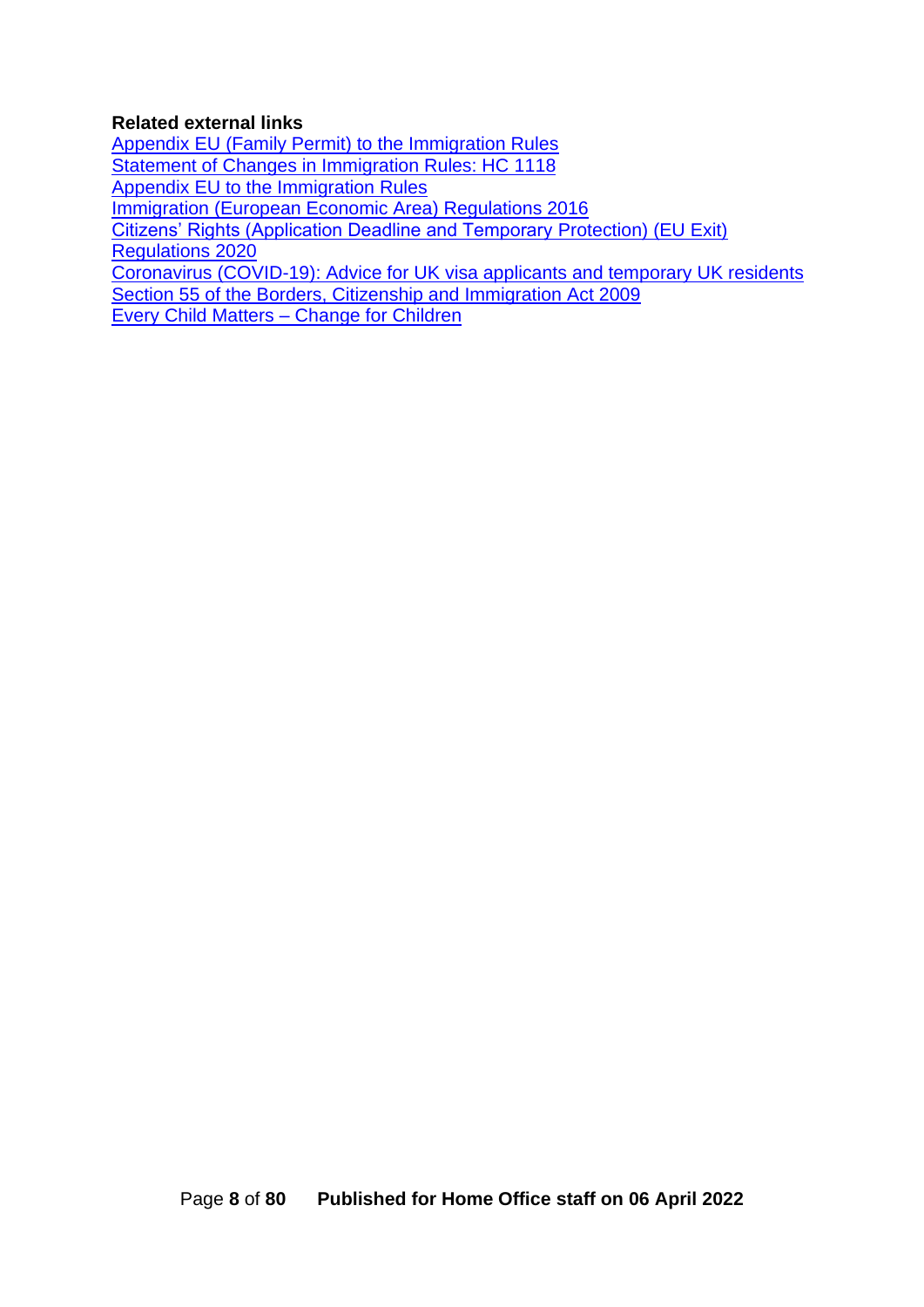# <span id="page-8-0"></span>EUSS family permit

The EUSS family permit is an entry clearance which facilitates travel to and entry into the UK of an eligible family member of a relevant EEA citizen or of a qualifying British citizen.

The family permit enables the holder to join in, or accompany to, the UK their [relevant EEA citizen](#page-27-1) (as defined in Annex 1 to Appendix EU (Family Permit), including provision for [a relevant naturalised British citizen,](#page-31-0) [a dual British and EEA](#page-32-0)  [citizen \(McCarthy cases\),](#page-32-0) [a relevant person of Northern Ireland,](#page-33-0) a [specified relevant](#page-33-1)  [person of Northern Ireland,](#page-33-1) [a person exempt from immigration control](#page-34-0) or [a frontier](#page-35-0)  [worker\)](#page-35-0) or their [qualifying British citizen](#page-45-1) (as defined in Annex 1 to Appendix EU (Family Permit)).

# <span id="page-8-1"></span>**Distinction from the EEA family permit**

The EUSS family permit operated alongside the EEA family permit, which, until 30 June 2021, continued to provide a separate entry clearance route for those who qualified for it. Where a person was eligible and able to apply for both, they could apply for either.

From the end of the transition period on 31 December 2020 until 30 June 2021, the following cohorts of people could apply for an EEA family permit provided that, at the end of the transition period, they were lawfully resident in the UK by virtue of the EEA Regulations, or had a right of permanent residence in the UK by virtue of those Regulations, and did not yet hold status under the EUSS:

- (as defined in regulation 7 of the EEA Regulations) the family member of an EEA citizen, meaning:
	- o the spouse or civil partner of the EEA citizen
	- $\circ$  the child or grandchild of the EEA citizen (or of their spouse or civil partner) who was aged under 21 or dependent on the EEA citizen (or on their spouse or civil partner)
	- o the dependent parent or grandparent of the EEA citizen (or of their spouse or civil partner)
- (as defined in regulation 8 of the EEA Regulations) the durable partner of an EEA citizen
- (as defined in regulation 10 of the EEA Regulations) a family member who had retained the right of residence in the UK
- (as defined in regulation 16 of the EEA Regulations) a person who had a derivative right to reside in the UK

From the end of the transition period on 31 December 2020 until 30 June 2021, an application for an EEA family permit could also be made by certain family members of EEA citizens where, at the end of the transition period, they (the applicant) were neither lawfully resident in the UK by virtue of the EEA Regulations nor did they have a right of permanent residence in the UK by virtue of those Regulations.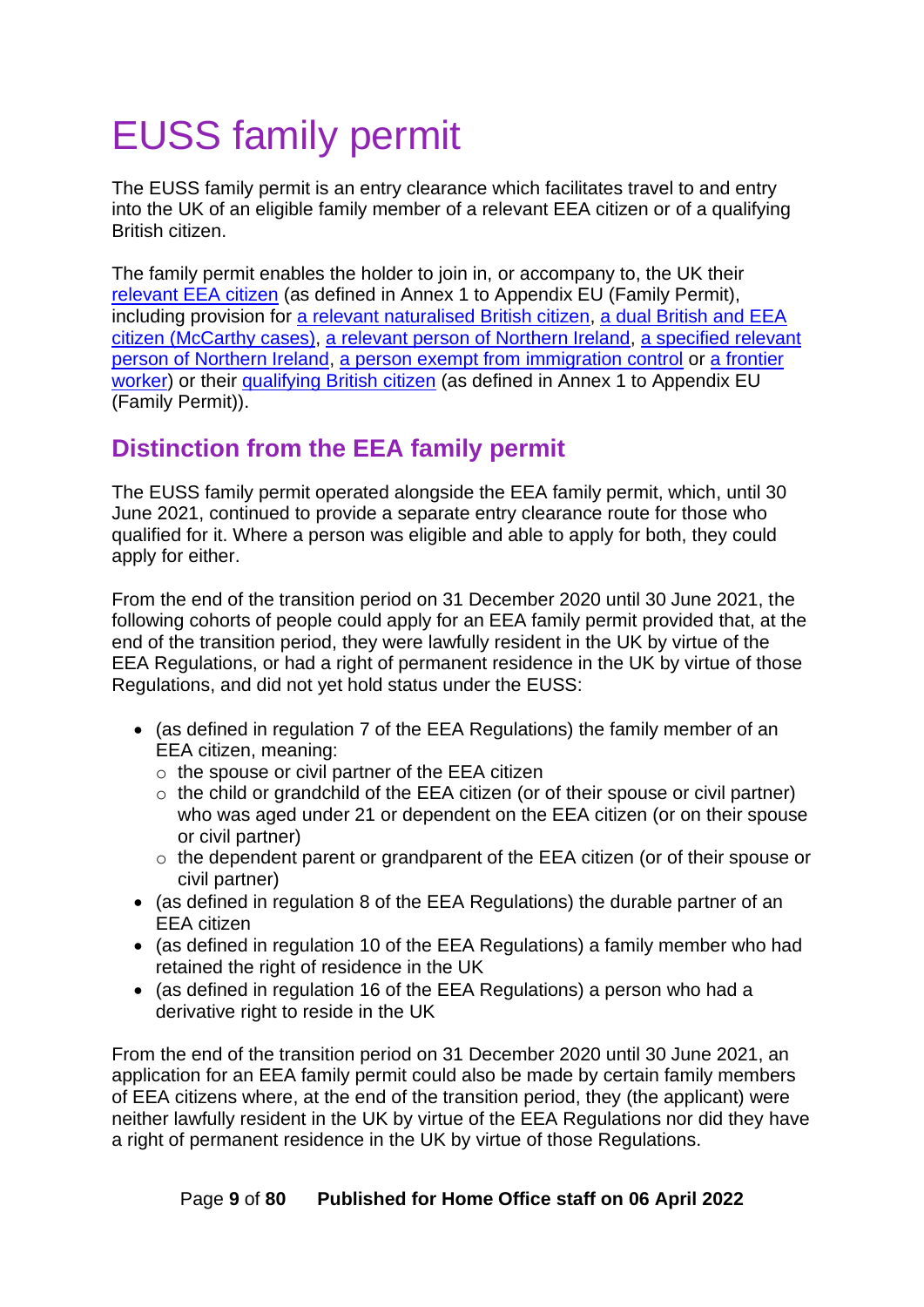The family members eligible to apply on this basis were:

- (as defined in regulation 7 of the EEA Regulations) the family member of an EEA citizen, meaning:
	- $\circ$  the spouse or civil partner of the EEA citizen
	- $\circ$  the child or grandchild of the EEA citizen (or of their spouse or civil partner) who was aged under 21 or dependent on the EEA citizen (or on their spouse or civil partner)
	- o the dependent parent or grandparent of the EEA citizen (or of their spouse or civil partner)
- (as defined in regulation 8 of the EEA Regulations) the durable partner of the EEA citizen

Save for a child of an EEA citizen (in certain circumstances), or for the spouse or civil partner of a Swiss citizen, the family relationship must have existed immediately before the end of the transition period.

The applicant must also have been able to demonstrate that, at the end of the transition period, their EEA citizen family member both:

- was lawfully resident in the UK under the EEA Regulations, or had a right of permanent residence in the UK under those Regulations
- did not hold status under the EUSS (even if they obtained it subsequently)

The effect of the provisions summarised above was that, from the end of the transition period on 31 December 2020 until 30 June 2021, an application for an EEA family permit could also be made by a family member (as defined in regulation 7 of the EEA Regulations) or a durable partner of a British citizen who exercised Treaty rights in the EEA or Switzerland before returning to the UK before the end of the transition period, where either:

- the family member or durable partner was lawfully resident in the UK under the EEA Regulations at the end of the transition period and did not yet hold status under the EUSS (in that, they had returned to the UK meeting regulation 9 of the EEA Regulations before the end of the transition period and were then outside the UK again)
- the British citizen returned to the UK meeting regulation 9 of the EEA Regulations before the end of the transition period and was therefore treated as being lawfully resident in the UK under the EEA Regulations at the end of the transition period, and the family member or durable partner wanted to join them in the UK

From the end of the transition period on 31 December 2020, an application for an EEA family permit could not be made by a family member or durable partner of a British citizen who had been exercising Treaty rights and/or rights under the citizens' rights agreements in the EEA or Switzerland where the family member or durable partner was moving back to the UK with the British citizen for the first time: they were instead able to apply for an EUSS family permit.

Page **10** of **80 Published for Home Office staff on 06 April 2022**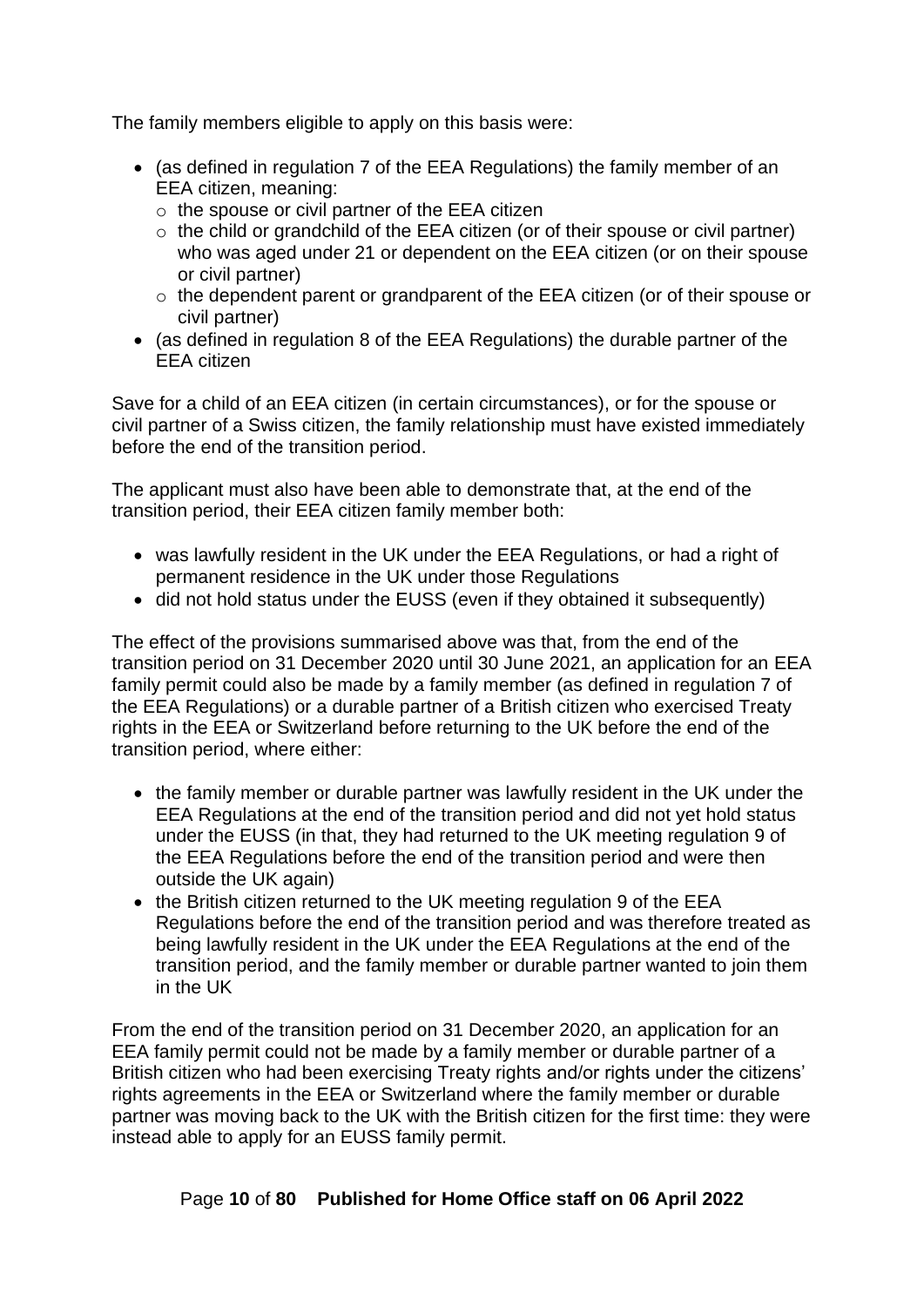For further information, see EEA family permit guidance.

The EEA family permit ceased to be valid for travel to the UK after 30 June 2021.

## <span id="page-10-0"></span>Arrangements after 30 June 2021

Consistent with Article 10(3) of the Withdrawal Agreement and equivalent provision in the other citizens' rights agreements, the Home Office is required to continue to make decisions on valid EEA family permit applications from extended family members (other than durable partners) made by 31 December 2020, and from direct family members (as defined in regulation 7 of the EEA Regulations) and durable partners made by 30 June 2021. Subject to the guidance in this section, we are obliged to issue a product to all those whose EEA family permit application was successful, including on appeal, even though the route closed after 30 June 2021.

You must therefore consider any pending valid EEA family permit application from a direct family member or durable partner against the EUSS family permit requirements as well as the EEA family permit requirements. This also applies where an appeal has been lodged, and not yet concluded, or where an appeal has been allowed, against a decision to refuse an EEA family permit.

If you need further information or evidence to determine whether the applicant is eligible for an EUSS family permit, you must seek to contact them and request this from them before making your decision.

Where, save for the required application process and subject to the relevant suitability checks and to any material change in circumstances (for example, where the sponsor has died since the EEA family route closed after 30 June 2021), the applicant meets the requirements for an EUSS family permit, as set out in Appendix EU (Family Permit) and this guidance, you must issue an EUSS family permit.

## <span id="page-10-1"></span>**When to issue an EUSS family permit**

You must issue an EUSS family permit where the applicant has made a valid application (under rule FP4), meets the eligibility requirements (under rule FP6(1) or (2) or FP8A), and is not to be refused on grounds of suitability under rule FP7).

## <span id="page-10-2"></span>**Length of validity**

Where an EUSS family permit is issued, it will be valid for the 'relevant period' (as defined in Annex 1 to Appendix EU (Family Permit)). This will be either:

- where the bullet point below does not apply, for a period of **6 months from the date of decision** on the application
- where the applicant indicates in their application form that they intend to arrive in the UK on or after 1 April 2021, and their intended date of arrival in the UK is more than 3 months from the date of decision, a period of **4 months from their intended date of arrival in the UK**

Page **11** of **80 Published for Home Office staff on 06 April 2022**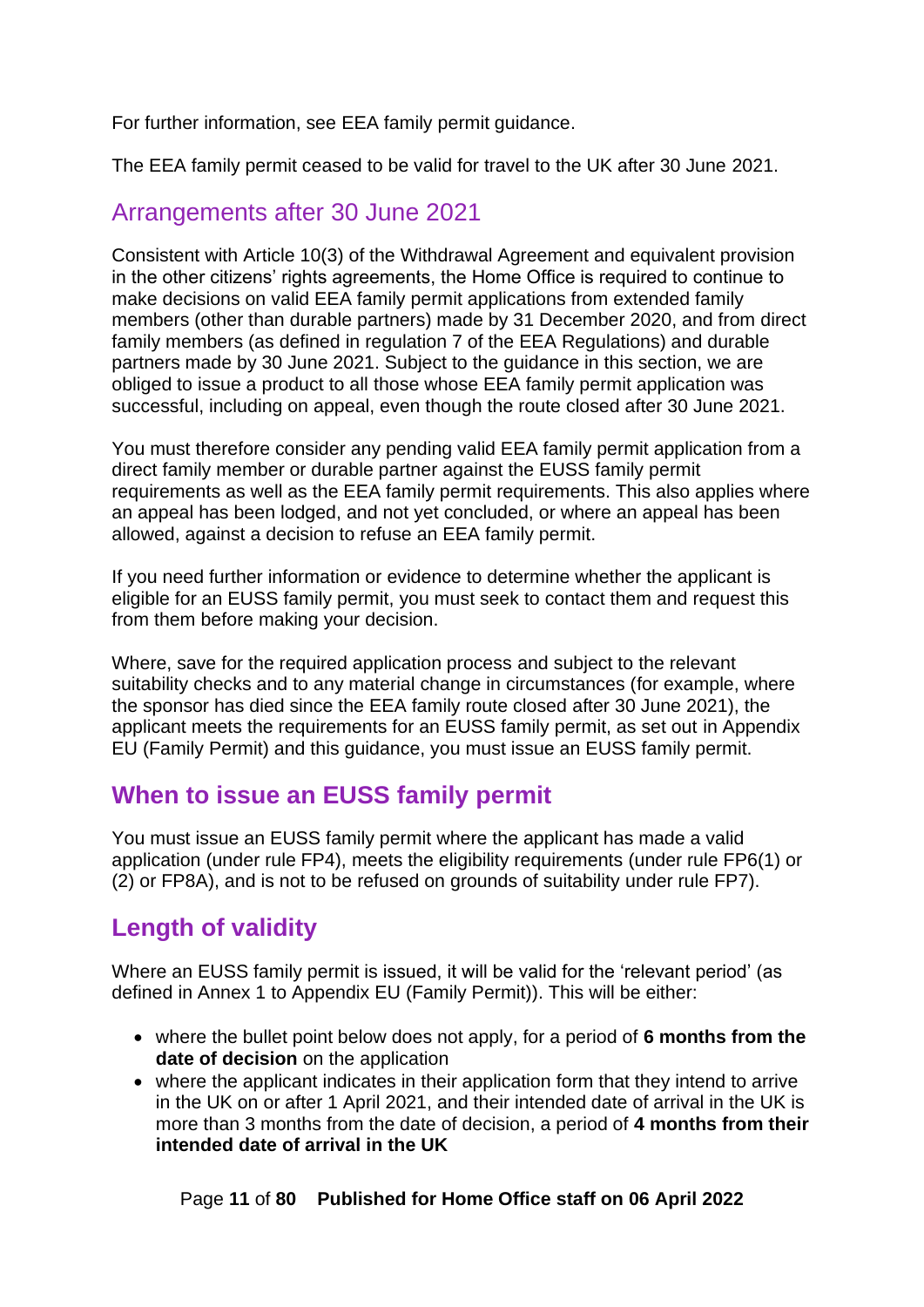The holder can enter the UK as many times as they wish within that period. Where the holder arrived in the UK on or after 1 April 2021 and wishes to apply to the EUSS as a joining family member, they have 3 months from their first arrival in the UK to submit a valid application under Appendix EU, unless there are reasonable grounds why they missed that deadline.

### <span id="page-11-0"></span>Scenario 1

Miss A applied for an EUSS family permit on 1 January 2021. In her application she stated that her intended date of arrival in the UK was 1 May 2021. The application was considered and it was decided on 3 February 2021 to issue Miss A with an EUSS family permit.

As the intended date of arrival in the UK in this scenario is less than 3 months from the date of decision, the family permit will be valid for a period of 6 months from the date of decision.

### <span id="page-11-1"></span>Scenario 2

Mrs B applied for an EUSS family permit on 1 January 2021. In her application she stated that her intended date of arrival in the UK was 1 May 2021. The application was considered and it was decided on 2 January 2021 to issue Mrs B with an EUSS family permit.

As the intended date of arrival in the UK in this scenario is more than 3 months from the date of decision, the family permit will be valid for a period of 4 months from the intended date of arrival in the UK.

#### **Related content**

**[Contents](#page-1-0)** EEA family permit guidance

#### **Related external links**

[Immigration \(European Economic Area\) Regulations 2016](http://www.legislation.gov.uk/uksi/2016/1052/contents) [Appendix EU \(Family Permit\) to the Immigration Rules](https://www.gov.uk/guidance/immigration-rules/appendix-eu-family-permit)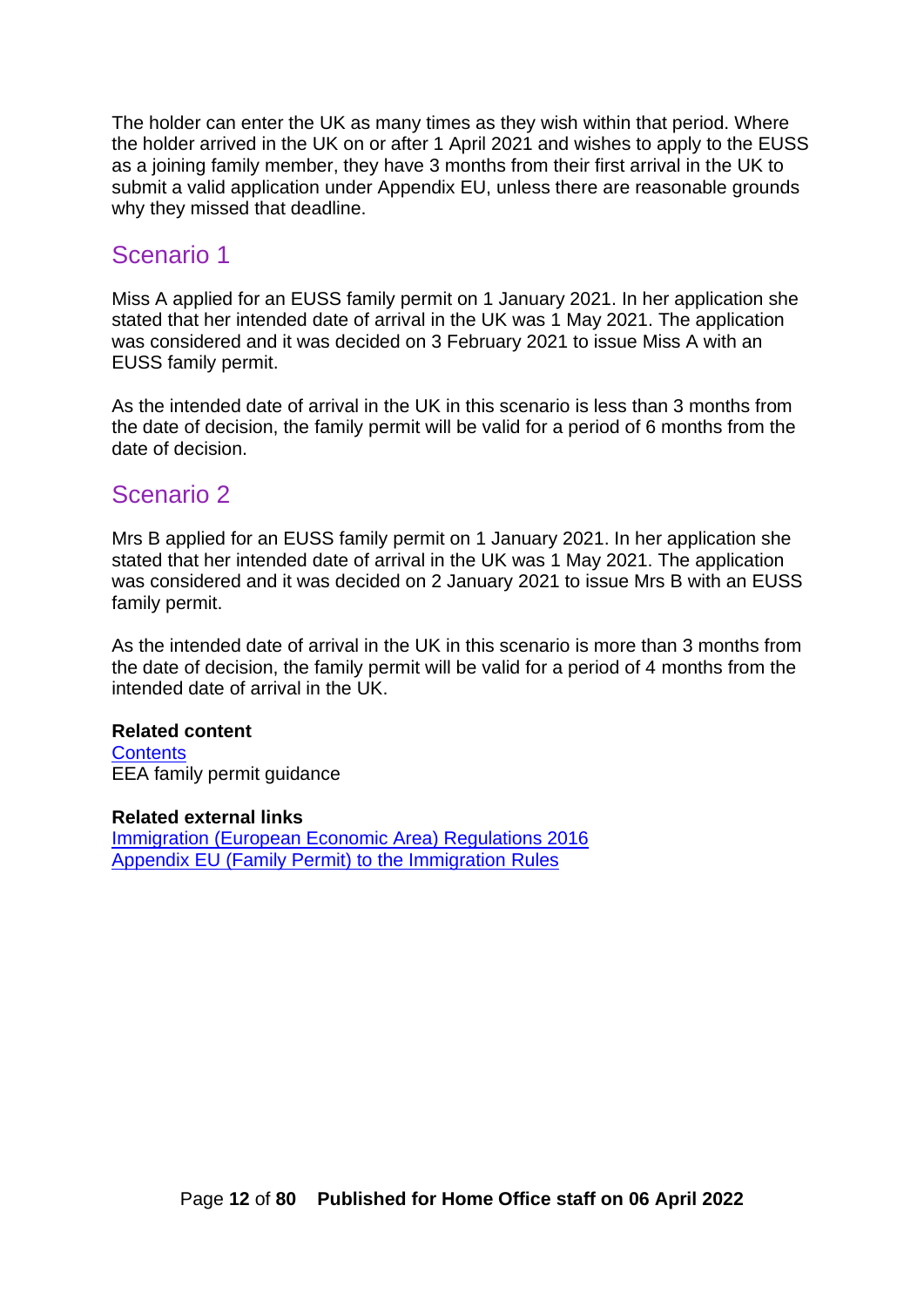# <span id="page-12-0"></span>EUSS travel permit

The EUSS travel permit provides those non-EEA citizens who hold valid leave under the EUSS, and who have reported to the Home Office that their biometric residence card has been lost or stolen or has expired whilst they are outside the UK, with an entry clearance which, together with a valid passport, will allow them to travel to the UK. Once in the UK, they can apply for a replacement biometric residence card.

## <span id="page-12-1"></span>**When to issue an EUSS travel permit**

You must issue an EUSS travel permit where the applicant has made a valid application (under rule FP4), meets the eligibility requirements (under rule FP6(3)), and is not to be refused on grounds of suitability (under rule FP7).

#### **Official - sensitive: start of section**

The information in this section has been removed as it is restricted for internal Home Office use.

#### **Official – sensitive: end of section**

## <span id="page-12-2"></span>**Length of validity**

Where an EUSS travel permit is issued, it will be valid for the relevant period, which is **6 months from the date of decision** on the application.

The holder can enter the UK as many times as they wish within that period.

#### **Related content [Contents](#page-1-0)**

**Related external links** [Appendix EU \(Family Permit\) to the Immigration Rules](https://www.gov.uk/guidance/immigration-rules/appendix-eu-family-permit)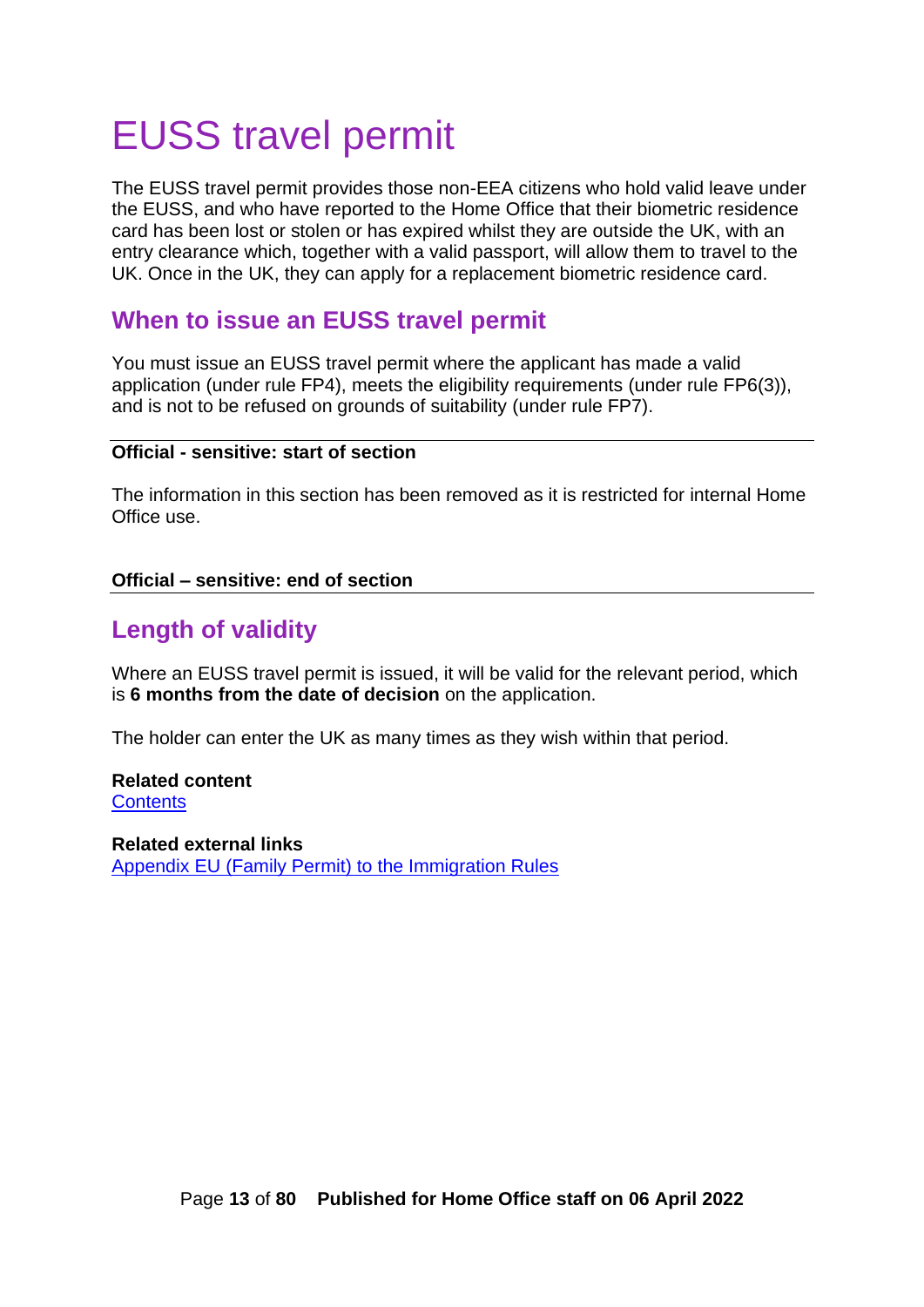# <span id="page-13-0"></span>Making an application: validity

A valid application for an EUSS family permit or travel permit has been made, under rule FP4 of Appendix EU (Family Permit), where:

- it has been made using the [required application process](#page-13-1) (as defined in Annex 1 to Appendix EU (Family Permit))
- the [required proof of identity and nationality](#page-13-2) has been provided (as defined in Annex 1 to Appendix EU (Family Permit))
- the [required biometrics](#page-15-0) have been provided (as defined in Annex 1 to Appendix EU (Family Permit))

# <span id="page-13-1"></span>**Required application process**

Applicants must apply by using the relevant on-line application form and a relevant process set out in that form for:

- providing the required proof of identity and nationality
- providing the required biometrics

# <span id="page-13-2"></span>**Required proof of identity and nationality**

For an EEA citizen this will be their valid passport or valid national identity card.

For a non-EEA citizen, this will be their valid passport.

'Valid' here means that, at the date of application, the document is genuine and has not expired or been cancelled or invalidated.

In either case, you can agree to accept alternative evidence of identity and nationality where the applicant is unable to obtain or produce the required document due to circumstances beyond their control or due to compelling practical or compassionate reasons. For further guidance, see **Alternative evidence of identity** [and nationality or of entitlement to apply from outside the UK.](#page-17-0)

Please see [ECB08: what are acceptable travel documents for entry clearance](https://www.gov.uk/government/publications/what-are-acceptable-travel-documents-for-entry-clearance-ecb08/ecb08-what-are-acceptable-travel-documents-for-entry-clearance) for guidance on how to handle an application relying on a passport from an issuing authority that is not recognised by the UK.

France has confirmed that the validity of the secure French national identity card (laminated), issued to people aged 18 or over from 1 January 2004 to 31 December 2013, has been increased from 10 years to 15 years. Therefore, any such card is to be treated as having a validity period of 15 years, regardless of the expiry date printed on the card.

Some countries have extended the validity period of their identity documents in response to the COVID-19 situation. The table below sets out which countries have made changes, which documents they apply to, and the impact on the expiry date.

Page **14** of **80 Published for Home Office staff on 06 April 2022**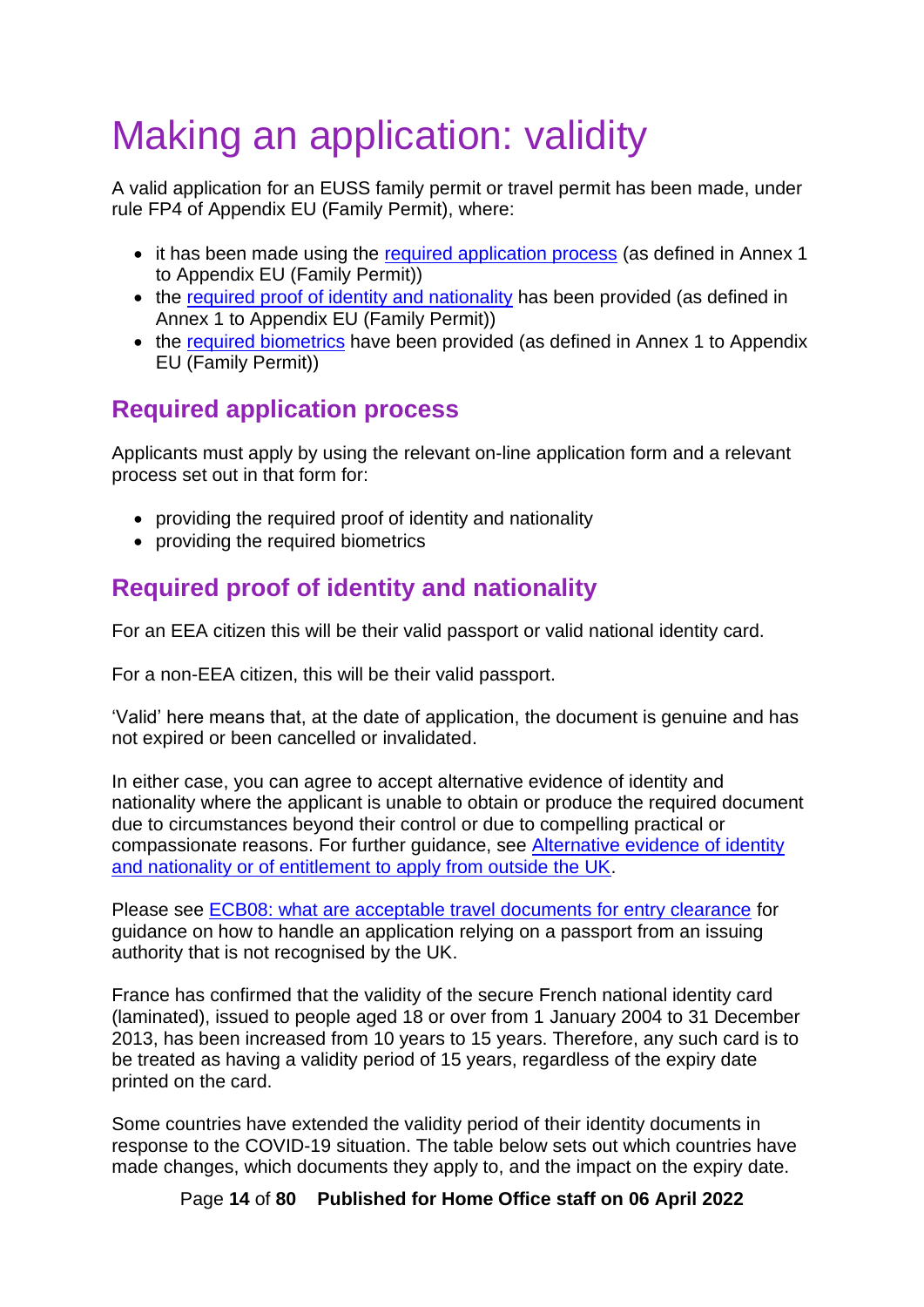| <b>Country</b>  | <b>Document</b>                           | <b>Changes to expiry date</b>                                                                                                                                                                                                                                        |
|-----------------|-------------------------------------------|----------------------------------------------------------------------------------------------------------------------------------------------------------------------------------------------------------------------------------------------------------------------|
| <b>Bulgaria</b> | Passport and<br>national identity<br>card | Any document which has expired (or is due to<br>expire) between 13 March $2020 - 31$ July 2021 is<br>to be accepted as valid until 31 July 2021                                                                                                                      |
| Croatia         | Passport and<br>national identity<br>card | Any document expiring on or after 13 March 2020<br>is to be treated as having no expiry date. This rule<br>will apply until 30 days after the official<br>proclamation of the end of the COVID-19<br>pandemic in Croatia                                             |
| Hungary         | Passport and<br>national identity<br>card | Any document expiring between 11 March 2020 -<br>3 July 2020 is to be treated as valid indefinitely<br>Any document expiring on or after 4 November<br>2020 is to be treated as valid indefinitely                                                                   |
| Italy           | Passport and<br>national identity<br>card | Any document expiring from 31 January 2020 is to<br>be treated as valid for proving the holder's identity<br>until 31 December 2021. However, it cannot be<br>used as a travel document                                                                              |
| Portugal        | Passport and<br>national identity<br>card | Any document expiring after 26 February 2020 is<br>to be accepted as valid until 31 December 2021.<br>Any expired document is to be accepted as valid<br>after 31 December 2021 where the holder can<br>prove that they have an appointment to renew the<br>document |
| Romania         | Passport and<br>national identity<br>card | Any document expiring on or after 1 March 2020<br>is to be accepted as valid until 90 days following<br>the end of the state of alert in Romania                                                                                                                     |
| Slovakia        | National identity<br>card                 | Any identity card expiring between 9 April 2020 -<br>30 April 2020 is to be accepted as valid until one<br>month following the official termination of the state<br>of crisis situation by the Government of the Slovak<br>Republic                                  |
|                 |                                           | Any identity card expiring between 1 May 2020 -<br>31 May 2020 is to be accepted as valid until 2<br>months following the official termination of the<br>state of crisis situation by the Government of the<br><b>Slovak Republic</b>                                |
|                 |                                           | Any identity card expiring between 1 June 2020 -<br>30 June 2020 is to be accepted as valid until 3<br>months following the official termination of the<br>state of crisis situation by the Government of the<br><b>Slovak Republic</b>                              |
|                 |                                           | Any card expiring on or after 1 July 2020 until the<br>official termination of the state of crisis situation by<br>the Government of the Slovak Republic is to be                                                                                                    |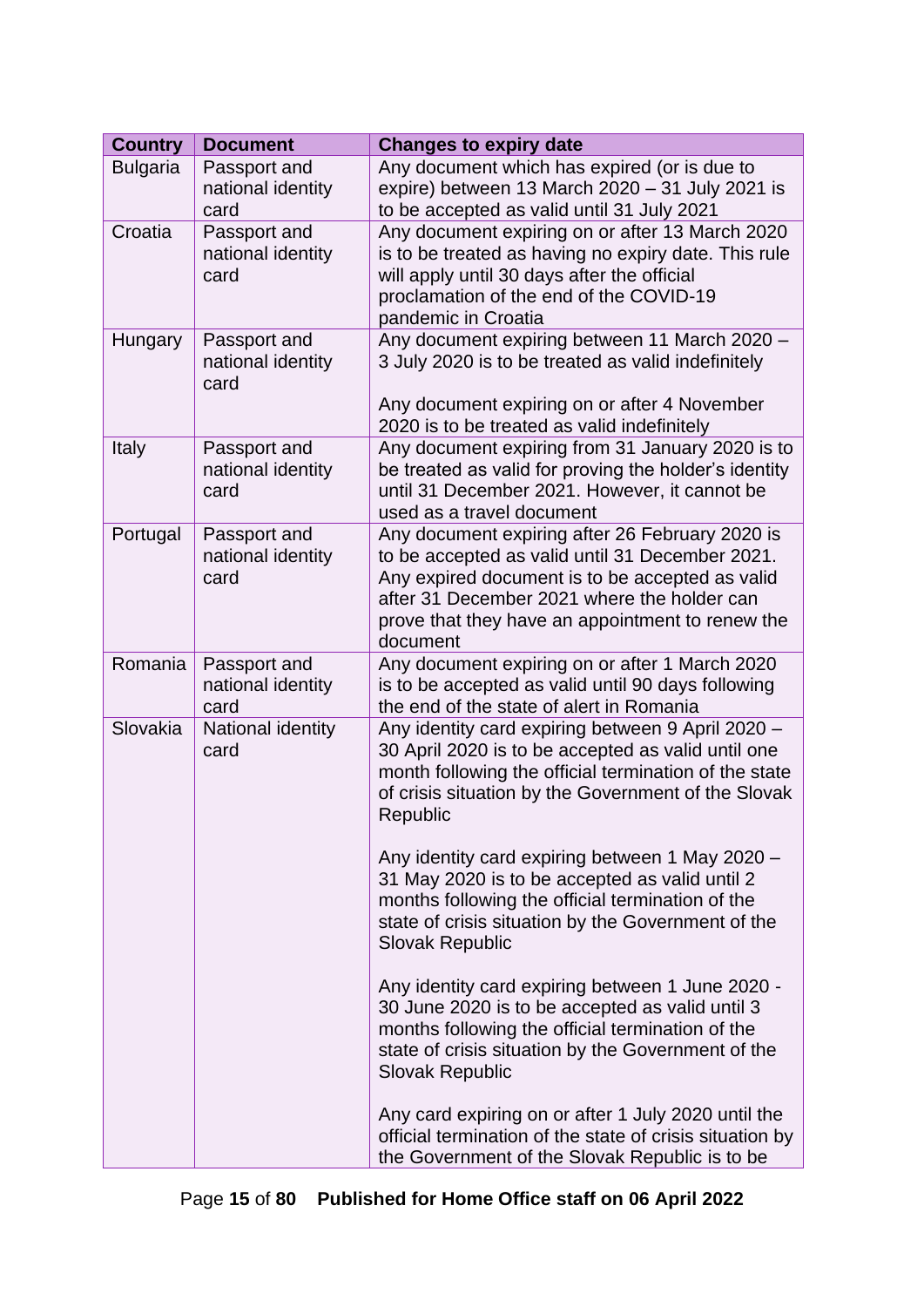| <b>Country</b> | <b>Document</b>           | <b>Changes to expiry date</b>                                                                                                                       |
|----------------|---------------------------|-----------------------------------------------------------------------------------------------------------------------------------------------------|
|                |                           | accepted as valid until 4 months following the<br>official termination of the state of crisis situation by<br>the Government of the Slovak Republic |
| Spain          | National identity<br>card | Any card expiring between 14 March 2020 - 13<br>March 2021 is to be accepted as valid until 13<br>March 2021                                        |

Evidence of the relevant EEA citizen having been granted status under the EUSS (under paragraph EU2 or EU3 of Appendix EU) will constitute sufficient evidence of that person's identity and nationality in any subsequent application for an EUSS family permit by a person relying on their family relationship to that relevant EEA citizen.

## <span id="page-15-0"></span>**Required biometrics**

Under [the Immigration \(Provision of Physical Data\) Regulations 2006](https://www.legislation.gov.uk/uksi/2006/1743/contents/made) (as amended), all applicants are required to provide:

- a passport-style facial photograph of themselves
- their fingerprints

This must be at the visa application centre, as directed by the on-line application form.

There are some exceptions for who needs to provide their fingerprints, for example children under the age of 6 years old do not need to provide their fingerprints but still need to submit a facial photograph. See the published biometric guidance for more details.

## <span id="page-15-1"></span>**Validity consideration**

An application for an EUSS family permit or an EUSS travel permit will be rejected as invalid where it has not been made using the required application process, or the required proof of identity and nationality has not been provided at a relevant visa application centre; and it will not be considered where the required biometrics have not been provided, under rule FP5 of Appendix EU (Family Permit).

## <span id="page-15-2"></span>**Treating an application as void**

An application for an EUSS family permit or an EUSS travel permit must be treated as void where:

- the applicant is a British citizen (including a dual British citizen) or otherwise has the right of abode in the UK
- (in relation to an application for an EUSS family permit only) the applicant has been granted settled status or pre-settled status under the EUSS which has not lapsed or been cancelled, curtailed, revoked or invalidated
- the applicant dies before their application is decided

Page **16** of **80 Published for Home Office staff on 06 April 2022**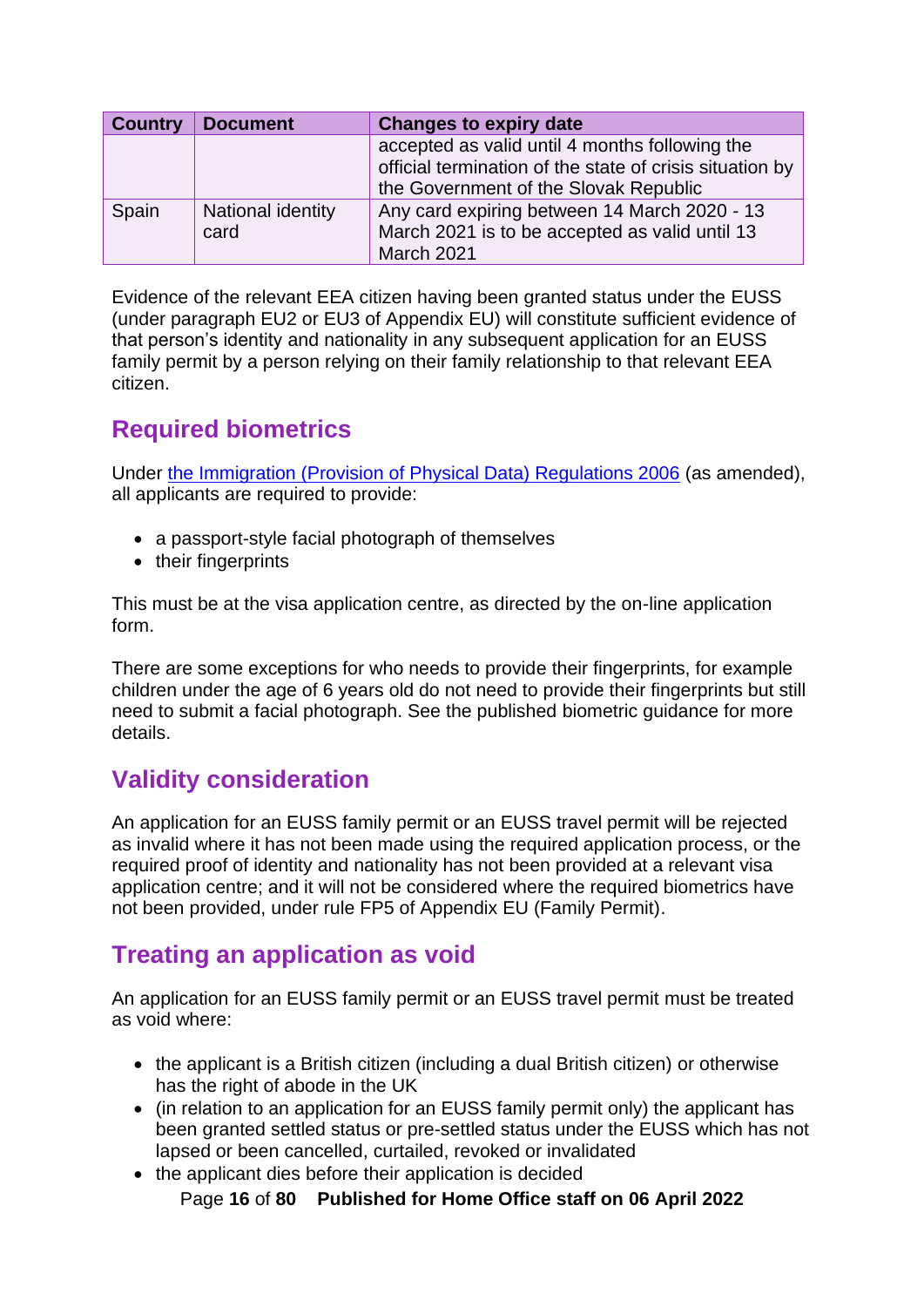#### **Official - sensitive: start of section**

The information in this section has been removed as it is restricted for internal Home Office use.

The information in this section has been removed as it is restricted for internal Home Office use.

The information in this section has been removed as it is restricted for internal Home Office use.

The information in this section has been removed as it is restricted for internal Home Office use.

The information in this section has been removed as it is restricted for internal Home Office use.

The information in this section has been removed as it is restricted for internal Home Office use.

The information in this section has been removed as it is restricted for internal Home Office use.

The information in this section has been removed as it is restricted for internal Home Office use.

#### **Official - sensitive: end of section**

**Related content [Contents](#page-1-0)** Biometric guidance

#### **Related external links**

Page **17** of **80 Published for Home Office staff on 06 April 2022**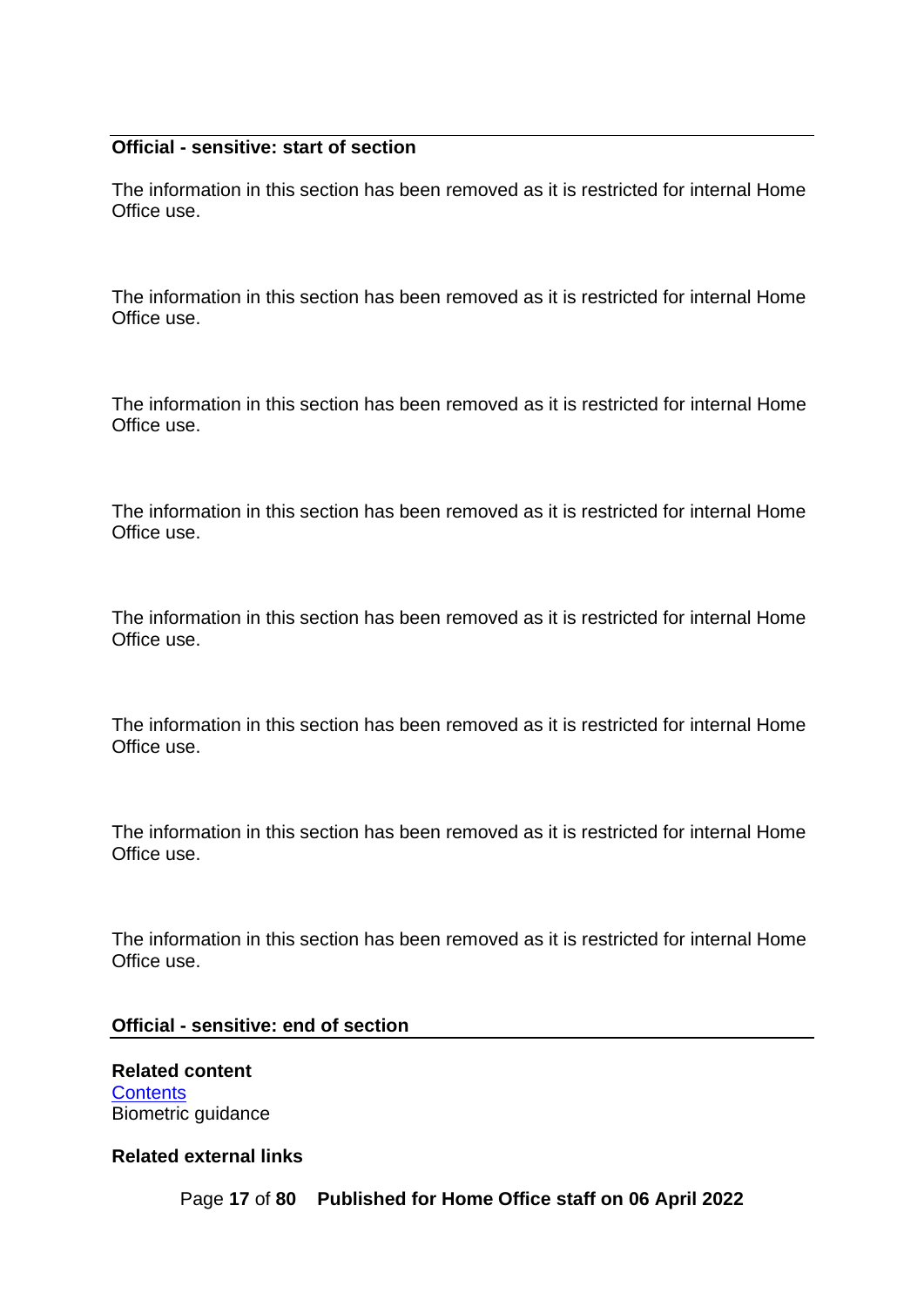<span id="page-17-0"></span>[Appendix EU \(Family Permit\) to the Immigration Rules](https://www.gov.uk/guidance/immigration-rules/appendix-eu-family-permit) **[Visa application centre](https://www.gov.uk/find-a-visa-application-centre)** [What are acceptable travel documents for entry clearance: ECB08](https://www.gov.uk/government/publications/what-are-acceptable-travel-documents-for-entry-clearance-ecb08) [Immigration \(Provision of Physical Data\) Regulations 2006](https://www.legislation.gov.uk/uksi/2006/1743/contents/made)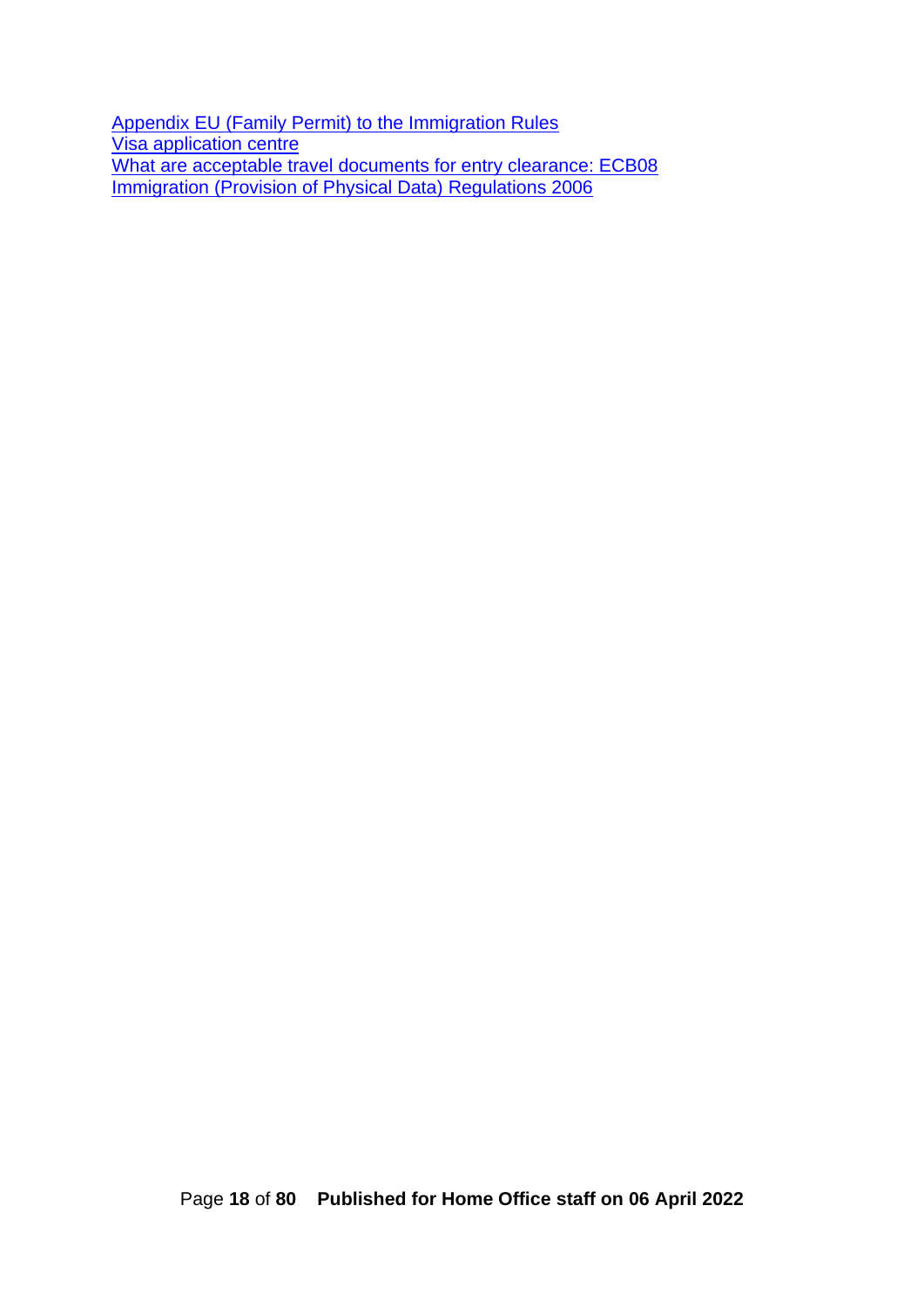# <span id="page-18-0"></span>Alternative evidence of identity and nationality

There may be reasons why an applicant cannot provide the required proof of identity and nationality in the form of a valid passport or a valid national identity card. You may accept alternative evidence of identity and nationality where the applicant cannot obtain or produce the required document due to circumstances beyond their control or due to compelling practical or compassionate reasons.

If the applicant provides a valid passport or national identity card from a country that is not recognised by the UK, such as the Turkish Republic of Northern Cyprus, you may accept this as evidence of their identity and nationality providing there are no indications to the contrary. In these circumstances you must discuss the case with a senior caseworker who may refer to the EEA Citizens' Rights & Hong Kong Unit for further advice.

Each case must be considered on its individual merits and you must refer to a senior caseworker in all instances where the applicant seeks to rely on alternative evidence of identity and nationality.

### <span id="page-18-1"></span>**Circumstances where alternative evidence may be accepted**

The following lists are not exhaustive and there may be other circumstances beyond the control of the applicant, or other compelling practical or compassionate reasons, why they cannot obtain or produce the required document. Each case must be considered on its individual merits and you must refer to a senior caseworker in all instances where this guidance is engaged.

## <span id="page-18-2"></span>Document unobtainable from national authority

This section lists some circumstances where an applicant may be unable to obtain the required document due to circumstances beyond their control:

- the applicant's passport has expired or has been permanently lost or stolen and there is no functioning national government to issue a replacement
- there is a national authority to apply to for a document, but they have run out of documents

In these circumstances the applicant is to be requested to provide as much information as possible, including details of any applications for documentation they may have made to their national authority (if applicable), and provide alternative evidence of their identity and nationality (see [Other supporting information or](#page-20-0)  [evidence\)](#page-20-0).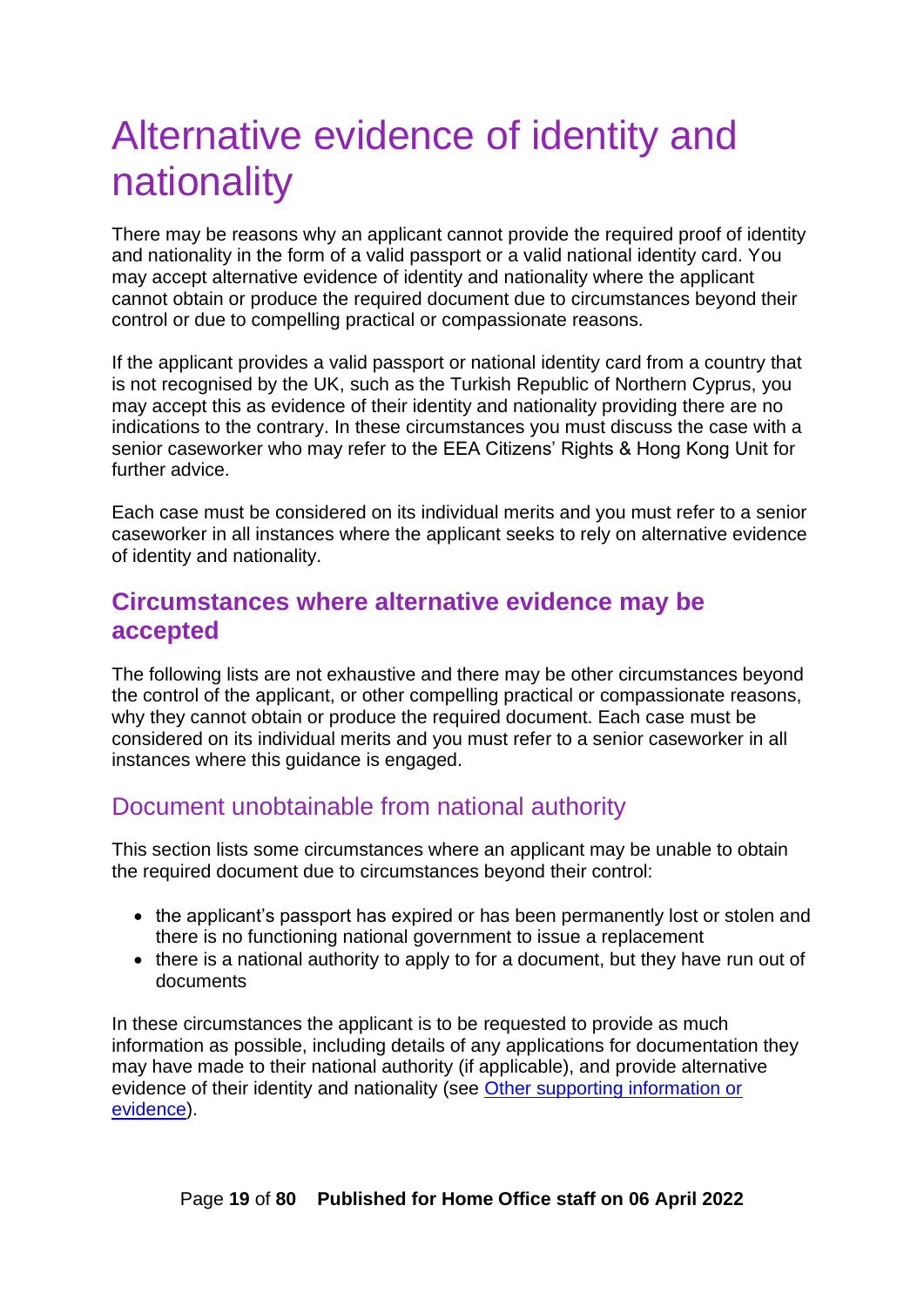## <span id="page-19-0"></span>Document exists but cannot be produced

If the Home Office or another government department is holding the required document, you must contact the relevant section or department to confirm the details. If you are satisfied that this establishes the applicant's identity and nationality, no further supporting evidence is required.

In all circumstances where you have agreed to consider alternative evidence of identity and nationality, the applicant is to be requested to provide as much information and evidence as possible, including details of any applications for documentation made to their national authority (see [Other supporting information or](#page-20-0)  [evidence\)](#page-20-0).

## <span id="page-19-1"></span>Other reasons document cannot be obtained or produced

There may be other reasons why the applicant cannot obtain or produce the required document due to circumstances beyond their control or due to compelling practical or compassionate reasons. Each case must be considered on its individual merits and you must refer to a senior caseworker in all instances where this guidance is engaged.

If the applicant claims that it would be impossible or unreasonable for them to obtain or produce the required document due to a serious medical condition or due to their mental capacity, they or the person acting for them must be requested to provide confirmation of their condition or capacity, and why it prevents them from obtaining or producing the required document, from their GP or other appropriately qualified medical professional.

There may also be occasions where other factors that are not in and of themselves considered a serious medical condition, such as an applicant's age, may still be a barrier to them being able to travel, where they need to do so in order to obtain the required document. In these circumstances, you may request a letter from their GP or other appropriately qualified medical professional confirming the barrier(s) to travel, but you must discuss the circumstances with a senior caseworker before doing so.

If you are satisfied that it would be impossible or unreasonable for the applicant to obtain or produce the required document, for example because of their physical or mental capacity, and there is no one reasonably able to do so on their behalf, then the applicant is to be asked to produce alternative evidence of their identity and nationality (see [Other supporting information or evidence\)](#page-20-0).

The applicant is to be asked to produce alternative evidence of their identity and nationality (see [Other supporting information or evidence\)](#page-20-0), where the applicant is a child under the age of 18 in the care of a local authority or similar body and both:

- the required document has been lost or destroyed, or was never obtained or provided
- either:

Page **20** of **80 Published for Home Office staff on 06 April 2022**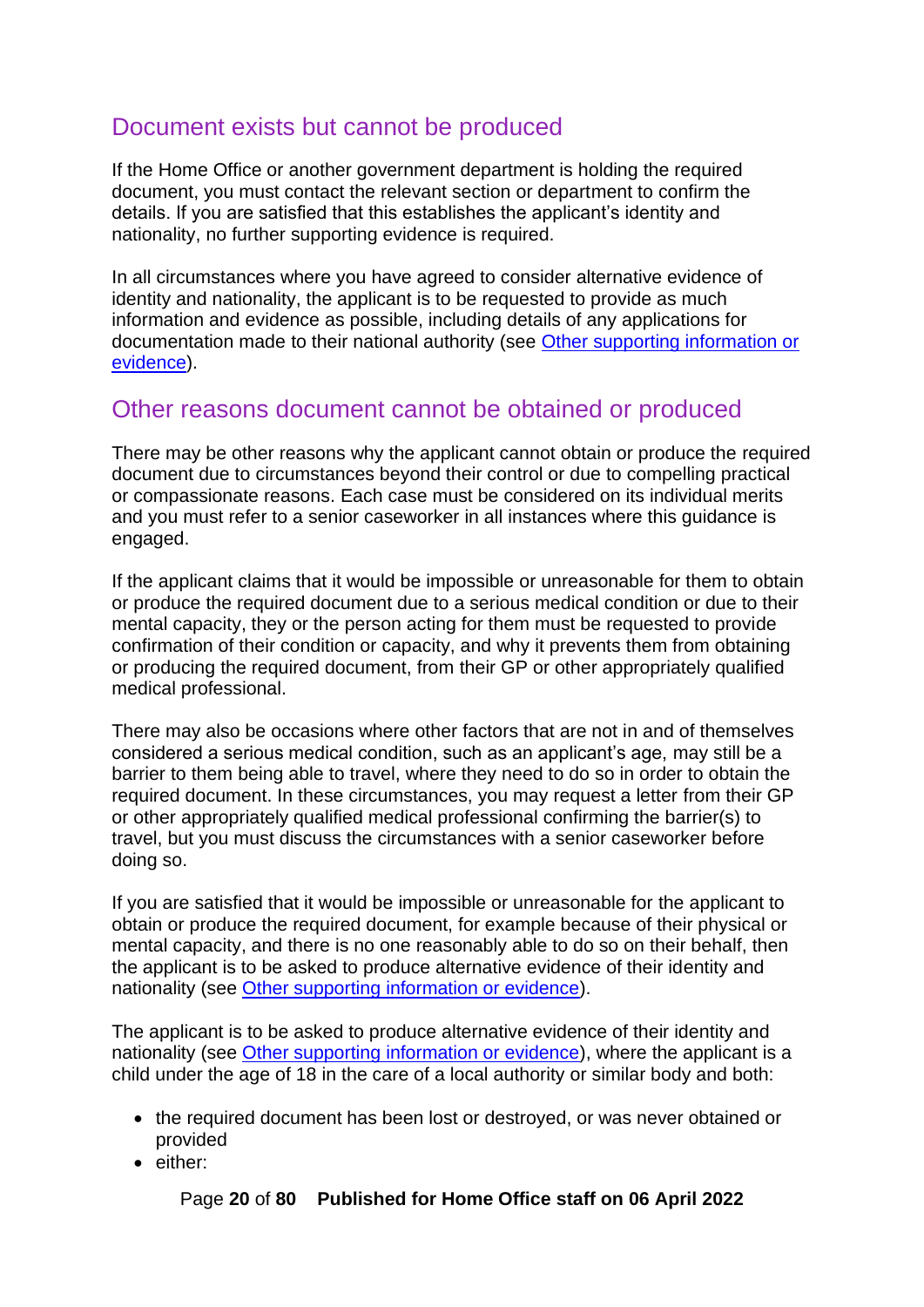- o there is satisfactory evidence that it is not in the best interests of the child for the local authority or similar body to obtain the required document on their behalf, such as where doing so may risk the child, contrary to their own best interests, leaving care
- $\circ$  there are significant practical barriers to obtaining the required document, such as the national authority requiring the consent of both parents, but the parents are absent or un-cooperative

#### **Official – sensitive: start of section**

The information in this section has been removed as it is restricted for internal Home Office use.

The information in this section has been removed as it is restricted for internal Home Office use.

#### **Official – sensitive: end of section**

### <span id="page-20-0"></span>Other supporting information or evidence

This section lists examples of other supporting information or evidence of identity and nationality that an applicant may provide, alongside any other information or evidence you have gathered, where you have accepted that the applicant cannot obtain or produce the required document due to circumstances beyond their control or due to compelling practical or compassionate reasons.

Each case must be considered on its own merits and you must work flexibly with the applicant to try to obtain sufficient supporting information or evidence to satisfy you of their identity and nationality. There may be cases where an applicant will need to produce more than one piece of evidence from the list below in order to satisfy you of this.

This list is not exhaustive: more than one piece of evidence can be requested on a case by case basis and each case must be considered on its own merits to help you build a picture of the applicant's identity and nationality:

- documents previously issued by the Home Office (such as a document issued for emergency travel purposes) provided there is no evidence that this identity or nationality was confirmed in error, fraudulently, or has significantly changed
- an expired passport or other required document, bearing the applicant's name and photograph
- an official document issued by the authorities of the applicant's country of origin which confirms their identity and nationality, including birth certificate, marriage certificate, driving licence, tax / social security statement, national service document, or emergency travel document or similar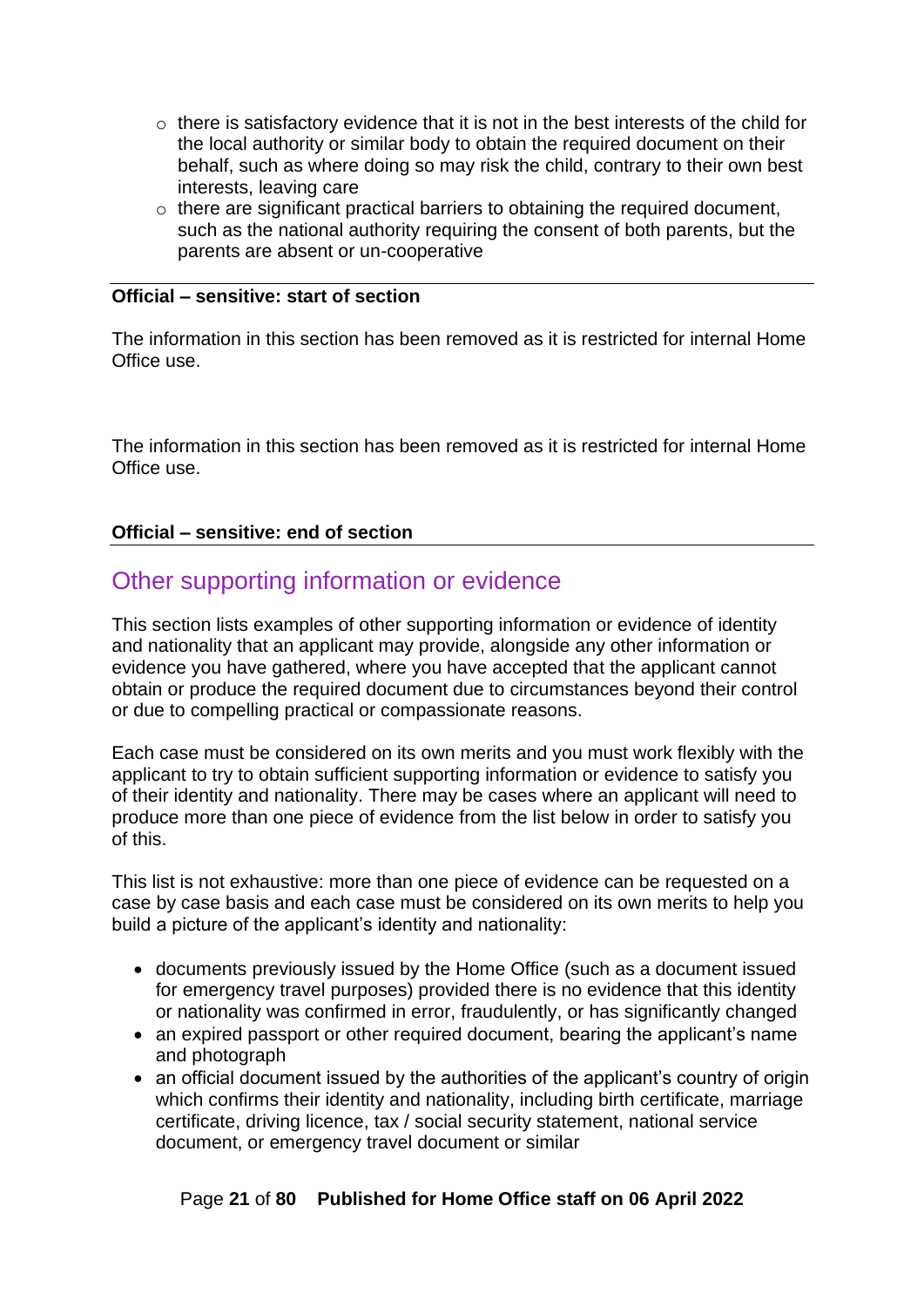- an official document issued by the UK authorities which confirms the applicant's identity and, if possible, nationality – and this can include a UK driving licence, National Insurance number card, or tax or pension statement
- an official document issued by the authorities of an EEA country which confirms the applicant's identity and nationality, including a document confirming permanent residence in that state or registration as the family member of an EEA citizen exercising Treaty rights in that state
- the applicant's biometrics which match an existing government record confirming their identity and nationality

Where other steps to ascertain an applicant's identity and nationality have been exhausted, you may refer to the embassy, consulate or high commission in the UK of the applicant's claimed country of origin seeking confirmation as to any records held about the claimed identity and nationality. You must be satisfied that such an approach would not put the applicant or their family at risk and must consult your senior caseworker in all cases before proceeding.

You may also invite the applicant to an interview to assess their ties to their claimed country of origin, including knowledge of its geography, culture and language. Such an interview can be held in person at post, by telephone, by videolink or over the internet as long as you are satisfied that the person to whom you are speaking is the applicant.

### <span id="page-21-0"></span>Irish citizens

In the case of an Irish citizen, where there are circumstances beyond their control or compelling practical or compassionate reasons why they cannot provide the required document, alternative evidence may include their full Irish birth certificate or an Irish certificate of naturalisation. This can be accompanied by a photographic identity document (such as a driving licence or Irish Public Service Card) as evidence of identity. Other documentation (see [Other supporting information and evidence\)](#page-20-0) may also be considered if necessary.

#### **Official – sensitive: start of section**

The information in this section has been removed as it is restricted for internal Home Office use.

The information in this section has been removed as it is restricted for internal Home Office use.

#### **Official – sensitive: end of section**

**Related content [Contents](#page-1-0)**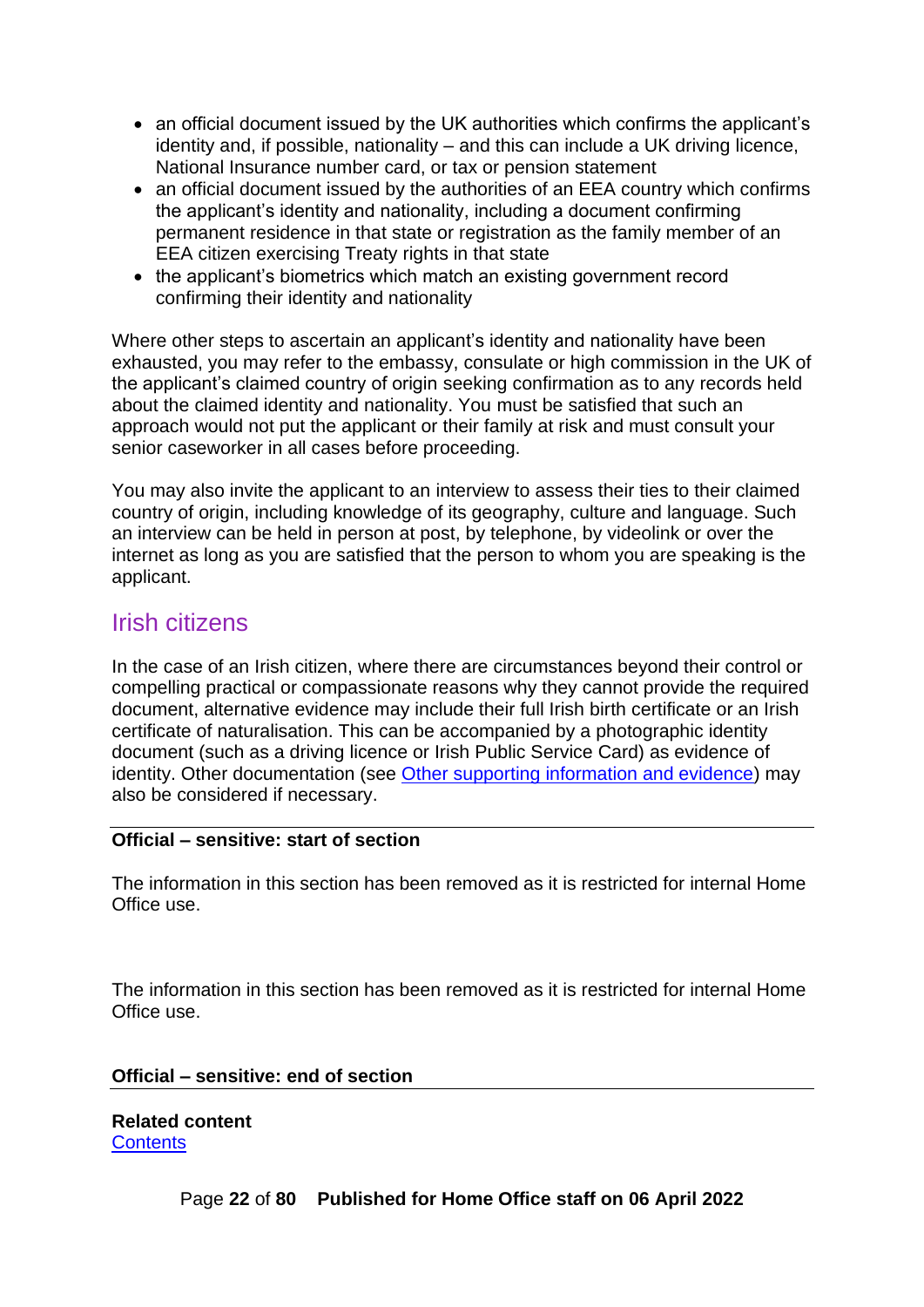### **Related external links**

[Appendix EU to the Immigration Rules](https://www.gov.uk/guidance/immigration-rules/immigration-rules-appendix-eu)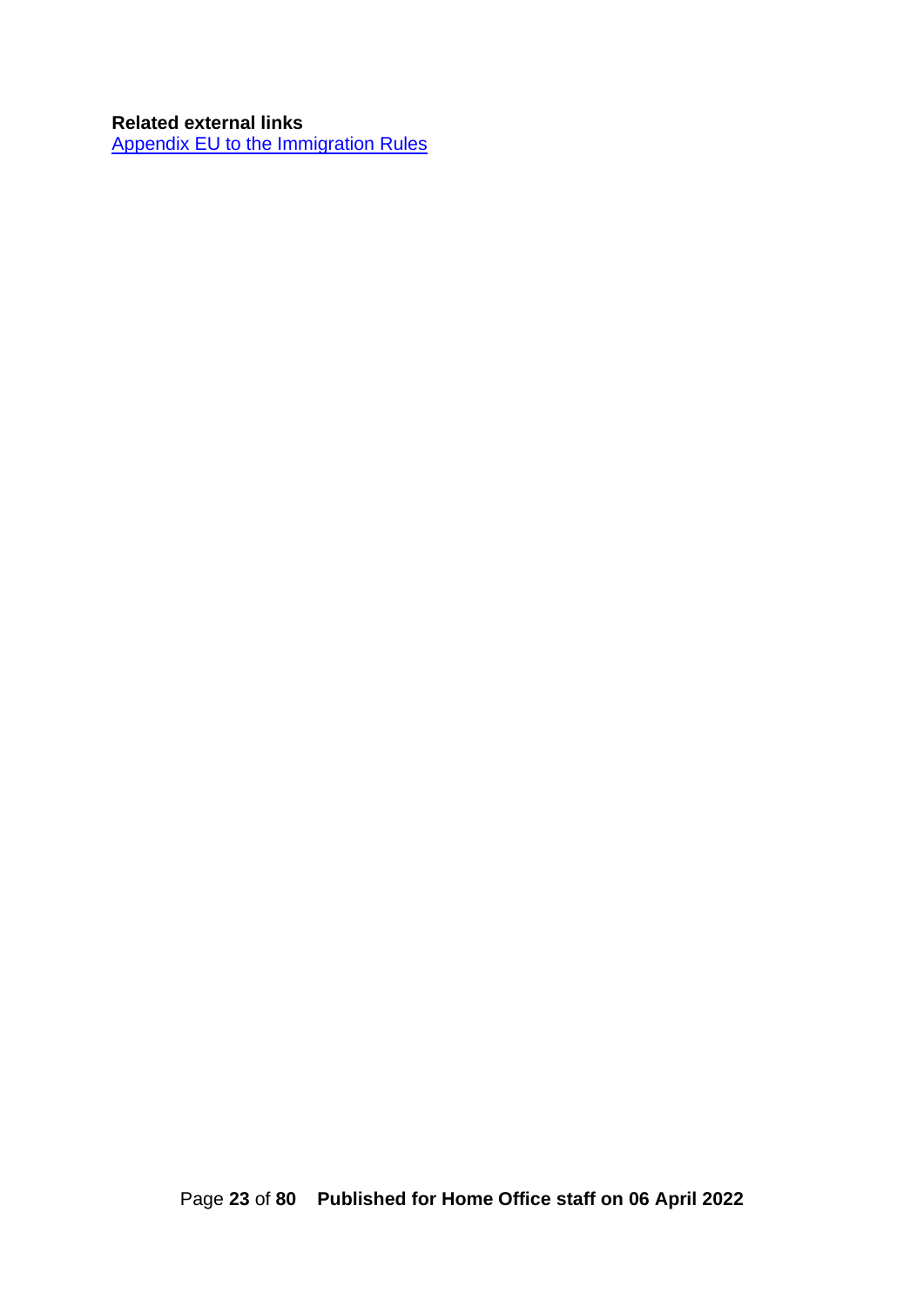# <span id="page-23-0"></span>Making an application: eligibility

An applicant meets the eligibility requirements for an EUSS family permit under rule FP6(1) of Appendix EU (Family Permit), where you are satisfied that at the date of application:

- the applicant is a [specified EEA](#page-24-1) citizen or a [non-EEA citizen](#page-27-0)
- the applicant is a family member of a relevant EEA citizen
- the [relevant EEA citizen](#page-27-1) is resident in the UK or will be travelling to the UK with the applicant within 6 months of the date of application
- the applicant will be accompanying the relevant EEA citizen to the UK (or joining them in the UK) within 6 months of the date of application
- the applicant (A) is not the spouse, civil partner or durable partner of a relevant EEA citizen (B) where a spouse, civil partner or durable partner of A or B has been granted an entry clearance under Appendix EU (Family Permit), immediately before or since the specified date held a valid document in that capacity issued under the EEA Regulations or has been granted leave to enter or remain in the UK in that capacity under or outside the Immigration Rules

An applicant meets the eligibility requirements for an EUSS family permit under rule FP6(2) of Appendix EU (Family Permit), where you are satisfied that at the date of application:

- the applicant is a [specified EEA citizen](#page-24-1) or a [non-EEA citizen](#page-27-0)
- the applicant is a [family member of a qualifying British citizen](#page-46-0)
- the [qualifying British citizen](#page-27-1) is resident in the UK or will be travelling to the UK with the applicant within 6 months of the date of application
- the applicant will be accompanying the qualifying British citizen to the UK (or joining them in the UK) within 6 months of the date of application
- the applicant (A) is not the spouse, civil partner or durable partner of a qualifying British citizen (B) where a spouse, civil partner or durable partner of A or B has been granted an entry clearance under Appendix EU (Family Permit), immediately before or since the specified date held a valid document in that capacity issued under the EEA Regulations or has been granted leave to enter or remain in the UK in that capacity under or outside the Immigration Rules

In addition, an applicant will be granted an EUSS family permit under rule FP8A of Appendix EU (Family Permit), where:

- you are satisfied that the applicant is a [specified EEA family permit case](#page-25-0)
- had the applicant made a valid application under Appendix EU (Family Permit), it would not have been refused on grounds of suitability under rule FP7

An applicant meets the eligibility requirements for an EUSS travel permit under rule FP6(3) of Appendix EU (Family Permit), where you are satisfied that at the date of application:

Page **24** of **80 Published for Home Office staff on 06 April 2022**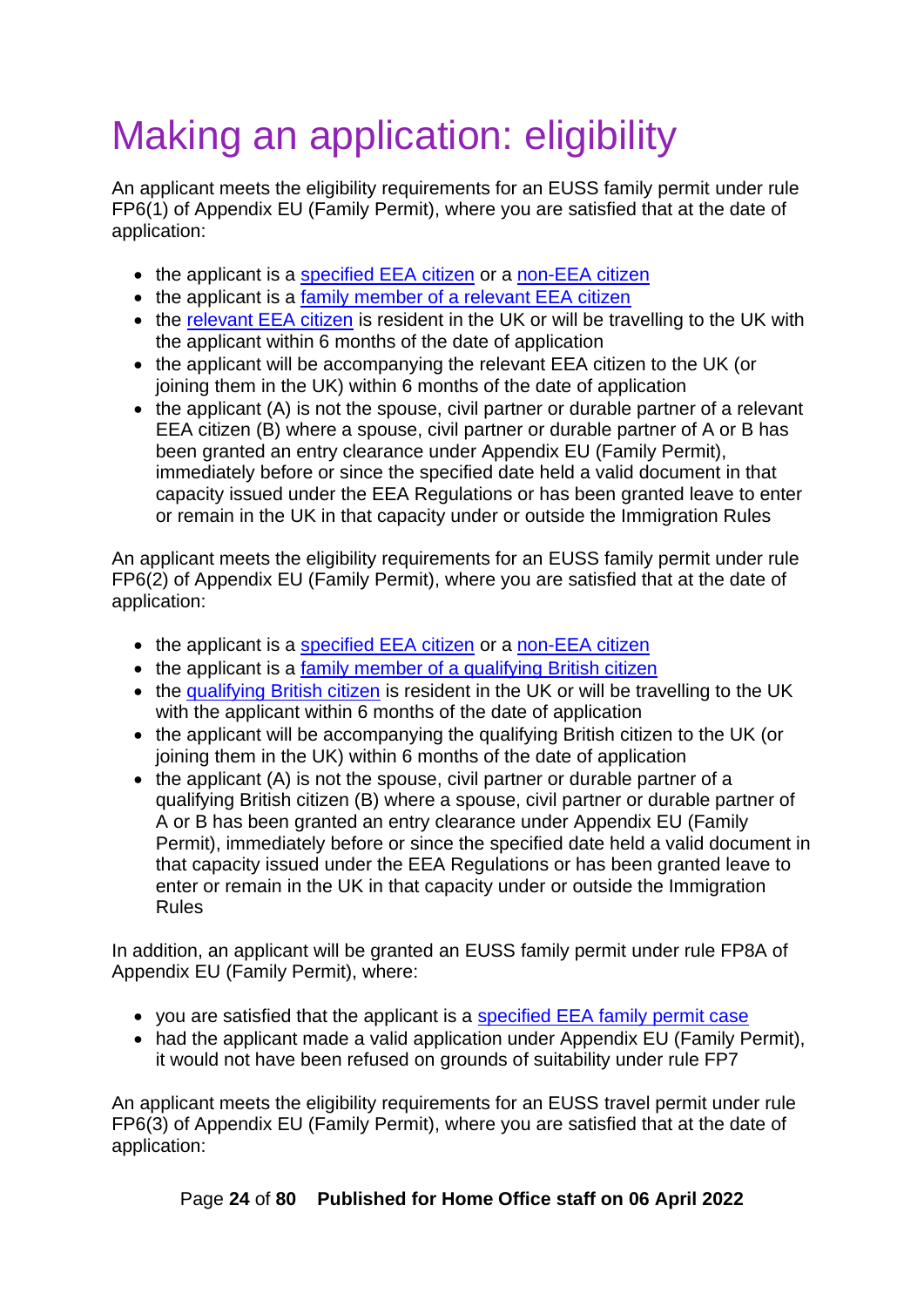- the applicant is a [non-EEA citizen](#page-27-0)
- the applicant has been granted indefinite leave to enter or remain or limited leave to enter or remain under Appendix EU to the Immigration Rules, which has not lapsed or been cancelled, curtailed, revoked or invalidated and which is evidenced by the Home Office reference number for that grant of leave
- the applicant has both:
	- $\circ$  been issued with a [relevant document](#page-45-0) by the UK under the EEA Regulations, or with a biometric residence card by virtue of having been granted leave under Appendix EU to the Immigration Rules
	- o reported to the Home Office that that document or card has been lost or stolen or has expired
- the applicant will be travelling to the UK within 6 months of the date of application

## <span id="page-24-0"></span>**EEA citizen**

An 'EEA citizen' is defined in Annex 1 to Appendix EU (Family Permit) as a person who is either:

- under sub-paragraph (a), a national of Austria, Belgium, Bulgaria, Croatia, Republic of Cyprus, Czech Republic, Denmark, Estonia, Finland, France, Germany, Greece, Hungary, Iceland, Ireland, Italy, Latvia, Liechtenstein, Lithuania, Luxembourg, Malta, Netherlands, Norway, Poland, Portugal, Romania, Slovakia, Slovenia, Spain, Sweden or Switzerland, and who (unless they are a [relevant naturalised British citizen\)](#page-31-0) is not also a British citizen
- under sub-paragraph (b), a national of a country listed in the first bullet point of the definition of ['specified EEA citizen'](#page-24-1) below and (where the applicant meets the criteria in [paragraph 9 of Schedule 6 to the EEA Regulations](https://www.legislation.gov.uk/uksi/2016/1052/schedule/6/paragraph/9) as the family member (F) to whom that paragraph refers) a British citizen within the meaning of the person (P) to whom that paragraph refers (see [dual British and EEA](#page-32-0)  [citizen \(McCarthy cases\)\)](#page-32-0)
- under sub-paragraph (c), a [relevant](#page-33-0) person of Northern Ireland (see relevant [person of Northern Ireland\)](#page-33-0)

# <span id="page-24-1"></span>**Specified EEA citizen**

A 'specified EEA citizen' is defined in Annex 1 to Appendix EU (Family Permit) as a person who is both:

- a national of Austria, Belgium, Bulgaria, Croatia, Republic of Cyprus, Czech Republic, Denmark, Estonia, Finland, France, Germany, Greece, Hungary, Iceland, Ireland, Italy, Latvia, Liechtenstein, Lithuania, Luxembourg, Malta, Netherlands, Norway, Poland, Portugal, Romania, Slovakia, Slovenia, Spain, Sweden or Switzerland
- not a British citizen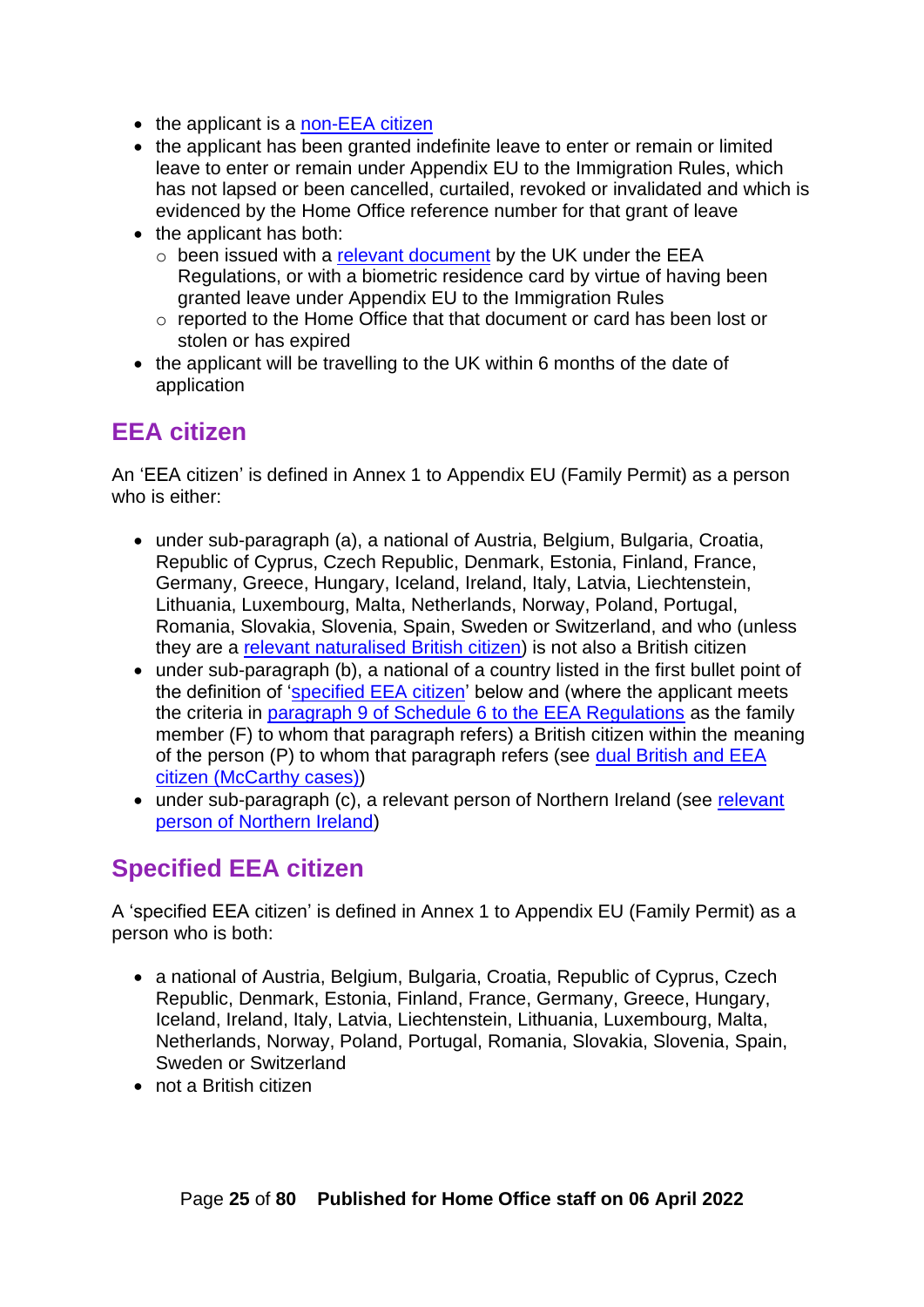# <span id="page-25-0"></span>**Specified EEA family permit case**

A 'specified EEA family permit case' is defined in Annex 1 to Appendix EU (Family Permit) as a person who either:

- on the basis of a valid application made under the EEA Regulations before the specified date, would, had the route not closed after 30 June 2021, have been issued an EEA family permit under regulation 12 of the EEA Regulations as either:
	- o an extended family member under regulation 8 and where the "relevant EEA national" referred to in regulation 12(4) was resident in the UK in accordance with regulation 12(1)(a)(i) before the specified date
	- $\circ$  a person with a derivative right to reside in the UK by virtue of regulation 16(1) and where, pursuant to regulation 12(2), any person from whom the right to be admitted to the UK under the criteria in regulation 11(5) was derived was resident in the UK before the specified date
- after the specified date and before 1 June 2021 was issued an EEA family permit under regulation 12 of the EEA Regulations, has contacted the Home Office to advise that they were not able to travel to the UK by 30 June 2021, and you are satisfied by information or evidence provided by the person that there were compelling practical or compassionate reasons or COVID-19 related reasons why they were not able to travel to the UK by 30 June 2021
- on or after 1 June 2021 was issued an EEA family permit under regulation 12 of the EEA Regulations with an expiry date of 30 June 2021, and has contacted the Home Office to advise that they were not able to travel to the UK by 30 June 2021

In addition, there must not have been a significant change in circumstances since the date on which the person was issued an EEA family permit under regulation 12 of the EEA Regulations (or, as the case may be, since the date on which the person's appeal against the refusal of such a family permit was allowed or on which they would otherwise have been issued one, had the route not closed after 30 June 2021), such that it is not appropriate for them to be granted an entry clearance under Appendix EU (Family Permit).

## <span id="page-25-1"></span>**Joining family member**

A 'joining family member' is defined in Annex 1 to Appendix EU (Family Permit) as a person who both:

- is a family member of a relevant EEA citizen as specified below:
	- $\circ$  a spouse or civil partner at the date of application, where the marriage was contracted or the civil partnership was formed after the specified date, and the couple were durable partners before the specified date (the definition of 'durable partner' in Annex 1 being met before that date rather than at the date of application) and the partnership remained durable at the specified date
	- $\circ$  a durable partner, where the durable partnership was formed and was durable before the specified date, the partnership remains durable at the

Page **26** of **80 Published for Home Office staff on 06 April 2022**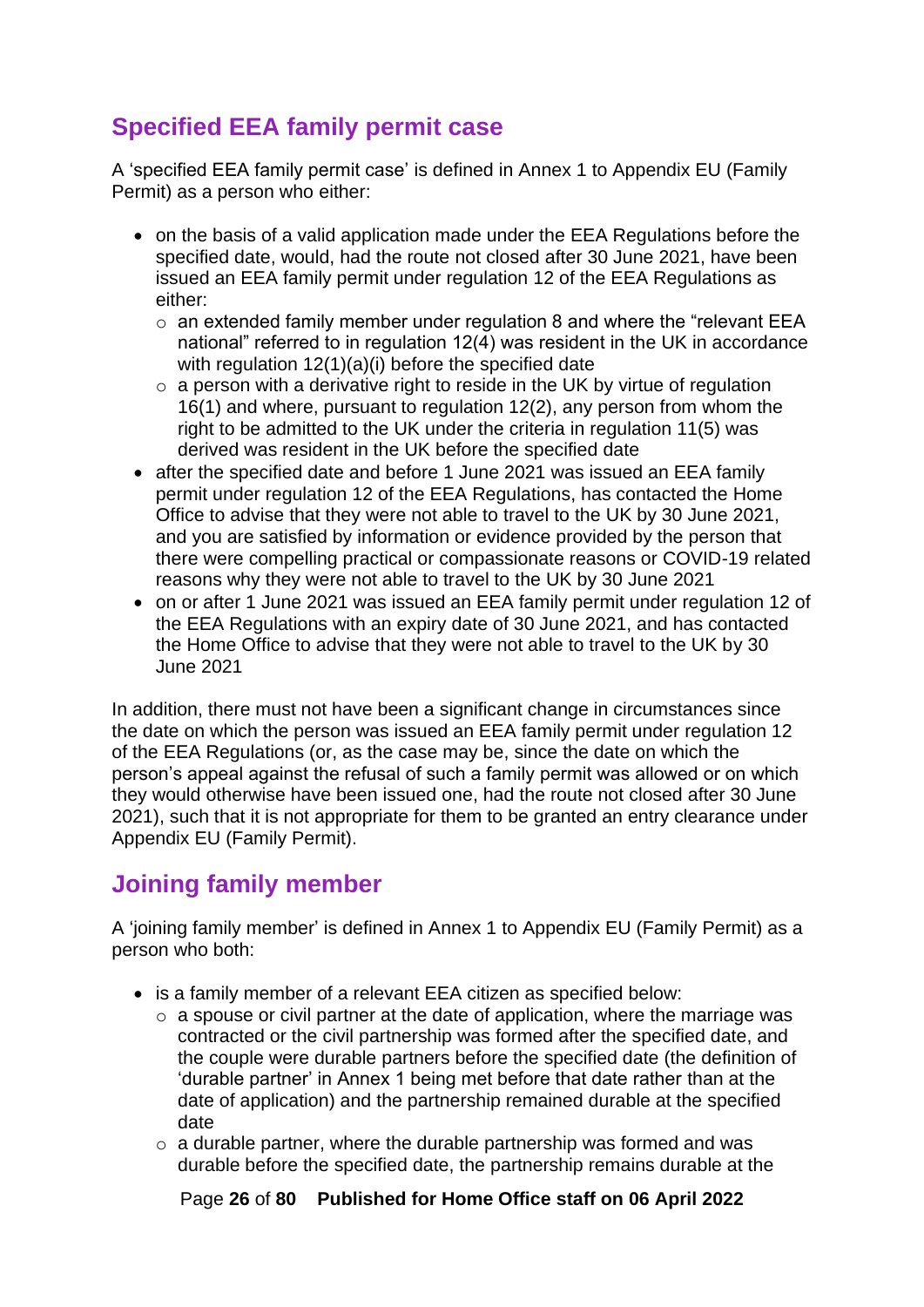date of application (which is after the specified date) and, where they were resident in the UK and Islands as the durable partner of the relevant EEA citizen before the specified date, the definition of 'durable partner' in Annex 1 was met before that date as well as at the date of application and the partnership remained durable at the specified date

- $\circ$  a child or dependent parent, and the family relationship existed before the specified date (unless after that date the child was born, adopted or became subject to one of the guardianship orders or equivalent in sub-paragraphs (a)(iii) to (a)(xi) of the definition of 'child' in Annex 1 to Appendix EU (Family Permit)) and continues to exist at the date of application
- $\circ$  a child or dependent parent of a spouse or civil partner of the relevant EEA citizen, and the family relationship of the child or dependent parent to the spouse or civil partner existed before the specified date (unless after that date the child was born, adopted or became subject to one of the guardianship orders or equivalent in sub-paragraphs (a)(iii) to (a)(xi) of the definition of 'child' in Annex 1 to Appendix EU (Family Permit)) and all the family relationships continue to exist at the date of application
- (save in the case of a child who after the specified date was born, adopted or became subject to one of the guardianship orders or equivalent in subparagraphs (a)(iii) to (a)(xi) of the definition of 'child' in Annex 1 to Appendix EU (Family Permit)) was either:
	- o not resident in the UK and Islands at any time before the specified date
	- o resident in the UK and Islands before the specified date, and one of the events referred to in sub-paragraph (b)(i) or (b)(ii) in the entry for 'continuous qualifying period' in Annex 1 to Appendix EU has occurred, and after that event occurred they were not resident in the UK and Islands again before the specified date
	- o resident in the UK and Islands before the specified date, and the event referred to in sub-paragraph (a) in the entry for 'supervening event' in Annex 1 to Appendix EU has occurred, and after that event occurred they were not resident in the UK and Islands again before the specified date

In addition, where the applicant is a child who was born after the specified date or adopted after that date in accordance with a 'relevant adoption decision' (or after the specified date they became a child within the meaning of that definition in Annex 1 to Appendix EU (Family Permit) on the basis of one of sub-paragraphs (a)(iii) to (a)(xi), and with the references to 'parents' in the 3 sub-bullet points below construed to include the guardian or other person to whom the order or other provision referred to in the relevant sub-paragraph of  $(a)(iii)$  to  $(a)(xi)$  of that definition relates), they meet one of the following requirements:

- where they are not the child of a Swiss citizen or of their [spouse](#page-54-1) or [civil partner,](#page-55-0) that either:
	- o both of their parents are a relevant EEA citizen
	- $\circ$  one of their parents is a relevant EEA citizen and the other is a British citizen who is not a relevant EEA citizen
	- Page **27** of **80 Published for Home Office staff on 06 April 2022** o one of their parents is a relevant EEA citizen who has sole or joint rights of custody of them, in accordance with the applicable rules of family law of the UK, of the Islands or of an EEA country or Switzerland (including applicable rules of private international law under which rights of custody under the law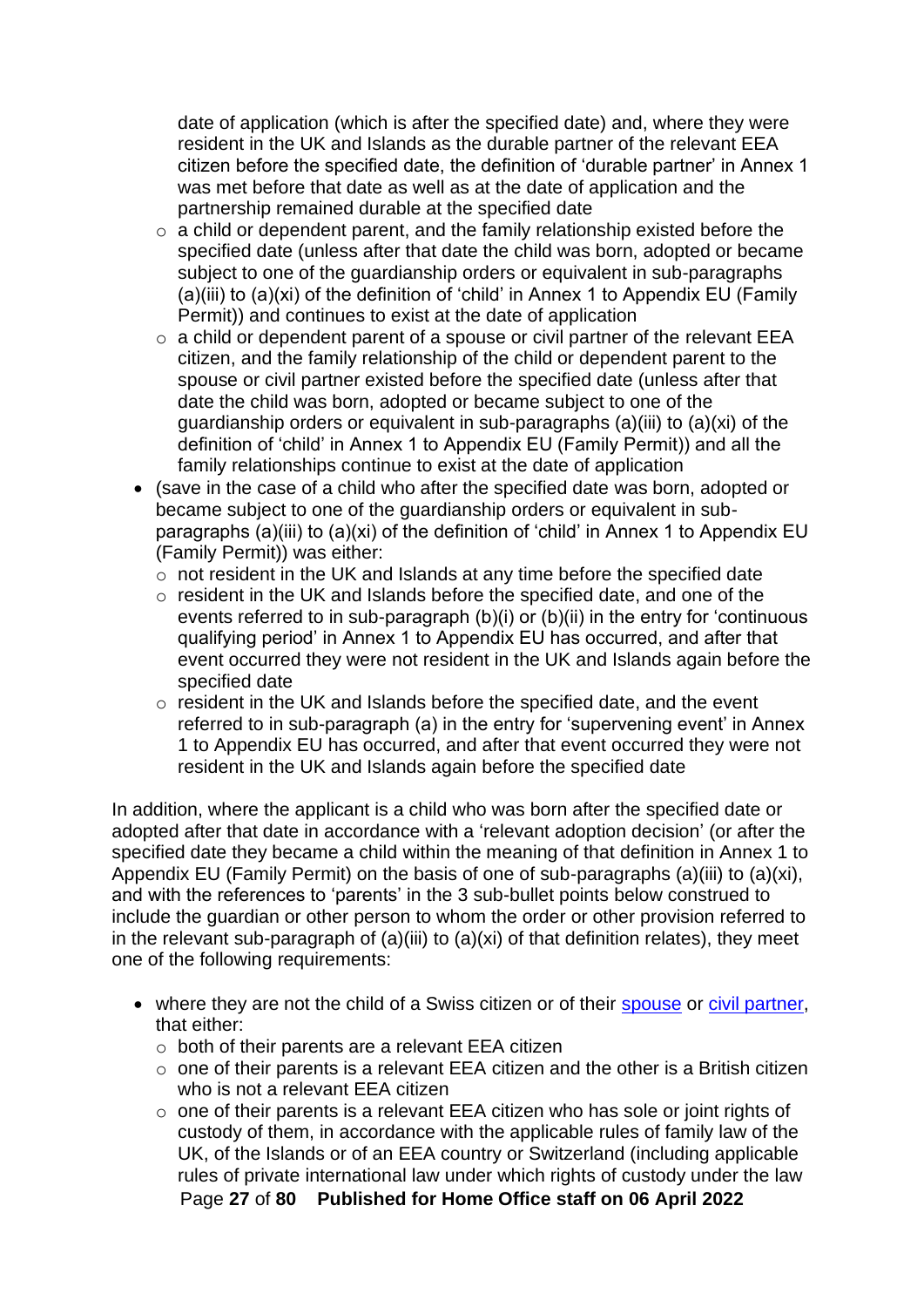of a third country are recognised in the UK, in the Islands or in an EEA country or Switzerland, in particular as regards the best interests of the child, and without prejudice to the normal operation of such applicable rules of private international law)

• where they are a child of a Swiss citizen or of their [spouse](#page-54-1) or [civil partner,](#page-55-0) the Swiss citizen or their spouse or civil partner is a relevant EEA citizen. (Note that they cannot be the child of the [specified spouse or civil partner of a Swiss](#page-56-0)  [citizen\)](#page-56-0)

For further guidance on 'continuous qualifying period' please see: EU Settlement Scheme: EU, other EEA and Swiss citizens and their family members.

## <span id="page-27-0"></span>**Non-EEA citizen**

A 'non-EEA citizen' is defined in Annex 1 to Appendix EU (Family Permit) as a person who is not an EEA citizen and is not a British citizen.

## <span id="page-27-1"></span>**Relevant EEA citizen**

Where the date of application under Appendix EU (Family Permit) is before 1 July 2021, a 'relevant EEA citizen' is defined in Annex 1 to Appendix EU (Family Permit) as either:

- under sub-paragraph (a), an [EEA citizen](#page-24-0) (in accordance with sub-paragraph (a) of the definition in Annex 1 to Appendix EU (Family Permit)) who either:
	- o has been granted indefinite leave to enter or remain or limited leave to enter or remain under (as the case may be) paragraph EU2 or EU3 of Appendix EU (or under its equivalent in the Islands), which has not lapsed or been cancelled, curtailed, revoked or invalidated and which is evidenced by the Home Office reference number for that grant of leave (or by the equivalent evidence in the Islands)
	- $\circ$  at the date of decision on the application under this Appendix, you are satisfied from the information available to you, has been granted indefinite leave to enter or remain or limited leave to enter or remain under (as the case may be) paragraph EU2 or EU3 of Appendix EU, which has not lapsed or been cancelled, curtailed, revoked or invalidated
	- $\circ$  you are satisfied, including by the [required evidence of qualification,](#page-35-1) would have been granted indefinite leave to enter or remain or limited leave to enter or remain under (as the case may be) paragraph EU2 or EU3 of Appendix EU, if they had made a valid application under it before 1 July 2021, and that leave would not have lapsed or been cancelled, curtailed, revoked or invalidated before the date of application under Appendix EU (Family Permit)
- under sub-paragraph (b), an EEA citizen (in accordance with sub-paragraph (a) of the definition in Annex 1 to Appendix EU (Family Permit)) who is [a relevant](#page-31-0)  [naturalised British citizen](#page-31-0)
- under sub-paragraph (c), (where the applicant is the family member (F) to whom [paragraph 9 of Schedule 6 to the EEA Regulations](https://www.legislation.gov.uk/uksi/2016/1052/schedule/6/paragraph/9) refers and meets the criteria as F in that paragraph) an EEA citizen (in accordance with sub-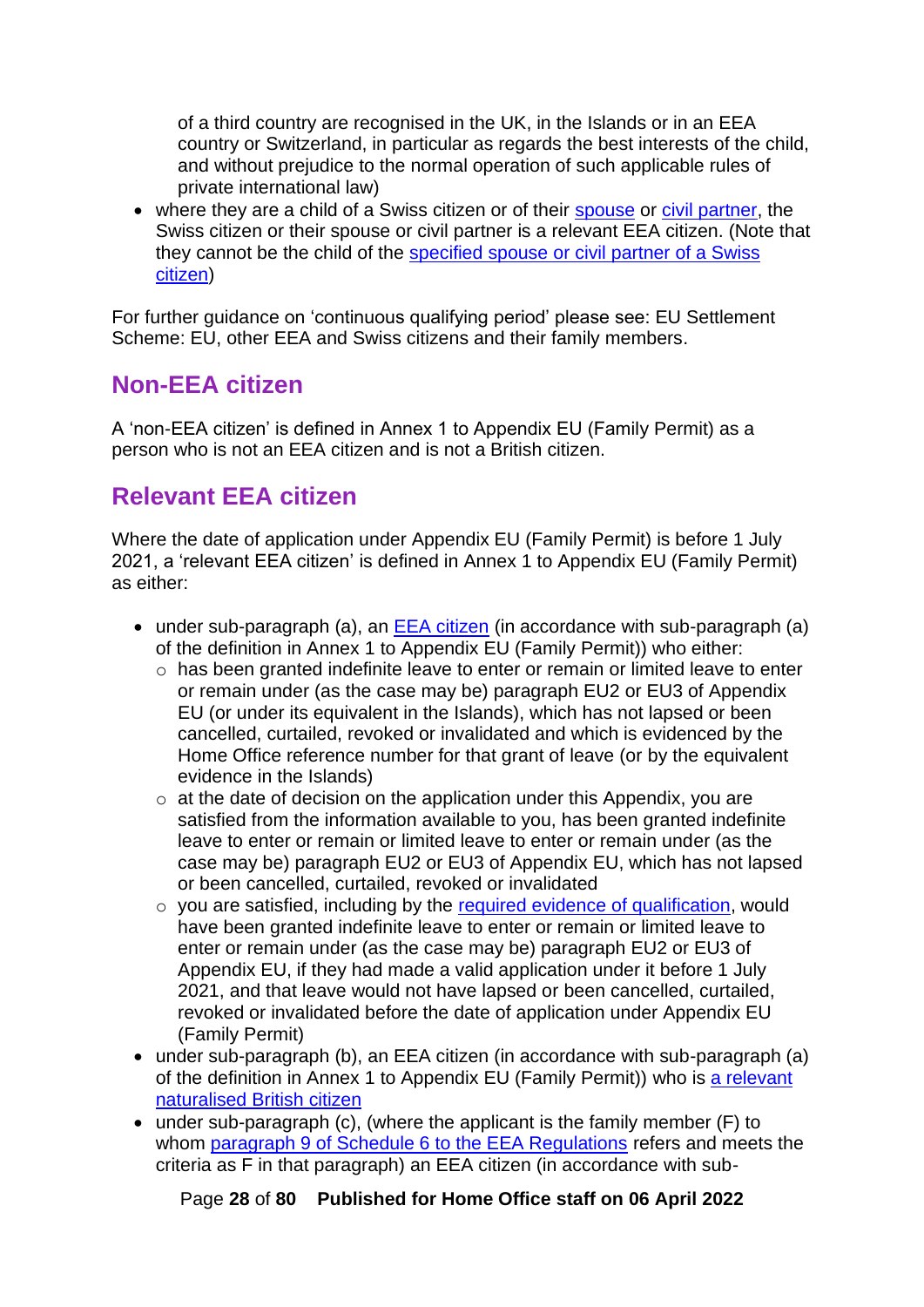paragraph (b) of that definition in Annex 1 to Appendix EU (Family Permit)) who you are satisfied, including by the [required evidence of qualification,](#page-35-1) would (but for the fact that they are a British citizen) have been granted indefinite leave to enter or remain or limited leave to enter or remain under (as the case may be) paragraph EU2 or EU3 of Appendix EU, if they had made a valid application under it before 1 July 2021, and that leave would not have lapsed or been cancelled, curtailed, revoked or invalidated before the date of application under Appendix EU (Family Permit)

- under sub-paragraph (d)(i), an EEA citizen (in accordance with sub-paragraph (c) of the definition in Annex 1 to Appendix EU (Family Permit)) who is a [relevant person of Northern Ireland](#page-33-0) (in accordance with sub-paragraph (a)(ii) of the definition in Annex 1 to Appendix EU (Family Permit)) who either:
	- o has been granted indefinite leave to enter or remain or limited leave to enter or remain under (as the case may be) paragraph EU2 or EU3 of Appendix EU (or under its equivalent in the Islands), which has not lapsed or been cancelled, curtailed, revoked or invalidated and which is evidenced by the Home Office reference number for that grant of leave (or by the equivalent evidence in the Islands)
	- $\circ$  at the date of decision on the application under this Appendix, you are satisfied from the information available to you has been granted indefinite leave to enter or remain or limited leave to enter or remain under (as the case may be) paragraph EU2 or EU3 of Appendix EU, which has not lapsed or been cancelled, curtailed, revoked or invalidated
	- $\circ$  you are satisfied, including by the [required evidence of qualification,](#page-35-1) would have been granted indefinite leave to enter or remain or limited leave to enter or remain under (as the case may be) paragraph EU2 or EU3 of Appendix EU, if they had made a valid application under it before 1 July 2021, and that leave would not have lapsed or been cancelled, curtailed, revoked or invalidated before the date of application under Appendix EU (Family Permit)
- under sub-paragraph (d)(ii), an EEA citizen (in accordance with sub-paragraph (c) of the definition in Annex 1 to Appendix EU (Family Permit)) who is a relevant person [of Northern Ireland](#page-33-0) (in accordance with sub-paragraph (a)(i) or (a)(iii) of the definition in Annex 1 to Appendix EU (Family Permit)) who you are satisfied, including by the [required evidence of qualification,](#page-35-1) would (but for the fact that they are a British citizen) have been granted indefinite leave to enter or remain or limited leave to enter or remain under (as the case may be) paragraph EU2 or EU3 of Appendix EU, if they had made a valid application under it before 1 July 2021, and that leave would not have lapsed or been cancelled, curtailed, revoked or invalidated before the date of application under Appendix EU (Family Permit)
- under sub-paragraph (e), a [person exempt from](#page-34-0) immigration control
- under sub-paragraph (f), a [frontier worker](#page-35-0)

Where the date of application under Appendix EU (Family Permit) is on or after 1 July 2021, a 'relevant EEA citizen' is defined in Annex 1 to Appendix EU (Family Permit) as either: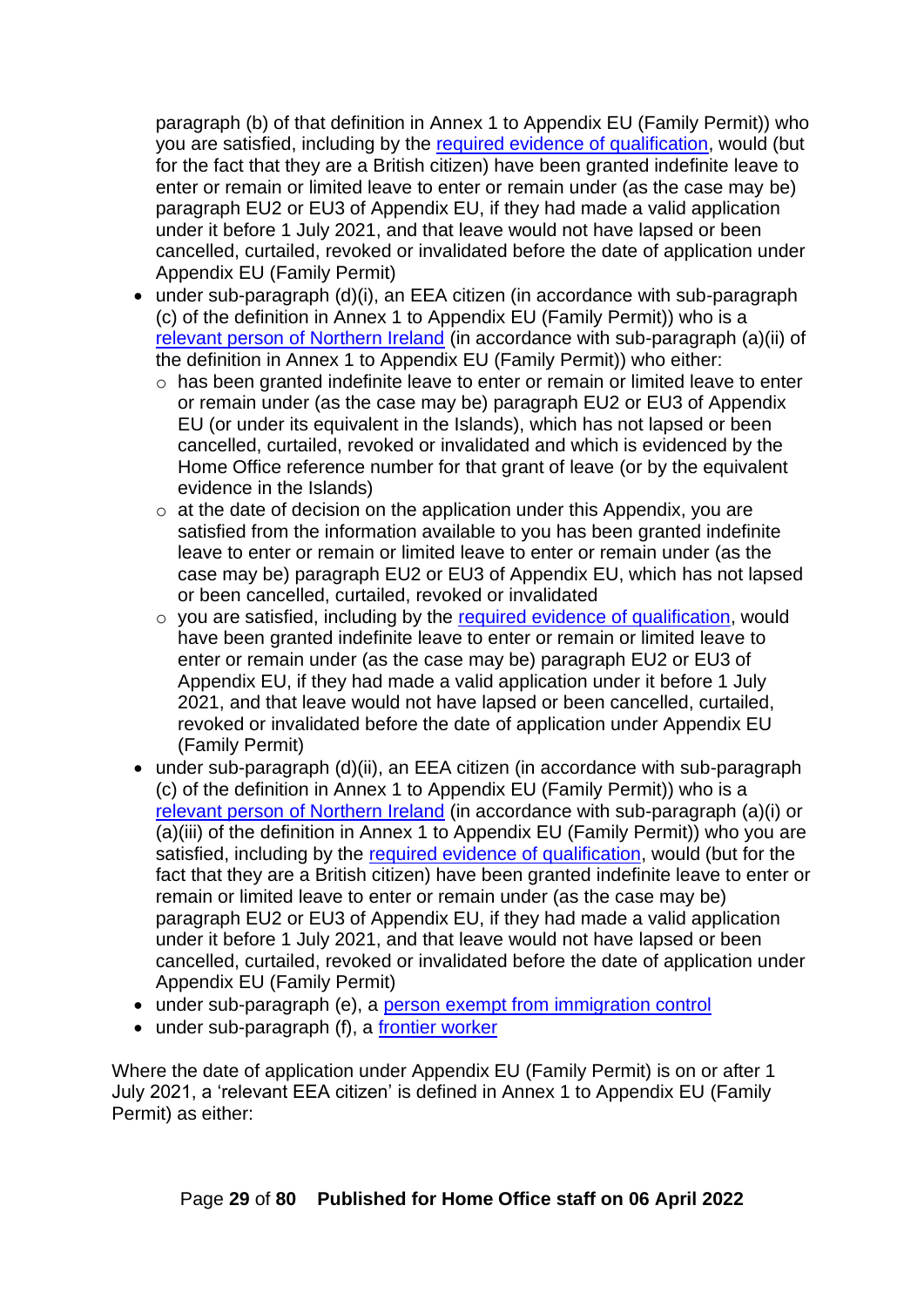- under sub-paragraph (a), an [EEA citizen](#page-24-0) (in accordance with sub-paragraph (a) of the definition in Annex 1 to Appendix EU (Family Permit)) who either:
	- o has been granted indefinite leave to enter or remain or limited leave to enter or remain under (as the case may be) paragraph EU2 or EU3 of Appendix EU (or under its equivalent in the Islands), which has not lapsed or been cancelled, curtailed, revoked or invalidated and which is evidenced by the Home Office reference number for that grant of leave (or by the equivalent evidence in the Islands)
	- $\circ$  at the date of decision on the application under this Appendix, you are satisfied from the information available to you, has been granted indefinite leave to enter or remain or limited leave to enter or remain under (as the case may be) paragraph EU2 or EU3 of Appendix EU, which has not lapsed or been cancelled, curtailed, revoked or invalidated
	- $\circ$  (in the case of an Irish citizen who has not been granted indefinite leave to enter or remain or limited leave to enter or remain under (as the case may be) paragraph EU2 or EU3 of Appendix EU or under its equivalent in the Islands, where the applicant does not rely on that person being a relevant person of Northern Ireland) you are satisfied, including by the [required](#page-35-1)  [evidence of qualification,](#page-35-1) would have been granted such leave under that Appendix, if they had made a valid application under it before 1 July 2021, and that leave would not have lapsed or been cancelled, curtailed, revoked or invalidated before the date of application under Appendix EU (Family Permit)
	- $\circ$  you are satisfied by relevant information and evidence provided with the application (including their valid passport or valid national identity card as an EEA citizen, which is the original document and not a copy) – meets subparagraph (a)(i) of the definition of 'relevant EEA citizen (where, in respect of the application under consideration, the date of application by the relevant EEA citizen or their family member is on or after 1 July 2021)' in Annex 1 to Appendix EU, such that the applicant is a 'family member of a relevant EEA citizen' (as defined in Annex 1 to that Appendix)
- under sub-paragraph (b), an EEA citizen (in accordance with sub-paragraph (a) of the definition in Annex 1 to Appendix EU (Family Permit)) who is [a relevant](#page-31-0)  [naturalised British citizen](#page-31-0)
- under sub-paragraph (c), (where the applicant is the family member (F) to whom [paragraph 9 of Schedule 6 to the EEA Regulations](https://www.legislation.gov.uk/uksi/2016/1052/schedule/6/paragraph/9) refers and meets the criteria as F in that paragraph) an EEA citizen (in accordance with subparagraph (b) of that definition in Annex 1 to Appendix EU (Family Permit)) who you are satisfied, including by the [required evidence of qualification,](#page-35-1) would (but for the fact that they are a British citizen) have been granted indefinite leave to enter or remain or limited leave to enter or remain under (as the case may be) paragraph EU2 or EU3 of Appendix EU, if they had made a valid application under it before 1 July 2021, and that leave would not have lapsed or been cancelled, curtailed, revoked or invalidated before the date of application under Appendix EU (Family Permit)
- under sub-paragraph (d)(i), an EEA citizen (in accordance with sub-paragraph (c) of the definition in Annex 1 to Appendix EU (Family Permit)) who is a [relevant person of Northern Ireland](#page-33-0) (in accordance with sub-paragraph (a)(ii) of the definition in Annex 1 to Appendix EU (Family Permit)) who either:

Page **30** of **80 Published for Home Office staff on 06 April 2022**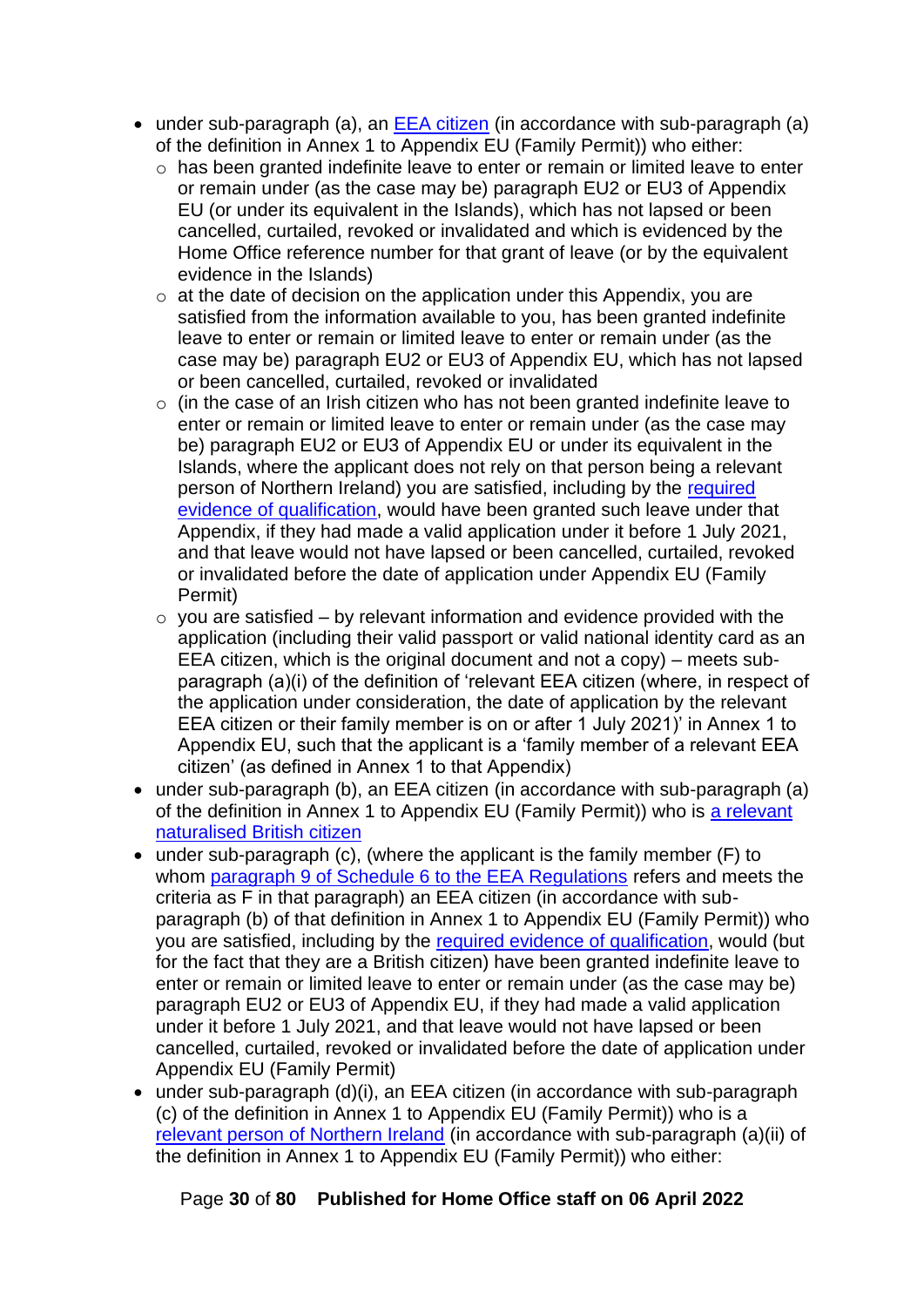- o has been granted indefinite leave to enter or remain or limited leave to enter or remain under (as the case may be) paragraph EU2 or EU3 of Appendix EU (or under its equivalent in the Islands), which has not lapsed or been cancelled, curtailed, revoked or invalidated and which is evidenced by the Home Office reference number for that grant of leave (or by the equivalent evidence in the Islands)
- $\circ$  at the date of decision on the application under this Appendix, you are satisfied from the information available to you has been granted indefinite leave to enter or remain or limited leave to enter or remain under (as the case may be) paragraph EU2 or EU3 of Appendix EU, which has not lapsed or been cancelled, curtailed, revoked or invalidated
- $\circ$  you are satisfied, including by the [required evidence of qualification,](#page-35-1) would have been granted indefinite leave to enter or remain or limited leave to enter or remain under (as the case may be) paragraph EU2 or EU3 of Appendix EU, if they had made a valid application under it before 1 July 2021, and that leave would not have lapsed or been cancelled, curtailed, revoked or invalidated before the date of application under Appendix EU (Family Permit)
- under sub-paragraph (d)(ii), an EEA citizen (in accordance with sub-paragraph (c) of the definition in Annex 1 to Appendix EU (Family Permit)) who is a [relevant person of Northern Ireland](#page-33-0) (in accordance with sub-paragraph (a)(i) or (a)(iii) of the definition in Annex 1 to Appendix EU (Family Permit)) who you are satisfied, including by the [required evidence of qualification,](#page-35-1) would (but for the fact that they are a British citizen and, where they are a [specified relevant](#page-42-0)  [person of Northern](#page-42-0) Ireland, but, where applicable, for that fact) have been granted indefinite leave to enter or remain or limited leave to enter or remain under (as the case may be) paragraph EU2 or EU3 of Appendix EU, if they had made a valid application under it before 1 July 2021, and that leave would not have lapsed or been cancelled, curtailed, revoked or invalidated before the date of application under Appendix EU (Family Permit)
- under sub-paragraph (e), a [person exempt from immigration control](#page-34-0)
- under sub-paragraph (f), a [frontier worker](#page-35-0)

#### **Official – sensitive: start of section**

The information in this section has been removed as it is restricted for internal Home Office use.

The information in this section has been removed as it is restricted for internal Home Office use.

The information in this section has been removed as it is restricted for internal Home Office use.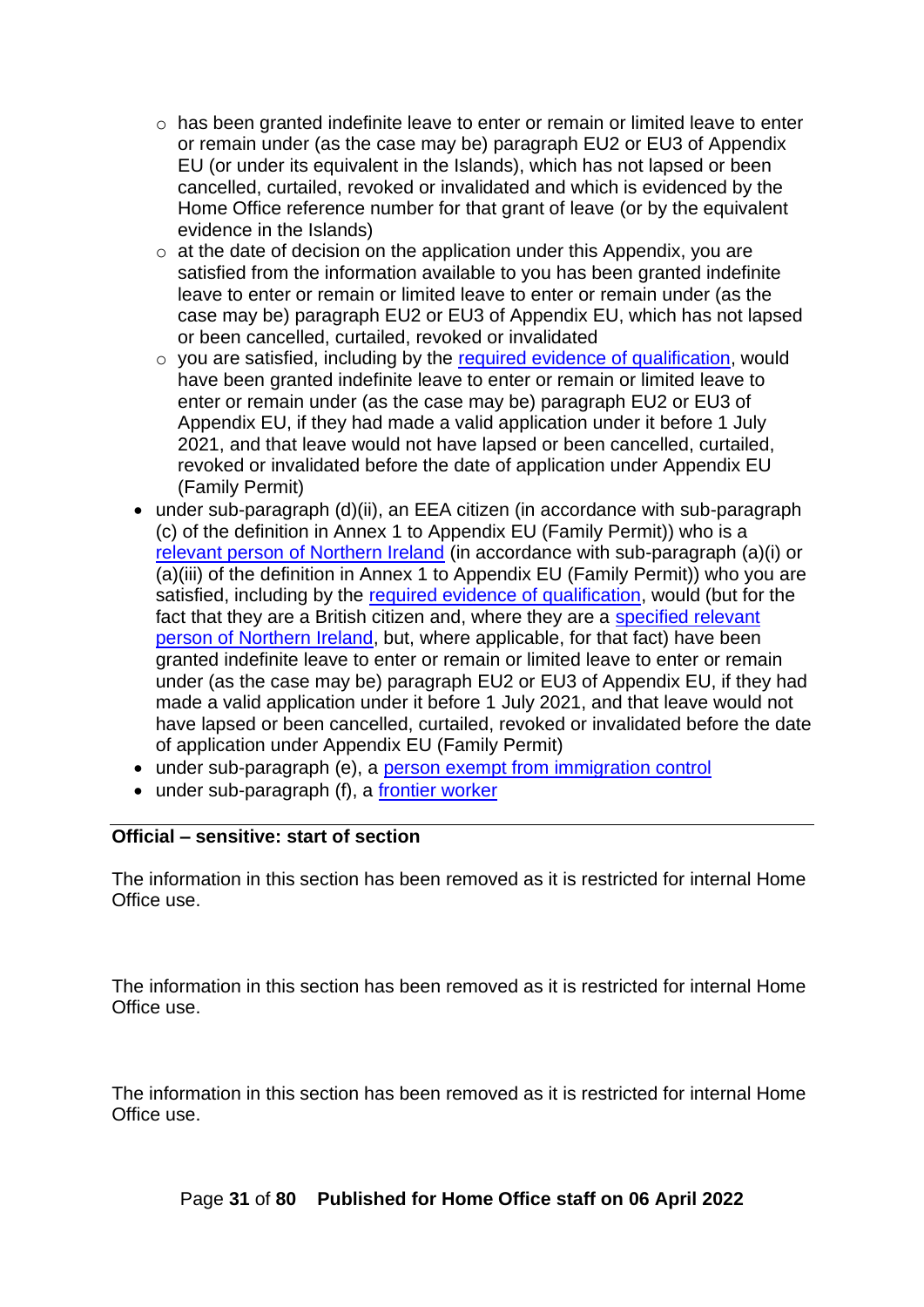The information in this section has been removed as it is restricted for internal Home Office use.

The information in this section has been removed as it is restricted for internal Home Office use.

#### **Official – sensitive: end of section**

For further guidance on sub-paragraph (b) in either definition, please see: [Relevant](#page-31-0)  naturalised [British citizen.](#page-31-0)

For further guidance on sub-paragraph (c) in either definition, please see: [Dual](#page-32-0)  [British and EEA citizen \(McCarthy cases\).](#page-32-0)

For further guidance on sub-paragraph (d) in either definition, please see: [Relevant](#page-33-0) person [of Northern Ireland.](#page-33-0)

For further guidance on sub-paragraph (e) in either definition, please see: [Person](#page-34-0)  [exempt from immigration control.](#page-34-0)

For further guidance on sub-paragraph (f) in either definition, please see: [Frontier](#page-35-0)  [Worker.](#page-35-0)

For further guidance on the 'required evidence of qualification', please see: [Required](#page-35-1)  [evidence of qualification.](#page-35-1)

## <span id="page-31-0"></span>**Relevant naturalised British citizen**

A 'relevant naturalised British citizen' is defined in Annex 1 to Appendix EU (Family Permit) as a person who:

- is a national of: Austria, Belgium, Bulgaria, Croatia, Republic of Cyprus, Czech Republic, Denmark, Estonia, Finland, France, Germany, Greece, Hungary, Iceland, Ireland, Italy, Latvia, Liechtenstein, Lithuania, Luxembourg, Malta, Netherlands, Norway, Poland, Portugal, Romania, Slovakia, Slovenia, Spain, Sweden or Switzerland
- also both:
	- o comes within paragraph (b) of the definition of 'EEA national' in regulation 2(1) of the EEA Regulations
	- $\circ$  meets the criteria contained in regulation 9A(2) or (3) as the dual national (DN) to whom those provisions refer (save for the requirement in regulation 4(1)(c)(ii) and (d)(ii) of the EEA Regulations for comprehensive sickness insurance cover in the UK and regardless of whether they otherwise remained a qualified person under regulation 6 of the EEA Regulations after they acquired British citizenship)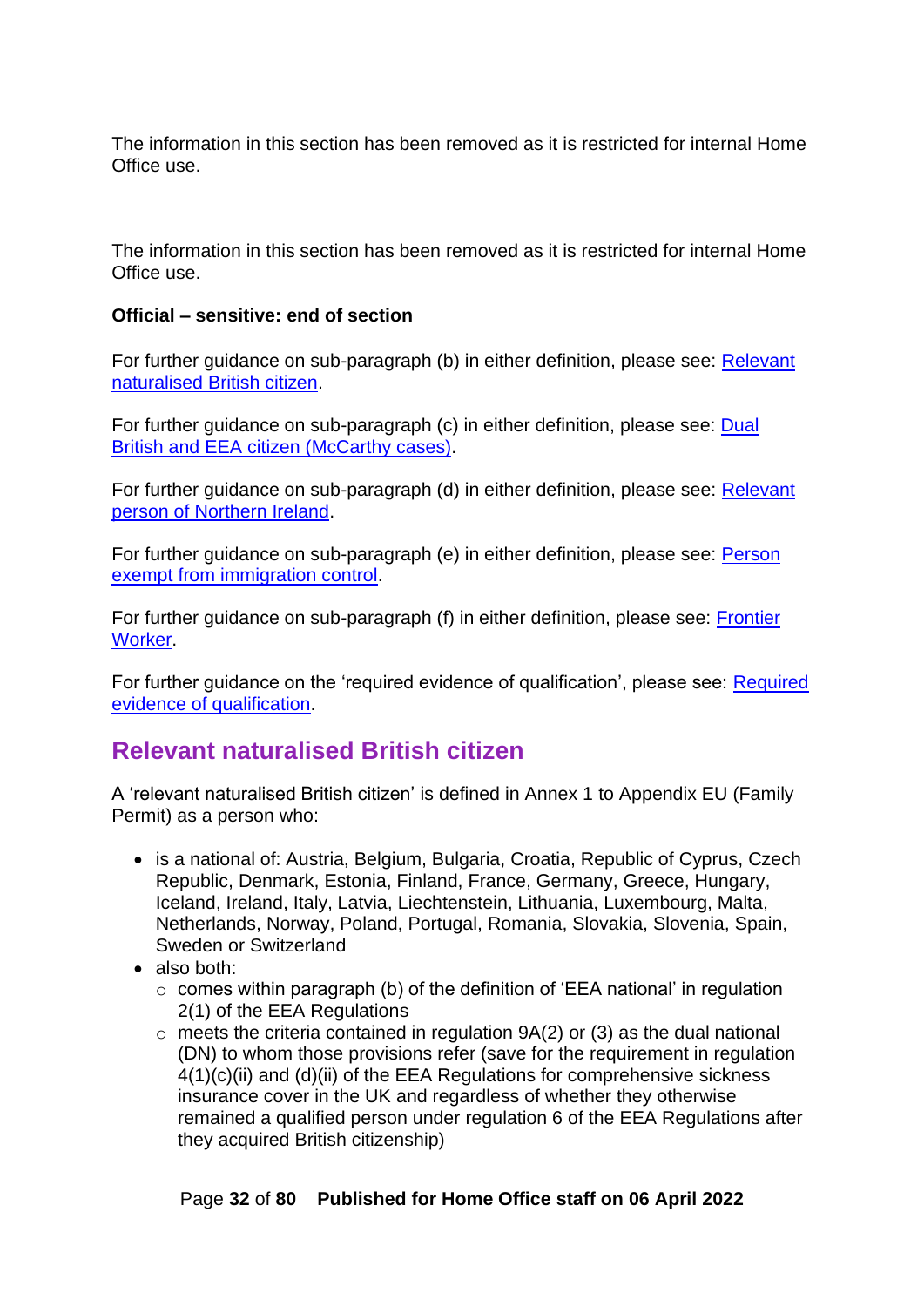• you are also satisfied, including by the [required evidence of qualification,](#page-35-1) would (but for the fact that they are a British citizen) have been granted indefinite leave to enter or remain or limited leave to enter or remain under (as the case may be) paragraph EU2 or EU3 of Appendix EU, if they had made a valid application under it before 1 July 2021, and that leave would not have lapsed or been cancelled, curtailed, revoked or invalidated before the date of application under Appendix EU (Family Permit)

## <span id="page-32-0"></span>**Dual British and EEA citizen (McCarthy cases)**

The Court of Justice of the European Union (CJEU) judgment in McCarthy in 2011 found that a person who holds the nationality of the host EEA Member State (regardless of whether or not they hold dual nationality with another EEA Member State) and has never exercised their right of free movement does not benefit, and nor do their family members, from rights of residence under the Free Movement Directive. Transitional provisions were made in 2012 – which are now reflected in paragraph 9 of Schedule 6 to the EEA Regulations – to enable certain family members affected by the judgment to retain or obtain a residence document enabling them to remain in the UK.

They will be either:

- a person who on 16 July 2012 had the right of permanent residence in the UK under the EEA Regulations 2006
- a person residing in the UK on 16 July 2012 as the family member of a dual British and EEA citizen, and who held a valid registration certificate or residence card confirming this right on 16 October 2012 - they continue to be treated under the EEA Regulations as the family member of an EEA citizen for as long as they continue to be the family member of that dual national - this also applies where a person had a right of residence on this basis on 16 July 2012 and had submitted an application for a document confirming this right on or before 16 October 2012 which had not been determined by that date (or which had been refused and was then successfully appealed): they continue to have such a right where a document was subsequently issued on the basis of that application (or that appeal)
- a person who submitted an application for an EEA family permit as the family member of a dual British and EEA citizen before 16 July 2012, where the application resulted in an EEA family permit being issued (including where this document was issued following a successful appeal) and the person travelled to the UK within the 6 month validity period of that EEA family permit - they continue to be treated under the EEA Regulations as the family member of an EEA citizen for as long as they continue to be the family member of that dual national - they do not need to have applied for further confirmation of a right of residence in the UK

By virtue of sub-paragraph (c) of either definition of 'relevant EEA citizen' in Annex 1 to Appendix EU (Family Permit) (and of sub-paragraph (b) of the definition there of 'EEA citizen'), an applicant who is a McCarthy case may be eligible for an EUSS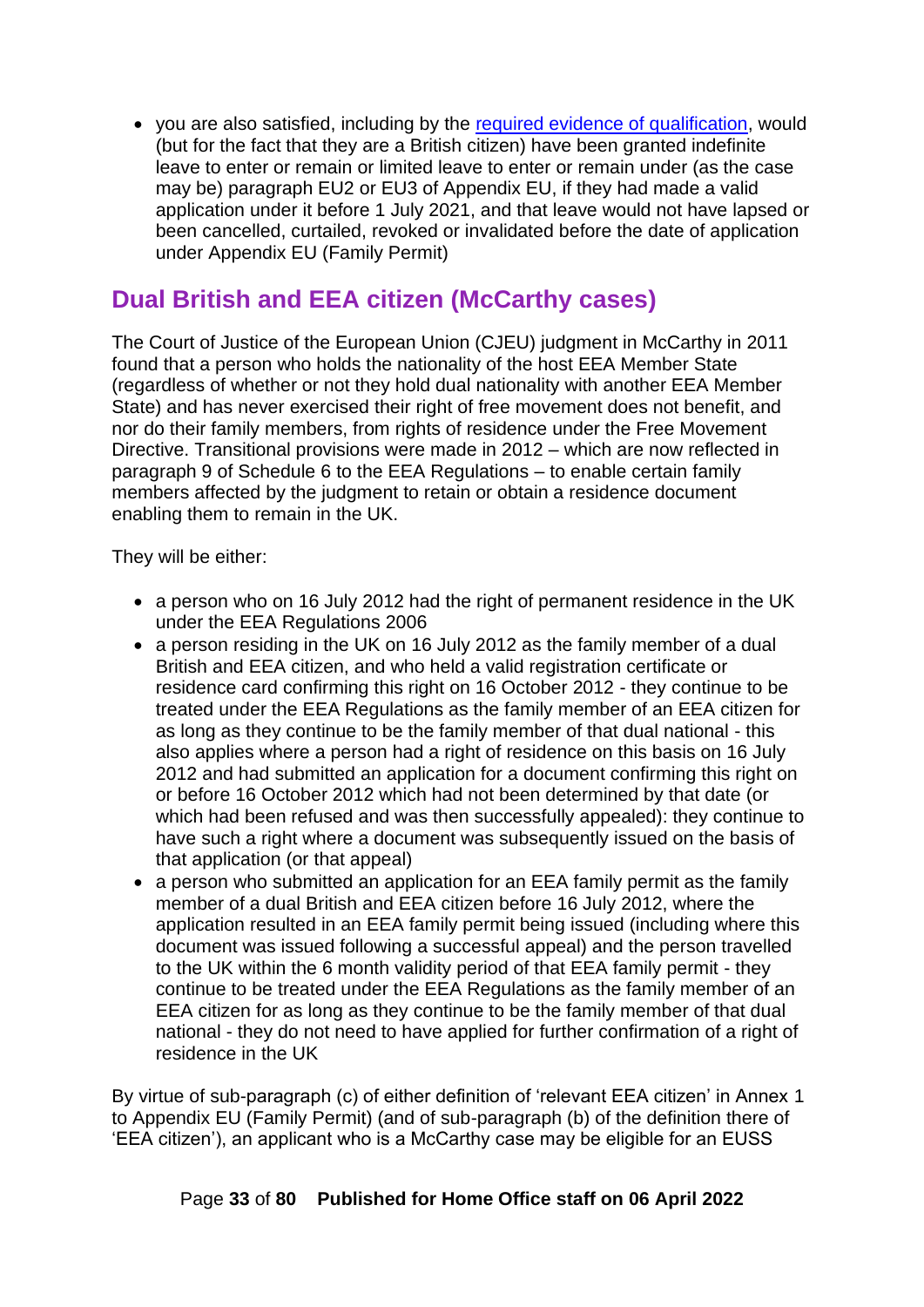family permit, as the family member of a relevant EEA citizen, where the other relevant requirements are met.

## <span id="page-33-0"></span>**Relevant person of Northern Ireland**

A 'relevant person of Northern Ireland' is defined in Annex 1 to Appendix EU (Family Permit) as a person who both:

- is either:
	- o a British citizen
	- o an Irish citizen
	- o a British citizen and an Irish citizen
- was born in Northern Ireland and, at the time of the person's birth, at least one of their parents was either:
	- o a British citizen
	- o an Irish citizen
	- o a British citizen and an Irish citizen
	- o otherwise entitled to reside in Northern Ireland without any restriction on their period of residence

## <span id="page-33-1"></span>**Specified relevant person of Northern Ireland**

From 1 July 2021, there is provision under Appendix EU (Family Permit) for a dependent relative of a relevant EEA citizen to apply for an EUSS family permit where the relevant EEA citizen is a 'specified relevant person of Northern Ireland' (as defined in Annex 1 to Appendix EU (Family Permit)).

From 1 July 2021, there is also provision under Appendix EU (Family Permit) for a person to apply for an EUSS family permit who meets the definition of 'joining family member of a relevant sponsor' in Appendix EU, where the relevant sponsor – who is also the relevant EEA citizen on whom the applicant relies under Appendix EU (Family Permit) – is a 'specified relevant person of Northern Ireland' (as defined in Annex 1 to Appendix EU (Family Permit)).

A 'specified relevant person of Northern Ireland' is a ['relevant person of Northern](#page-33-0)  [Ireland'](#page-33-0) in accordance with sub-paragraph (a)(i) or (a)(iii) of that definition in Annex 1 to Appendix EU (Family Permit) (in that they are a British citizen or a dual British and Irish citizen) and the applicant is both:

- a non-EEA citizen
- either:
	- $\circ$  a ['dependent relative of a specified relevant person of Northern Ireland'](#page-67-1) (as defined in Annex 1 to Appendix EU (Family Permit)) and that person is outside the UK; in the UK and has been so for a period not exceeding 3 months; or in the UK and (were they an 'EEA national' in accordance with regulation 2(1) of the EEA Regulations) they were residing in the UK in accordance with the EEA Regulations on 30 June 2021
	- o a 'joining family member of a relevant sponsor' (as defined in Annex 1 to Appendix EU), where the person is their relevant sponsor and the applicant

Page **34** of **80 Published for Home Office staff on 06 April 2022**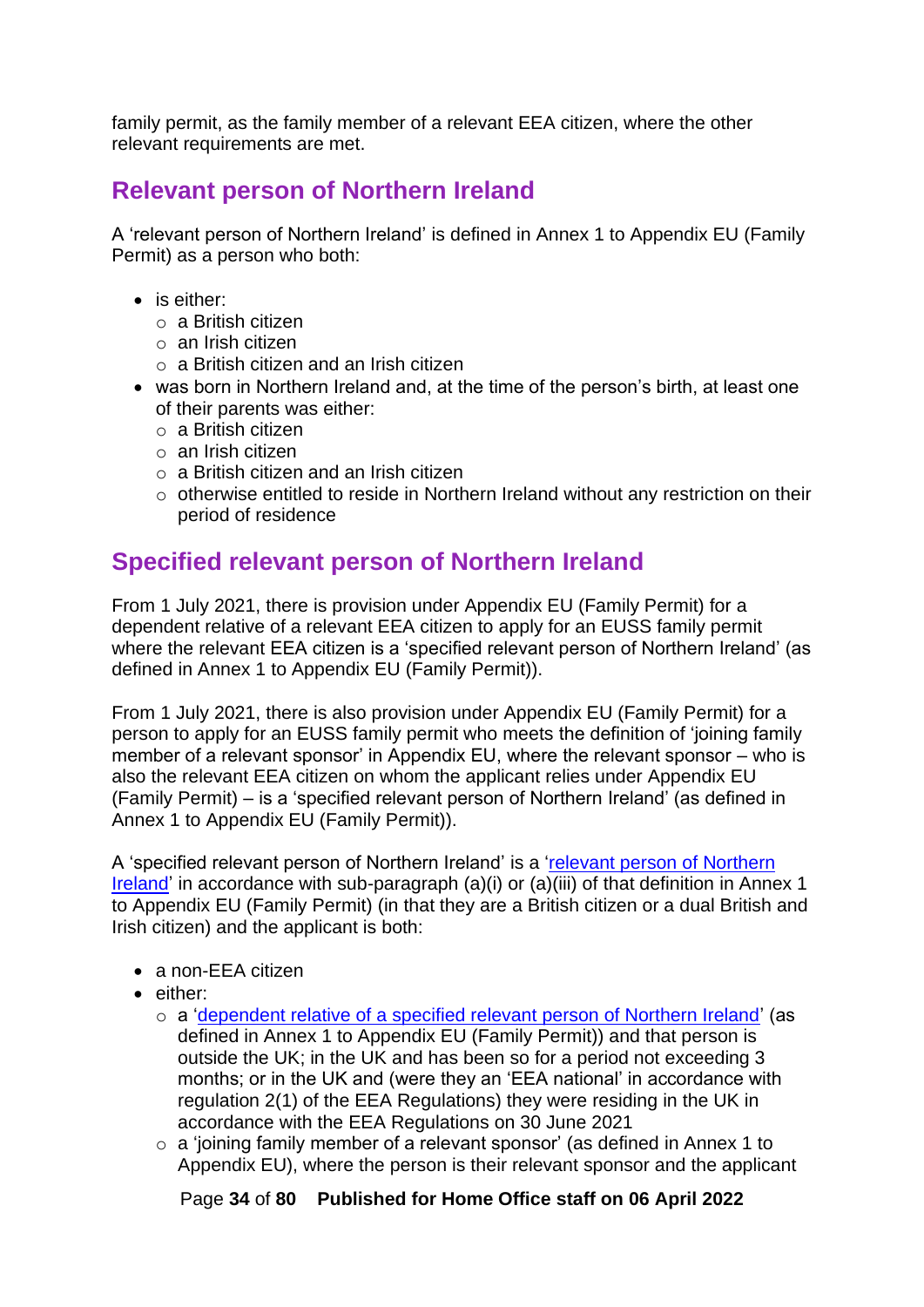has satisfied you by relevant information or evidence provided with the application that, due to compelling practical or compassionate reasons, it was not possible for the person to return to the UK before the specified date while the applicant remained outside the UK

## <span id="page-34-0"></span>**Person exempt from immigration control**

A 'person exempt from immigration control' is defined in Annex 1 to Appendix EU (Family Permit) as a person who:

- is a national of Austria, Belgium, Bulgaria, Croatia, Republic of Cyprus, Czech Republic, Denmark, Estonia, Finland, France, Germany, Greece, Hungary, Iceland, Ireland, Italy, Latvia, Liechtenstein, Lithuania, Luxembourg, Malta, Netherlands, Norway, Poland, Portugal, Romania, Slovakia, Slovenia, Spain, Sweden or Switzerland
- is not a British citizen
- is exempt from immigration control in accordance with section 8(2), (3) or (4) of [the Immigration Act 1971](https://www.legislation.gov.uk/ukpga/1971/77/section/8/enacted)
- you are satisfied, including by the [required evidence of qualification,](#page-35-1) would have been granted indefinite leave to enter or remain or limited leave to enter or remain under (as the case may be) paragraph EU2 or EU3 of Appendix EU, if they had made a valid application under it before 1 July 2021, and that leave would not have lapsed or been cancelled, curtailed, revoked or invalidated before the date of application under Appendix EU (Family Permit)

By virtue of sub-paragraph (e) of either definition of 'relevant EEA citizen' in Annex 1 to Appendix EU (Family Permit), an applicant may be eligible for an EUSS family permit, as the family member of a person who is exempt from immigration control, where the other relevant requirements are met.

A person exempt from immigration control can apply to the EUSS whilst they are exempt, or they can wait and apply within 90 days of the date on which they cease to be exempt (or later if they have reasonable grounds for missing that deadline).

The relevant family members of a person exempt from immigration control are able to apply for an EUSS family permit, regardless of whether the person exempt from immigration control has obtained EUSS status.

Where an applicant for an EUSS family permit is the family member of a person exempt from immigration control and that person has been granted indefinite leave to enter or remain or limited leave to enter or remain under (as the case may be) paragraph EU2 or EU3 of Appendix EU, you must treat that person as a relevant [EEA citizen](#page-24-0) (in accordance with sub-paragraph (a) of the applicable definition in Annex 1 to Appendix EU (Family Permit)), and consider the application accordingly. There is no requirement in such a case for the applicant to provide the ['required](#page-35-1)  [evidence of qualification'](#page-35-1) to which the definition of 'person exempt from immigration control' refers.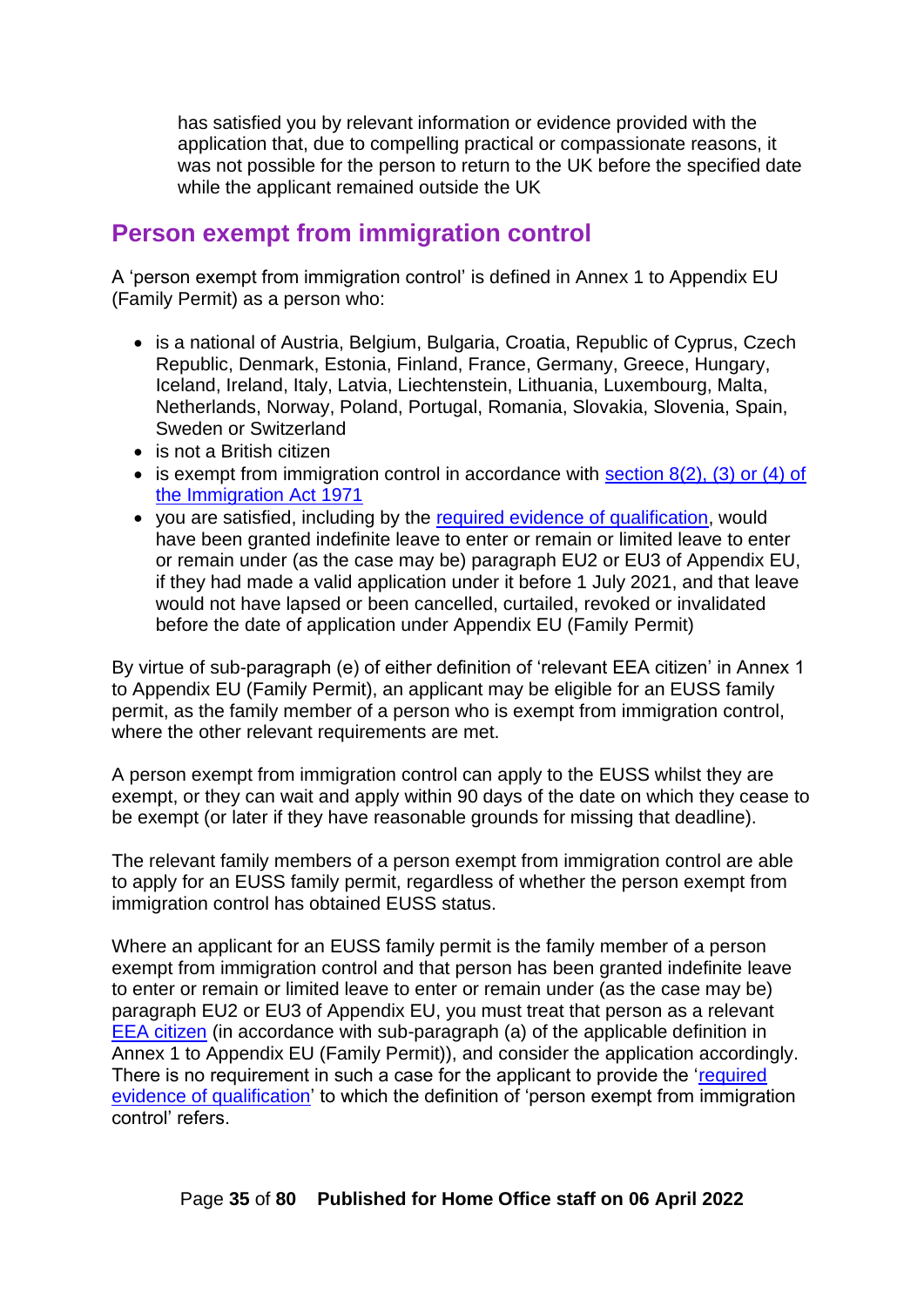## <span id="page-35-0"></span>**Frontier worker**

A 'frontier worker' is defined in Annex 1 to Appendix EU (Family Permit) as a person who:

- is a national of Austria, Belgium, Bulgaria, Croatia, Republic of Cyprus, Czech Republic, Denmark, Estonia, Finland, France, Germany, Greece, Hungary, Iceland, Ireland, Italy, Latvia, Liechtenstein, Lithuania, Luxembourg, Malta, Netherlands, Norway, Poland, Portugal, Romania, Slovakia, Slovenia, Spain, Sweden or Switzerland
- is not a British citizen
- satisfies the Secretary of State by relevant evidence of this that they fulfil the relevant conditions of being a frontier worker set out in the [Citizens' Rights](https://www.legislation.gov.uk/ukdsi/2020/9780348212228/contents)  [\(Frontier Workers\) \(EU Exit\) Regulations 2020,](https://www.legislation.gov.uk/ukdsi/2020/9780348212228/contents) and have done so continuously since the specified date
- has not been (and does not fall to be) refused admission to, or removed from, the UK by virtue of the [Citizens' Rights \(Frontier Workers\) \(EU Exit\)](https://www.legislation.gov.uk/ukdsi/2020/9780348212228/contents)  [Regulations 2020,](https://www.legislation.gov.uk/ukdsi/2020/9780348212228/contents) and is not subject to a relevant restriction decision as defined by regulation 2 of those Regulations

By virtue of sub-paragraph (f) of either definition of 'relevant EEA citizen' in Annex 1 to Appendix EU (Family Permit), an applicant may be eligible for an EUSS family permit, as the family member of a person who is a frontier worker, where the other relevant requirements are met.

For further information see: frontier worker permit scheme.

## <span id="page-35-1"></span>**Required evidence of qualification**

Where, in an application made before 1 July 2021, the applicant for an EUSS family permit is the family member of a relevant EEA citizen who has not been granted leave under paragraph EU2 or EU3 of Appendix EU or under its equivalent in the Islands, and the applicant is not relying on them being a frontier worker, you must be satisfied – including by the required evidence of qualification provided by the applicant – that that relevant EEA citizen would (in the case of a relevant naturalised British citizen, a McCarthy case or a relevant person of Northern Ireland who is a British citizen or a British citizen and an Irish citizen, but for the fact that they are a British citizen) have been granted leave under (as the case may be) paragraph EU2 or EU3 of Appendix EU, if they had made a valid application under it before 1 July 2021.

Where, in an application made on or after 1 July 2021, the applicant for an EUSS family permit is the family member of a relevant EEA citizen – who is an Irish citizen, a relevant naturalised British citizen, a McCarthy case, a relevant person of Northern Ireland or a person exempt from immigration control – who has not been granted leave under paragraph EU2 or EU3 of Appendix EU or under its equivalent in the Islands, and the applicant is not relying on them being a frontier worker, you must be satisfied – including by the required evidence of qualification provided by the applicant – that that relevant EEA citizen would (in the case of a relevant naturalised

Page **36** of **80 Published for Home Office staff on 06 April 2022**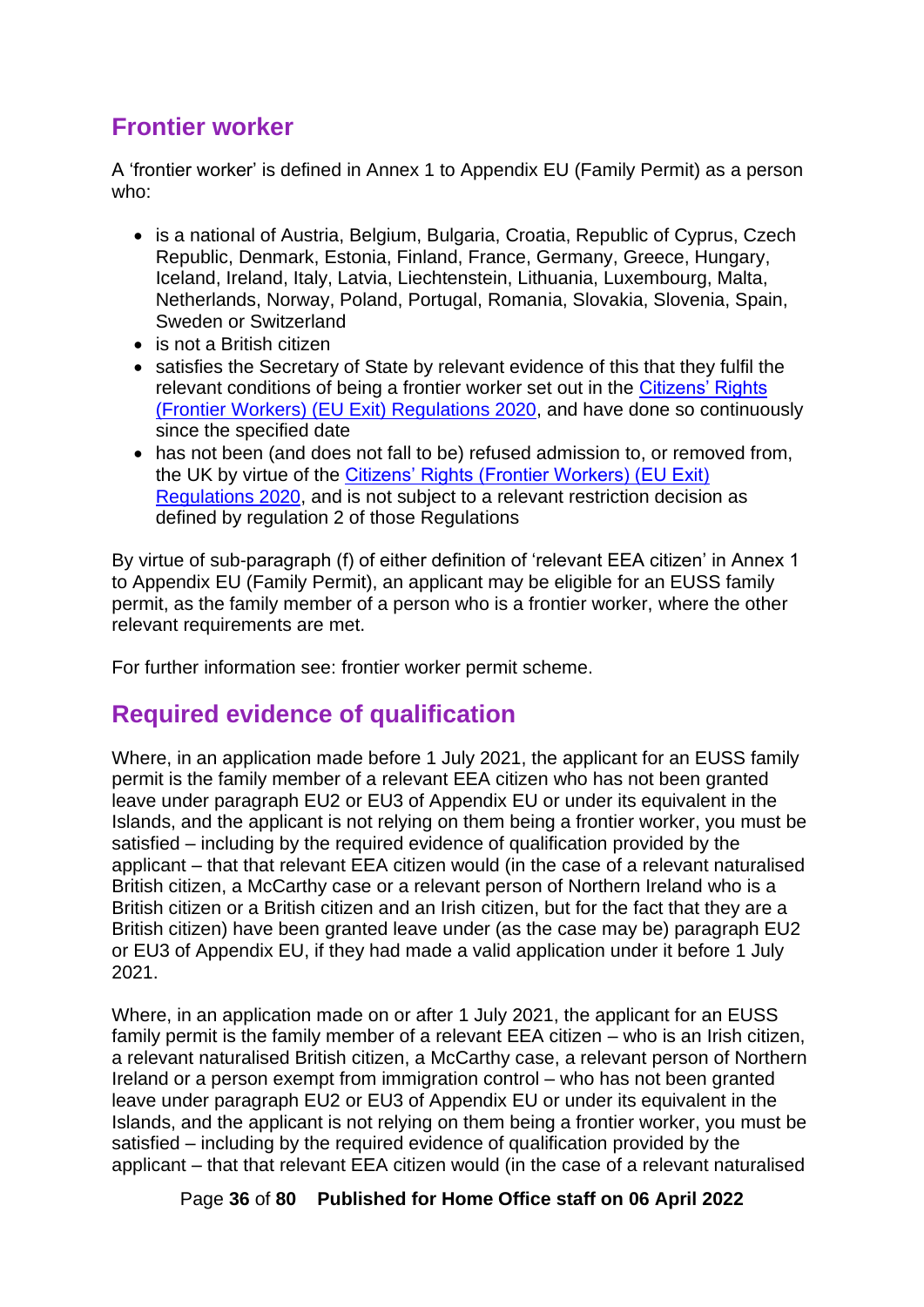British citizen, a McCarthy case or a relevant person of Northern Ireland who is a British citizen or a British citizen and an Irish citizen, but for the fact that they are a British citizen) have been granted leave under (as the case may be) paragraph EU2 or EU3 of Appendix EU, if they had made a valid application under it before 1 July 2021.

The following table sets out the evidence of qualification that must be provided depending on the circumstances of the applicant's relevant EEA citizen family member:

| In the case of a:                                                                                                                                                                                                                                                                                                                                                                                                                                                         | <b>Evidence of qualification required</b>                                                                                                                                                                                                                                                                                                                                                                                                                                                                                                                                                                                                                                                                                                                                                                                                                                                                       |
|---------------------------------------------------------------------------------------------------------------------------------------------------------------------------------------------------------------------------------------------------------------------------------------------------------------------------------------------------------------------------------------------------------------------------------------------------------------------------|-----------------------------------------------------------------------------------------------------------------------------------------------------------------------------------------------------------------------------------------------------------------------------------------------------------------------------------------------------------------------------------------------------------------------------------------------------------------------------------------------------------------------------------------------------------------------------------------------------------------------------------------------------------------------------------------------------------------------------------------------------------------------------------------------------------------------------------------------------------------------------------------------------------------|
| relevant EEA citizen (or, where the<br>date of application is on or after 1<br>July 2021, an Irish citizen) who has<br>not been granted indefinite leave<br>to enter or remain or limited leave<br>to enter or remain under (as the<br>case may be) paragraph EU2 or<br>EU3 of Appendix EU (or under its<br>equivalent in the Islands) and the<br>applicant is not relying on them<br>(where they are an Irish citizen)<br>being a relevant person of<br>Northern Ireland | their passport or national identity card as an<br>EEA citizen, which is valid (which means that<br>the document is genuine and has not expired<br>or been cancelled or invalidated) and which<br>is the original document and not a copy<br>information or evidence which satisfies you<br>that they would have been granted indefinite<br>leave to enter or remain or limited leave to<br>enter or remain under (as the case may be)<br>paragraph EU2 or EU3 of Appendix EU, if<br>they had made a valid application under it<br>before 1 July 2021, and that leave would not<br>have lapsed or been cancelled, curtailed,<br>revoked or invalidated before the date of<br>application under Appendix EU (Family<br>Permit)                                                                                                                                                                                    |
| relevant EEA citizen who is a<br>relevant naturalised British citizen<br>or a McCarthy case                                                                                                                                                                                                                                                                                                                                                                               | their passport or national identity card as an<br>EEA citizen, which is valid (which means that<br>the document is genuine and has not expired<br>or been cancelled or invalidated) and which<br>is the original document and not a copy<br>information or evidence which is provided by<br>the applicant, or is otherwise available to<br>you, which satisfies you that the relevant<br>EEA citizen is a British citizen<br>information or evidence which satisfies you<br>that they would (but for the fact that they are<br>a British citizen) have been granted indefinite<br>leave to enter or remain or limited leave to<br>enter or remain under (as the case may be)<br>paragraph EU2 or EU3 of Appendix EU, if<br>they had made a valid application under it<br>before 1 July 2021, and that leave would not<br>have lapsed or been cancelled, curtailed,<br>revoked or invalidated before the date of |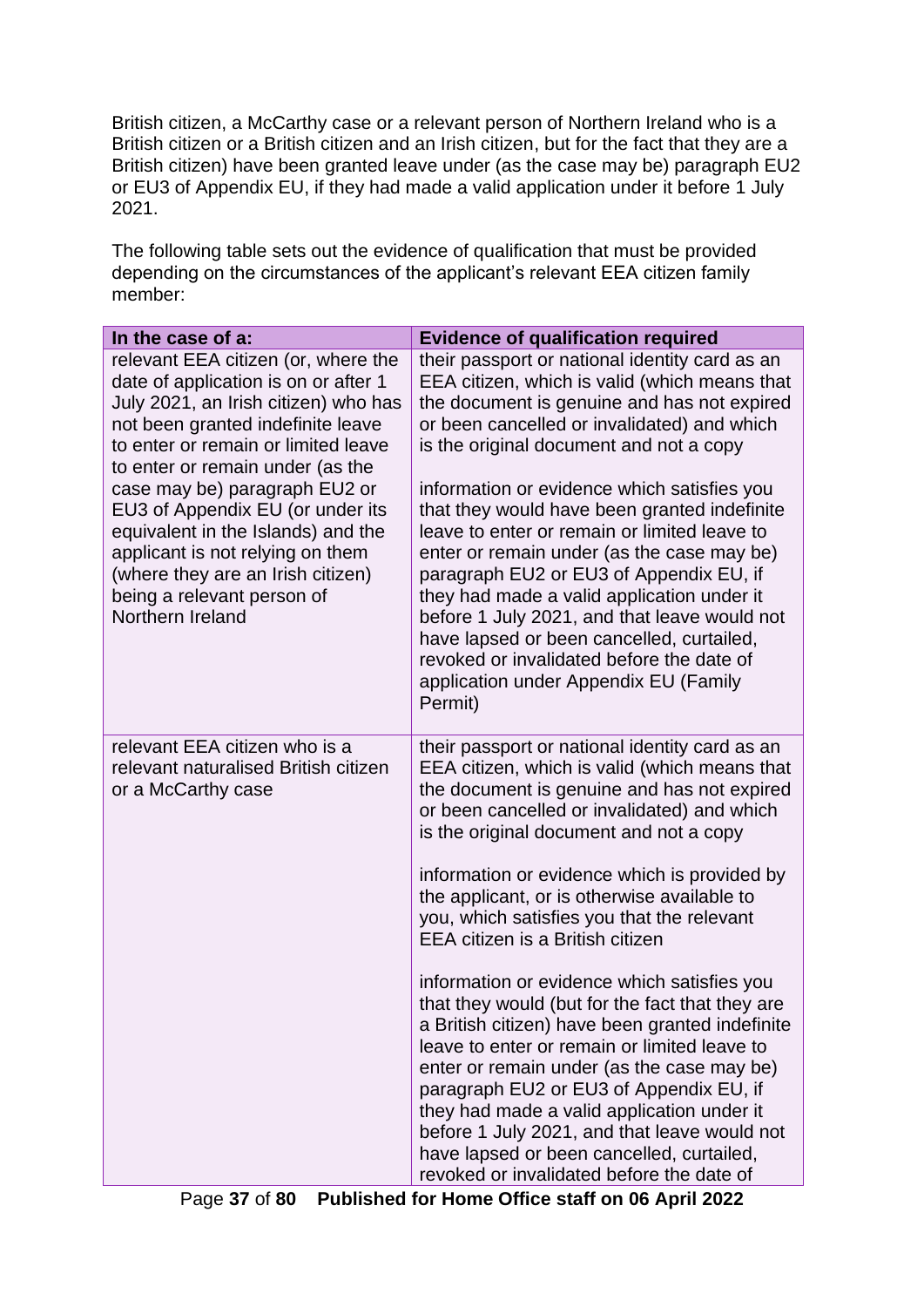| In the case of a:                                                                                                                                                                                                                                                                                                                                                                                                                                                                                                                                                                                                                                                                                                                                                                         | <b>Evidence of qualification required</b>                                                                                                                                                                                                                                                                                                                                                                                                                                                                                                                                                                                                                                                                                                                                                                                                                                                                                                                                                                                                                                                                |
|-------------------------------------------------------------------------------------------------------------------------------------------------------------------------------------------------------------------------------------------------------------------------------------------------------------------------------------------------------------------------------------------------------------------------------------------------------------------------------------------------------------------------------------------------------------------------------------------------------------------------------------------------------------------------------------------------------------------------------------------------------------------------------------------|----------------------------------------------------------------------------------------------------------------------------------------------------------------------------------------------------------------------------------------------------------------------------------------------------------------------------------------------------------------------------------------------------------------------------------------------------------------------------------------------------------------------------------------------------------------------------------------------------------------------------------------------------------------------------------------------------------------------------------------------------------------------------------------------------------------------------------------------------------------------------------------------------------------------------------------------------------------------------------------------------------------------------------------------------------------------------------------------------------|
|                                                                                                                                                                                                                                                                                                                                                                                                                                                                                                                                                                                                                                                                                                                                                                                           | application under Appendix EU (Family<br>Permit)                                                                                                                                                                                                                                                                                                                                                                                                                                                                                                                                                                                                                                                                                                                                                                                                                                                                                                                                                                                                                                                         |
| relevant EEA citizen who is relied<br>on by the applicant as being a<br>relevant person of Northern Ireland<br>and who, where they are an Irish<br>citizen and not also a British<br>citizen, has not been granted<br>indefinite leave to enter or remain<br>or limited leave to enter or remain<br>under (as the case may be)<br>paragraph EU2 or EU3 of<br>Appendix EU (or under its<br>equivalent in the Islands): the<br>required evidence of being a<br>relevant person of Northern Ireland<br>and (where the relevant EEA<br>citizen is relied on by the applicant<br>as being a specified relevant<br>person of Northern Ireland)<br>information or evidence which<br>satisfies you that the requirements<br>of that entry in Annex 1 to<br>Appendix EU (Family Permit) are<br>met | where they are a British citizen,<br>information or evidence which is provided by<br>the applicant, or is otherwise available to<br>you, which satisfies you that the person is a<br><b>British citizen</b><br>where they are an Irish citizen, their<br>passport or national identity card as an Irish<br>citizen, which is valid (which means that the<br>document is genuine and has not expired or<br>been cancelled or invalidated) and the<br>original document and not a copy<br>where they are a British citizen and an<br>Irish citizen, and are not relied on by the<br>applicant as being a specified relevant<br>person of Northern Ireland, either:<br>information or evidence which is<br>$\bullet$<br>provided by the applicant, or is<br>otherwise available to you, which<br>satisfies you that the person is a British<br>citizen<br>their passport or national identity card<br>$\bullet$<br>as an Irish citizen, which is valid (which<br>means that the document is genuine<br>and has not expired or been cancelled<br>or invalidated) and the original<br>document and not a copy |
|                                                                                                                                                                                                                                                                                                                                                                                                                                                                                                                                                                                                                                                                                                                                                                                           | information or evidence which satisfies you<br>that they would (but for the fact that they are<br>a British citizen, where they are a British<br>citizen) have been granted indefinite leave to<br>enter or remain or limited leave to enter or<br>remain under (as the case may be)<br>paragraph EU2 or EU3 of Appendix EU, if<br>they had made a valid application under it<br>before 1 July 2021, and that leave would not<br>have lapsed or been cancelled, curtailed,<br>revoked or invalidated before the date of<br>application under Appendix EU (Family<br>Permit)                                                                                                                                                                                                                                                                                                                                                                                                                                                                                                                              |
| a relevant EEA citizen who is a<br>person exempt from immigration<br>control                                                                                                                                                                                                                                                                                                                                                                                                                                                                                                                                                                                                                                                                                                              | their passport or national identity card as an<br>EEA citizen, which is valid (which means that<br>the document is genuine and has not expired                                                                                                                                                                                                                                                                                                                                                                                                                                                                                                                                                                                                                                                                                                                                                                                                                                                                                                                                                           |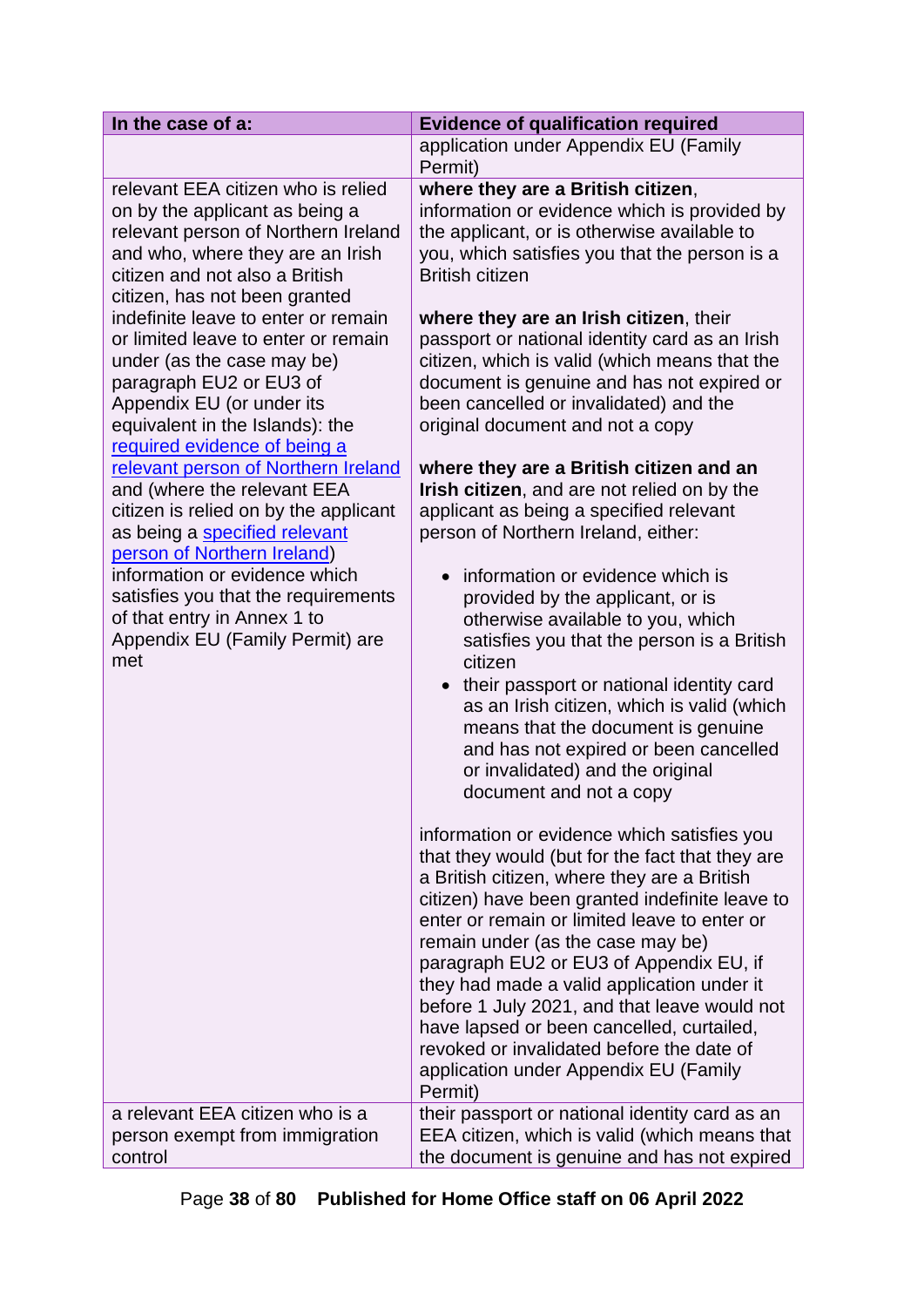| In the case of a: | <b>Evidence of qualification required</b>                                                                                                                                                                                                                                                                                                                                                                                                                                        |
|-------------------|----------------------------------------------------------------------------------------------------------------------------------------------------------------------------------------------------------------------------------------------------------------------------------------------------------------------------------------------------------------------------------------------------------------------------------------------------------------------------------|
|                   | or been cancelled or invalidated) and which<br>is the original document and not a copy                                                                                                                                                                                                                                                                                                                                                                                           |
|                   | information or evidence which is provided by<br>the applicant, or is otherwise available to<br>you, which satisfies you that the relevant<br>EEA citizen is exempt from immigration<br>control in accordance with section $8(2)$ , $(3)$ or<br>(4) of the Immigration Act 1971                                                                                                                                                                                                   |
|                   | information or evidence which satisfies you<br>that they would have been granted indefinite<br>leave to enter or remain or limited leave to<br>enter or remain under (as the case may be)<br>paragraph EU2 or EU3 of Appendix EU, if<br>they had made a valid application under it<br>before 1 July 2021, and that leave would not<br>have lapsed or been cancelled, curtailed,<br>revoked or invalidated before the date of<br>application under Appendix EU (Family<br>Permit) |

Where, in the following circumstances, the applicant submits a copy (and not the original) of a document, you can require the applicant to submit the original document where you have reasonable doubt as to the authenticity of the copy submitted:

- as information or evidence that the relevant EEA citizen is a British citizen or is exempt from immigration control
- as information or evidence that the relevant EEA citizen would (in the case of a relevant naturalised British citizen, a McCarthy case or a relevant person of Northern Ireland who is a British citizen or a British citizen and an Irish citizen, but for the fact that they are a British citizen) have been granted indefinite leave to enter or remain or limited leave to enter or remain under (as the case may be) paragraph EU2 or EU3 of Appendix EU, if they had made a valid application under it before 1 July 2021

In the same circumstances, where the applicant submits a document which is not in English, you can require the applicant to provide a certified English translation of (or a Multilingual Standard Form to accompany) the document, where this is necessary for the purposes of deciding whether the applicant meets the eligibility requirements for an entry clearance to be granted under Appendix EU (Family Permit).

## <span id="page-38-0"></span>Required evidence of being a relevant person of Northern Ireland

In addition to the 'required evidence of qualification' above, where the applicant is relying on being a family member of a relevant EEA citizen who is a relevant person

Page **39** of **80 Published for Home Office staff on 06 April 2022**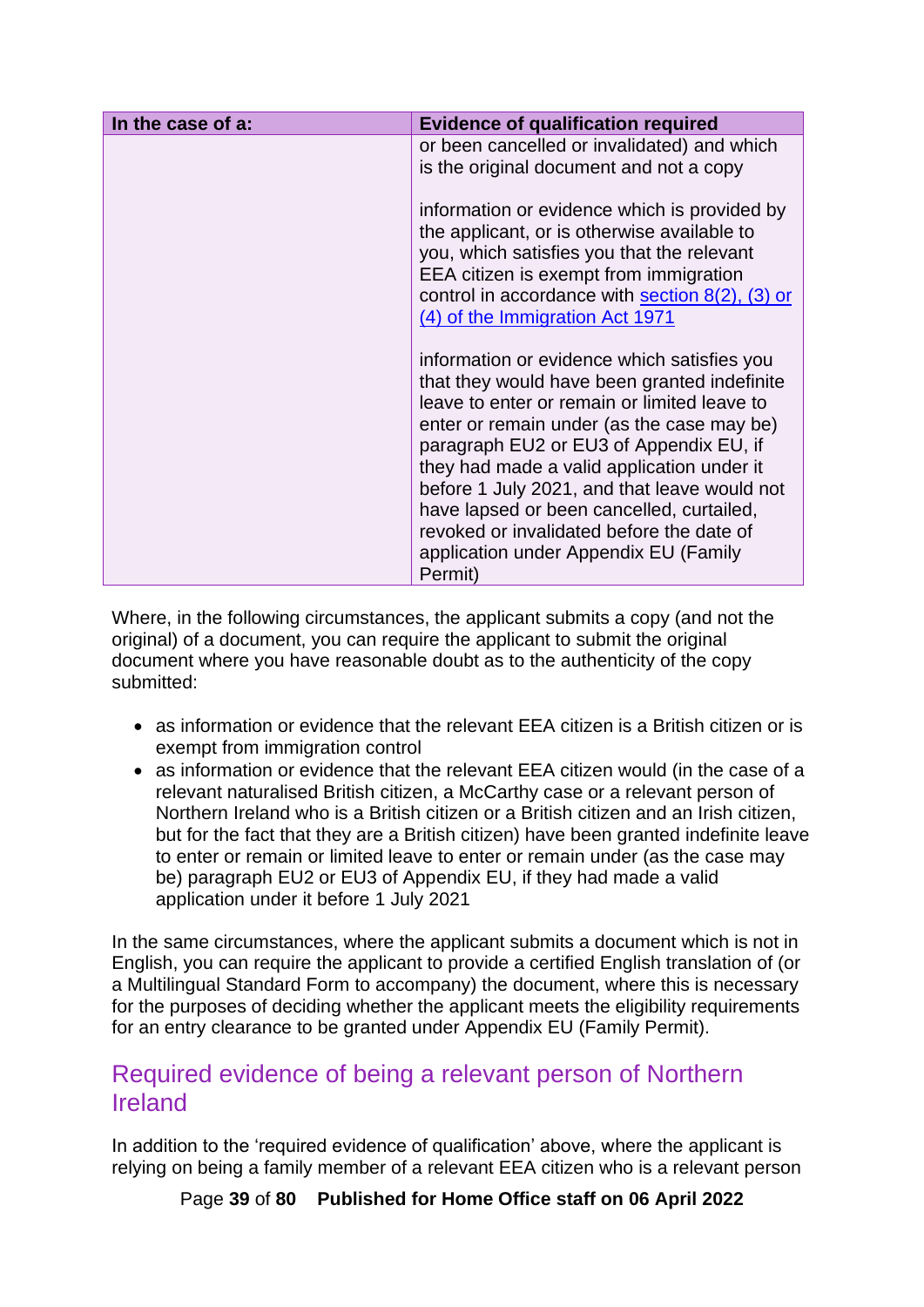of Northern Ireland, you will need to see, in respect of the relevant EEA citizen, the 'required evidence of being a relevant person of Northern Ireland' (as defined in Annex 1 to Appendix EU (Family Permit)).

This means both:

- the person's birth certificate showing that they were born in Northern Ireland, or their passport where this shows they were born in Northern Ireland
- evidence which satisfies you that, at the time of the person's birth, at least one of their parents was a British citizen, an Irish citizen, a British citizen and an Irish citizen, or otherwise entitled to reside in Northern Ireland without any restriction on their period of residence

You must see evidence of [A](#page-39-0) and [B](#page-39-1) below, and evidence of at least one of  $C$ , [D](#page-40-0) or [E](#page-41-0) below. Non-exhaustive examples of the evidence which may be provided in respect of B, C, D and E are set out below.

If you are unsure whether the evidence provided is sufficient, you must discuss this with your senior caseworker who may refer to the EEA Citizens' Rights & Hong Kong Unit for further advice.

#### <span id="page-39-0"></span>**A. Evidence that the person was born in Northern Ireland**

Either:

- the person's birth certificate showing that they were born in Northern Ireland
- the person's British or Irish passport, where this shows that they were born in Northern Ireland

#### <span id="page-39-1"></span>**B. Evidence of the person's relationship to their parent**

- the person's birth certificate which names their parent and which both:
	- $\circ$  is linked to the person through a valid photographic identity document
	- o was issued within 12 months of the person's birth (if it was not, then the photographic identity document must be based on additional evidence to the birth certificate)

#### <span id="page-39-2"></span>**C. Evidence that one of the person's parents was a British citizen at the time of the person's birth**

The most reliable evidence that a person's parent was a British citizen at the time of the person's birth will be the parent's British passport which was valid at the time.

If this is not available, then you will need to see other evidence to satisfy you that one of the person's parents was a British citizen at the time of the person's birth. The parent may have become a British citizen at birth or they may have applied for British citizenship.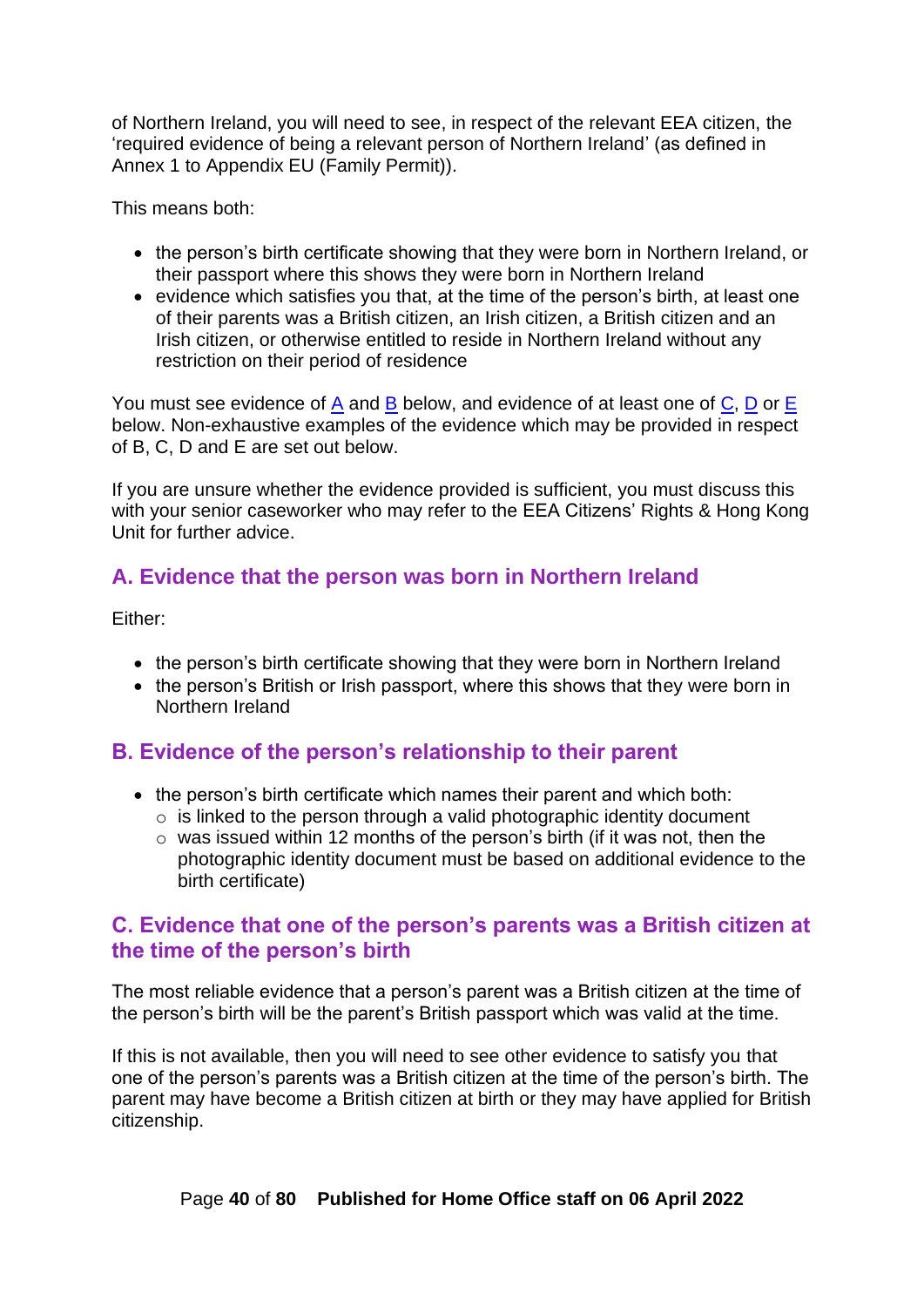Whether or not the person's parent was a British citizen at birth depends on the rules that were in force at the time. The types of evidence you need to see to establish that a person's parent was a British citizen at birth are set out in the British citizenship: automatic acquisition guidance and you must consider any evidence submitted by the applicant in line with that guidance.

If the person's parent applied to become a British citizen, you can rely on Home Office records of naturalisation or registration as long as you are satisfied that the record relates to the parent. If you cannot locate a Home Office record, you will need to ask the applicant to provide the parent's naturalisation certificate or registration certificate and a valid photographic identity document that links the parent to the certificate so you can be sure it belongs to them.

In all circumstances, if you are satisfied that the parent had British citizenship before the person's birth, you must check that there is no record of British citizenship having been renounced or otherwise lost before that birth.

#### <span id="page-40-0"></span>**D. Evidence that one of the person's parents was an Irish citizen at the time of the person's birth**

The most reliable evidence that a person's parent was an Irish citizen at the time of the person's birth will be the parent's Irish passport which was valid at the time.

If this is not available, then you will need to see other evidence to satisfy you that one of the person's parents was an Irish citizen at the time of the person's birth. The parent may have become an Irish citizen at birth, or they may have applied for Irish citizenship.

Whether or not the person's parent was an Irish citizen at birth depends on the rules that were in force at the time. You can find information about this on the website of the Irish Government's Department of Foreign Affairs and Trade, see: [Citizenship](https://www.dfa.ie/citizenship/) – Am I an Irish citizen?.

If the person's parent applied to become an Irish citizen, you will need to ask the applicant to provide the parent's certificate of Irish citizenship and a valid photographic identity document that links the parent to the certificate so you can be sure it belongs to them.

In all circumstances, if there is information suggesting that the evidence provided may not be authentic or that Irish citizenship may have been renounced or otherwise lost before the child's birth, you must make reasonable, relevant enquiries to establish whether, on the balance of probabilities, the parent was an Irish citizen at the time of the person's birth. However, such enquiries do not need to be made if you are satisfied that the parent (or the person's other parent) was a British citizen, or otherwise entitled to reside in Northern Ireland without any restriction on their period of residence, at the time of the person's birth.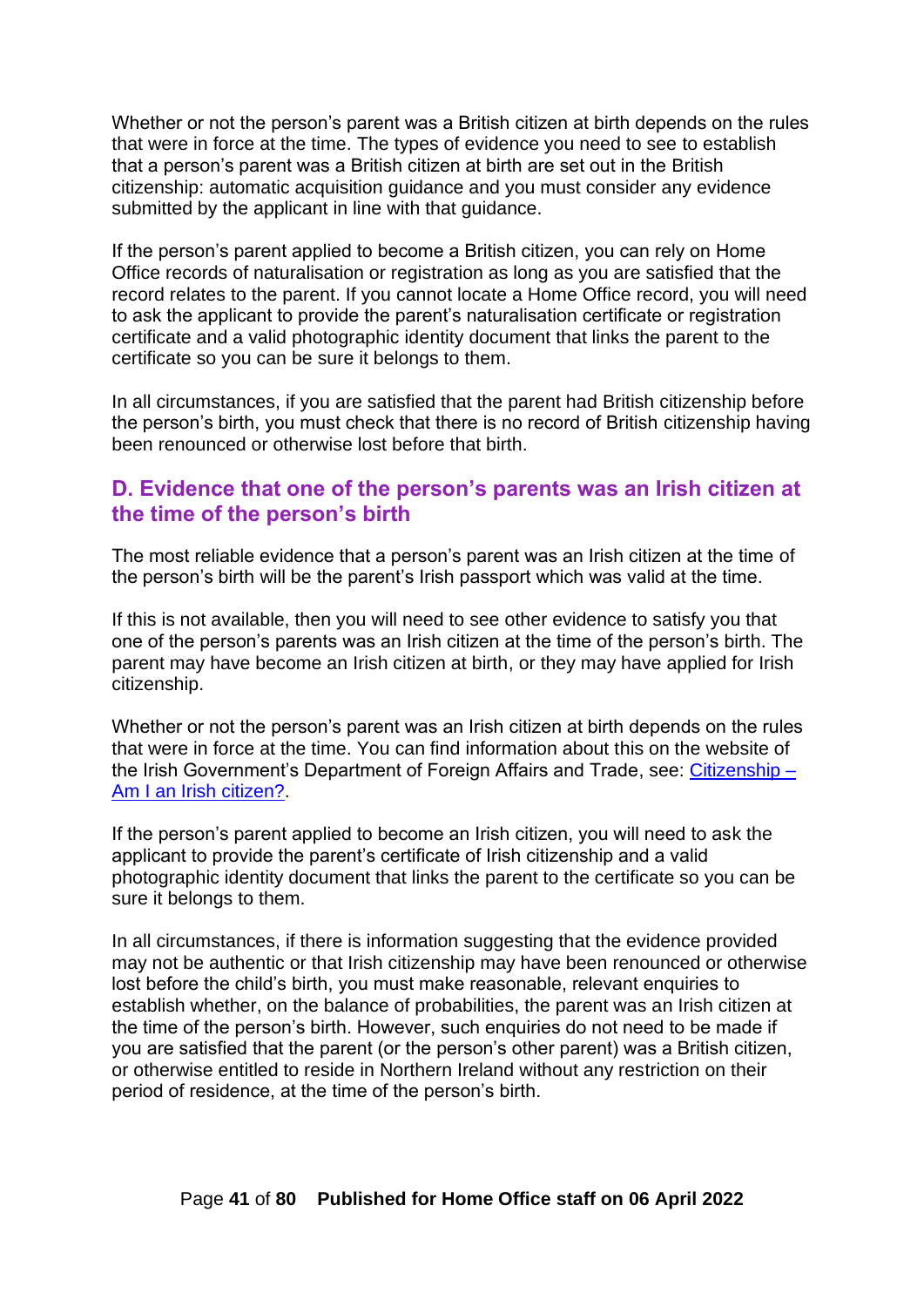#### <span id="page-41-0"></span>**E. Evidence that one of the person's parents was otherwise entitled to reside in Northern Ireland without any restriction on their period of residence at the time of the person's birth**

A person's parent will have been otherwise entitled to reside in the UK without any restriction on their period of residence if they:

- had the right of abode in the UK
- had indefinite leave to enter or remain in the UK
- had a right of permanent residence in the UK under the EU Free Movement Directive – this applies if the person was born on or after 29 April 2006
- were a non-Irish EEA citizen and a self-employed person who had ceased activity or a family member of such a person, a family member of an EEA citizen who had died, or a person who had rights under Regulation EU 1251-70 (for example as a retired non-Irish EEA worker) – this applies if the person was born between 2 October 2000 and 28 April 2006
- were a citizen of a country that was in the EU or the EEA (other than Ireland) and they were exercising free movement rights in the UK – this applies if the person was born between 1 January 1973 and 1 October 2000

You can rely on Home Office records showing that the parent was entitled to reside in the UK (and therefore Northern Ireland) without any restriction on their period of residence at the time of the person's birth as long as you are satisfied that the record relates to the parent.

If you cannot locate a Home Office record, you will need to ask the applicant to provide one of the following together with a valid photographic identity document that links the parent to the document so you can be sure it belongs to them:

- a UK passport describing the parent as a British subject with the right of abode
- the parent's passport endorsed with a 'certificate of entitlement' which proves the holder had the right of abode
- a document issued under the Windrush Scheme
- the parent's biometric residence permit or biometric residence card showing indefinite leave to enter or remain, or 'no time limit', under UK immigration law or a right of permanent residence under EU law which was valid at the time of the person's birth
- an immigration officer's stamp, which was valid at the time of the person's birth, in the parent's passport showing they had been given leave to enter for an indefinite period
- a Home Office stamp, which was valid at the time of the person's birth, in the parent's passport showing they had indefinite leave to remain in the UK or that there was no time limit on their stay here
- a UK residence permit affixed to the parent's passport or immigration status document showing indefinite leave to enter or remain on 'no time limit'
- a Home Office letter confirming that the parent had been granted indefinite leave to remain in the UK
- where the person was born between 2 October 2000 and 29 April 2006, evidence that the parent was either:

Page **42** of **80 Published for Home Office staff on 06 April 2022**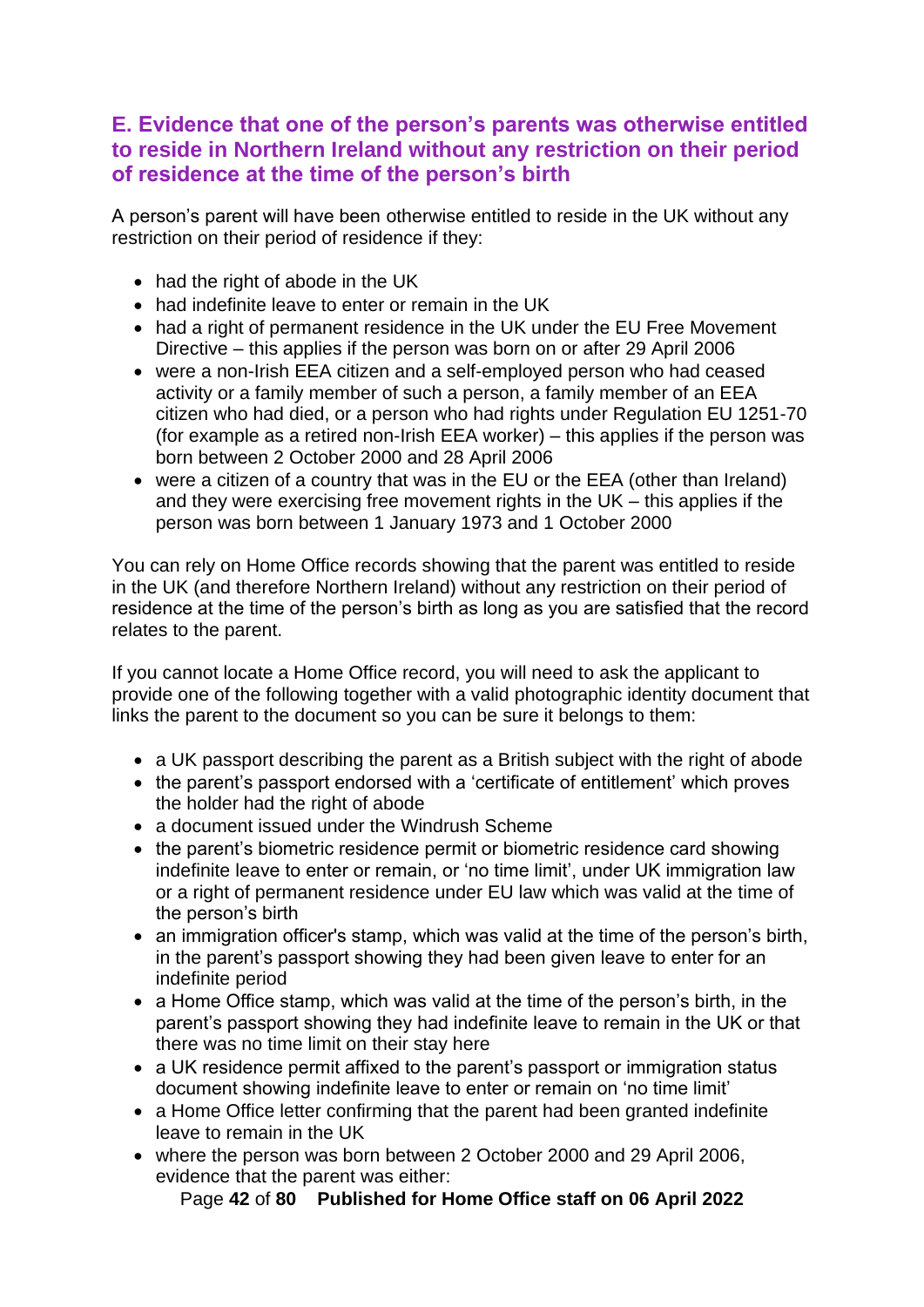- o a non-Irish EEA citizen and a self-employed person who had ceased activity or a family member of such a person
- o a family member of a non-Irish EEA citizen who had died
- o a person who had rights under Regulation EU 1251-70 (for example as a retired non-Irish EEA worker)
- where the person was born between 1 January 1973 and 1 October 2000, evidence that the parent was a citizen of a country that was in the EU or the EEA (other than Ireland) and they were exercising free movement rights in the UK

Where one of the documents listed above is provided, you must arrange for authenticity checks, including assessing whether the document was issued during their relevant periods of use by the UK authorities.

Further guidance about how to consider whether a person has or had indefinite leave to enter or remain can be found here: No time limit.

Where, in order to meet the requirements of 'required evidence of being a relevant person of Northern Ireland', the applicant submits:

- a copy (and not the original) of a document (including by uploading this as part of the application process), you can require the applicant to submit the original document where you have reasonable doubt as to the authenticity of the copy submitted
- a document which is not in English, you can require the applicant to provide a certified English translation of (or a Multilingual Standard Form to accompany) the document, where this is necessary for the purposes of deciding whether the applicant meets the eligibility requirements for leave to be granted under the scheme

## Required evidence of being a specified relevant person of Northern Ireland

Where the applicant relies on their relevant EEA citizen being a ['specified relevant](#page-33-0)  [person of Northern Ireland'](#page-33-0), you will need to be satisfied, having followed the guidance immediately above, that that person is a ['relevant person of Northern](#page-33-1)  [Ireland'](#page-33-1) and is either a British citizen or a dual British and Irish citizen (they are not solely an Irish citizen).

You must be satisfied that the applicant is a [non-EEA citizen.](#page-27-0)

You must also be satisfied that the applicant either:

• is the person's dependent relative – see 'dependent relative of a specified [relevant person of Northern Ireland'](#page-67-0) – and the person is either:

 $\circ$  in the UK and has been so for a period not exceeding 3 months

o outside the UK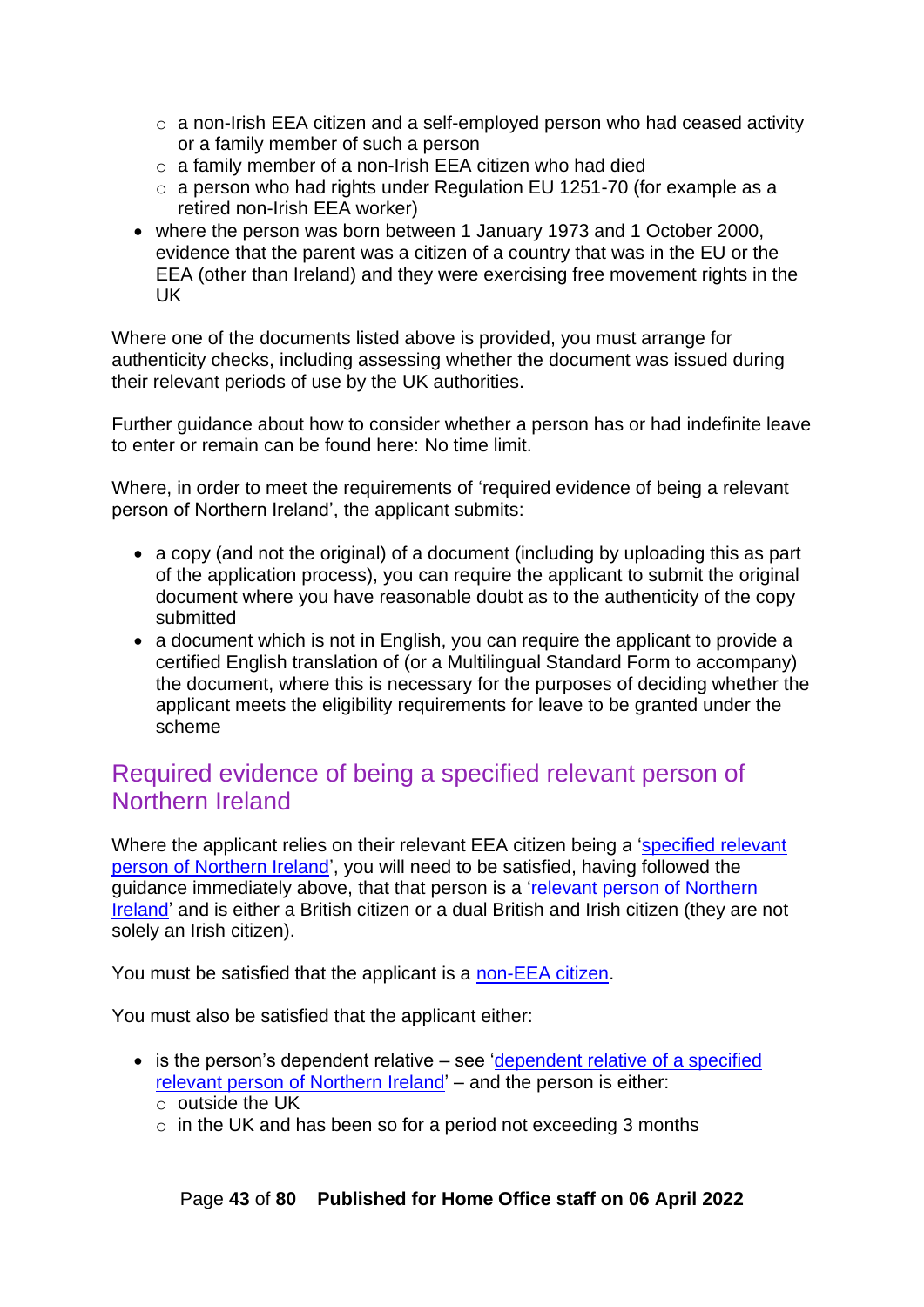- o in the UK and (were they an 'EEA national' in accordance with regulation 2(1) of the EEA Regulations) they were residing in the UK in accordance with the EEA Regulations on 30 June 2021
- meets the definition of 'joining family member of a relevant sponsor' in Annex 1 to Appendix EU, where the person is the relevant sponsor, and the applicant must have satisfied you by relevant information or evidence provided with the application that, due to compelling practical or compassionate reasons, it was not possible for the person to return to the UK before the specified date while the applicant remained outside the UK

# <span id="page-43-0"></span>**Family member of a relevant EEA citizen**

Applicants for an EUSS family permit, where they are relying on a relationship with a relevant EEA citizen, must be a 'family member of a relevant EEA citizen', which is defined in Annex 1 to Appendix EU (Family Permit) as a person who has satisfied you, including by the required evidence of family relationship (see assessing family relationship), that they are:

- under sub-paragraph (a), the spouse or civil partner of a relevant EEA citizen, where that marriage or civil partnership continues to exist at the date of application and either:
	- o the marriage was contracted or the civil partnership was formed before the specified date
	- $\circ$  the applicant was the 'durable partner' of the relevant EEA citizen before the specified date (the definition of durable partner in Annex 1 to Appendix EU (Family Permit) being met before that date rather than at the date of application) and the partnership remained durable at the specified date
- under sub-paragraph (b), the [specified spouse or civil partner of a Swiss citizen](#page-56-0)
- under sub-paragraph (c), the durable partner of a relevant EEA citizen and:  $\circ$  the partnership was formed and was durable before the specified date
	- $\circ$  the partnership remains durable at the date of application
	- o the date of application is after the specified date
	- o where they were resident in the UK and Islands as the durable partner of the relevant EEA citizen before the specified date, the definition of 'durable partner' in Annex 1 to Appendix EU (Family Permit) was met before that date as well as at the date of application, and the partnership remained durable at the specified date
- under sub-paragraph (d) or (e), the child (or grandchild or great-grandchild) of a relevant EEA citizen or of their spouse or civil partner (as defined above in the first main bullet point in this list) and the family relationship(s) to the relevant EEA citizen (and, where relevant, their spouse or civil partner):
	- o existed before the specified date (save in the case of a child who after the specified date was born, adopted or became subject to one of the guardianship orders or equivalent in sub-paragraphs (a)(iii) to (a)(xi) of the definition of 'child' in Annex 1 to Appendix EU (Family Permit))
	- o continue or continues to exist at the date of application
- under sub-paragraph (d) or (e), the dependent parent (or grandparent or greatgrandparent) of the relevant EEA citizen or of their spouse or civil partner (as defined above in the first main bullet point in this list) and the family relationship

Page **44** of **80 Published for Home Office staff on 06 April 2022**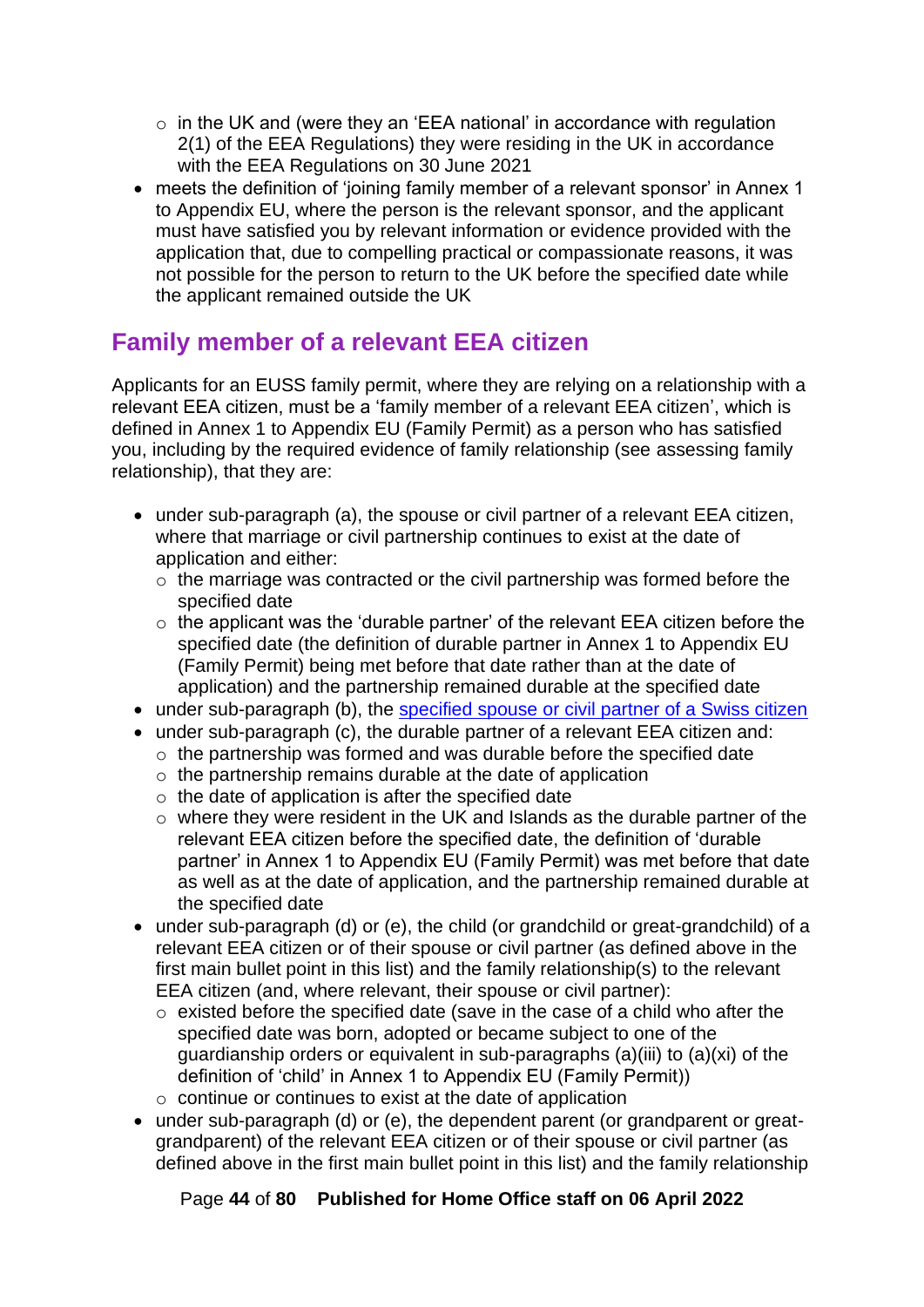or relationships to the relevant EEA citizen (and, where relevant, their spouse or civil partner):

- $\circ$  existed before the specified date
- $\circ$  continue or continues to exist at the date of application
- under sub-paragraph (f), a person who you are satisfied by evidence provided by the applicant would, if they had made a valid application under Appendix EU before 1 July 2021, have been granted (as the case may be) indefinite leave to enter under paragraph EU2 of Appendix EU or limited leave to enter under paragraph EU3, and that leave would not have lapsed or been cancelled, curtailed, revoked or invalidated before the date of application under Appendix EU (Family Permit), either:
	- $\circ$  as a family member who has retained the right of residence by virtue of a relationship with a relevant EEA citizen (as defined in Annex 1 to Appendix EU) – for more information on how to assess these requirements, see section 'a family member who has retained the right of residence' in: EU Settlement Scheme: EU, other EEA and Swiss citizens and their family members
	- $\circ$  on the basis that condition 6 of paragraph EU11 of Appendix EU is met (the applicant is a family member of a relevant EEA citizen who has died and who was resident in the UK as a worker or self-employed person at the time of their death, and the other criteria set out in condition 6 of paragraph EU11 of Appendix EU are met) – for more information on how to assess these requirements, see section 'the relevant EEA citizen has died' in: EU Settlement Scheme: EU, other EEA and Swiss citizens and their family members
- under sub-paragraph (g), the dependent relative of a specified relevant person [of Northern Ireland](#page-67-0)

In addition, where the applicant is a child who was born after the specified date or adopted after that date in accordance with a 'relevant adoption decision' (or after the specified date they became a child within the meaning of that definition in Annex 1 to Appendix EU (Family Permit) on the basis of one of sub-paragraphs (a)(iii) to (a)(xi), and with the references to 'parents' in the 3 sub-bullet points below construed to include the guardian or other person to whom the order or other provision referred to in the relevant sub-paragraph of  $(a)(iii)$  to  $(a)(xi)$  of that definition relates), they meet one of the following requirements:

- where they are not the child of a Swiss citizen or of their [spouse](#page-54-0) or [civil partner,](#page-55-0) that either:
	- o both of their parents are a relevant EEA citizen
	- $\circ$  one of their parents is a relevant EEA citizen and the other is a British citizen who is not a relevant EEA citizen
	- o one of their parents is a relevant EEA citizen who has sole or joint rights of custody of them, in accordance with the applicable rules of family law of the UK, of the Islands or of an EEA country or Switzerland (including applicable rules of private international law under which rights of custody under the law of a third country are recognised in the UK, in the Islands or in an EEA country or Switzerland, in particular as regards the best interests of the child, and without prejudice to the normal operation of such applicable rules of private international law)

Page **45** of **80 Published for Home Office staff on 06 April 2022**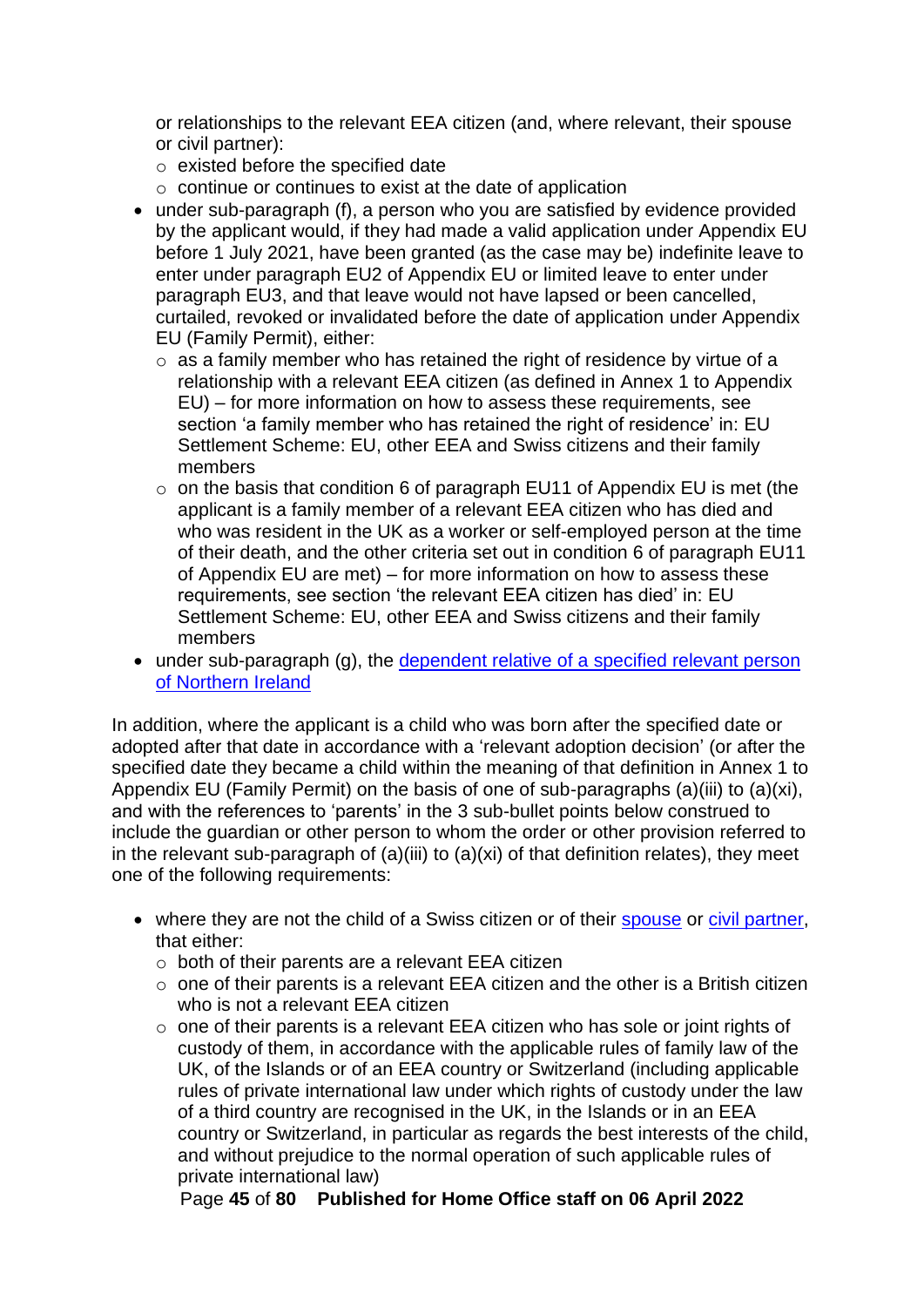• where they are a child of a Swiss citizen or of their [spouse](#page-54-0) or [civil partner,](#page-55-0) the Swiss citizen or their spouse or civil partner is a relevant EEA citizen. (Note that they cannot be the child of the [specified spouse or civil partner of a Swiss](#page-56-0)  [citizen\)](#page-56-0)

Where sub-paragraph (f) of the definition of 'family member of a relevant EEA citizen' in Annex 1 to Appendix EU (Family Permit) applies, the requirements in rule  $FP6(1)(c)$  and  $(d)$  – for the relevant EEA citizen to be resident in the UK or travelling to the UK with the applicant within 6 months of the date of application, and for the applicant to be accompanying the relevant EEA citizen to the UK (or joining them in the UK) within 6 months of the date of application – do not apply.

## <span id="page-45-0"></span>**A relevant document**

Whenever this guidance makes reference to a 'relevant document' it means, as defined in Annex 1 to Appendix EU (Family Permit), an EEA family permit (or a letter from the Secretary of State, issued after 30 June 2021, confirming the person's qualification for one), residence card or permanent residence card which (as appropriate):

- was issued by the UK under the EEA Regulations (or is the equivalent document or other evidence issued by the Islands under the relevant legislation there evidencing the entitlement to enter or reside in the Islands or the right of permanent residence in the Islands through the application there of section 7(1) of the Immigration Act 1988 or under the Immigration (European Economic Area) Regulations of the Isle of Man)
- was not subsequently revoked, or fell to be so, because the relationship or dependency had never existed or the relationship or (where relevant) dependency had ceased
- (where the application is for an EUSS family permit) has not expired or otherwise ceased to be effective, or it remained valid for the period of residence relied upon

Under transitional provisions in the EEA Regulations, a document issued under the 2000 or 2006 Regulations is to be treated as though issued under the EEA Regulations 2016.

# **Qualifying British citizen**

A 'qualifying British citizen' is defined in Annex 1 to Appendix EU (Family Permit) as a British citizen who either:

- where the next two bullet points below do not apply, will be returning to the UK with the applicant before 2300 GMT on 29 March 2022 (or later where you are satisfied that there are reasonable grounds for the British citizen's failure to meet that deadline)
- in the case of a family member of a qualifying British citizen as described in sub-paragraph (a)(ii), (a)(iv), (a)(vii) or (a)(viii) of the entry for 'family member of a qualifying British citizen' in Annex 1 to Appendix EU (Family Permit) – as set

Page **46** of **80 Published for Home Office staff on 06 April 2022**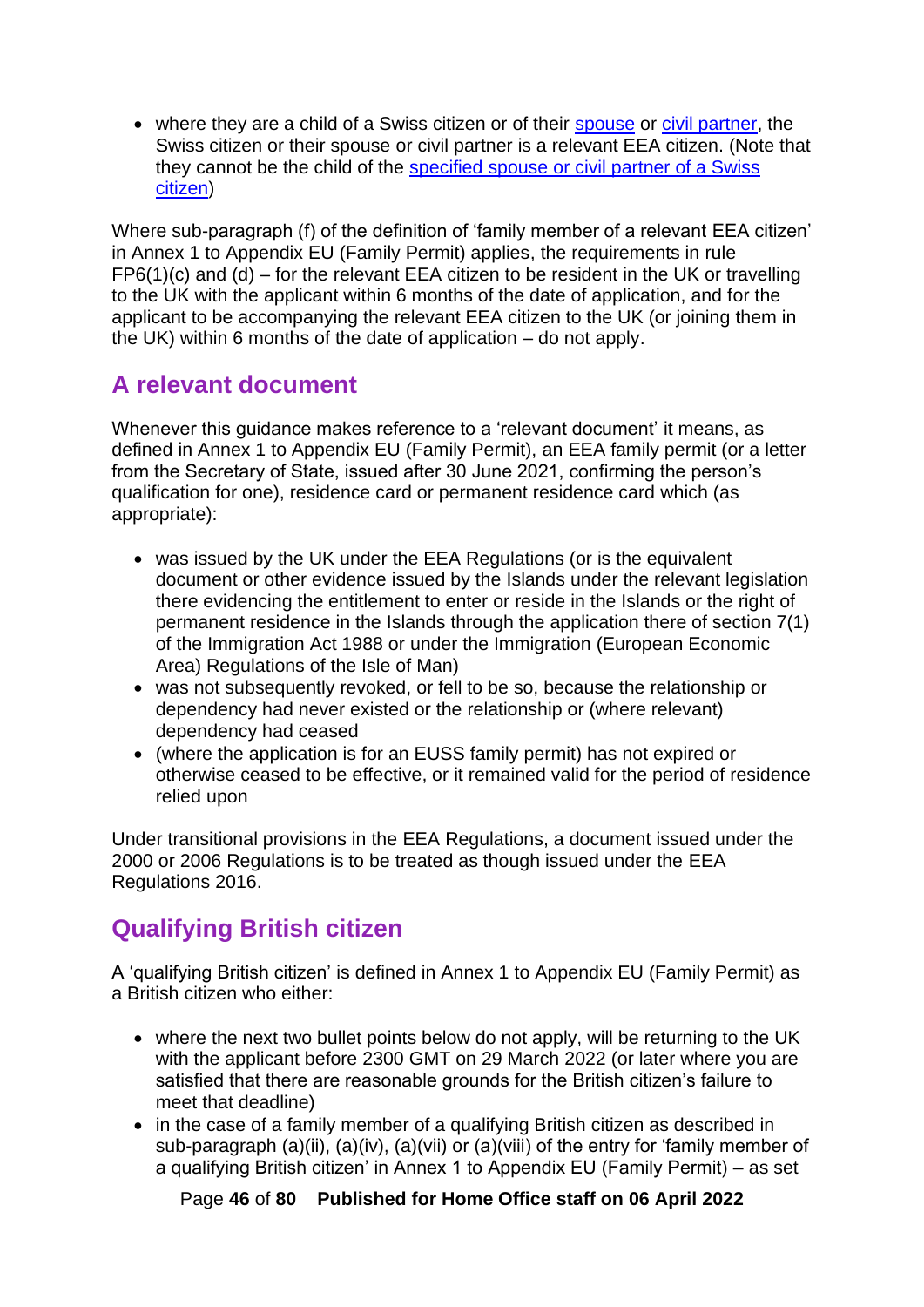out below, will be returning to the UK with the applicant and you are satisfied that there are reasonable grounds why the British citizen did not do so before the specified date (2300 GMT on 31 December 2020)

• in the case of a family member of a qualifying British citizen as described in sub-paragraph (a)(ix) of the entry for the 'family member of a qualifying British citizen' in Annex 1 to Appendix EU (Family Permit) – as set out below – is the qualifying British citizen to whom that sub-paragraph refers

And the British citizen satisfied regulation  $9(2)$ , (3) and (4)(a) of the EEA Regulations in the EEA member state or Switzerland (the 'EEA host country') as the British citizen (BC) to whom those provisions refer, with the applicant being treated as the family member (F) or, as the case may be, as the extended family member (EFM), to whom those provisions refer, both:

- before the specified date (2300 GMT on 31 December 2020)
- (save where sub-paragraph (a)(ix) of the entry for 'family member of a qualifying British citizen' in Annex 1 to Appendix EU (Family Permit) – as set out below – applies) at the date of application (in the case of the British citizen, where they have returned to the UK before the applicant, this should be read as referring to the point immediately before their return to the UK)

However, there is an exception to the above, where the applicant is a child of the qualifying British citizen (or of their spouse or civil partner), as described in the next section, and was born after the specified date, was adopted thereafter in accordance with a relevant adoption decision or thereafter became a child within the meaning of that definition in Annex 1 to Appendix EU (Family Permit) on the basis of one of subparagraphs (a)(iii) to (a)(xi) of that definition. In such a case, the applicant has to meet the relevant requirements of requiation  $9(2)$ , (3) and (4)(a) of the EEA [Regulations](https://www.legislation.gov.uk/uksi/2016/1052/made) in the EEA host country as F at the date of application, but not before the specified date. This guidance is intended to be an interim measure until Appendix EU (Family Permit) to the Immigration Rules can be amended by a Statement of Changes in Immigration Rules to reflect the approach set out here.

For the avoidance of doubt, for the purposes of the British citizen satisfying the above regulations within the EEA Regulations, service as a member of HM Forces (as defined in the [Armed Forces Act 2006\)](https://www.legislation.gov.uk/ukpga/2006/52/contents) in a country listed in sub-paragraph (a) of the entry for 'specified EEA citizen' in Annex 1 to Appendix EU (Family Permit) may satisfy the conditions of being a 'worker' for the purposes of the EEA Regulations.

# <span id="page-46-0"></span>**Family member of a qualifying British citizen**

Applicants for an EUSS family permit, where they are relying on a relationship with a qualifying British citizen, must be a 'family member of a qualifying British citizen', which is defined in Annex 1 to Appendix EU (Family Permit) as a person who has satisfied you, including by the required evidence of family relationship (see [assessing family relationship\)](#page-53-0), that they:

• under sub-paragraph (a)(i), will be returning to the UK before 2300 GMT on 29 March 2022 (or later where you are satisfied that there are reasonable grounds

Page **47** of **80 Published for Home Office staff on 06 April 2022**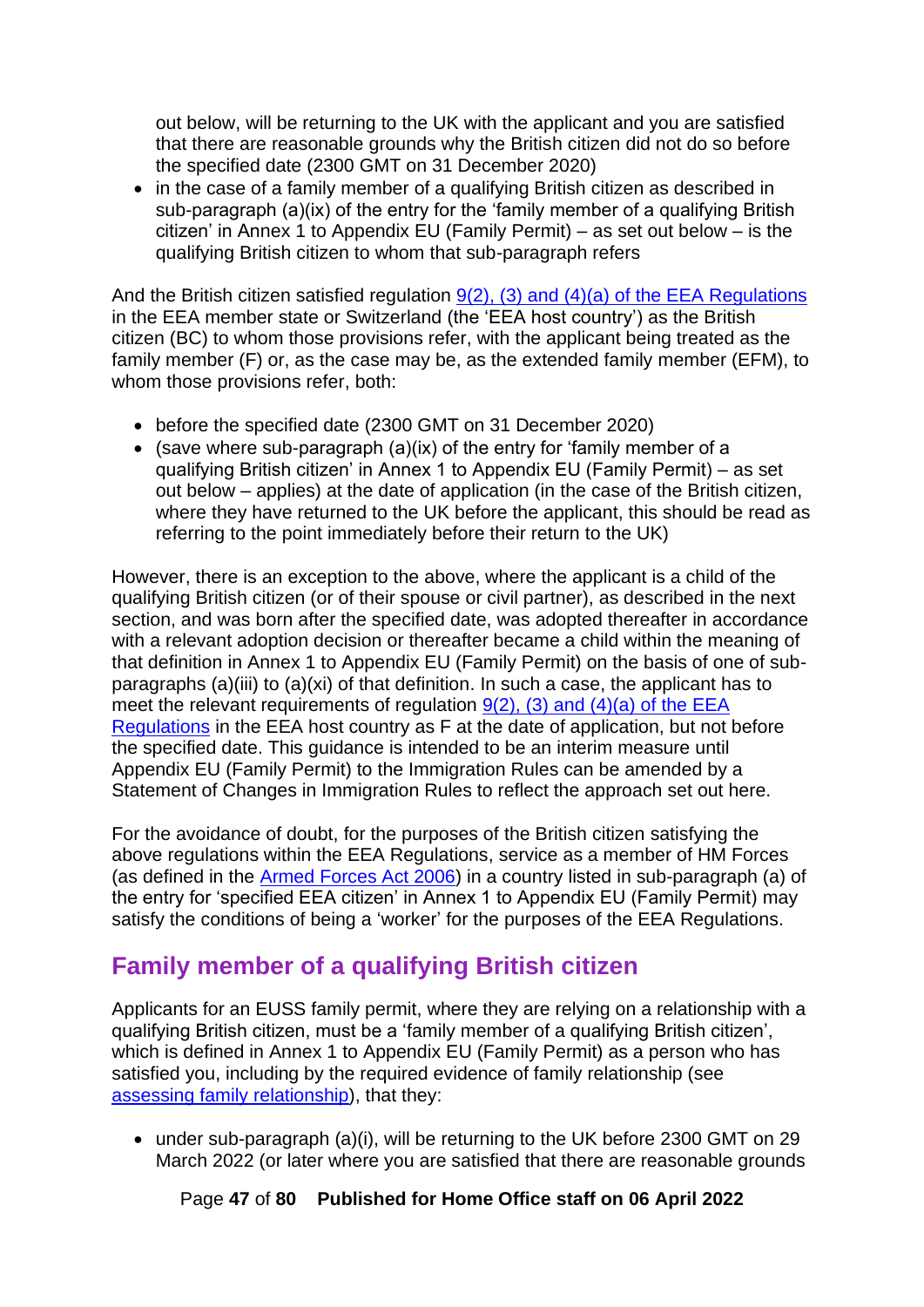for the person's failure to meet that deadline), as the spouse or civil partner of a qualifying British citizen and:

- $\circ$  the marriage was contracted or the civil partnership was formed before the date and time of withdrawal (2300 GMT on 31 January 2020), or the applicant was the durable partner of the qualifying British citizen before the date and time of withdrawal (the definition of 'durable partner' in Annex 1 to Appendix EU (Family Permit) being met before then rather than at the date of application) and the partnership remained durable at the date and time of withdrawal
- $\circ$  the marriage or civil partnership continues to exist at the date of application, or you are satisfied that the marriage will be contracted or the civil partnership will be formed before the couple return to the UK
- under sub-paragraph (a)(ii), will be returning to the UK as the spouse or civil partner of a qualifying British citizen, and they were not the durable partner of that qualifying British citizen before the date and time of withdrawal (2300 GMT on 31 January 2020), and:
	- o the marriage was contracted or the civil partnership was formed after the date and time of withdrawal and before the specified date (2300 GMT on 31 December 2020)
	- $\circ$  the marriage or civil partnership continues to exist at the date of application
	- $\circ$  vou are satisfied that there are reasonable grounds why they did not return to the UK with the qualifying British citizen before the specified date
- under sub-paragraph (a)(iii), will be returning to the UK before 2300 GMT on 29 March 2022 (or later where you are satisfied that there are reasonable grounds for the person's failure to meet that deadline), as the durable partner of a qualifying British citizen and:
	- o the partnership was formed and was durable before the date and time of withdrawal (2300 GMT on 31 January 2020)
	- o the partnership remains durable at the date of application
- under sub-paragraph (a)(iv), will be returning to the UK as the durable partner of a qualifying British citizen and:
	- o the partnership was formed and was durable after the date and time of withdrawal (2300 GMT on 31 January 2020) and before the specified date (2300 GMT on 31 December 2020)
	- $\circ$  the partnership remains durable at the date of application
	- o you are satisfied that there are reasonable grounds why they did not return to the UK with the qualifying British citizen before the specified date
- under sub-paragraph (a)(v), will be returning to the UK before 2300 GMT on 29 March 2022 (or later where you are satisfied that there are reasonable grounds for the person's failure to meet that deadline), as the child or dependent parent of a qualifying British citizen and the family relationship:
	- $\circ$  existed before the date and time of withdrawal: 2300 GMT on 31 January 2020 (unless, in the case of a child, the person was born thereafter, was adopted thereafter in accordance with a relevant adoption decision or thereafter became a child within the meaning of that definition in Annex 1 to Appendix EU (Family Permit) on the basis of one of sub-paragraphs (a)(iii) to (a)(xi) of that definition)
	- o continues to exist at the date of application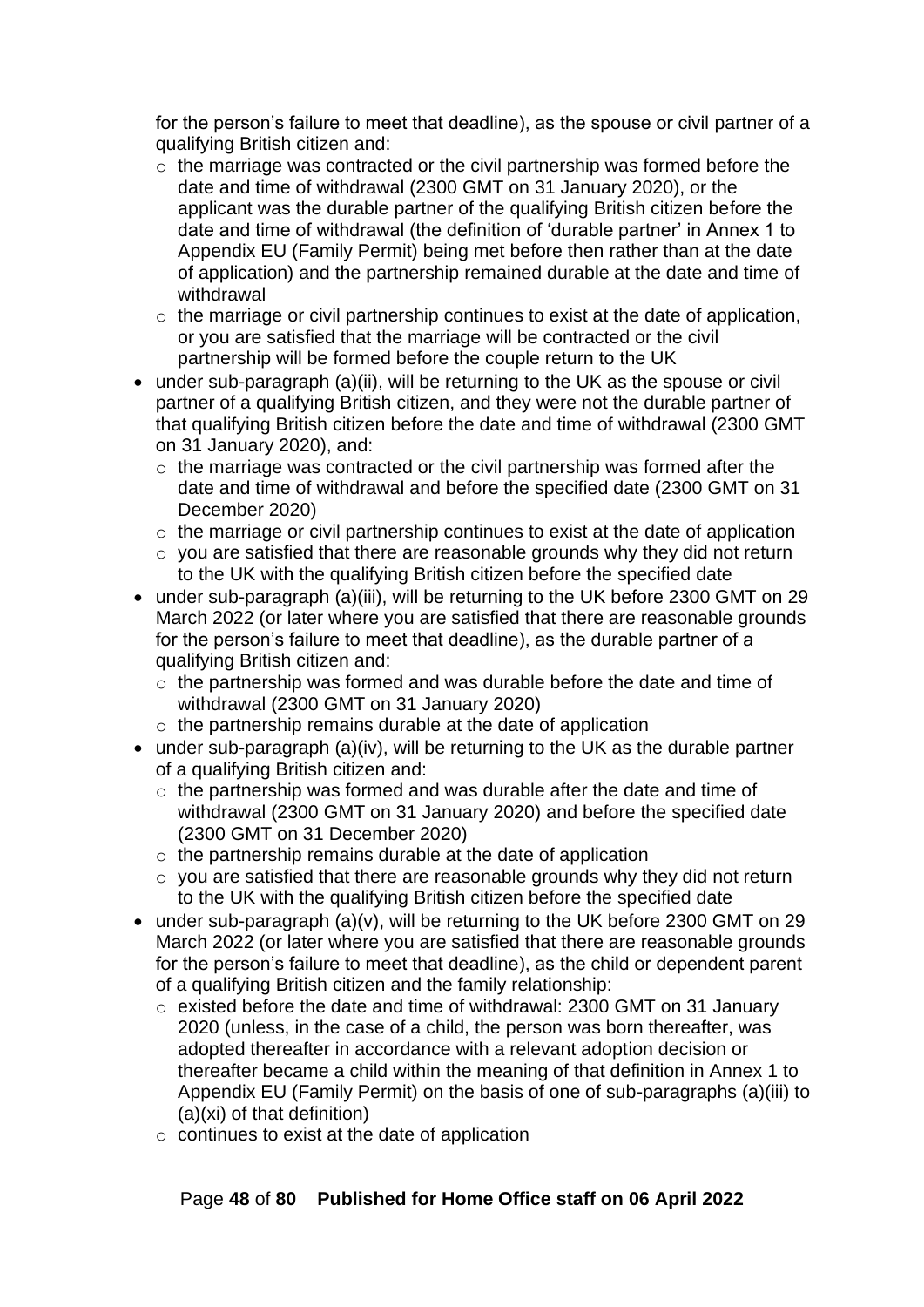- under sub-paragraph (a)(vi), will be returning to the UK before 2300 GMT on 29 March 2022 (or later where you are satisfied that there are reasonable grounds for the person's failure to meet that deadline), as the child or dependent parent of the spouse or civil partner of a qualifying British citizen (as described above in relation to sub-paragraph (a)(i)), and all the family relationships:
	- o existed before the date and time of withdrawal: 2300 GMT on 31 January 2020 (unless, in the case of a child, the person was born thereafter, was adopted thereafter in accordance with a relevant adoption decision or thereafter became a child within the meaning of that definition in Annex 1 to Appendix EU (Family Permit) on the basis of one of sub-paragraphs (a)(iii) to (a)(xi) of that definition)
	- $\circ$  continue to exist at the date of application
- under sub-paragraph (a)(vii), will be returning to the UK as the child or dependent parent of the spouse or civil partner of a qualifying British citizen (as described above in relation to sub-paragraph (a)(ii)), and:
	- o the family relationship of the child or dependent parent to the spouse or civil partner existed before the date and time of withdrawal: 2300 GMT on 31 January 2020 (unless, in the case of a child, the person was born thereafter, was adopted thereafter in accordance with a relevant adoption decision or thereafter became a child within the meaning of that definition in Annex 1 to Appendix EU (Family Permit) on the basis of one of sub-paragraphs (a)(iii) to (a)(xi) of that definition)
	- $\circ$  all family relationships continue to exist at the date of application
	- $\circ$  you are satisfied that there are reasonable grounds why they did not return to the UK with the qualifying British citizen before the specified date (2300 GMT on 31 December 2020)
- under sub-paragraph (a)(viii), will be returning to the UK as the dependent relative of a qualifying British citizen or (as the case may be) of their spouse or civil partner (as described above in relation to sub-paragraph (a)(i) or (a)(ii)) and:
	- $\circ$  the family relationship and person's dependency (or, as the case may be, their membership of the household or their strict need for personal care on serious health grounds, in accordance with sub-paragraph (a)(ii) of the definition of 'dependent relative of a qualifying British citizen' in Annex 1 to Appendix EU (Family Permit)) existed before the specified date (2300 GMT on 31 December 2020) and continue to exist at the date of application
	- o you are satisfied that there are reasonable grounds why they did not return to the UK with the qualifying British citizen before the specified date
- under sub-paragraph (a)(ix), are a person you are satisfied by evidence provided by them that would, if they made a valid application under Appendix EU in the UK, be granted either:
	- o indefinite leave to remain under rule EU2 of Appendix EU
	- o limited leave to remain under rule EU3 of Appendix EU as a family member who has retained the right of residence by virtue of a relationship with a qualifying British citizen (as defined in Annex 1 to Appendix EU)

In addition, the applicant satisfied the conditions in regulation 9(2), (3) and (4)(a) of the **EEA Regulations** in the EEA host country (as the family member (F) to whom those provisions refer) or, as the case may be, the conditions in regulation 9(1A)(b),

Page **49** of **80 Published for Home Office staff on 06 April 2022**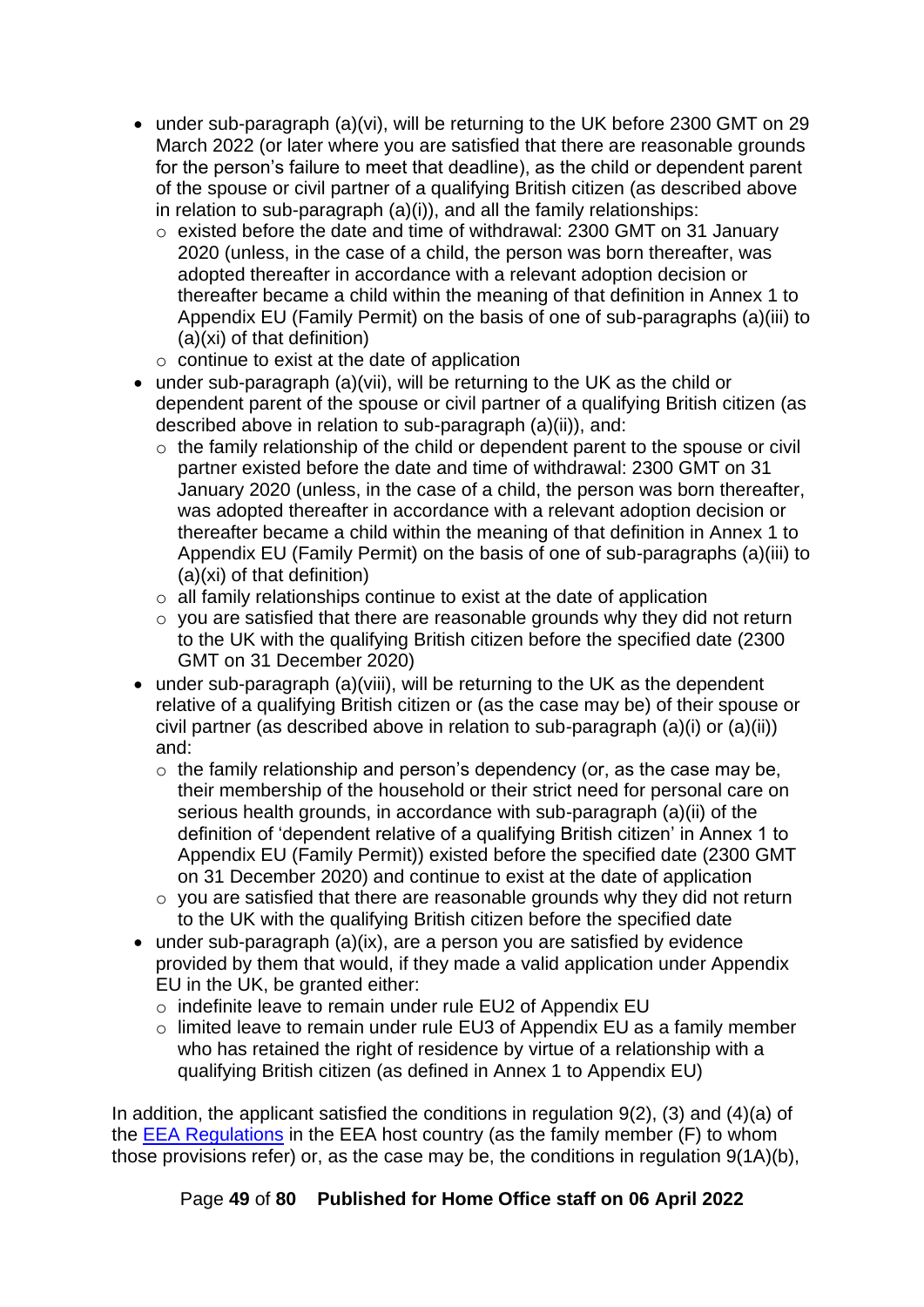(2), (3) and (4)(a) of the [EEA Regulations](https://www.legislation.gov.uk/uksi/2016/1052/contents) in the EEA host country (as the extended family member (EFM) to whom those provisions refer), in either case doing so (with the qualifying British citizen being treated as the British citizen (BC) to whom those provisions refer) both:

- before the specified date (2300 GMT on 31 December 2020)
- at the date of application (in the case of the British citizen, where they have returned to the UK before the applicant, this should be read as referring to the point immediately before their return to the UK)

The requirement in the second bullet point in the previous paragraph does not apply where either:

- the date of application is after the specified date and where the conditions in the regulations to which that paragraph refers concern matters relevant to the dependency referred to in sub-paragraph (b)(ii)(bb) of the definition of 'child' in Annex 1 to Appendix EU (Family Permit) or in sub-paragraph (b)(ii) of the definition of 'dependent parent' in Annex 1 to Appendix EU (Family Permit)
- the applicant meets sub-paragraph (a)(ix) of the definition of 'family member of a qualifying British citizen' in Annex 1 to Appendix EU (Family Permit)

There is an exception to the above provisions, where the applicant is a child of the qualifying British citizen (or of their spouse or civil partner), as described above, and was born after the specified date, was adopted thereafter in accordance with a relevant adoption decision or thereafter became a child within the meaning of that definition in Annex 1 to Appendix EU (Family Permit) on the basis of one of subparagraphs (a)(iii) to (a)(xi) of that definition. In such a case, the applicant has to meet the relevant requirements of regulation 9(2), (3) and (4)(a) of the EEA Regulations in the EEA host country as F at the date of application, but not before the specified date. This guidance is intended to be an interim measure until Appendix EU (Family Permit) to the Immigration Rules can be amended by a Statement of Changes in Immigration Rules to reflect the approach set out here.

Where sub-paragraph (a)(ix) of the definition of 'family member of a qualifying British citizen' in Annex 1 to Appendix EU (Family Permit) applies, the requirements in rule FP6(2)(c) and (d) of Appendix EU (Family Permit) for the British citizen to be resident in the UK or travelling to the UK with the applicant within 6 months of the date of application, and for the applicant to be accompanying the British citizen to the UK (or joining them in the UK) within 6 months of the date of application, do not apply.

For more information on how to assess these requirements see: EU Settlement Scheme: family member of a qualifying British citizen.

#### **Reasonable grounds for failure to meet the 29 March 2022 deadline**

Under the definition of a 'family member of a qualifying British citizen' in Annex 1 to Appendix EU (Family Permit), certain family members – as set out in the previous section – must satisfy you they will be returning to the UK from the EEA host country

Page **50** of **80 Published for Home Office staff on 06 April 2022**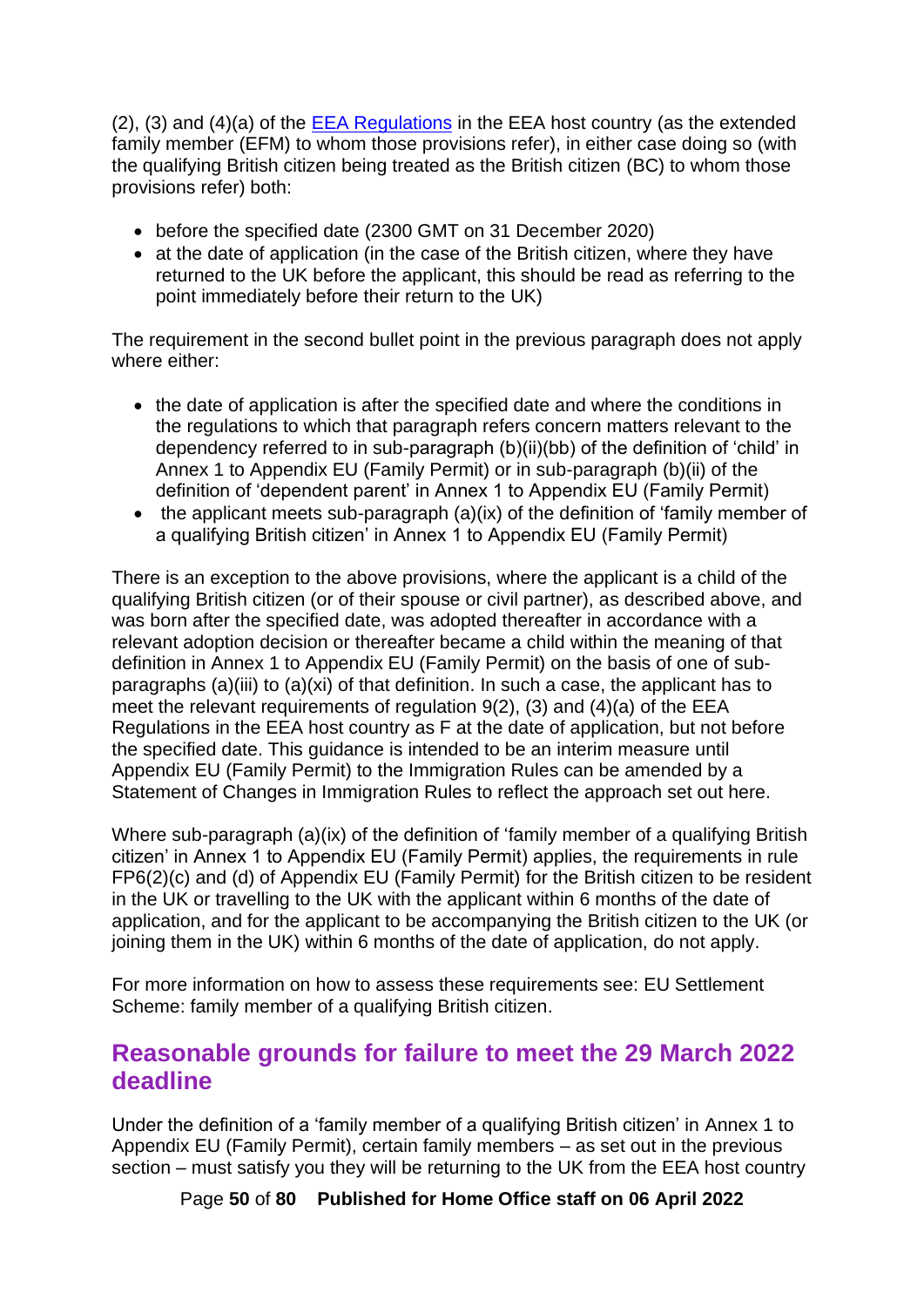with the qualifying British citizen before 2300 GMT on 29 March 2022 (or later where you are satisfied there are reasonable grounds for the person's failure to meet that deadline). Likewise, under the definition of a 'qualifying British citizen' in Annex 1 to Appendix EU (Family Permit), the qualifying British citizen must be returning to the UK from the EEA host country with certain family members – as set out in the previous section – before 2300 GMT on 29 March 2022 (or later where you are satisfied there are reasonable grounds for the British citizen's failure to meet that deadline).

Where such a family member of a qualifying British citizen has made a valid application for an EUSS family permit under Appendix EU (Family Permit) before 2300 GMT on 29 March 2022, this will be sufficient to satisfy you that either:

- the applicant will be returning to the UK from the EEA host country with the qualifying British citizen before 2300 GMT on 29 March 2022
- there are reasonable grounds for the applicant's failure to meet that deadline for returning to the UK from the EEA host country with the qualifying British citizen (either where an EUSS family permit is issued by 29 March 2022, but the family could not reasonably make arrangements to return to the UK by that date, or where an EUSS family permit is issued after that date)

Where a family member subject to the deadline of 2300 GMT on 29 March 2022 for returning to the UK from the EEA host country with a qualifying British citizen applies for an EUSS family permit after that deadline, they will need to provide information with their application which satisfies you there are reasonable grounds for their failure to meet that deadline. Where the application under Appendix EU (Family Permit) is valid and you are satisfied there are reasonable grounds for the person's failure to meet the deadline of 2300 GMT on 29 March 2022 for returning to the UK from the EEA host country with the qualifying British citizen, you must then consider the application under the other eligibility requirements and the suitability requirements of Appendix EU (Family Permit) and in line with this guidance.

## **Examples of reasonable grounds**

The section describes some circumstances in which you may be satisfied that, in applying for an EUSS family permit, a family member subject to the deadline of 2300 GMT on 29 March 2022 for returning to the UK from the EEA host country with a qualifying British citizen has reasonable grounds for missing that deadline, but it is not exhaustive and every case must be considered in light of its particular circumstances.

## Employment or study

Where the qualifying British citizen or a relevant family member has an employment contract or is enrolled in a formal course of study in the EEA host country which continues to run beyond 29 March 2022 and which will terminate (or which can be terminated) within the period of 6 months following that date, i.e. by 29 September 2022, that will constitute reasonable grounds for a relevant family member, in applying for an EUSS family permit, to miss the deadline of 2300 GMT on 29 March

Page **51** of **80 Published for Home Office staff on 06 April 2022**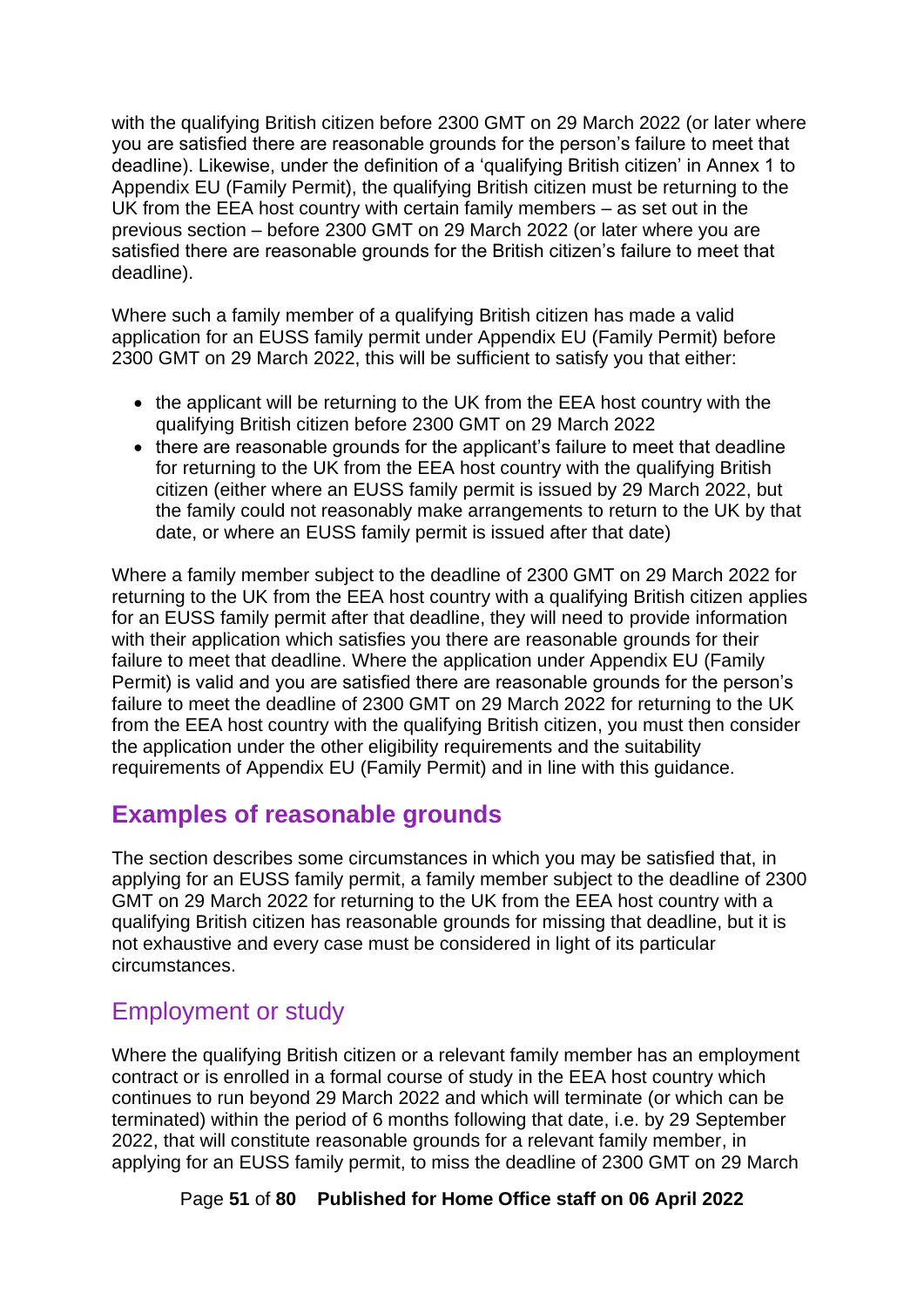2022 for returning to the UK from the EEA host country with the qualifying British citizen. Relevant evidence of this may include a letter from the relevant employer or college or a copy of the contract.

Where a child of the qualifying British citizen (or of their spouse or civil partner) would have to be (or would have to have been) taken out of school in the EEA host country in the middle of a school term for the family to be able to return to the UK by 2300 GMT on 29 March 2022, that will constitute reasonable grounds for a relevant family member, in applying for an EUSS family permit, to miss that deadline for returning to the UK from the EEA host country with the qualifying British citizen. Relevant evidence of this may include a letter from the relevant school or education authority.

#### Serious medical condition or significant medical treatment

Where the qualifying British citizen or a relevant family member has or had a serious medical condition (or is or was undergoing significant medical treatment) ahead of the 29 March 2022 deadline, that will normally constitute reasonable grounds for a relevant family member, in applying for an EUSS family permit, to miss that deadline for returning to the UK from the EEA host country with the qualifying British citizen.

A serious medical condition could include for example an illness (including COVID-19) or accident which meant the person is or was hospitalised, bedbound or otherwise unable to travel ahead of the 29 March 2022 deadline.

Pregnancy or maternity may be a reason why a relevant family member of a qualifying British citizen, in applying for an EUSS family permit, is unable to meet the 29 March 2022 deadline for returning to the UK from the EEA host country with the qualifying British citizen. This may be, for example, where a woman is unable to fly due to pregnancy or has a difficult childbirth or where a new-born child is in need of medical treatment.

Evidence that a person has or had a serious medical condition (or is or was undergoing significant medical treatment), or there are or were relevant issues relating to pregnancy or maternity, ahead of the 29 March 2022 deadline may include a letter from a doctor or other health professional confirming the circumstances.

#### Other compelling practical or compassionate reasons

There may be other compelling practical or compassionate reasons as to why a relevant family member, in applying for an EUSS family permit, missed the 29 March 2022 deadline for returning to the UK from the EEA host country with the qualifying British citizen.

For example, the family may have been awaiting the outcome of a relevant adoption decision (as defined in Annex 1 to Appendix EU (Family Permit)) where the adoption proceedings were initiated by 29 March 2022, or the applicant may have been unable to obtain the evidence of identity and nationality or residence required to

Page **52** of **80 Published for Home Office staff on 06 April 2022**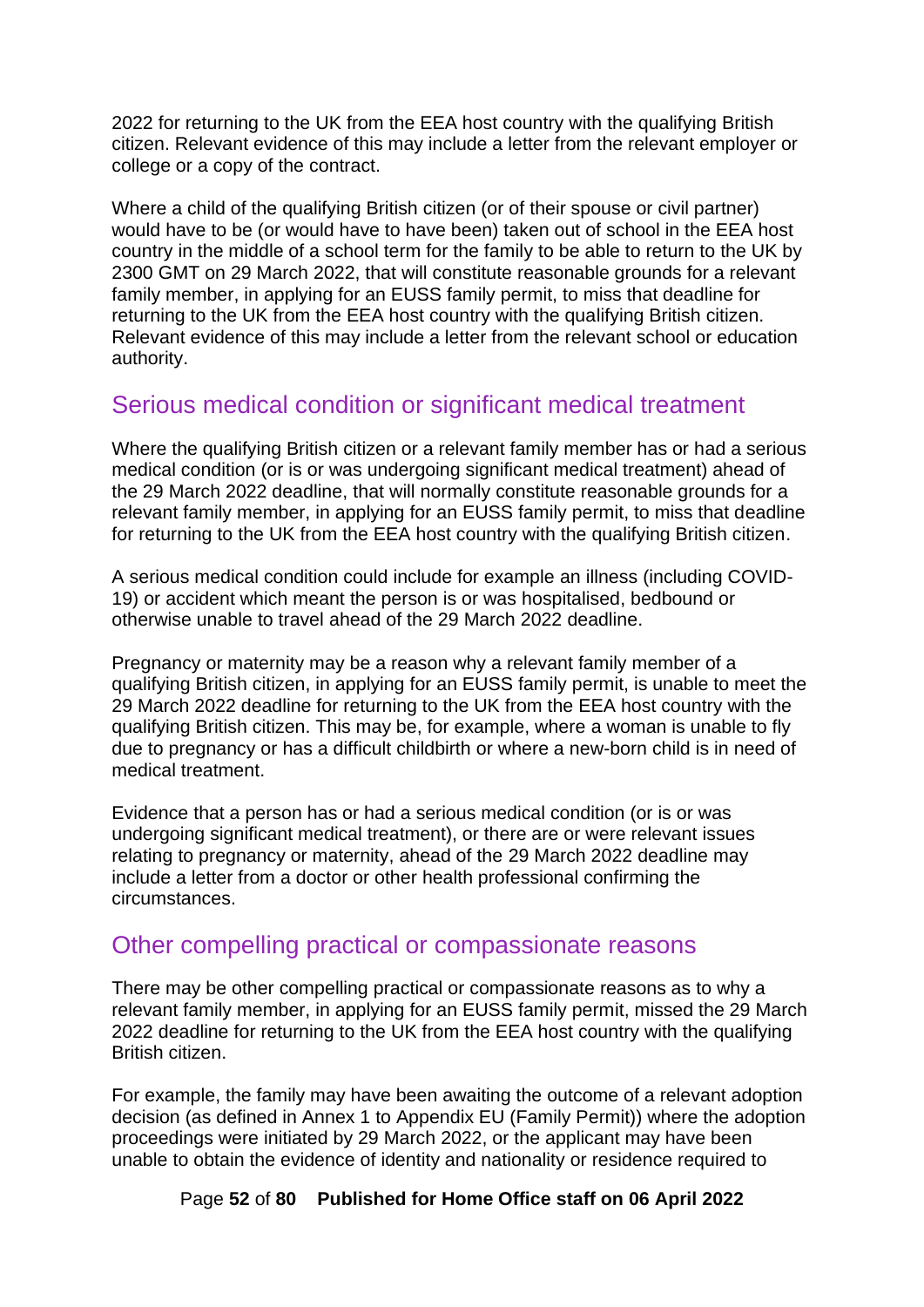make an application. You may accept alternative evidence of identity and nationality where the applicant cannot obtain or produce the required document due to circumstances beyond their control or due to compelling practical or compassionate reasons: see [Alternative evidence of identity and nationality.](#page-17-0)

# **UK residence or intention to travel to the UK**

Under rule FP6(1)(c) and (d) or, as the case may be, rule FP6(2)(c) and (d) of Appendix EU (Family Permit), in an application for an EUSS family permit (and where rule FP8A does not apply), you must be satisfied, including in light of any relevant information or evidence provided by the applicant, at the date of application both that:

- the relevant EEA citizen (or, as the case may be, the qualifying British citizen) is resident in the UK or will be travelling to the UK with the applicant within 6 months of the date of application
- the applicant will be accompanying the relevant EEA citizen (or, as the case may be, the qualifying British citizen) to the UK (or joining them in the UK) within 6 months of the date of application

This means that the relevant EEA citizen (or, as the case may be, the qualifying British citizen) must either:

- be travelling with the applicant, at the same time, from the same country
- be resident in the UK before the applicant arrives

Where sub-paragraph (f) of the definition of 'family member of a relevant EEA citizen', or sub-paragraph (a)(ix) of the definition of 'family member of a qualifying British citizen', in Annex 1 to Appendix EU (Family Permit) applies, the requirements in rule  $FP6(1)(c)$  and (d), or (as the case may be) in rule  $FP6(2)(c)$  and (d), do not apply.

Under rule FP8A of Appendix EU (Family Permit), where the applicant relies on being a ['specified EEA family permit case'](#page-25-0) under sub-paragraph (a) of that definition, you must be satisfied that the relevant EEA national, or (as the case may be) any person from whom the right to be admitted to the UK under the criteria in regulation 11(5) of the EEA Regulations was derived, was resident in the UK before the specified date.

Under rule FP6(3)(d) of Appendix EU (Family Permit), in an application for an EUSS travel permit, you must be satisfied, including in light of any relevant information or evidence provided by the applicant, that they will be travelling to the UK within 6 months of the date of application.

#### **Related content**

#### **[Contents](#page-1-0)**

EU Settlement Scheme: EU, other EEA and Swiss citizens and their family members Frontier worker permit scheme

British citizenship: automatic acquisition

Page **53** of **80 Published for Home Office staff on 06 April 2022**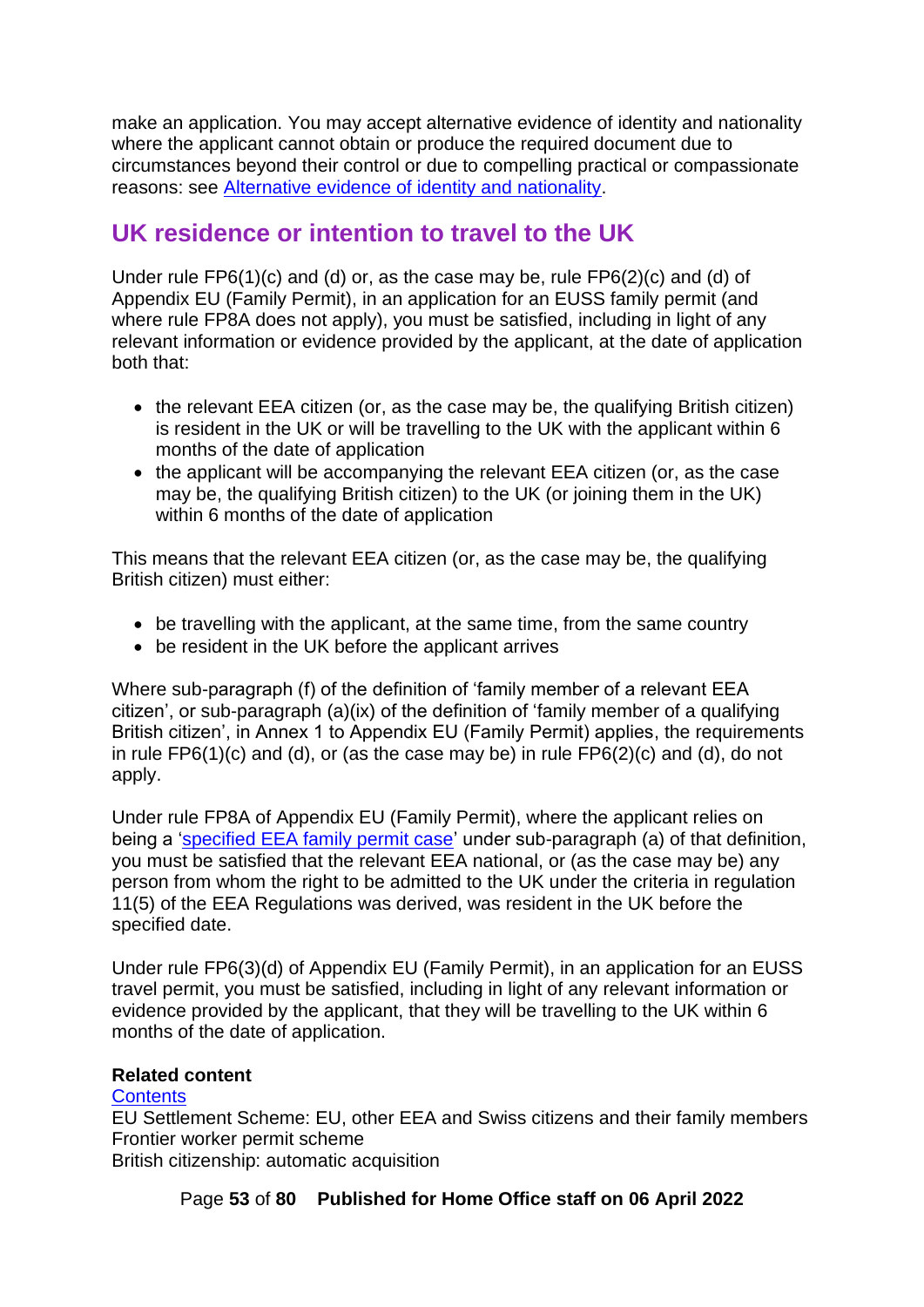No time limit

#### **Related external links**

<span id="page-53-0"></span>[Appendix EU \(Family Permit\) to the Immigration Rules](https://www.gov.uk/guidance/immigration-rules/appendix-eu-family-permit) [Paragraph 9 of Schedule 6 to the](https://www.legislation.gov.uk/uksi/2016/1052/schedule/6/paragraph/9) EEA Regulations [Immigration \(European Economic Area\) Regulations 2016](http://www.legislation.gov.uk/uksi/2016/1052/contents) [McCarthy \(C-434/09\)](https://eur-lex.europa.eu/legal-content/EN/TXT/?uri=CELEX%3A62009CJ0434) [Section 8\(2\), \(3\) or \(4\) of the Immigration Act 1971](https://www.legislation.gov.uk/ukpga/1971/77/section/8/enacted) [Citizens' Rights \(Frontier Workers\) \(EU Exit\) Regulations 2020](https://www.legislation.gov.uk/ukdsi/2020/9780348212228/contents) [Irish Department of Public Affairs -](https://www.dfa.ie/citizenship/) Citizenship [Armed Forces Act 2006](https://www.legislation.gov.uk/ukpga/2006/52/contents)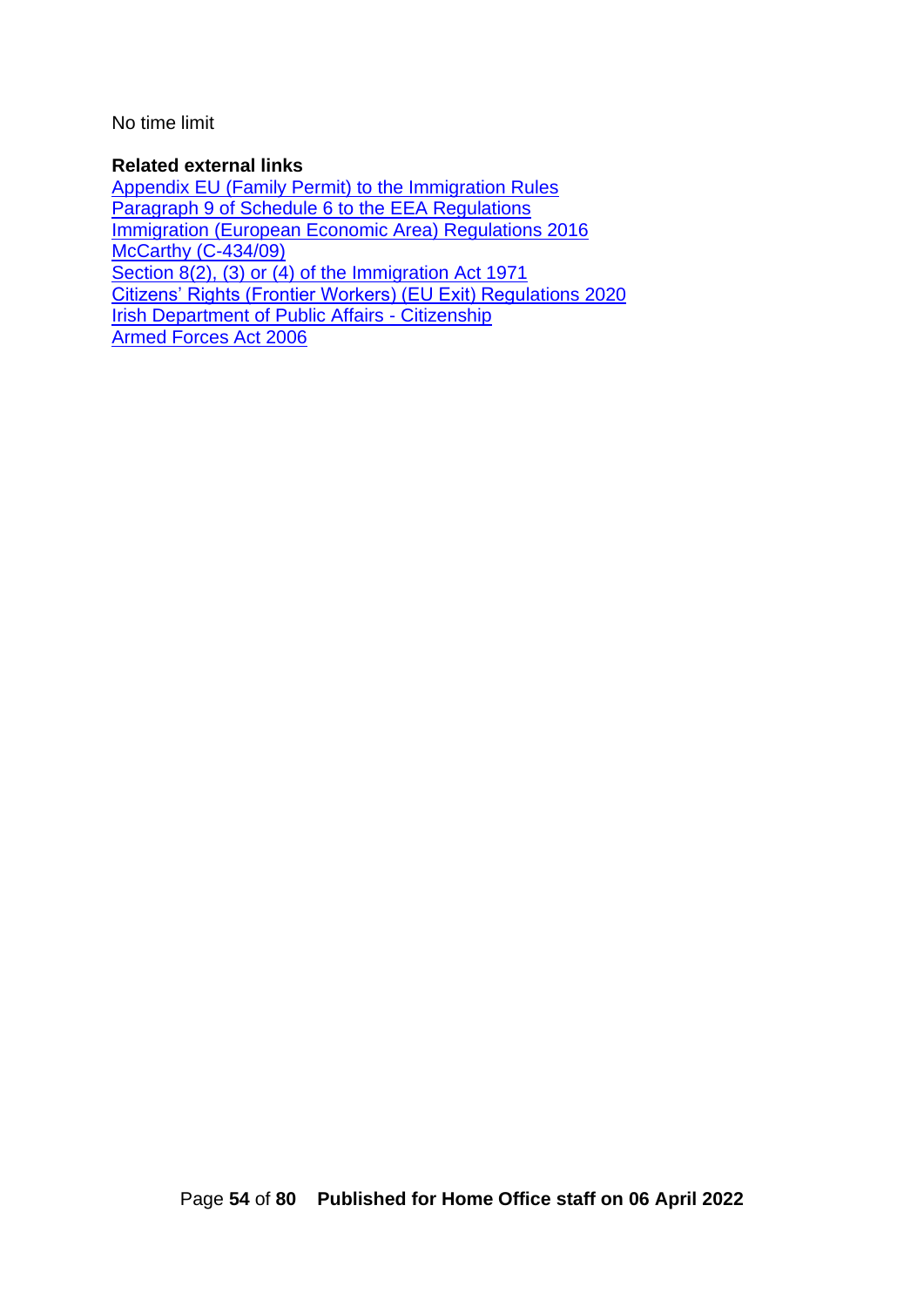# Assessing family relationship for EUSS family permit applications

This section tells you how to assess, including in light of the required evidence of family relationship, the family relationship to a relevant EEA citizen (or, as the case may be, to a qualifying British citizen) of a specified EEA citizen or non-EEA citizen applying for an EUSS family permit.

Where this guidance refers to 'immigration status in the UK or the Islands' it means, as defined in Annex 1 to Appendix EU (Family Permit):

- indefinite or limited leave to enter or remain in the UK or the Islands under or outside the relevant Immigration Rules
- exemption from immigration control
- the entitlement to reside in the UK or the right of permanent residence in the UK under regulations 13 to 15 of the EEA Regulations
- the entitlement to reside in the Islands or the right of permanent residence in the Islands through the application there of section 7(1) of the Immigration Act 1988 or under the Immigration (European Economic Area) Regulations of the Isle of Man

Where the applicant submits a copy of a document for the purpose of satisfying the required evidence of family relationship, including by uploading this as part of the required application process, you can require the applicant to submit the original document where you have reasonable doubt as to the authenticity of the copy submitted.

Where, in order to provide the required evidence of family relationship, the applicant submits a document which is not in English, you can require the applicant to provide a certified English translation of (or a Multilingual Standard Form to accompany) the document, where this is necessary for the purposes of deciding whether the applicant meets the eligibility requirements for an entry clearance to be granted under Appendix EU (Family Permit).

# <span id="page-54-0"></span>**Spouse**

You must be satisfied, including by the required evidence of family relationship, that, at the date of application:

- the applicant is party to a marriage with a relevant EEA citizen (or, as the case may be, with a qualifying British citizen) and the marriage is recognised under the law of England and Wales, Scotland or Northern Ireland or of the Islands
- it is not a [marriage of convenience,](#page-58-0) as defined in Annex 1 to Appendix EU (Family Permit)
- neither party has another spouse, a civil partner or a durable partner with immigration status in the UK or the Islands based on that person's relationship with that party

Page **55** of **80 Published for Home Office staff on 06 April 2022**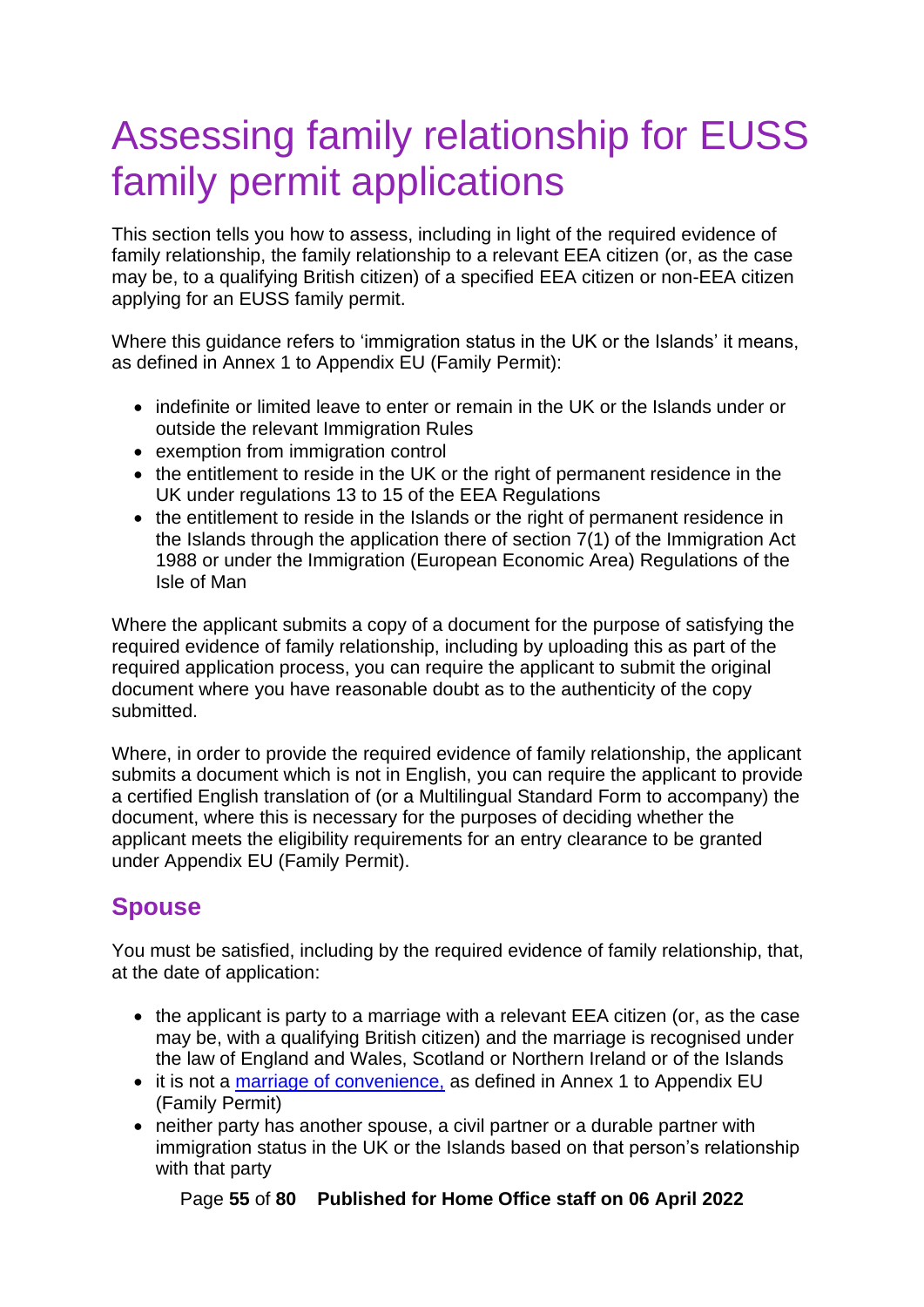The required evidence of family relationship is either:

- a [relevant document](#page-45-0) as the spouse of the relevant EEA citizen (or, as the case may be, of the qualifying British citizen)
- a valid document of record of a marriage recognised under the law of England and Wales, Scotland, Northern Ireland or of the Islands

#### And:

- where the marriage to the relevant EEA citizen was contracted after the specified date and the applicant is not the specified spouse or civil partner of a [Swiss citizen,](#page-56-0) either:
	- o a [relevant document](#page-45-0) as the durable partner of the relevant EEA citizen
	- o where the applicant was not resident in the UK and Islands as the durable partner of the relevant EEA citizen before the specified date (or there is evidence which satisfies you that the applicant was otherwise lawfully resident in the UK and Islands for the relevant period before the specified date, or they are [a joining family member\)](#page-25-1) or where they rely on the relevant EEA citizen being a relevant person of Northern Ireland, evidence which satisfies you that the durable partnership was formed and was durable before the specified date
- where the marriage to the qualifying British citizen was contracted after the date and time of withdrawal, evidence which satisfies you that the durable partnership was formed and was durable before the date and time of withdrawal

# <span id="page-55-0"></span>**Civil partner**

You must be satisfied, including by the required evidence of family relationship, that, at the date of application:

- the applicant is in a valid civil partnership (which exists under or by virtue of the Civil Partnership Act 2004 or under any equivalent legislation in the Islands), or is in a relationship registered overseas which is entitled to be treated as a civil partnership under that Act or under any equivalent legislation in the Islands, with a relevant EEA citizen (or, as the case may be, with a qualifying British citizen);
- it is not a [civil partnership of convenience,](#page-58-0) as defined in Annex 1 to Appendix EU (Family Permit)
- neither party has another civil partner, a spouse or a durable partner with immigration status in the UK or the Islands based on that person's relationship with that party

The required evidence of family relationship is either:

• a [relevant document](#page-45-0) as the civil partner of the relevant EEA citizen (or, as the case may be, of the qualifying British citizen)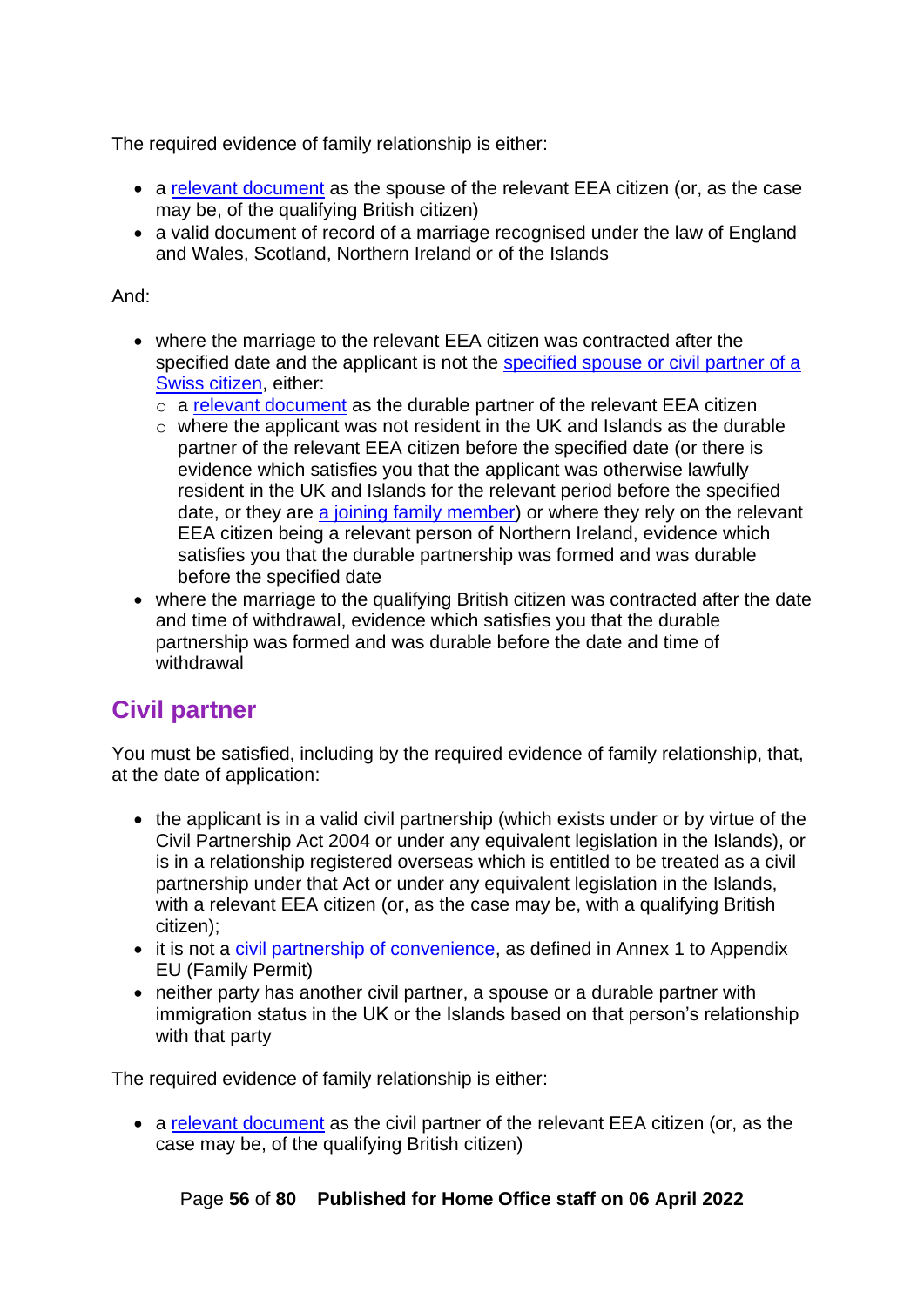- a valid civil partnership certificate recognised under the law of England and Wales, Scotland or Northern Ireland or under any equivalent legislation in the Islands
- the valid overseas registration document for a relationship which is entitled to be treated as a civil partnership under the Civil Partnership Act 2004 or under any equivalent legislation in the Islands

And:

- where the civil partnership with the relevant EEA citizen was formed after the specified date and the applicant is not the specified spouse or civil partner of a [Swiss citizen,](#page-56-0) either:
	- o a [relevant document](#page-45-0) as the durable partner of the relevant EEA citizen
	- $\circ$  where the applicant was not resident in the UK and Islands as the durable partner of the relevant EEA citizen before the specified date (or there is evidence which satisfies you that the applicant was otherwise lawfully resident in the UK and Islands for the relevant period before the specified date, or they are [a joining family member\)](#page-25-1) or where they rely on the relevant EEA citizen being a relevant person of Northern Ireland, evidence which satisfies you that the durable partnership was formed and was durable before the specified date
- where the civil partnership with the qualifying British citizen was formed after the date and time of withdrawal, evidence which satisfies you that the durable partnership was formed and was durable before the date and time of withdrawal

A list of recognised foreign civil partnerships is listed in [Schedule 20 to the Civil](http://www.legislation.gov.uk/ukpga/2004/33/schedule/20)  [Partnership Act 2004](http://www.legislation.gov.uk/ukpga/2004/33/schedule/20) (and updated by a [2012 Order\)](http://www.legislation.gov.uk/uksi/2012/2976/contents/made).

# <span id="page-56-0"></span>**Specified spouse or civil partner of a Swiss citizen**

You must be satisfied, including by the required evidence of family relationship, that, at the date of application:

- the applicant is the spouse or civil partner of a relevant EEA citizen (in accordance, where the date of application is before 1 July 2021, with subparagraph (a) of the applicable definition of 'relevant EEA citizen' in Annex 1 to Appendix EU (Family Permit))
- the relevant EEA citizen is a national of Switzerland and not also a British citizen
- the marriage was contracted or the civil partnership was formed after the specified date and before 1 January 2026
- the marriage or civil partnership continues to exist at the date of application

# **Durable partner**

You must be satisfied, including by the required evidence of family relationship, that, at the date of application:

Page **57** of **80 Published for Home Office staff on 06 April 2022**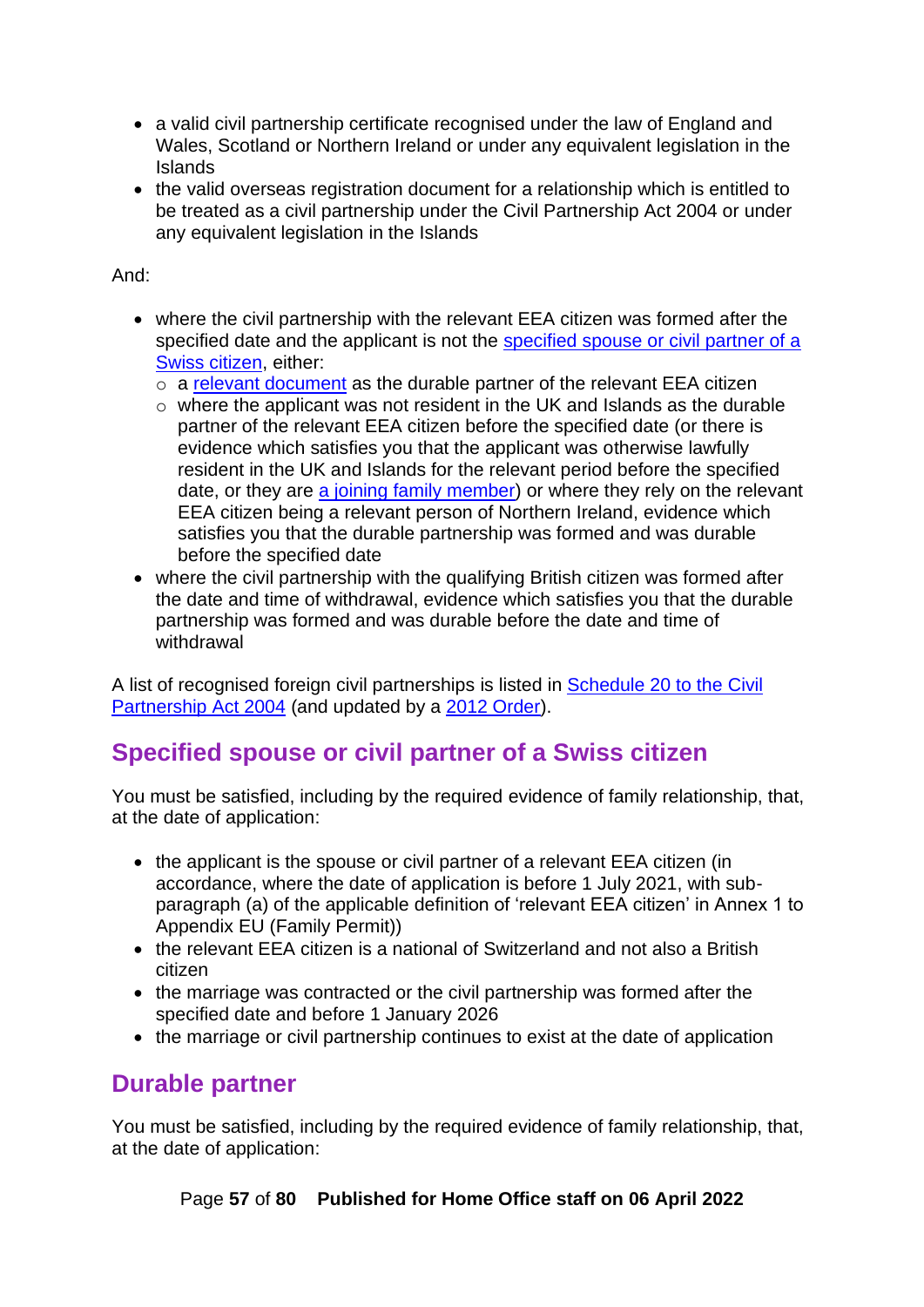- the applicant is, or (as the case may be) was, in a durable relationship with the relevant EEA citizen (or, as the case may be, with the qualifying British citizen), with the couple having lived together in a relationship akin to a marriage or civil partnership for at least 2 years (unless there is other significant evidence of the durable relationship)
- where the applicant was resident in the UK and Islands as the durable partner of a relevant EEA citizen before the specified date, either:
	- $\circ$  they held a [relevant document](#page-45-0) as the durable partner of the relevant EEA citizen
	- $\circ$  where there is evidence which satisfies you that the applicant was otherwise lawfully resident in the UK and Islands for the relevant period before the specified date (or where the applicant is a joining family member) or where the applicant relies on the relevant EEA citizen being a relevant person of Northern Ireland, there is evidence which satisfies you that the durable partnership was formed and was durable before the specified date
- it is, or (as the case may be) was, not a [durable partnership of convenience](#page-58-0)
- neither party has, or (as the case may be) had, another durable partner, a spouse or a civil partner with (in any of those circumstances) immigration status in the UK or the Islands based on that person's relationship with that party

The required evidence of family relationship where the applicant was resident in the UK and Islands as the durable partner of a relevant EEA citizen before the specified date, and is not a [joining family member,](#page-25-1) is either:

- a [relevant document](#page-45-0) as the durable partner of the relevant EEA citizen
- where there is evidence which satisfies you that the applicant was otherwise lawfully resident in the UK and Islands for the relevant period before the specified date (for example, under a student visa), or where the applicant relies on the relevant EEA citizen being a relevant person of Northern Ireland, evidence which satisfies you that the durable partnership was formed and was durable before the specified date

The required evidence of family relationship where the applicant was not resident in the UK and Islands as the durable partner of a relevant EEA citizen before the specified date, or they are a joining family member (and where they are not the durable partner of a qualifying British citizen), is evidence which satisfies you that the durable partnership was formed and was durable before the specified date. This evidence might take the form of, for example:

- evidence of cohabitation (such as bank statements or utility bills in joint names at the same address, residential tenancy or rental agreements or mortgage statements, official correspondence which links them at the same address)
- evidence of joint finances, business ventures or commitments (such as tax returns, business contracts, investments)

This is not an exhaustive list and applications must be considered on a case by case basis.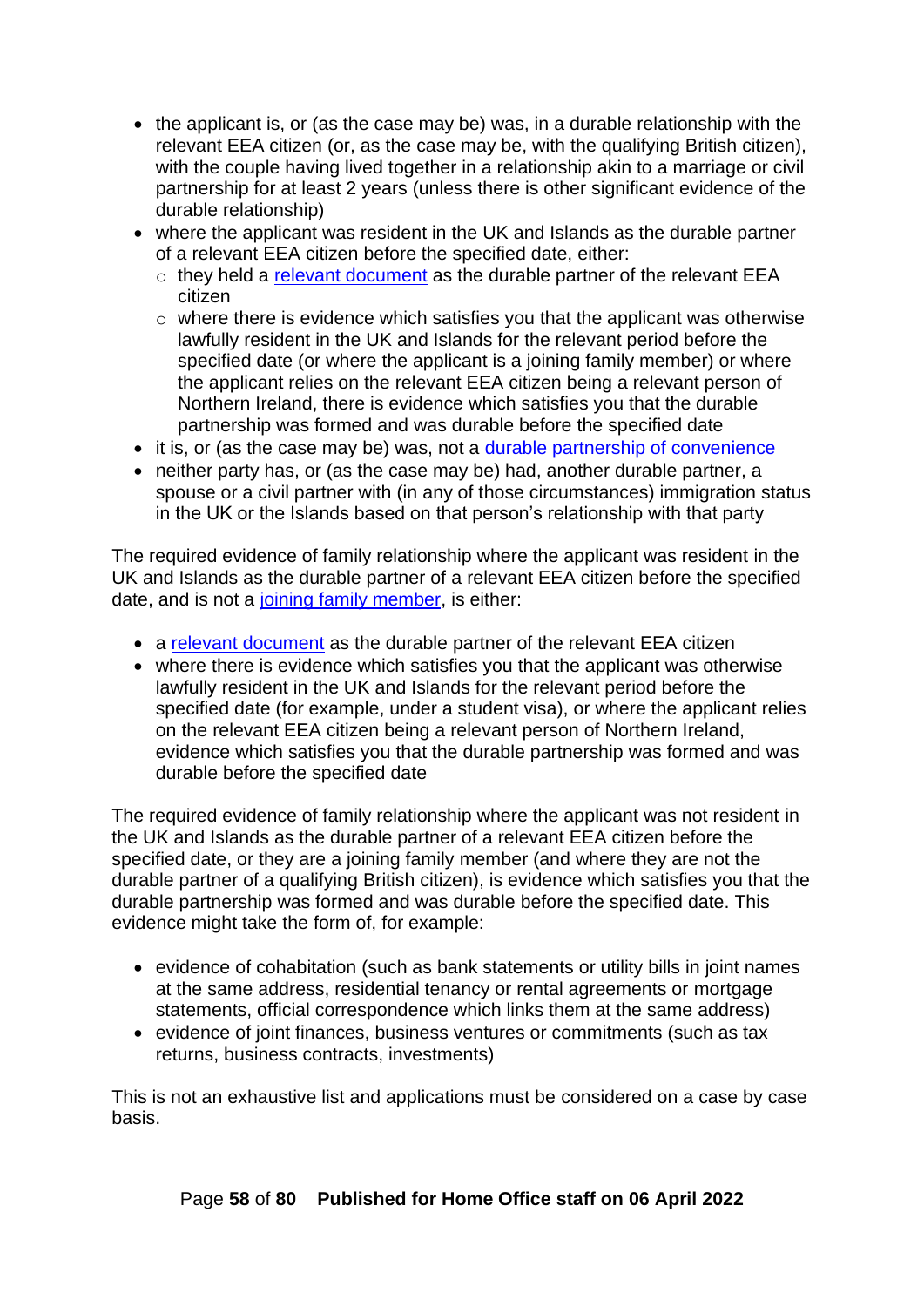The required evidence of family relationship where the applicant is the durable partner of a qualifying British citizen is evidence which satisfies you that the partnership remains durable at the date of application, and that the durable partnership was formed and was durable either:

- before the date and time of withdrawal, in the case of a family member of a qualifying British citizen as described in sub-paragraph (a)(iii) of that definition in Annex 1 to Appendix EU (Family Permit)
- before the specified date, in the case of a family member of a qualifying British citizen as described in sub-paragraph (a)(iv) of that definition in Annex 1 to Appendix EU (Family Permit)

This evidence might take the form of, for example:

- evidence of cohabitation (such as bank statements or utility bills in joint names at the same address, residential tenancy or rental agreements or mortgage statements, official correspondence which links them at the same address)
- evidence of joint finances, business ventures or commitments (such as tax returns, business contracts, investments)

This is not an exhaustive list and applications must be considered on a case by case basis.

#### <span id="page-58-0"></span>Civil partnership, durable partnership or marriage of convenience

A civil partnership, durable partnership or marriage of convenience is defined in Annex 1 to Appendix EU (Family Permit) as a civil partnership, durable partnership or marriage entered into as a means to circumvent either:

- any criterion the party would have to meet in order to enjoy a right to enter or reside in the UK under the EEA Regulations
- any other provision of UK immigration law or any requirement of the Immigration Rules
- any criterion the party would otherwise have to meet in order to enjoy a right to enter or reside in the UK under EU law
- any criterion the party would otherwise have to meet in order to enjoy a right to enter or reside in the Islands under Islands law

# **Child**

Where the following sub-sections on children [\(child under the age of 21](#page-60-0) and [child](#page-61-0)  [aged 21 or over\)](#page-61-0) refer to a 'child', this includes, as defined in Annex 1 to Appendix EU (Family Permit):

• an adopted child (adopted in accordance with a 'relevant adoption decision' as defined in Annex 1 to Appendix EU (Family Permit) as a decision taken by the competent administrative authority or court in the UK or the Islands, or by the

Page **59** of **80 Published for Home Office staff on 06 April 2022**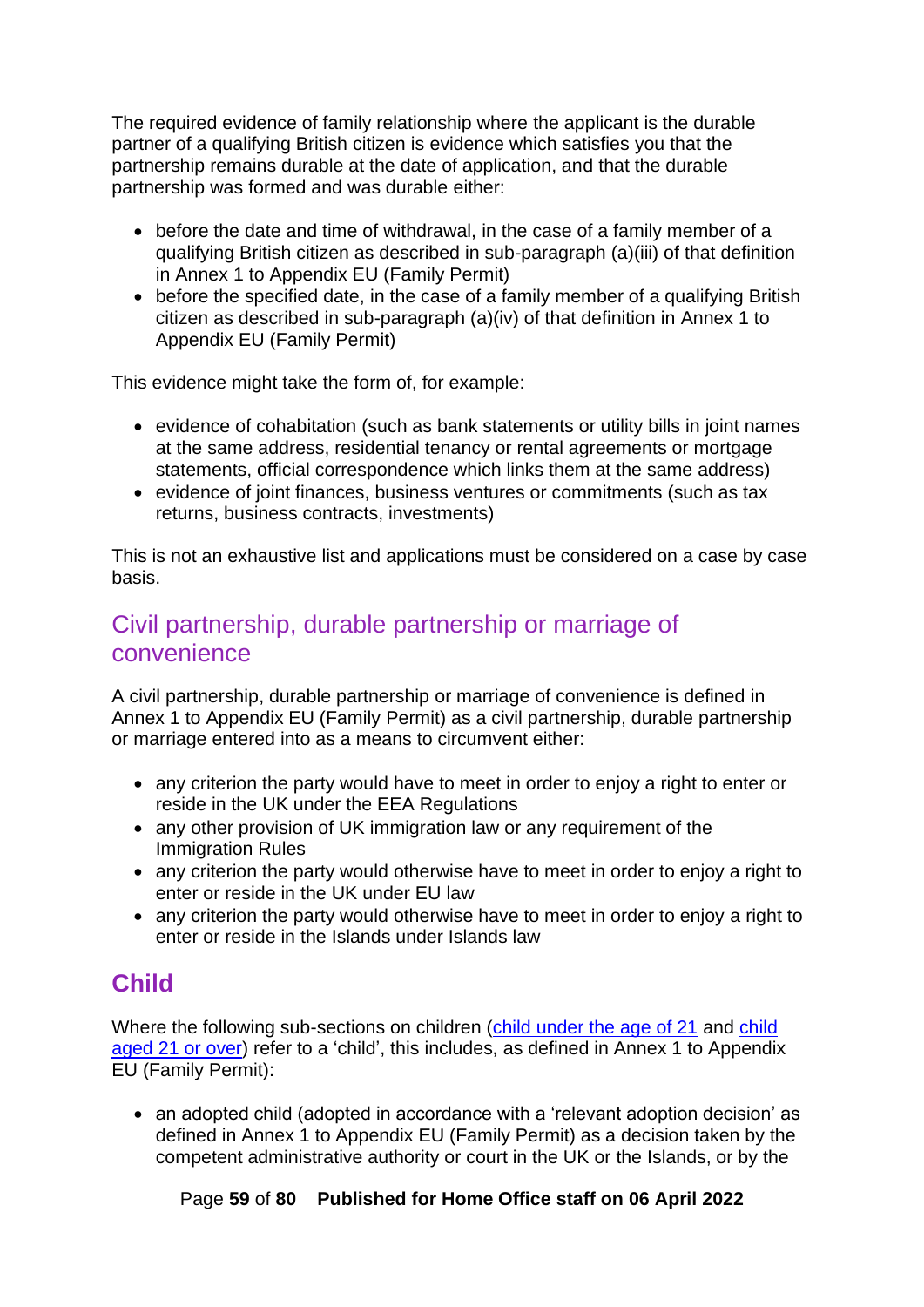competent administrative authority or court in a country whose adoption orders are recognised by the UK or the Islands, or taken in a particular case in which that decision in another country has been recognised in the UK or the Islands as an adoption) of the relevant EEA citizen (or, as the case may be, of the qualifying British citizen) or their spouse or civil partner

- a child born through surrogacy (where recognised in UK law or Islands law) for the relevant EEA citizen (or, as the case may be, for the qualifying British citizen) or their spouse or civil partner
- a child in respect of whom a special guardianship order (within the meaning of section 14A(1) of the Children Act 1989) is in force appointing as their special guardian the relevant EEA citizen (or, as the case may be, the qualifying British citizen) or their spouse or civil partner
- a child in respect of whom an order has been made under section 5 of the Children Act 1989 appointing as their guardian the relevant EEA citizen (or, as the case may be, the qualifying British citizen) or their spouse or civil partner
- a child subject to a permanence order made under section 80 of the Adoption and Children (Scotland) Act 2007 vesting parental responsibilities and parental rights in a person who is the relevant EEA citizen (or, as the case may be, the qualifying British citizen) or their spouse or civil partner
- a child who has a guardian appointed under section 7 of the Children (Scotland) Act 1995, or who is living with a person pursuant to an order made under section 11 of that Act, and that guardian or other person is the relevant EEA citizen (or, as the case may be, the qualifying British citizen) or their spouse or civil partner
- a child in respect of whom an order has been made under Article 159 of the Children (Northern Ireland) Order 1995, or in respect of whom an appointment has been made under Article 160 of that Order, appointing as their guardian a person who is the relevant EEA citizen (or, as the case may be, the qualifying British citizen) or their spouse or civil partner
- a child who has a guardian appointed under section 12 or 14 of the Children (Guernsey and Alderney) Law 2008 or section 12 or 13 of the Children (Sark) Law 2016, or who is living in the care of a person pursuant to an order made under section 14 of the 2008 Law or section 13 of the 2016 Law, and that guardian or other person is the relevant EEA citizen (or, as the case may be, the qualifying British citizen) or their spouse or civil partner
- a child in respect of whom an order under Article 7 of the Children (Jersey) Law 2002 is in force appointing as their guardian the relevant EEA citizen (or, as the case may be, the qualifying British citizen) or their spouse or civil partner
- a child in respect of whom a special guardianship order (within the meaning of section 17A of the Children and Young Persons Act 2001 of Tynwald) has been made appointing as their special guardian the relevant EEA citizen (or, as the case may be, the qualifying British citizen) or their spouse or civil partner
- a child in respect of whom an order has been made under section 6 or 7 of the Children and Young Persons Act 2001 of Tynwald appointing as their guardian the relevant EEA citizen (or, as the case may be, the qualifying British citizen) or their spouse or civil partner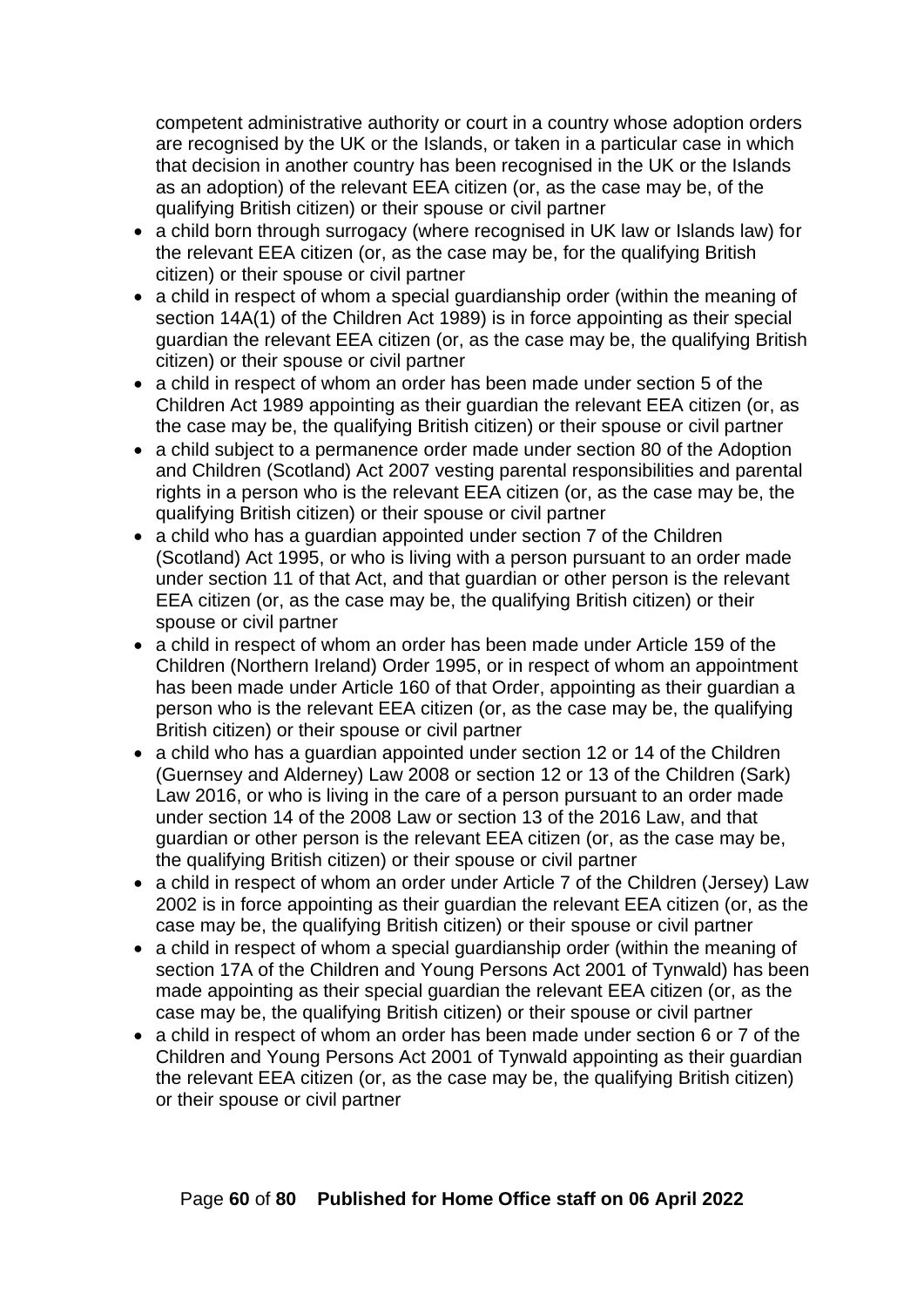'Child' does not include a child cared for by a relevant EEA citizen (or, as the case may be, a qualifying British citizen) or their spouse or civil partner solely by virtue of a formal or informal fostering arrangement.

## <span id="page-60-0"></span>Child under the age of 21

You must be satisfied, including by the required evidence of family relationship, that, where they are under the age of 21, the applicant is the direct descendant of the relevant EEA citizen (or, as the case may be, of the qualifying British citizen) or of their spouse or civil partner (see [Family member of a relevant EEA citizen](#page-43-0) and Family member [of a qualifying British citizen\)](#page-46-0) and this includes a grandchild or greatgrandchild.

The required evidence of family relationship is either:

- a [relevant document](#page-45-0) issued on the basis of the relevant family relationship
- their full birth certificate(s) (a birth certificate recognised in the UK or the Islands which records the name of the mother and (where registered) the father) or other document(s), which you are satisfied evidences that the applicant is the direct descendant of (or otherwise a child of) the relevant EEA citizen (or, as the case may be, of the qualifying British citizen) or of their spouse or civil partner

In addition, in the case of a family member of a relevant EEA citizen, where the applicant is a child born after the specified date or adopted after that date in accordance with a relevant adoption decision, or after the specified date they became a child within the meaning of that definition in Annex 1 to Appendix EU (Family Permit) on the basis of one of sub-paragraphs  $(a)(iii)$  to  $(a)(xi)$  of that definition, evidence which satisfies you that either:

- both of their parents are a relevant EEA citizen
- one of their parents is a relevant EEA citizen and the other is a British citizen who is not a relevant EEA citizen
- one of their parents is a relevant EEA citizen who has sole or joint rights of custody of them, in accordance with the applicable rules of family law of the UK, of the Islands or of an EEA country or Switzerland (including applicable rules of private international law under which rights of custody under the law of a third country are recognised in the UK, in the Islands or in an EEA country or Switzerland, in particular as regards [the best interests of the child,](#page-5-0) and without prejudice to the normal operation of such applicable rules of private international law)
- they were born to (or are otherwise the child of) a Swiss citizen or their spouse or civil partner (in accordance with the first sub-paragraph (a) of the definition of 'family member of a relevant EEA citizen' in Annex 1 to Appendix EU (Family Permit), and not the 'specified spouse or civil partner of a Swiss citizen') and the Swiss citizen or their spouse or civil partner is a relevant EEA citizen

In the case of an adopted child, surrogate child or a child subject to any of the guardianship orders referred to above, you must discuss the case with your senior

Page **61** of **80 Published for Home Office staff on 06 April 2022**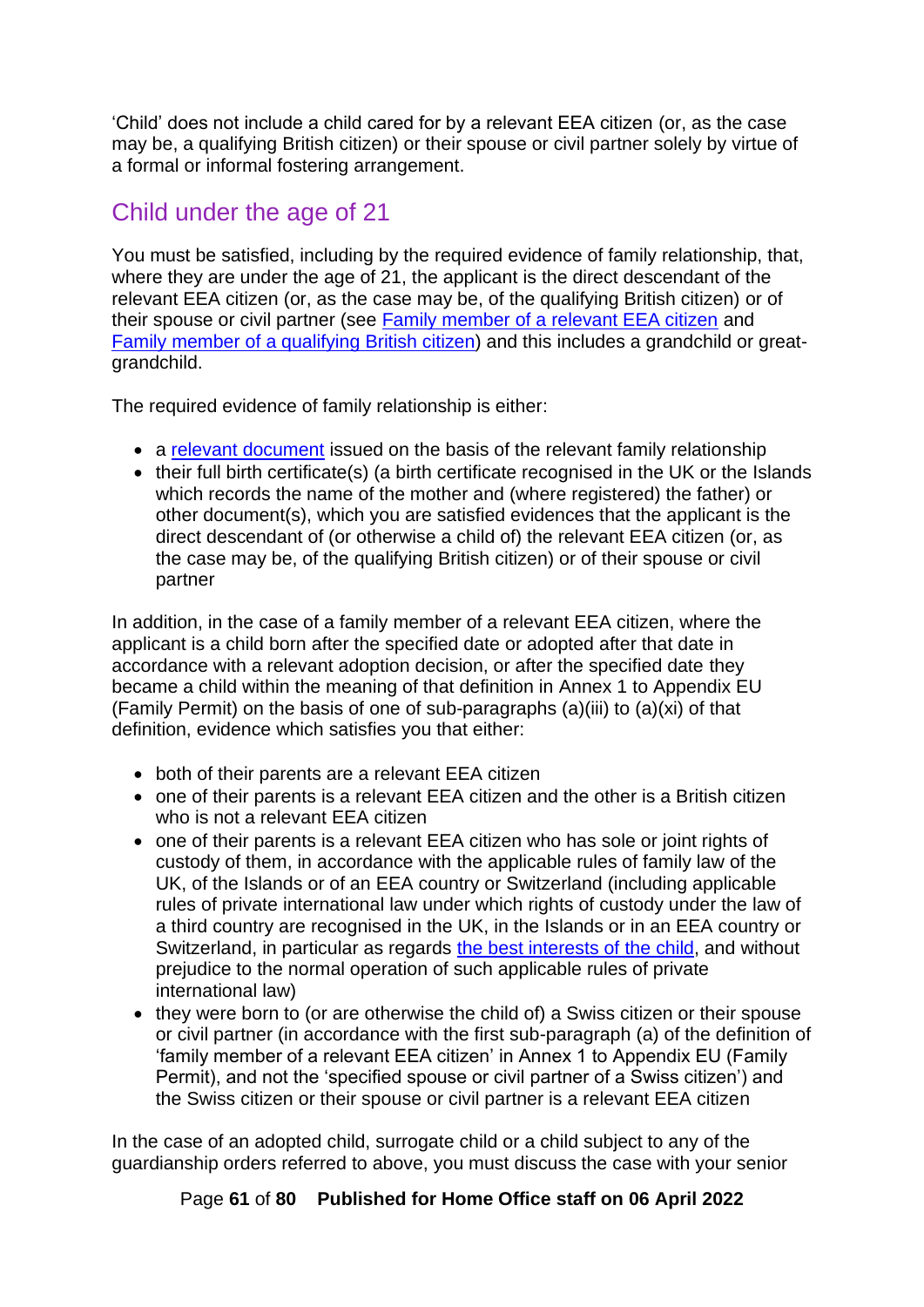caseworker who may refer to [the EEA Citizens' Rights & Hong Kong Unit](mailto:EuropeanMigrationPolicyEnquiries@homeoffice.gov.uk) for further advice.

## <span id="page-61-0"></span>Child aged 21 or over

You must be satisfied, including by the required evidence of family relationship, that, where they are aged 21 or over, the applicant is:

• the direct descendant of the relevant EEA citizen (or, as the case may be, of the qualifying British citizen) or of their spouse or civil partner [\(see Family](#page-43-0)  [member of a relevant EEA citizen](#page-43-0) and [Family member of a qualifying British](#page-46-0)  [citizen\)](#page-46-0) and this includes a grandchild or great-grandchild

#### And either:

- dependent on the relevant EEA citizen or on their spouse or civil partner, either:
	- o where the date of application is after the specified date and the applicant is not a joining family member, at the specified date
	- $\circ$  otherwise, at the date of application
- dependent on the qualifying British citizen or on their spouse or civil partner, either:
	- o where the date of application is after the specified date, at the specified date
	- o otherwise, at the date of application

'Dependent' means that, as demonstrated by relevant financial, medical or other documentary evidence:

- having regard to their financial and social conditions, or health, the applicant cannot meet their essential living needs (in whole or in part) without the financial or other material support of the relevant EEA citizen (or, as the case may be, of the qualifying British citizen) or of the spouse or civil partner
- such support is being provided to the applicant by the relevant EEA citizen (or, as the case may be, by the qualifying British citizen) or by the spouse or civil partner
- there is no need to determine the reasons for that dependence or for the recourse to that support

The required evidence of family relationship is either:

- a [relevant document](#page-45-0) issued on the basis of the relevant family relationship
- the full birth certificate(s) (a birth certificate recognised in the UK or the Islands which records the name of the mother and (where registered) the father) or other document(s), which you are satisfied evidences that the applicant is the direct descendant of (or otherwise a child of) the relevant EEA citizen (or, as the case may be, of the qualifying British citizen) or of their spouse or civil partner

In addition, in the case of a family member of a relevant EEA citizen, where the applicant is a child born after the specified date or adopted after that date in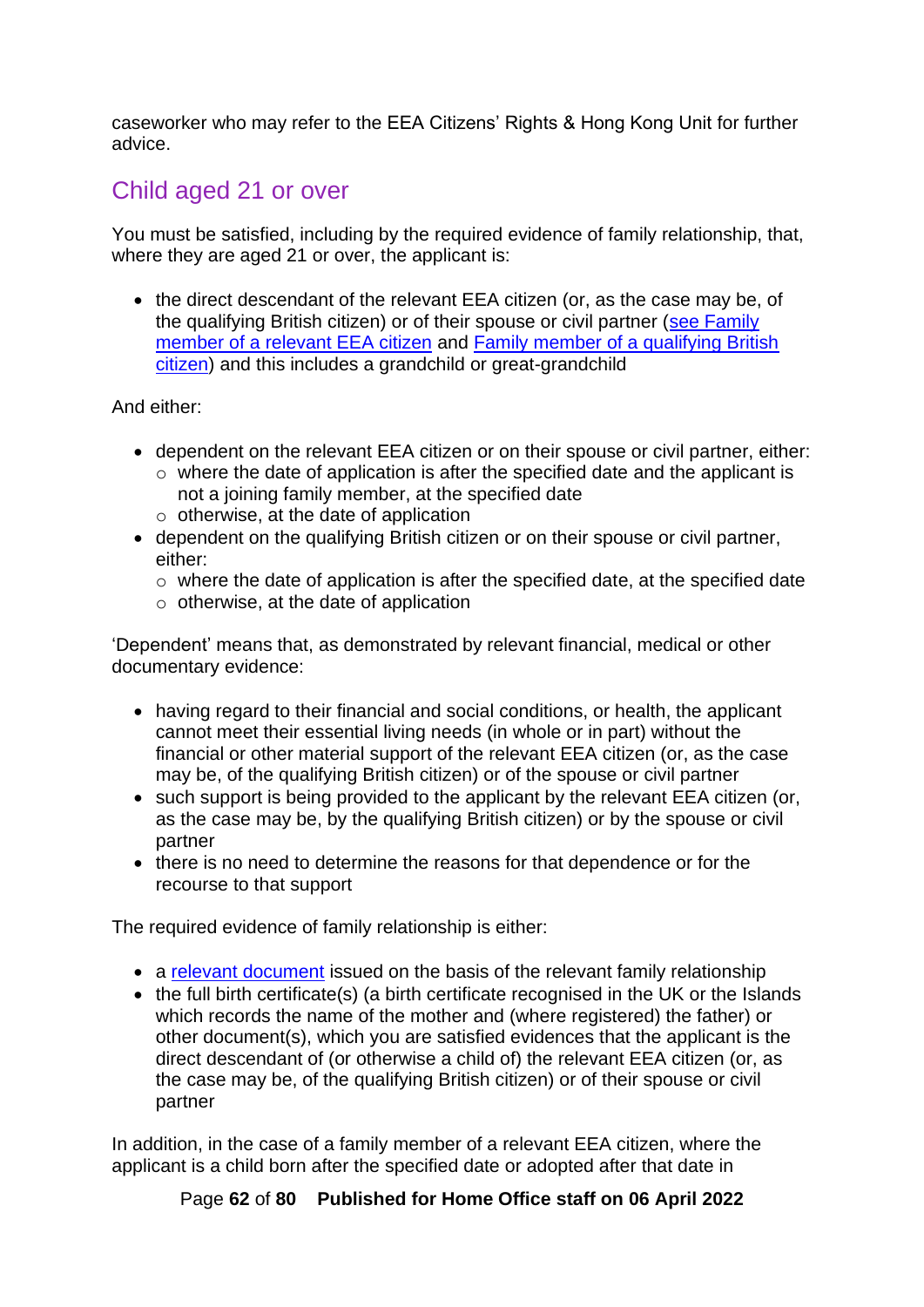accordance with a relevant adoption decision, or after the specified date they became a child within the meaning of that definition in Annex 1 to Appendix EU (Family Permit) on the basis of one of sub-paragraphs  $(a)(iii)$  to  $(a)(xi)$  of that definition, evidence which satisfies you that either:

- both of their parents are a relevant EEA citizen
- one of their parents is a relevant EEA citizen and the other is a British citizen who is not a relevant EEA citizen
- one of their parents is a relevant EEA citizen who has sole or joint rights of custody of them, in accordance with the applicable rules of family law of the UK, of the Islands or of an EEA country or Switzerland (including applicable rules of private international law under which rights of custody under the law of a third country are recognised in the UK, in the Islands or in an EEA country or Switzerland, in particular as regards [the best interests of the child,](#page-5-0) and without prejudice to the normal operation of such applicable rules of private international law)
- they were born to (or are otherwise the child of) a Swiss citizen or their spouse or civil partner (in accordance with the first sub-paragraph (a) of the definition of 'family member of a relevant EEA citizen' in Annex 1 to Appendix EU (Family Permit), and not the 'specified spouse or civil partner of a Swiss citizen') and the Swiss citizen or their spouse or civil partner is a relevant EEA citizen

In the case of an adopted or surrogate child, you must discuss the case with your senior caseworker who may refer to the EEA Citizens' Rights & Hong Kong Unit for further advice

The required evidence of family relationship must also include evidence which satisfies you that the applicant is dependent on the relevant EEA citizen (or, as the case may be, on the qualifying British citizen) or on the spouse or civil partner. This evidence might take the form of for example:

- evidence of financial dependency, such as bank statements or money transfers to the applicant from the relevant EEA citizen (or, as the case may be, from the qualifying British citizen) or the spouse or civil partner
- evidence that the applicant needs and receives the personal care of the relevant EEA citizen (or, as the case may be, of the qualifying British citizen), or of their spouse or civil partner, on serious health grounds, such as a letter from a hospital consultant

#### **Official – sensitive: start of section**

The information in this section has been removed as it is restricted for internal Home Office use.

The information in this section has been removed as it is restricted for internal Home Office use.

Page **63** of **80 Published for Home Office staff on 06 April 2022**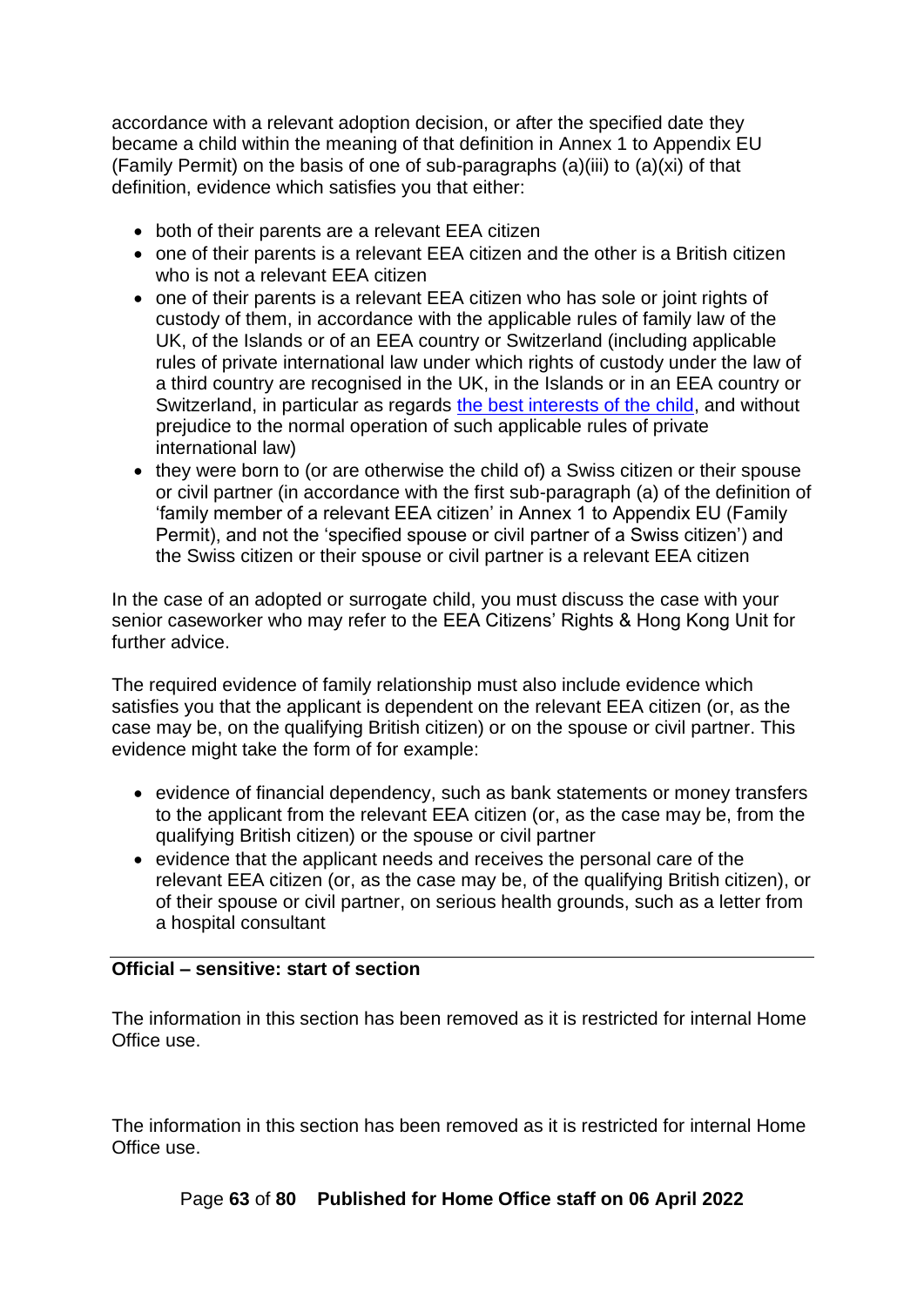#### **Official – sensitive: end of section**

#### **Dependent parent**

## Evidence of relationship

You must be satisfied, including by the required evidence of family relationship, that the applicant is:

• the direct relative in the ascending line of the relevant EEA citizen (or, as the case may be, of the qualifying British citizen) or of their spouse or civil partner (see [Family member of a relevant EEA](#page-43-0) citizen and [Family member of a](#page-46-0)  [qualifying British citizen\)](#page-46-0)

'Direct relative in the ascending line' here includes a grandparent or greatgrandparent or an adoptive parent of an adopted child but does not include a stepparent.

The required evidence of being a direct relative in the ascending line is either:

- a [relevant document](#page-45-0) issued on the basis of the relevant family relationship
- the full birth certificate(s) (that is a birth certificate recognised in the UK or the Islands which records the name of the mother and (where registered) the father) or other document(s) which you are satisfied evidences that the applicant is the direct relative in the ascending line of the relevant EEA citizen (or, as the case may be, of the qualifying British citizen) or of their spouse or civil partner

#### Evidence of dependency

There is no requirement for the applicant to be dependent, where you are satisfied that the spouse, civil partner or durable partner of the applicant (and with whom they reside) has been granted either:

- an entry clearance in the form of an EUSS Family Permit as a dependent parent of the relevant EEA citizen (or, as the case may be, of the qualifying British citizen) or of their spouse or civil partner, and that entry clearance has not been revoked or otherwise ceased to be valid
- indefinite leave to enter or remain or limited leave to enter or remain under Appendix EU as a dependent parent of the relevant EEA citizen (or, as the case may be, of the qualifying British citizen) or of their spouse or civil partner, and that indefinite or limited leave has not lapsed or been cancelled, curtailed, revoked or invalidated

In relation to the reference above to the spouse, civil partner or durable partner of the dependent parent applicant, the entry for (as the case may be) 'spouse', 'civil

Page **64** of **80 Published for Home Office staff on 06 April 2022**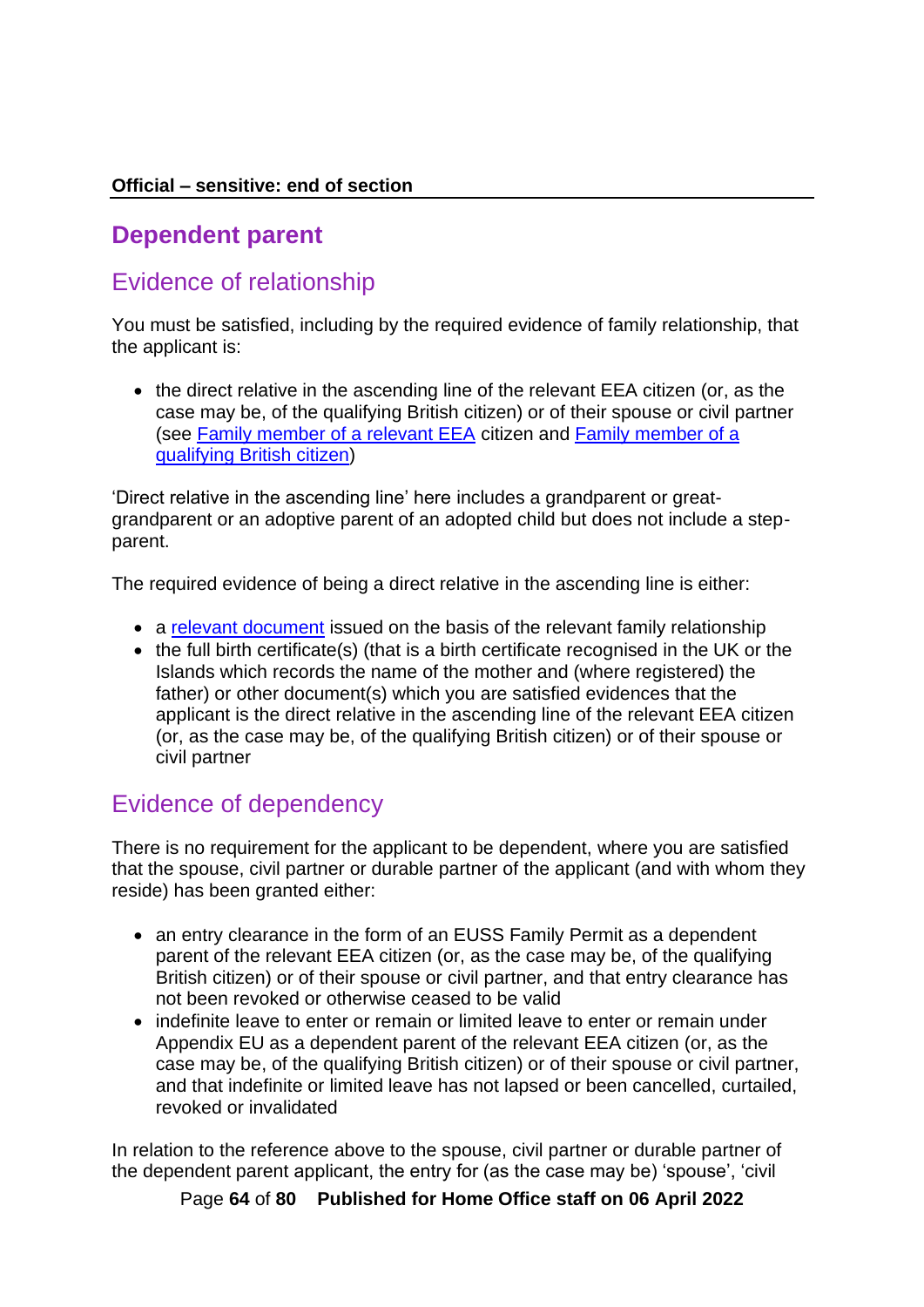partner' or 'durable partner' in Annex 1 to Appendix EU (Family Permit) applies, except that in the applicable entry 'applicant' is to be substituted for 'relevant EEA citizen'.

Otherwise, you must also be satisfied that the applicant is or, as the case may be, was dependent on the relevant EEA citizen (or, as the case may be, on the qualifying British citizen) or on their spouse or civil partner.

'Dependent' means that, as demonstrated by relevant financial, medical or other documentary evidence:

- having regard to their financial and social conditions, or health, the applicant cannot meet their essential living needs (in whole or in part) without the financial or other material support of the relevant EEA citizen (or, as the case may be, of the qualifying British citizen) or of their spouse or civil partner
- such support is being provided to the applicant by the relevant EEA citizen (or, as the case may be, by the qualifying British citizen) or by their spouse or civil partner
- there is no need to determine the reasons for that dependence or for the recourse to that support

The following table sets out the point at which a dependent parent of a relevant EEA citizen, or of their spouse or civil partner, must be dependent on them, and where this dependency is assumed and where the applicant must provide evidence of it:

| Date of application is before the | Date of application is after the |
|-----------------------------------|----------------------------------|
| specified date                    | specified date                   |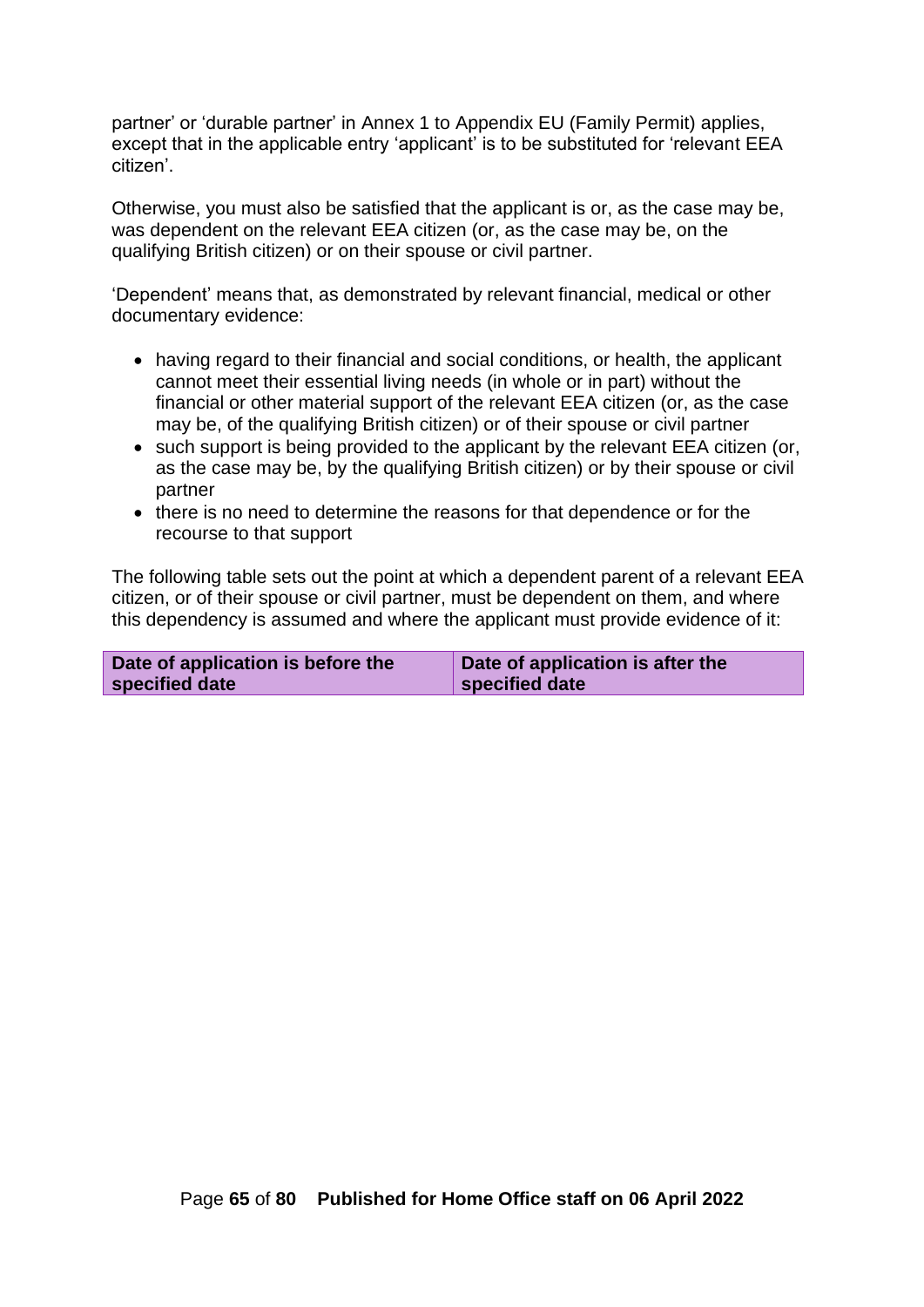| Date of application is before the<br>specified date                                                                                                                                         | Date of application is after the<br>specified date                                                                                                                                                                                                                                                                                                                                                                                                                |
|---------------------------------------------------------------------------------------------------------------------------------------------------------------------------------------------|-------------------------------------------------------------------------------------------------------------------------------------------------------------------------------------------------------------------------------------------------------------------------------------------------------------------------------------------------------------------------------------------------------------------------------------------------------------------|
| The applicant must be dependent on<br>the relevant EEA citizen (or on their<br>spouse or civil partner) at the date of<br>application                                                       | Where the applicant is not a joining<br>family member, they must be<br>dependent on the relevant EEA citizen<br>(or on their spouse or civil partner) at<br>the specified date                                                                                                                                                                                                                                                                                    |
| The dependency is assumed, unless<br>the relevant EEA citizen is under the<br>age of 18 years at the date of<br>application $-$ in which case, the<br>applicant must provide evidence of it | The dependency is assumed, unless<br>the relevant EEA citizen was under the<br>age of 18 years at the specified date –<br>in which case, the applicant must<br>provide evidence of it                                                                                                                                                                                                                                                                             |
|                                                                                                                                                                                             | Where the applicant is a joining<br>family member, they must be<br>dependent on the relevant EEA citizen<br>(or on their spouse or civil partner) at<br>the date of application                                                                                                                                                                                                                                                                                   |
|                                                                                                                                                                                             | • the dependency is assumed<br>(where the date of application is<br>before 1 July 2021), unless the<br>relevant EEA citizen is under the<br>age of 18 years at the date of<br>application $-$ in which case, the<br>applicant must provide evidence of<br>it<br>where the date of application is on<br>or after 1 July 2021, the joining<br>family member applicant must in<br>all cases provide evidence of their<br>dependency as at the date of<br>application |

The following table sets out the point at which a dependent parent of a qualifying British citizen, or of their spouse or civil partner, must be dependent on them, and where this dependency is assumed and where the applicant must provide evidence of it:

| Date of application is before the | Date of application is after the |
|-----------------------------------|----------------------------------|
| specified date                    | specified date                   |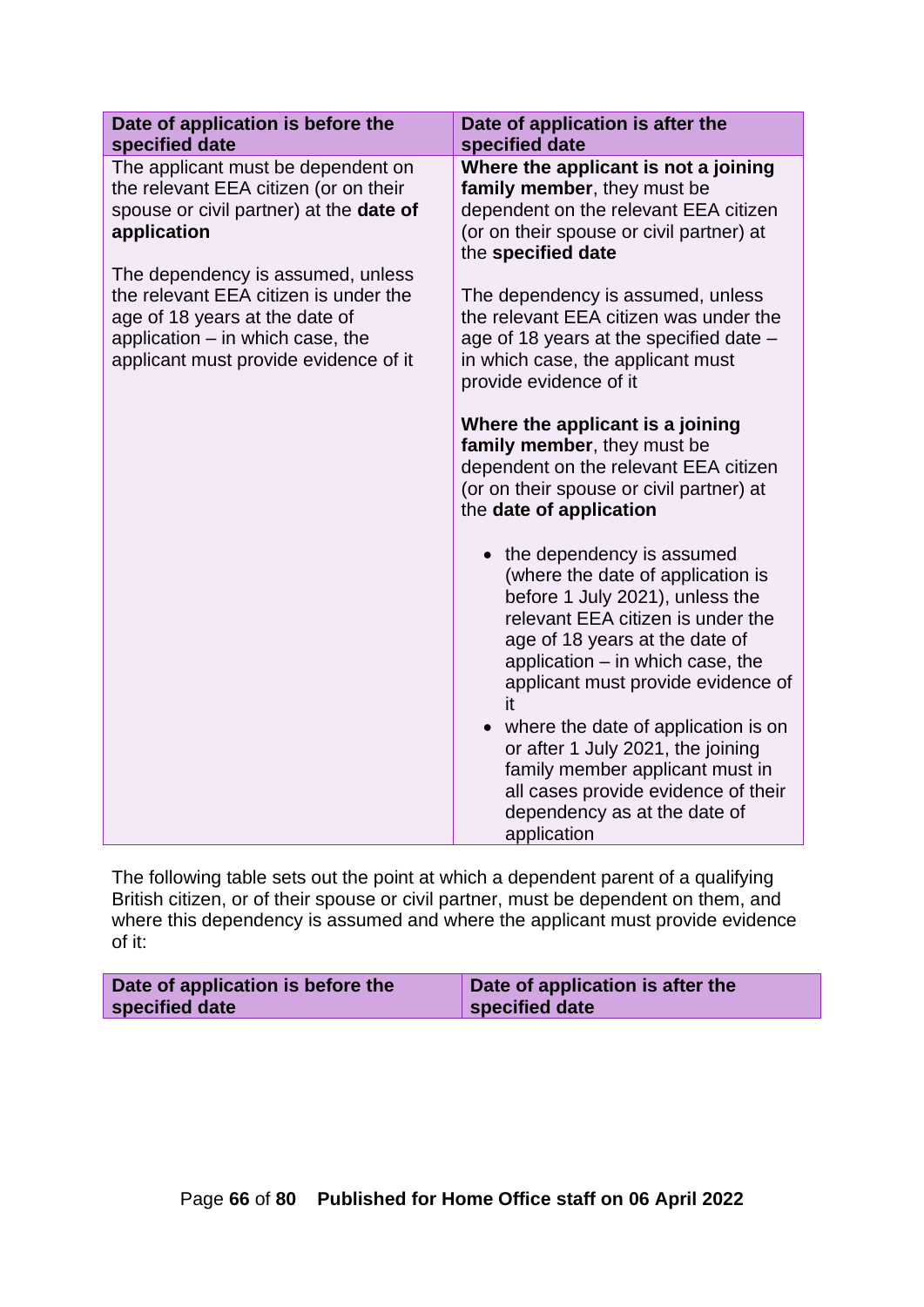| The applicant must be dependent on the        | The applicant must be dependent on the       |
|-----------------------------------------------|----------------------------------------------|
| qualifying British citizen (or on their       | qualifying British citizen (or on their      |
| spouse or civil partner) at the date of       | spouse or civil partner) at the specified    |
| application                                   | date                                         |
| The dependency is assumed, unless the         | The dependency is assumed, unless the        |
| qualifying British citizen is under the age   | qualifying British citizen was under the     |
| of 18 years at the date of application $-$ in | age of 18 years at the specified date $-$ in |
| which case, the applicant must provide        | which case, the applicant must provide       |
| evidence of it                                | evidence of it                               |

Where the dependency of the applicant on the relevant EEA citizen (or, as the case may be, the qualifying British citizen) or their spouse or civil partner is not assumed, as set out above, evidence of that dependency must be provided. This evidence might take the form of, for example:

• evidence that the applicant needs and receives the personal care of the relevant EEA citizen (or, as the case may be, of the qualifying British citizen) or their spouse or civil partner on serious health grounds, such as a letter from a hospital consultant

In relation to a dependent parent, 'spouse or civil partner' means (as the case may be) the person described in sub-paragraph (a)(i) or (a)(ii) of the entry for 'family member of a qualifying British citizen' in Annex 1 to Appendix EU (Family Permit) or in sub-paragraph (a) of the entry for 'family member of a relevant EEA citizen' in Annex 1.

# **Dependent relative of a qualifying British citizen**

You must be satisfied, including by the required evidence of family relationship, that the applicant is either:

- a relative (other than a spouse, civil partner, durable partner, child or dependent parent) of the qualifying British citizen or of their spouse or civil partner, and is a dependant of the qualifying British citizen or of their spouse or civil partner, a member of their household or in strict need of their personal care on serious health grounds
- a person who is subject to a non-adoptive legal guardianship order in favour (solely or jointly with another party) of the qualifying British citizen
- a person under the age of 18 years who either:
	- $\circ$  is the direct descendant of the durable partner of the qualifying British citizen
	- o has been adopted by the durable partner of the qualifying British citizen, in accordance with a relevant adoption decision

The required evidence of family relationship is evidence which satisfies you that the family relationship and where applicable the person's dependency (or, as the case may be, their membership of the household or their strict need for personal care on serious health grounds) existed before the specified date and continues to exist at the date of application.

Page **67** of **80 Published for Home Office staff on 06 April 2022**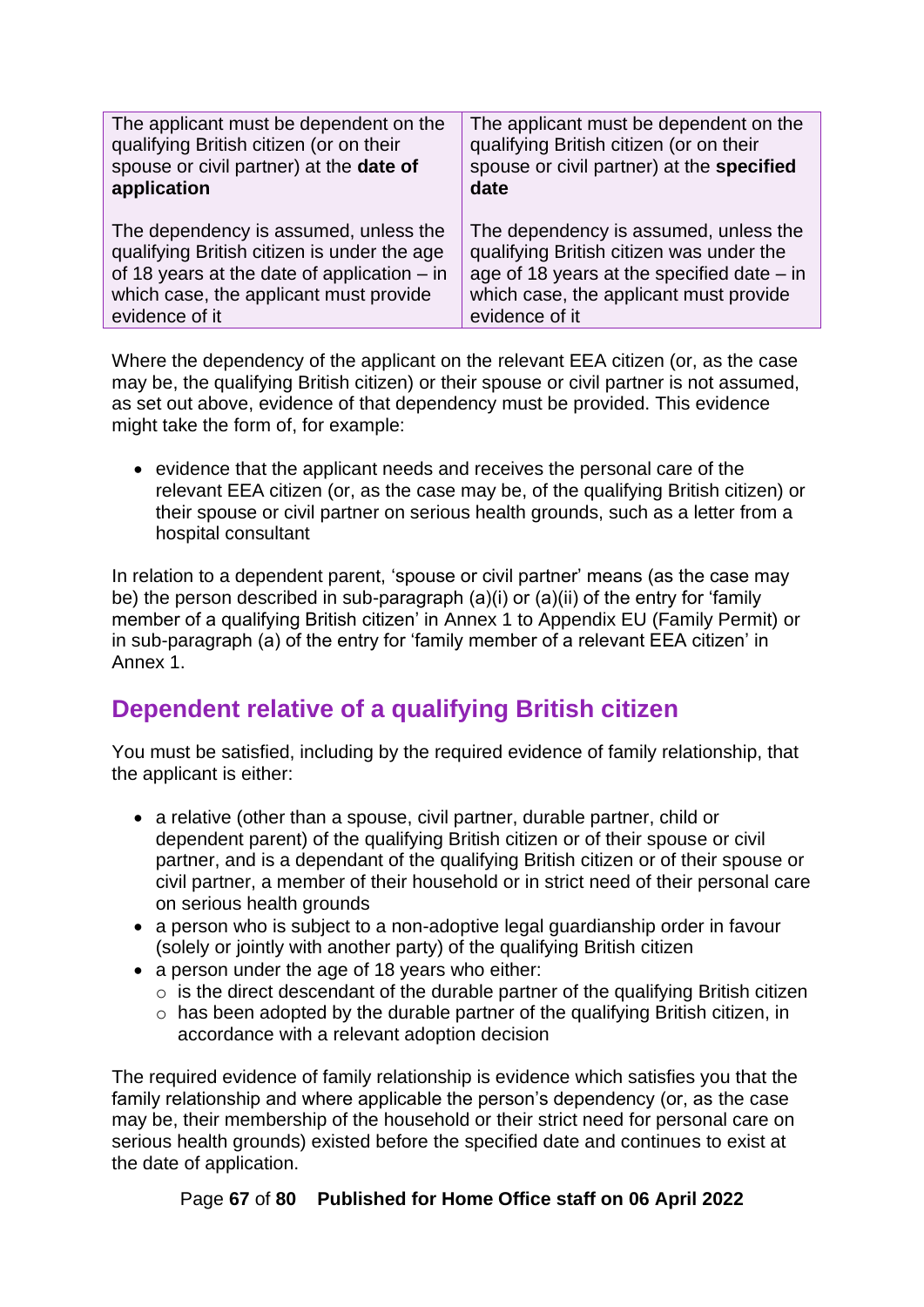# Person who is subject to a non-adoptive legal guardianship order

You must be satisfied that, immediately before the specified date, the applicant:

- is under the age of 18
- is subject to a non-adoptive legal guardianship order in favour (solely or jointly with another party) of the qualifying British citizen that both:
	- $\circ$  is recognised under the national law of the state in which it was contracted
	- $\circ$  places parental responsibility on a permanent basis on the qualifying British citizen (solely or jointly with another party)
- has lived with the qualifying British citizen since their placement under the guardianship order
- has created family life with the qualifying British citizen
- has a personal relationship with the qualifying British citizen that involves dependency on the qualifying British citizen and the assumption of parental responsibility, including legal and financial responsibilities, for that person by the qualifying British citizen

## <span id="page-67-0"></span>**Dependent relative of a specified relevant person of Northern Ireland**

You must be satisfied, including by the required evidence of family relationship, that the applicant is either:

- a relative (other than a spouse, civil partner, durable partner, child or dependent parent) of the [specified relevant person of Northern Ireland](#page-33-0) or of their spouse or civil partner, and is a dependant of the specified relevant person of Northern Ireland or of their spouse or civil partner, a member of their household or in strict need of their personal care on serious health grounds
- a [person who is subject to a non-adoptive legal guardianship order](#page-68-0) in favour (solely or jointly with another party) of the specified relevant person of Northern Ireland
- a person under the age of 18 years who either:
	- $\circ$  is the direct descendant of the durable partner of the specified relevant person of Northern Ireland
	- o has been adopted by the durable partner of the specified relevant person of Northern Ireland, in accordance with a relevant adoption decision

'Spouse or civil partner' here means the person described in sub-paragraph (a) of the entry for 'family member of a relevant EEA citizen' in Annex 1 to Appendix EU (Family Permit).

The required evidence of family relationship is evidence which satisfies you that the family relationship and (where they are a dependent relative as per the first bullet point in the list immediately above) the person's dependency (or, as the case may be, their membership of the household or their strict need for personal care on

Page **68** of **80 Published for Home Office staff on 06 April 2022**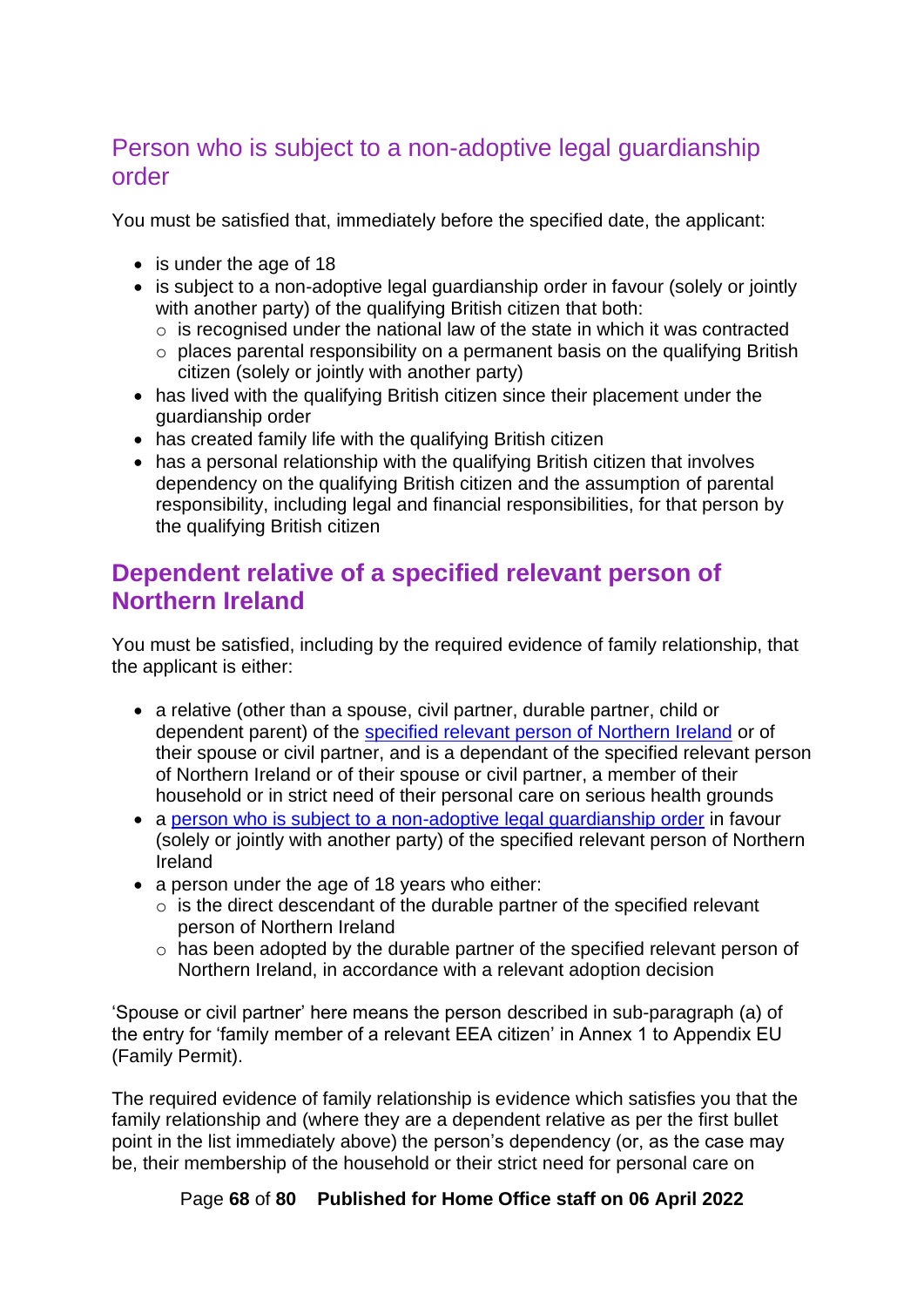serious health grounds) existed before the specified date and continues to exist at the date of application.

#### <span id="page-68-0"></span>Person who is subject to a non-adoptive legal guardianship order

You must be satisfied that, immediately before the specified date, the applicant:

- was under the age of 18
- was subject to a non-adoptive legal guardianship order in favour (solely or jointly with another party) of the specified relevant person of Northern Ireland that both:
	- $\circ$  is recognised under the national law of the state in which it was contracted
	- o places parental responsibility on a permanent basis on the specified relevant person of Northern Ireland (solely or jointly with another party)
- had lived with the specified relevant person of Northern Ireland since their placement under the guardianship order
- had created family life with the specified relevant person of Northern Ireland
- had a personal relationship with the specified relevant person of Northern Ireland that involved dependency on that person and the assumption by that person of parental responsibility, including legal and financial responsibilities, for the applicant

#### **Related content**

**[Contents](#page-1-0)** EU Settlement Scheme: EU, other EEA and Swiss citizens and their family members

#### **Related external links**

[Appendix EU \(Family Permit\) to the Immigration Rules](https://www.gov.uk/guidance/immigration-rules/appendix-eu-family-permit) [Civil Partnership Act 2004](https://www.legislation.gov.uk/ukpga/2004/33/contents) [The Civil Partnership Act 2004 \(Overseas Relationships\) Order 2012](https://www.legislation.gov.uk/uksi/2012/2976/contents/made) [Children Act 1989](https://www.legislation.gov.uk/ukpga/1989/41/contents) [Adoption and Children \(Scotland\) Act 2007](https://www.legislation.gov.uk/asp/2007/4/contents) [Children \(Scotland\) Act 1995](https://www.legislation.gov.uk/ukpga/1995/36/contents) [Children \(Northern Ireland\) Order 1995](https://www.legislation.gov.uk/nisi/1995/755/contents/made) [Children \(Guernsey and Alderney\) Law 2008](http://www.guernseylegalresources.gg/article/94046/Children-Guernsey-and-Alderney-Law-2008) [Children \(Sark\) Law 2016](http://www.guernseylegalresources.gg/article/155422/Children-Sark-Law-2016-Consolidated-text) [Children \(Jersey\) Law 2002](https://www.jerseylaw.je/laws/revised/Pages/12.200.aspx) [Children and Young Persons Act 2001 of Tynwald](https://www.proceduresonline.com/iom/SCB/pdfs/child_and_yp_act_2001_chap_20.pdf)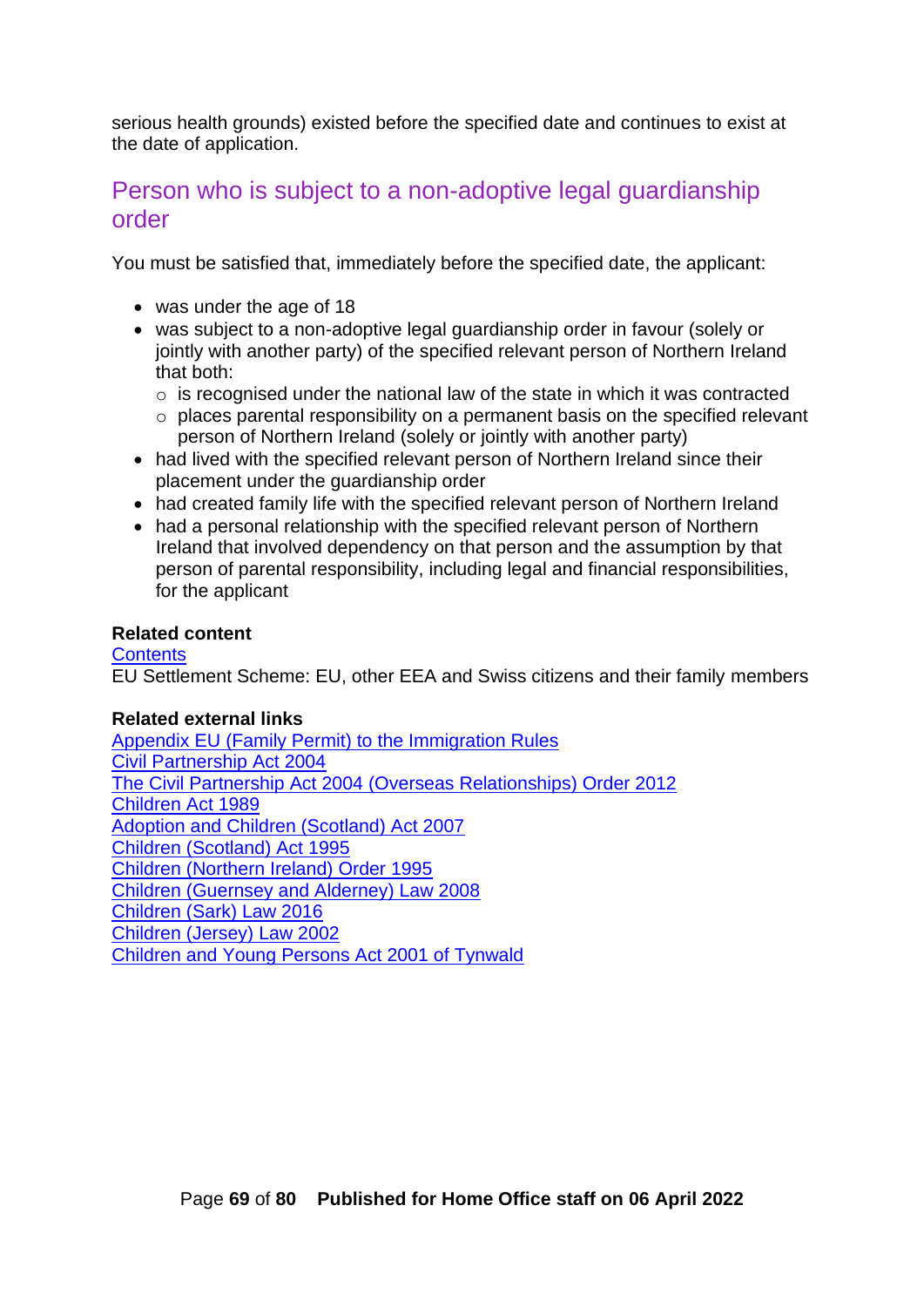# Considering a valid application

You must consider a valid application made under Appendix EU (Family Permit) for an EUSS family permit or an EUSS travel permit on the basis of:

- the information and evidence provided by the applicant, including in response to any request you make for further information or evidence
- any other information or evidence made available to you (including from other government departments) at the date of decision

Where the applicant has not provided information or evidence which you require in order to decide whether they meet the eligibility requirements for an EUSS family permit or an EUSS travel permit, you must consult your senior caseworker with a view to contacting the applicant via the contact details provided in the application in order to obtain this.

## **Requesting further information or evidence and interviewing**

For the purposes of deciding whether the applicant meets the eligibility requirements for an EUSS family permit or an EUSS travel permit, you may, under Annex 2 to Appendix EU (Family Permit):

- request that the applicant provide further information or evidence that they meet those requirements
- invite the applicant to be interviewed by you in person, by telephone, by videotelecommunications link or over the internet

For the purposes of deciding whether the applicant meets the eligibility requirements for an EUSS family permit or an EUSS travel permit, you may, under that Annex:

- request that the person (P) on whom the applicant relies as being the relevant EEA citizen (or, as the case may be, the qualifying British citizen) with whom the applicant is in a family relationship provide information or evidence about:
	- $\circ$  their relationship with the applicant
	- o their current or planned residence in the UK
	- o where P is a qualifying British citizen, their residence in a country listed in sub-paragraph (a) of the definition for ['specified EEA citizen'](#page-24-0) in Annex 1 to Appendix EU (Family Permit)
- invite P to be interviewed by you in person, by telephone, by videotelecommunications link or over the internet

If the applicant, or (as the case may be) P, fails within a reasonable timeframe specified in the request to provide the information or evidence that you have requested or, on at least 2 occasions, fails to comply with an invitation to attend an interview in person or with other arrangements to be interviewed, you may draw any factual inferences about whether the applicant meets the eligibility requirements for

Page **70** of **80 Published for Home Office staff on 06 April 2022**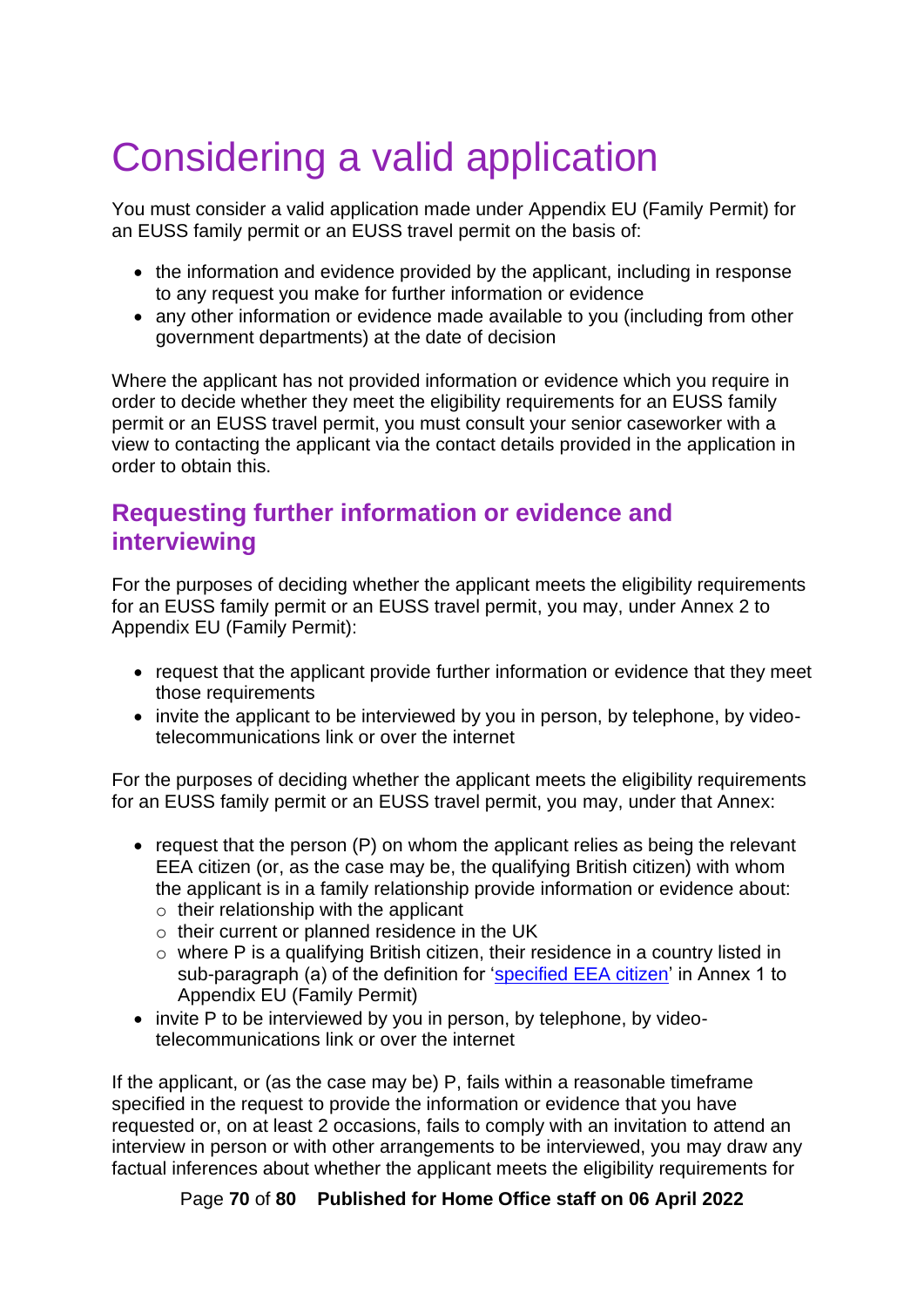an EUSS family permit or an EUSS travel permit as appear appropriate in the circumstances.

You may decide, following the drawing of such a factual inference, that the applicant does not meet the eligibility requirements for an EUSS family permit or an EUSS travel permit.

You must not decide that the applicant does not meet the eligibility requirements for an EUSS family permit or an EUSS travel permit on the sole basis that the applicant, or (as the case may be) P, failed on at least 2 occasions to comply with an invitation to be interviewed.

#### **Official - sensitive: start of section**

The information in this section has been removed as it is restricted for internal Home Office use.

The information in this section has been removed as it is restricted for internal Home Office use.

#### **Official - sensitive – end of section**

**Related content [Contents](#page-1-0)** 

**Related external links** [Appendix EU \(Family Permit\) to the Immigration Rules](https://www.gov.uk/guidance/immigration-rules/appendix-eu-family-permit)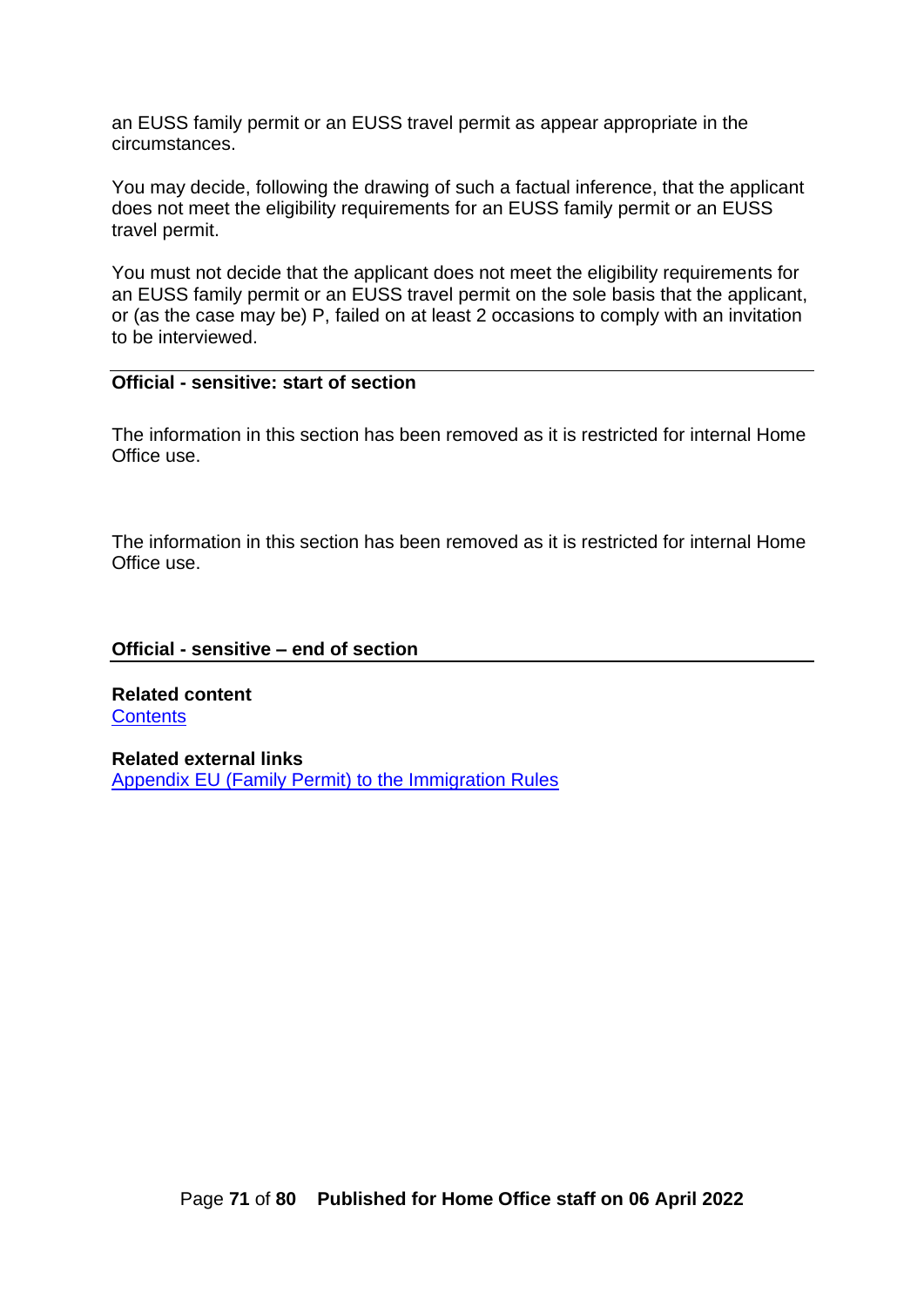# **Suitability**

Rule FP7 of Appendix EU (Family Permit) sets out the basis on which an application for an EUSS family permit or an EUSS travel permit will or may be refused on suitability grounds.

The assessment of suitability must be conducted on a case by case basis and be based on the applicant's personal conduct or circumstances, including whether they have any relevant prior criminal convictions, and whether they have been open and honest in their application.

Under rule FP7(1), an application for an EUSS family permit or an EUSS travel permit will be refused on grounds of suitability where, at the date of decision, the applicant is subject to:

- a 'deportation order' (as defined in Annex 1 to Appendix EU (Family Permit)) or to a decision to make a deportation order
- an 'exclusion order' or 'exclusion decision' (as also defined in Annex 1 to Appendix EU (Family Permit))

If one of the orders or decisions specified in rule FP7(1) applies in respect of the applicant at the date of decision on the application for an EUSS family permit or an EUSS travel permit, the application must be refused.

Under rule FP7(2), an application for an EUSS family permit or an EUSS travel permit will be refused on grounds of suitability where the applicant's presence in the UK is deemed not to be conducive to the public good because of conduct committed after the specified date.

Under rule FP7(3) and FP7(3A), an application for an EUSS family permit or an EUSS travel permit:

- will be refused on grounds of suitability where, at the date of decision, the applicant is subject to an 'Islands deportation order' (as defined in Annex 1 to Appendix EU (Family Permit)
- may be refused on grounds of suitability where, at the date of decision, the applicant is subject to an 'Islands exclusion decision' (as also defined in Annex 1 to Appendix EU (Family Permit))

as made under the immigration laws of the Bailiwick of Guernsey, the Bailiwick of Jersey or the Isle of Man.

#### **Official – sensitive: start of section**

The information in this section has been removed as it is restricted for internal Home Office use.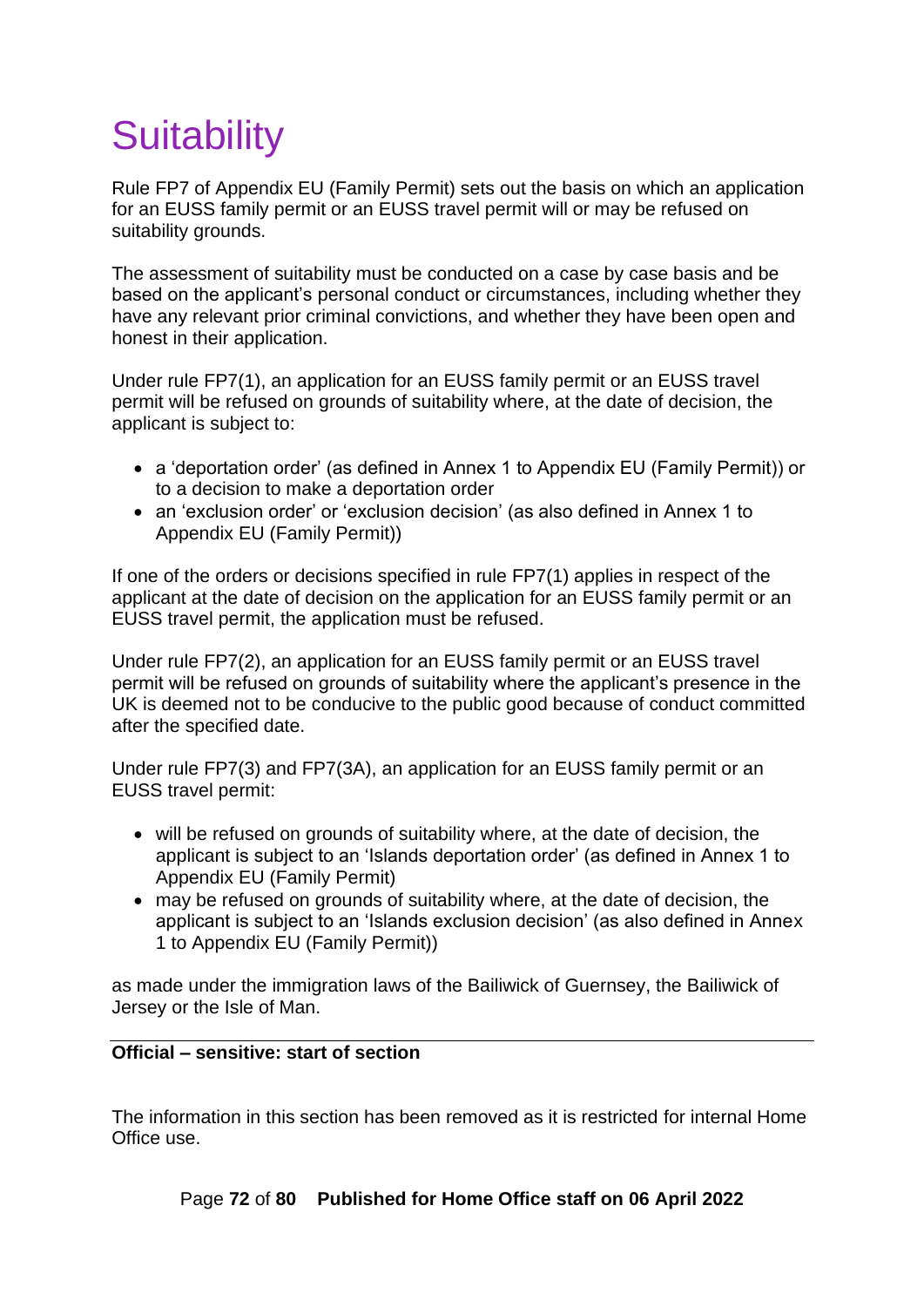## **Official – sensitive: end of section**

Applicants (aged 18 or over) are required to provide information about previous criminal convictions in the UK and overseas and are only required to declare past criminal convictions which appear in their criminal record in accordance with the law of the State of conviction at the time of the application. There is no requirement to declare spent offences, cautions or alternatives to prosecution, for example fixed penalty notices for speeding.

Applicants (aged 18 or over) are also required, as in other immigration applications, to declare whether they have any been involved in any terrorist related activities, war crimes, crimes against humanity or genocide.

Applications are subject to a check against the Police National Computer (PNC, where the applicant is aged 10 or over) and the Warnings Index (WI).

Caseworkers can where appropriate consider evidence of criminality that they encounter on the PNC or WI even if that evidence was not declared by the applicant.

Under rule FP7(4)(a), an application for an EUSS family permit or an EUSS travel permit may be refused on grounds of suitability where, at the date of decision, you are satisfied that it is proportionate to refuse the application where both:

- in relation to the application and whether or not to the applicant's knowledge, false or misleading information, representations or documents have been submitted (including false or misleading information submitted to any person to obtain a document used in support of the application)
- that information, representation or documentation is material to the decision whether or not to grant the applicant an entry clearance under Appendix EU (Family Permit)

Under rule FP7(4)(b), an application for an EUSS family permit or an EUSS travel permit may also be refused on grounds of suitability where, at the date of decision, you are satisfied that either:

- the applicant has previously been refused admission to the UK in accordance with regulation 23(1) of the EEA Regulations 2016 (as saved)
- the applicant has previously been refused admission to the UK in accordance with regulation 12(1)(a) of the Citizens' Rights (Frontier Workers) (EU Exit) [Regulations 2020](https://www.legislation.gov.uk/ukdsi/2020/9780348212228)
- the applicant had indefinite leave to enter or remain or limited leave to enter or remain granted under Appendix EU (or limited leave to enter granted by virtue of having arrived in the UK with an entry clearance that was granted under Appendix EU (Family Permit)) which was cancelled under either:
	- $\circ$  paragraph 321B(b)(i) or 321B(b)(ii) of the Immigration Rules
	- $\circ$  paragraph A3.3. or A3.4.(a) of Annex 3 to Appendix EU (Family Permit)
	- o paragraph A3.1. or A3.2.(a) of Annex 3 to Appendix EU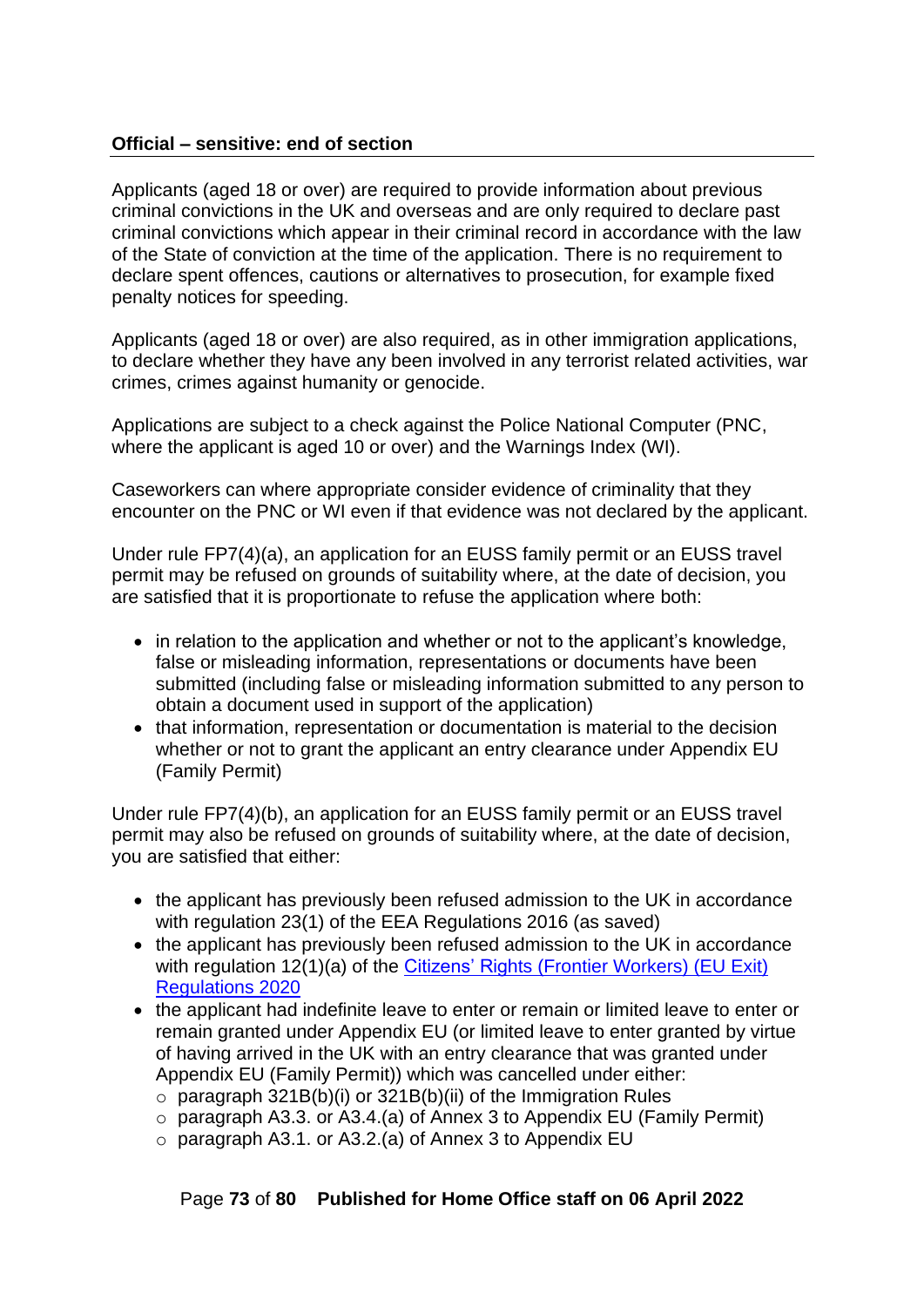And, in addition, the refusal of the application is justified either:

- in respect of the applicant's conduct committed before the specified date, on grounds of public policy, public security or public health in accordance with regulation 27 of the EEA Regulations, irrespective of whether the EEA Regulations apply to that person (except that in regulation 27 for 'with a right of permanent residence under regulation 15' and 'has a right of permanent residence under regulation 15' read 'who has indefinite leave to enter or remain or who meets the requirements of paragraph EU11, EU11A or EU12 of Appendix EU to the Immigration Rules'; and for 'an EEA decision' read 'a decision under paragraph FP7(4)(b) of Appendix EU (Family Permit) to the Immigration Rules'), and it is proportionate to refuse the application
- in respect of conduct committed after the specified date, where the applicant's presence in the UK is deemed not to be conducive to the public good

Under rule FP7(5), an order or decision to which the applicant is subject does not include an order or decision which, at the date of decision on the application, has been set aside or revoked.

You must consult your senior caseworker, who may refer to the EEA Citizens' Rights & Hong Kong Unit for further advice, before an application under Appendix EU (Family Permit) is refused on suitability grounds.

### **Related content**

#### **[Contents](#page-1-0)**

EU Settlement Scheme: EU, other EEA and Swiss citizens and their family members EU Settlement Scheme: suitability requirements

EEA decisions taken on grounds of public policy and public security

Non conducive grounds for refusal or cancellation of entry clearance or permission

#### **Related external links**

[Appendix EU \(Family Permit\) to the Immigration Rules](https://www.gov.uk/guidance/immigration-rules/appendix-eu-family-permit) [Citizens' Rights \(Frontier Workers\) \(EU Exit\) Regulations 2020](https://www.legislation.gov.uk/ukdsi/2020/9780348212228)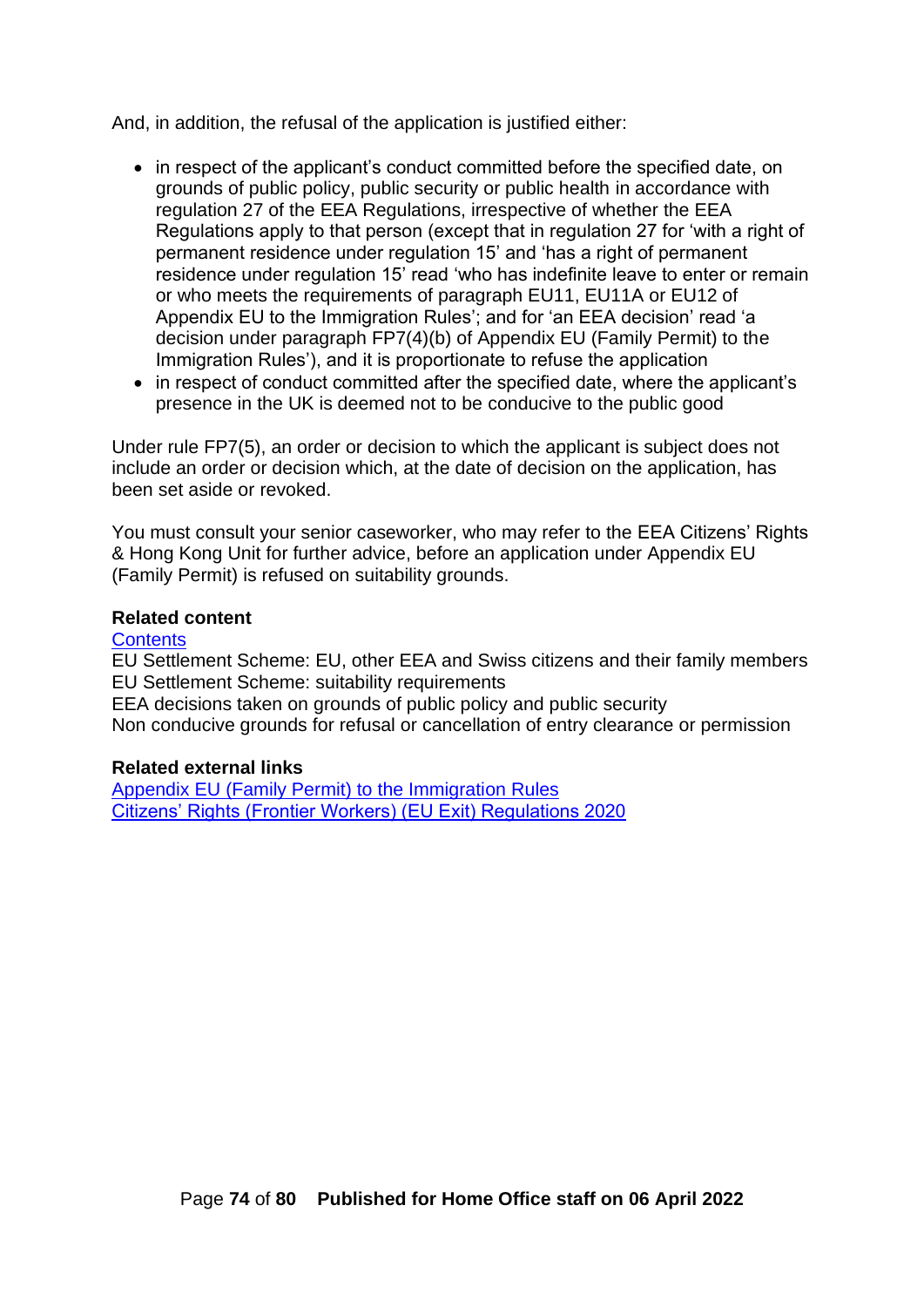# Granting an application

Where a valid application has been made under Appendix EU (Family Permit), the applicant meets the eligibility requirements in rule FP6, and the applicant is not to be refused on grounds of suitability in accordance with rule FP7, you must grant the applicant an entry clearance – in the form of an EUSS family permit or an EUSS travel permit – valid for the relevant period. This will be either:

- a period of 6 months from the date of decision on the application
- in the case of an EUSS family permit, where the applicant indicated in their application form that they intend to arrive in the UK on or after 1 April 2021, and their intended date of arrival in the UK is more than 3 months from the date of decision, a period of 4 months from their intended date of arrival in the UK

In addition, the applicant will be granted an EUSS family permit under rule FP8A of Appendix EU (Family Permit), valid for the relevant period, where:

- you are satisfied that the applicant is a [specified EEA family permit case](#page-25-0)
- had the applicant made a valid application under Appendix EU (Family Permit), it would not have been refused on grounds of suitability under rule FP7

The EUSS family permit and the EUSS travel permit are issued on a Category D vignette with the endorsement either:

- EU SETTLEMENT SCHEME FAMILY PERMIT to join / to acc + name of the EEA national
- EU SETTLEMENT SCHEME TRAVEL PERMIT

No conditions are to be placed on either permit.

Where the applicant has provided their valid passport as the required proof of their identity and nationality, the vignette must be placed on one of the pages of that document, unless the passport has been issued by a state that the UK does not recognise. For more information on what travel documents are acceptable for entry clearance, please see: [ECB08: what are acceptable travel documents for entry](https://www.gov.uk/government/publications/what-are-acceptable-travel-documents-for-entry-clearance-ecb08/ecb08-what-are-acceptable-travel-documents-for-entry-clearance)  [clearance.](https://www.gov.uk/government/publications/what-are-acceptable-travel-documents-for-entry-clearance-ecb08/ecb08-what-are-acceptable-travel-documents-for-entry-clearance) In such a case, an entry clearance must not be put in this document and instead must be placed onto a Form for Affixing the Visa (FAV).

Where the applicant is an EEA citizen and has provided their valid national identity card as the required proof of their identity and nationality, the vignette must not be placed onto that card. Instead it must be placed onto a Form for Affixing the Visa (FAV).

#### **Related content [Contents](#page-1-0)**

**Related external links** [Appendix EU \(Family Permit\) to the Immigration Rules](https://www.gov.uk/guidance/immigration-rules/appendix-eu-family-permit)

Page **75** of **80 Published for Home Office staff on 06 April 2022**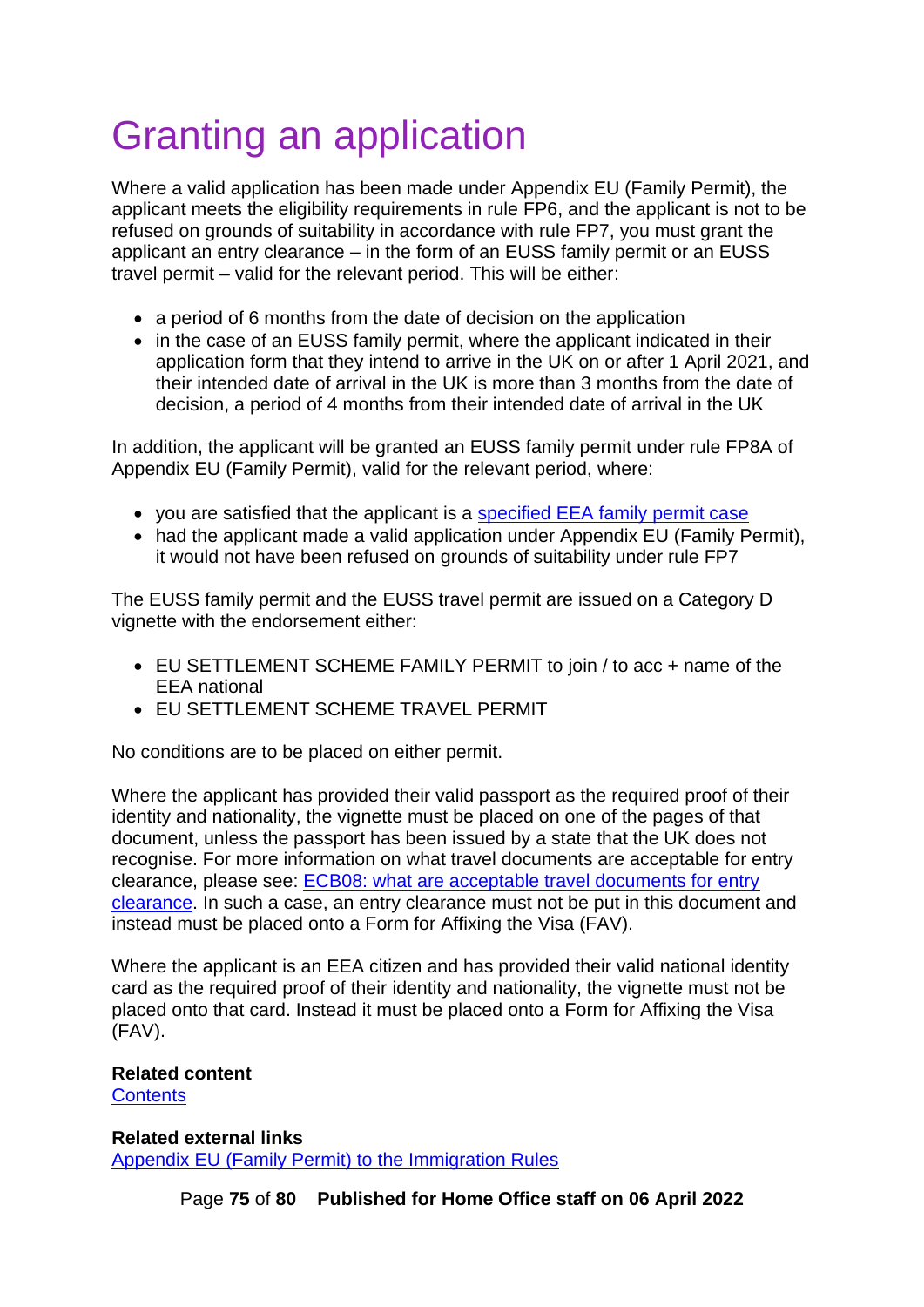[ECB08: what are acceptable travel documents for entry clearance](https://www.gov.uk/government/publications/what-are-acceptable-travel-documents-for-entry-clearance-ecb08/ecb08-what-are-acceptable-travel-documents-for-entry-clearance)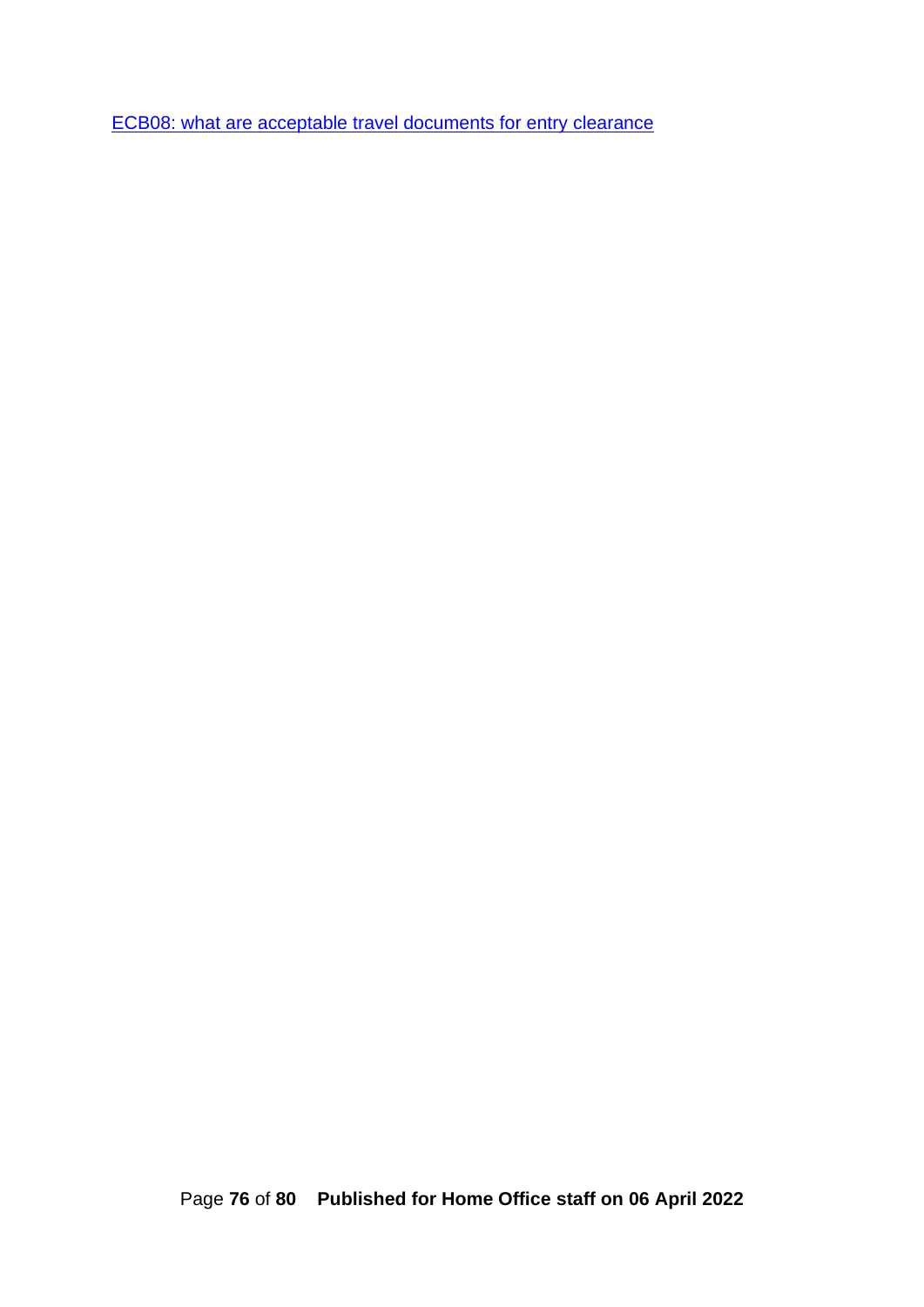# Refusing an application

There is no basis to refuse a valid application for an EUSS family permit or an EUSS travel permit beyond the eligibility and suitability conditions set out in rules FP6 and FP7 respectively of Appendix EU (Family Permit).

Where a valid application under Appendix EU (Family Permit) does not meet the requirements for an EUSS family permit or an EUSS travel permit to be granted, you must refuse the application under rule FP8 and issue a letter to the applicant setting out your reasons for refusing the application.

# **Official – sensitive: start of section**

The information in this section has been removed as it is restricted for internal Home Office use.

# **Official – sensitive: end of section**

If you require further information you must discuss the case with your senior caseworker who may refer to the EEA Citizens' Rights & Hong Kong Unit for further advice.

### **Related content**

**[Contents](#page-1-0)** 

#### **Related external links**

[Appendix EU \(Family Permit\) to the Immigration Rules](https://www.gov.uk/guidance/immigration-rules/appendix-eu-family-permit)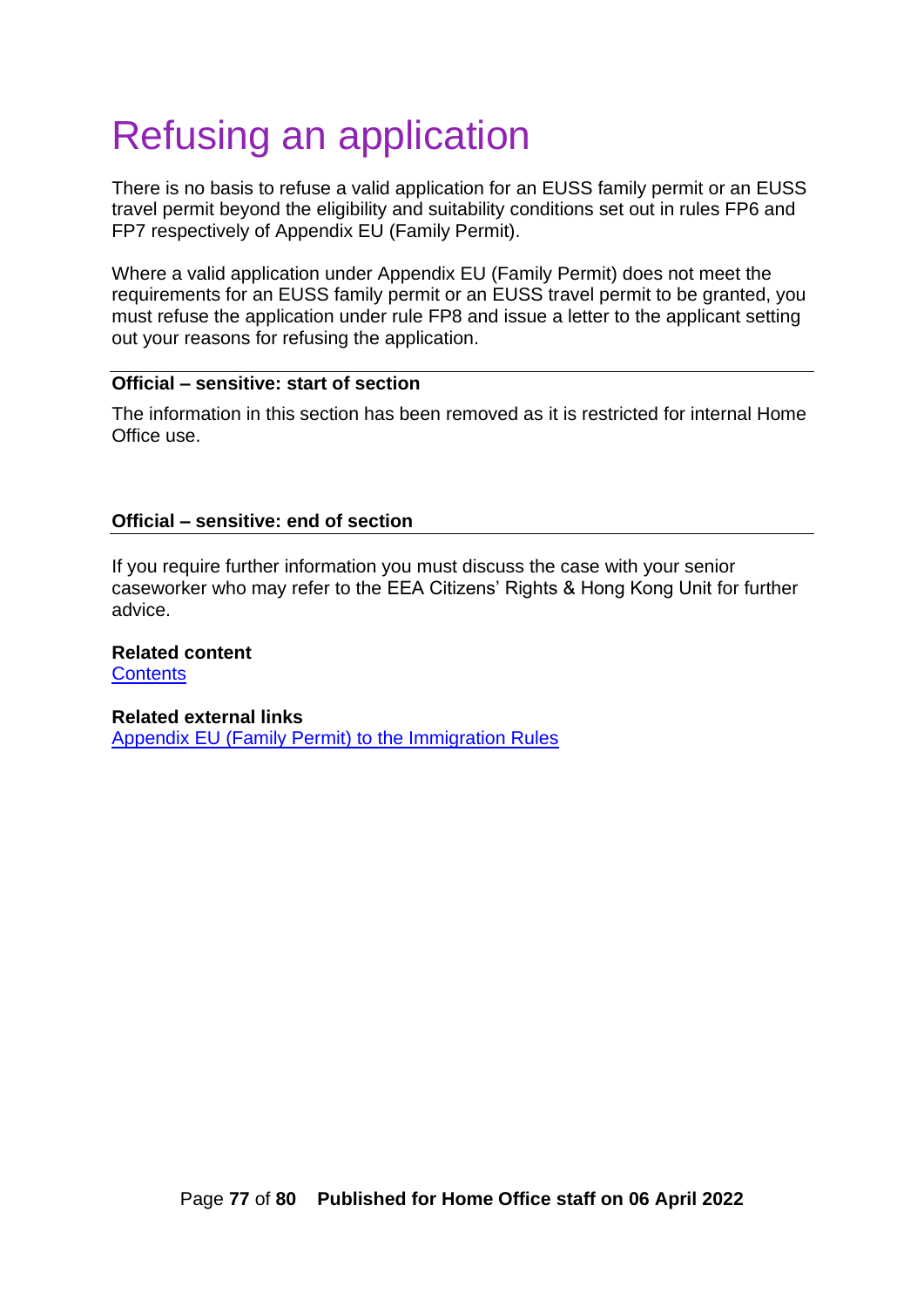# Revocation, cancellation and curtailment

Annex 3 of Appendix EU (Family Permit) sets out the basis on which a person's entry clearance granted under Appendix EU (Family Permit) must or may be revoked, or their leave to enter granted by virtue of having arrived in the UK with an EUSS family permit must or may be cancelled or may be curtailed.

This assessment must be conducted on a case by case basis and be based on the applicant's personal conduct or circumstances, including whether they have any relevant prior criminal convictions, and whether they have been open and honest in their application.

# **Revocation**

A person's EUSS family permit or EUSS travel permit must be revoked where the person's presence in the UK is deemed not to be conducive to the public good because of conduct committed after the specified date.

A person's EUSS family permit or EUSS travel permit may be revoked where you are satisfied that it is proportionate to revoke it where either:

- in respect of their conduct committed before the specified date, the person is subject to an exclusion decision, an exclusion order or an Islands exclusion decision (as defined in Annex 1 to Appendix EU (Family Permit))
- the revocation is justified on grounds that, in relation to the relevant application under Appendix EU (Family Permit), and whether or not to the applicant's knowledge, false or misleading information, representations or documents were submitted (including false or misleading information submitted to any person to obtain a document used in support of the application); and the information, representation or documentation was material to the decision to grant the applicant an entry clearance under Appendix EU (Family Permit)
- since it was granted, there has been a change in circumstances that is, or would have been, relevant to that person's eligibility for that entry clearance, such that their entry clearance ought to be revoked

# **Official – sensitive: start of section**

The information in this section has been removed as it is restricted for internal Home Office use.

The information in this section has been removed as it is restricted for internal Home Office use.

## **Official – sensitive: end of section**

Page **78** of **80 Published for Home Office staff on 06 April 2022**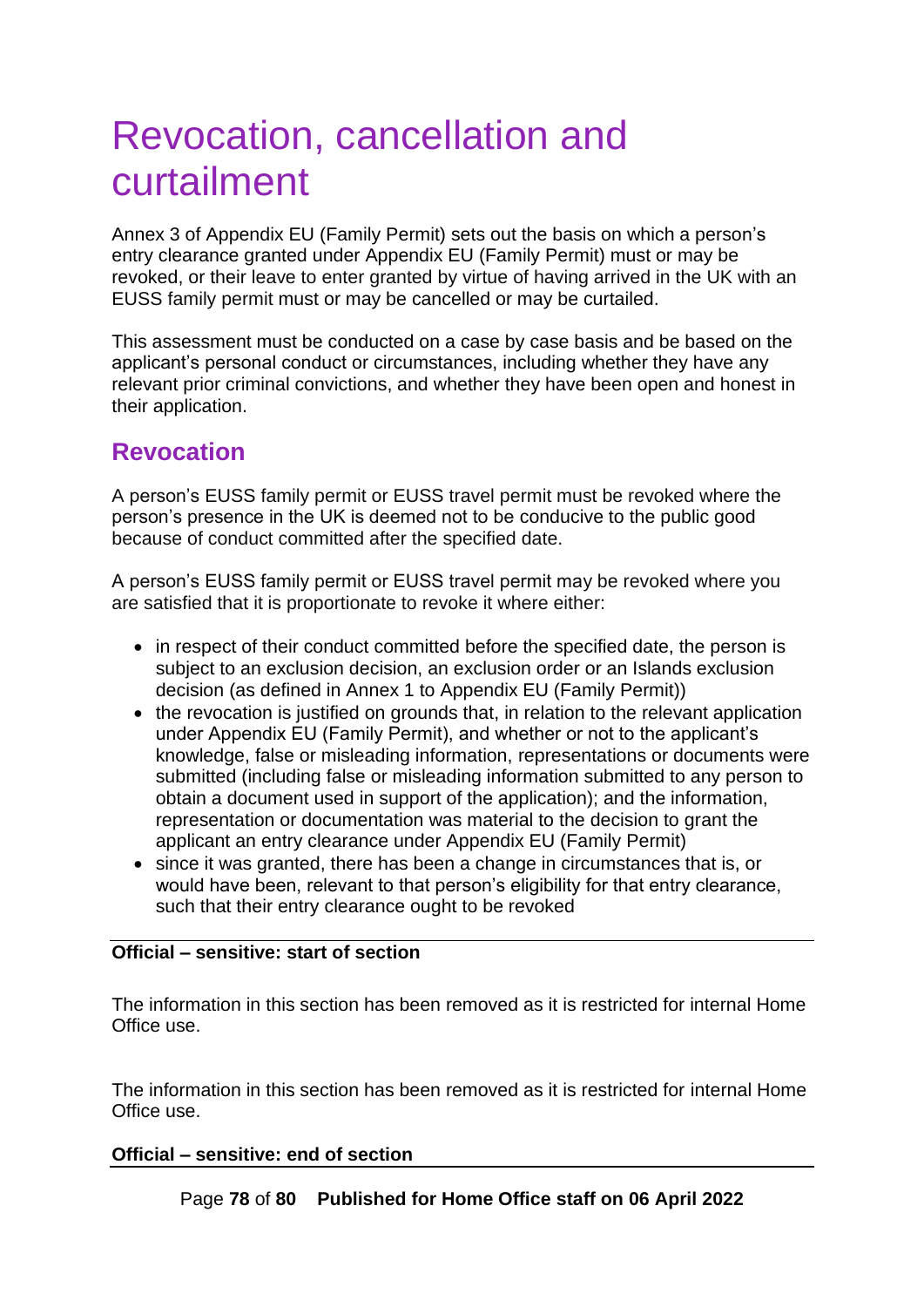You cannot revoke an EUSS family permit or EUSS travel permit once the person has arrived in UK. [Cancellation](#page-78-0) or [curtailment](#page-79-0) of leave to enter (granted by virtue of having arrived in the UK with an EUSS family permit), or of leave to enter or remain granted under Appendix EU (where the person has entered with an EUSS travel permit), once a person has arrived in the UK falls to an Immigration Officer or a caseworker acting on behalf of the Secretary of State. You must notify the relevant team where appropriate.

If you require further information, you must discuss the case with your senior caseworker who may refer to the EEA Citizens' Rights & Hong Kong Unit for further advice.

# <span id="page-78-0"></span>**Cancellation**

A person's leave to enter granted by virtue of having arrived in the UK with an EUSS family permit must be cancelled where, because of conduct committed after the specified date, the person's presence in the UK is deemed not to be conducive to the public good.

A person's leave to enter granted by virtue of having arrived in the UK with an EUSS family permit may be cancelled where the Secretary of State or an Immigration Officer is satisfied that it is proportionate to cancel that leave where either:

- the cancellation is justified on grounds of grounds of public policy, public security or public health in accordance with regulation 27 of the Immigration (European Economic Area) Regulations 2016, irrespective of whether the EEA Regulations apply to that person (except that for 'a right of permanent residence under regulation 15' read 'indefinite leave to enter or remain or would be granted indefinite leave to enter or remain if they made a valid application under Appendix EU to the Immigration Rules'; and for 'an EEA decision' read 'a decision under paragraph A3.4.(a) of Annex 3 to Appendix EU (Family Permit) to the Immigration Rules')
- the cancellation is justified on grounds that, in relation to the relevant application under Appendix EU (Family Permit), and whether or not to the applicant's knowledge, false or misleading information, representations or documents were submitted (including false or misleading information submitted to any person to obtain a document used in support of the application); and the information, representation or documentation was material to the decision to grant the applicant an entry clearance under Appendix EU (Family Permit)
- since the entry clearance under Appendix EU (Family Permit) was granted, there has been a change in circumstances that is, or would have been, relevant to that person's eligibility for that entry clearance, such that their leave to enter ought to be cancelled

Where a person has arrived in the UK with an EUSS travel permit, and you are considering whether to cancel their leave to enter or remain in the UK (granted under Appendix EU), you must consider the rules in Annex 3 to Appendix EU. For more information see: EU Settlement Scheme: suitability requirements.

Page **79** of **80 Published for Home Office staff on 06 April 2022**